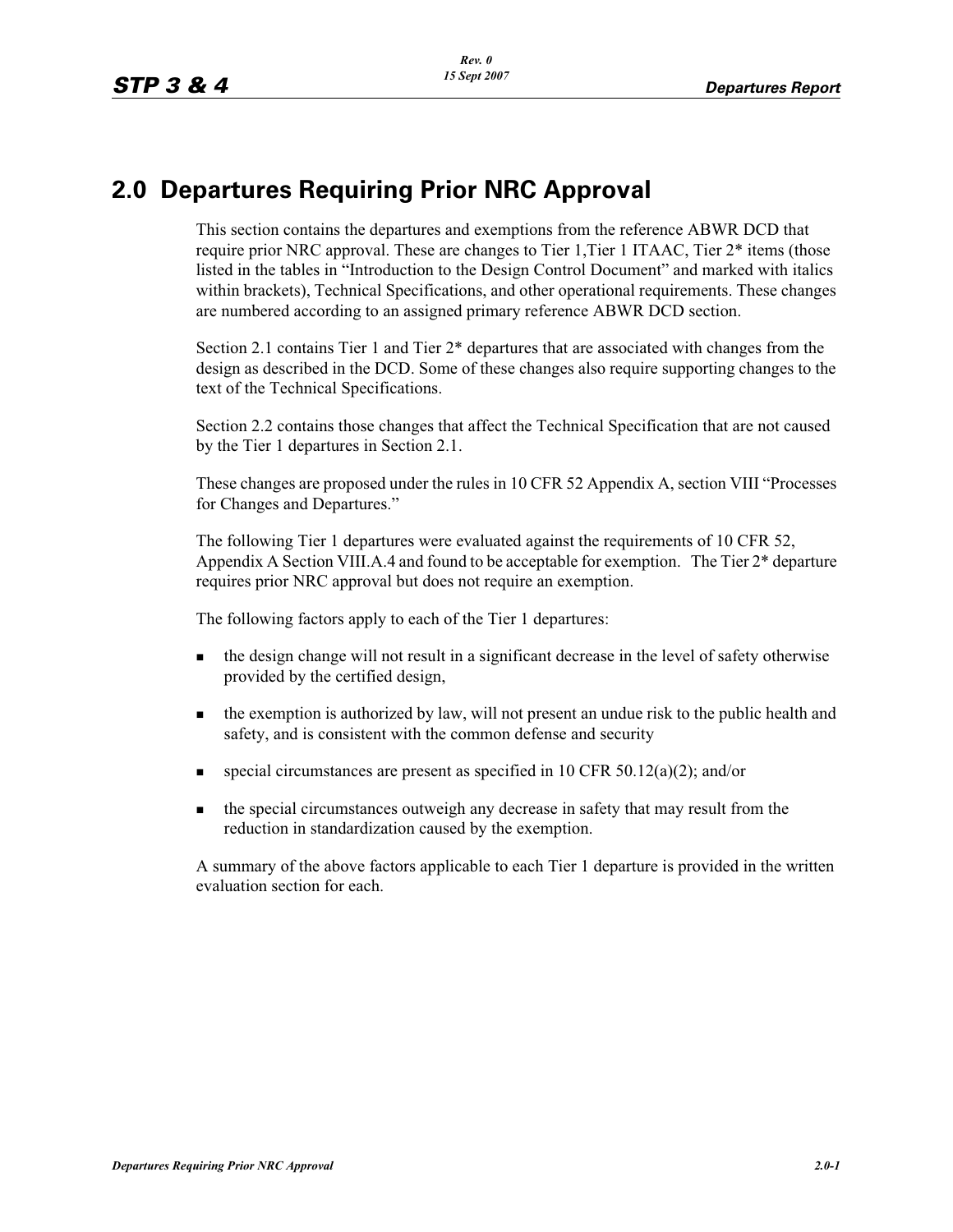The departures from the generic Technical Specifications have been evaluated against the requirements of 10 CFR 50.12 and found acceptable for exemption. For each of the following departures:

- the exemption is authorized by law, will not present an undue risk to the public health and safety, and is consistent with the common defense and security; and
- special circumstances are present as specified in 10 CFR 50.12 (a) (2).

STPNOC is not making any departures from the other operational requirements in the reference AWBR DCD and did not identify any departures from Tier 2 that require NRC approval under the criteria in Section VIII.B.5 of Appendix A to 10 CFR 52.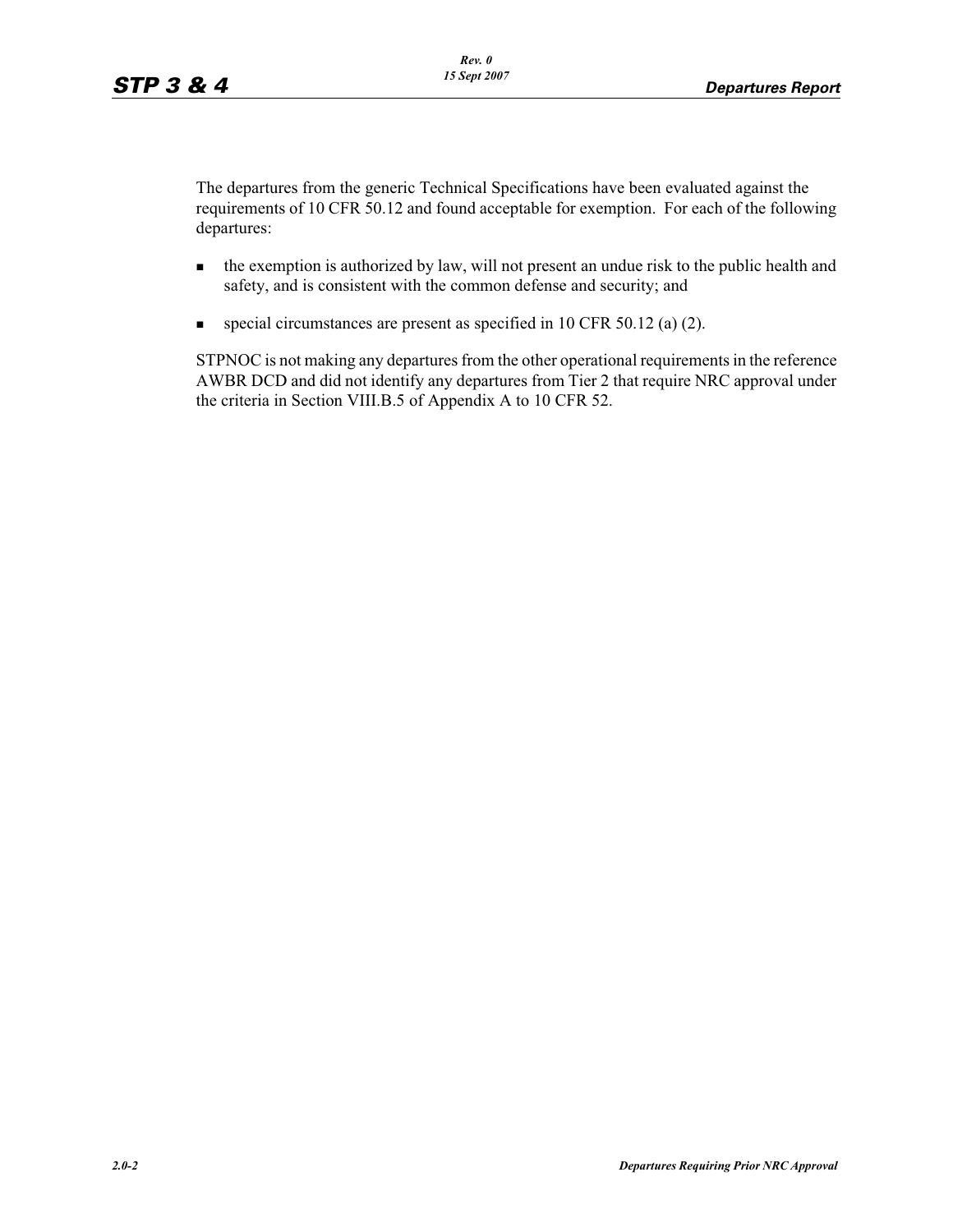# **2.1 Tier 1 and Tier 2\* Departures from the DCD**

The following Tier 1 and Tier 2\* departures result from a change in the design described in the DCD.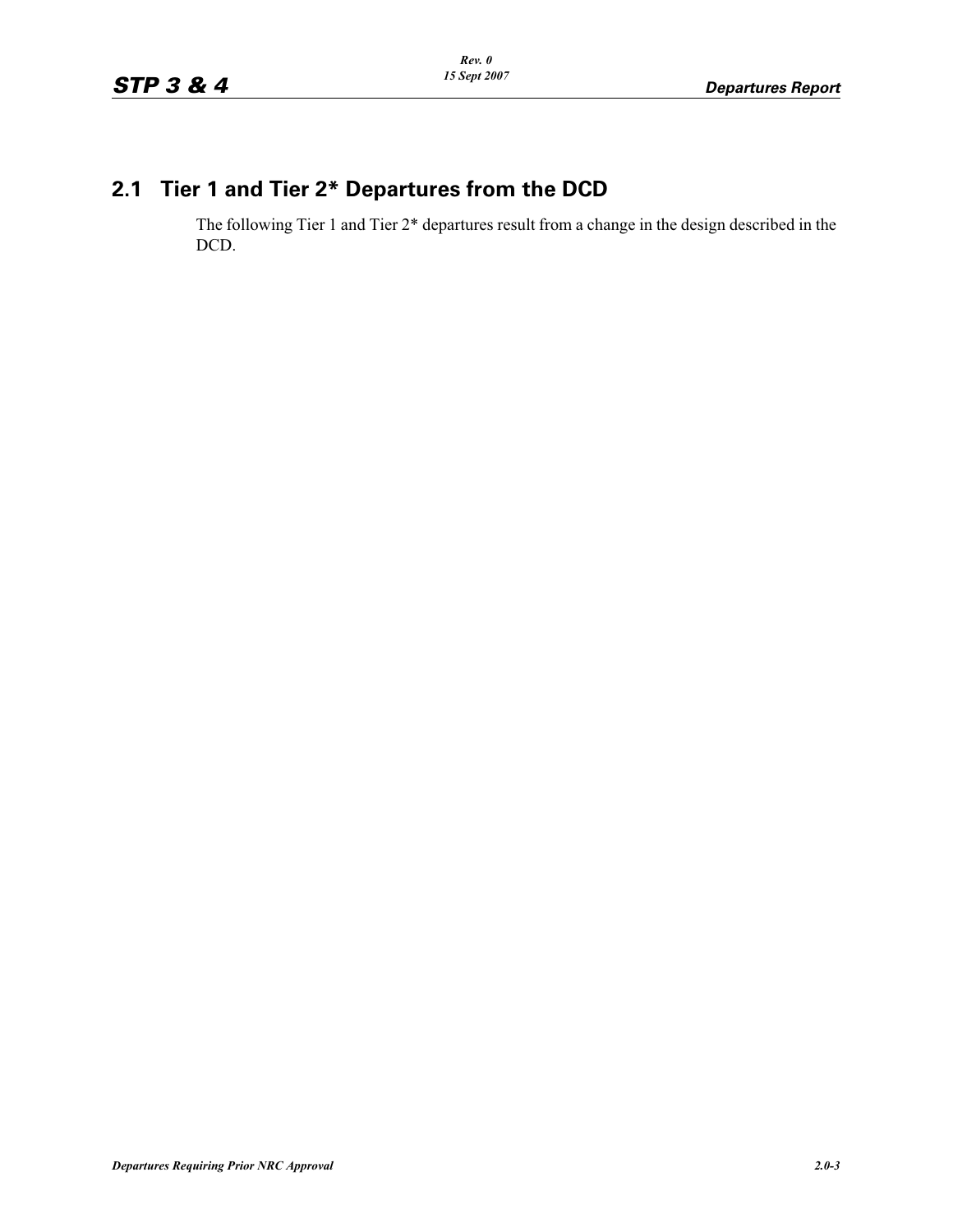## **STP DEP T1 2.1-1, SRV Setpoints and Simmer Margin**

#### **Description**

The Reactor Safety/Relief Valve (SRV) relief and safety analytical limits and setpoints have been modified relative to Section 2.1.2 of the reference ABWR DCD (Tier 1 change) and also in DCD Sections 5.2 and 15.1 (Tier 2 changes).

These departures have been made for the following reasons:

#### **Tier 1 departures:**

- The setpoints and analytical limits have been increased to assure SRV simmer margin is not less than 15%. Simmer margin is the difference between the normal operating static pressure and the SRV direct actuation pressure based on nominal settings. The specific nameplate spring pressure and ASME rated flow rates at 103% of spring set pressure are increased for all valves.

#### **Associated Tier 2 departures:**

- - The RCPB over-pressure protection analysis is revised to reflect the flow rates for the design SRVs rather than the SRVs described in the reference ABWR DCD.
- - The reseating pressure (percent of spring setpoint) is revised to 96 - 90% to reflect the hardware capability. A requirement that the first two valve groups must reset at a value less that 92% is imposed as a result of the transient analysis performed to confirm that the containment hydrodynamic loads assumption of a single valve opening can occur multiple times after the initial multi-valve pop.
- - The drift values are revised (increased) for both the safety and relief functions and are adjusted to 3% of the analytic limit to reflect operating experience. Note that all operating BWRs in the US that use standard Technical Specifications have adopted this 3% reset requirement for testing of SRVs.

The changes are required to meet the assumptions in the containment design and to reflect intended hardware design choices. They also maintain consistency with best practices in the US nuclear industry to increase system performance margin and to reduce maintenance requirements. This departure is expected to reduce unnecessary SRV testing during outages.

## **Evaluation Summary**

This evaluation covered Tier 1 and Tier 2 departures.

- The changes to setpoints, reseating pressure, and drift values improve the reliability of the Safety Relief Valves.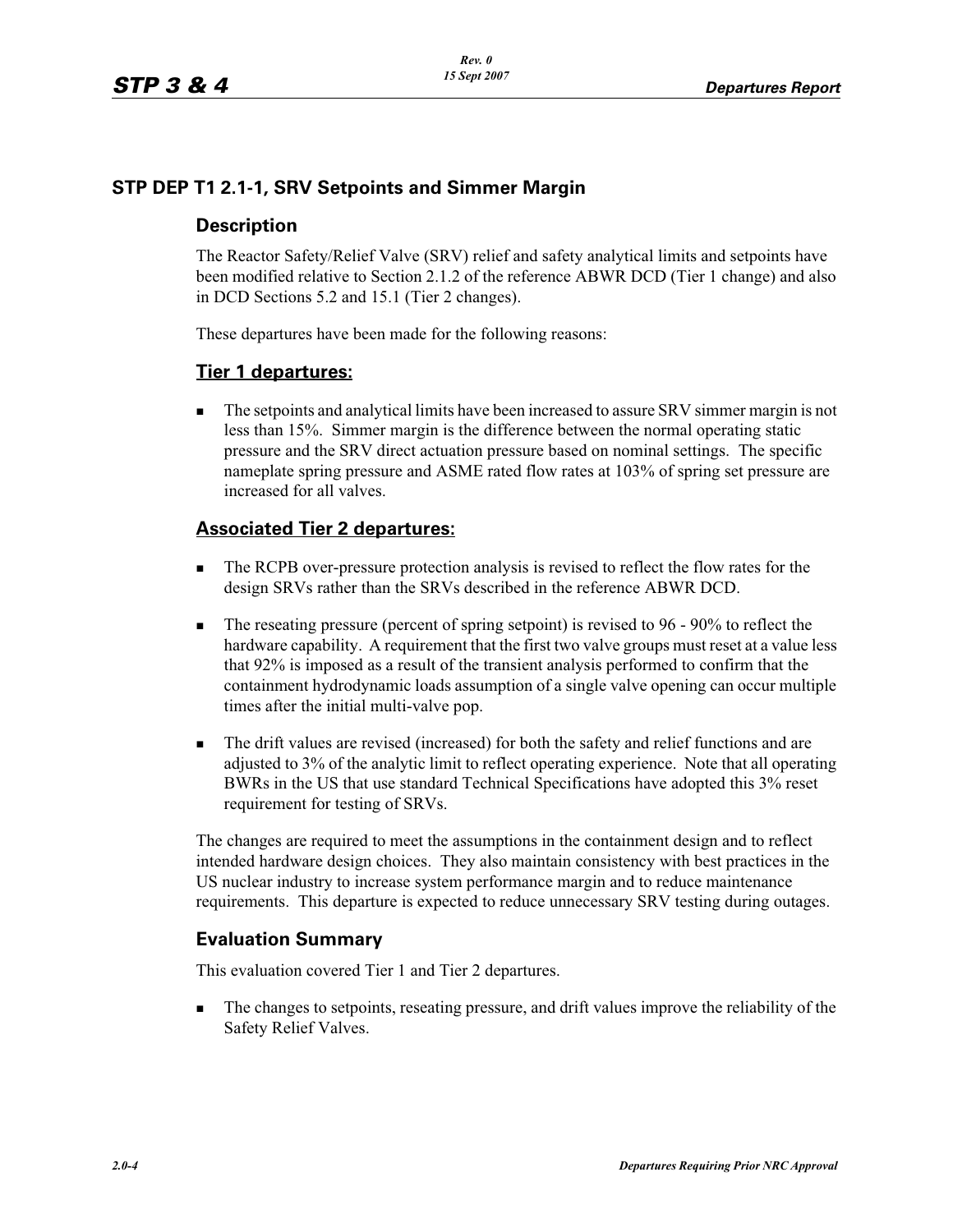• Analysis confirms that both reactor over pressurization and containment loading analyses are not adversely affected by the changes.

This departure was evaluated per Section VIII.A.4 of Appendix A to 10 CFR Part 52, which requires that 1) the design change will not result in a significant decrease in the level of safety otherwise provided by the design; 2) the exemption is authorized by law, will not present an undue risk to the public health and safety, and is consistent with the common defense and security; 3) special circumstances are present as specified in 10 CFR 50.12(a)(2); and 4) the special circumstances outweigh any decrease in safety that may result from the reduction in standardization caused by the exemption. As shown below, each of these four criteria are satisfied.

- *(1)* As discussed above, the design change represents an improvement and therefore will not result in a significant decrease in the level of safety otherwise provided by the design.
- *(2)* The exemption is not inconsistent with the Atomic Energy Act or any other statute and therefore is authorized by law. As discussed above, the design change represents an improvement and therefore will not present an undue risk to the public health and safety. The design change does not relate to security and does not otherwise pertain to the common defense and security.
- *(3)* Special circumstances are present as specified in 10 CFR 50.12(a)(2). Specifically, special circumstance (iv) is present, since the design change represents an improvement based on BWR operating experience with SRVs. The analytically driven changes are the result of operating history and methodology refinement and therefore will result in a benefit to the public health and safety.
- *(4)* The special circumstances outweigh any decrease in safety that may result from the reduction in standardization caused by the exemption. Specifically, the design change represents an improvement in safety, and does not affect the configuration of the plant or the manner in which the plant is operated. Therefore, the reduction in standardization resulting from the change in the setpoints and other values should not adversely affect safety.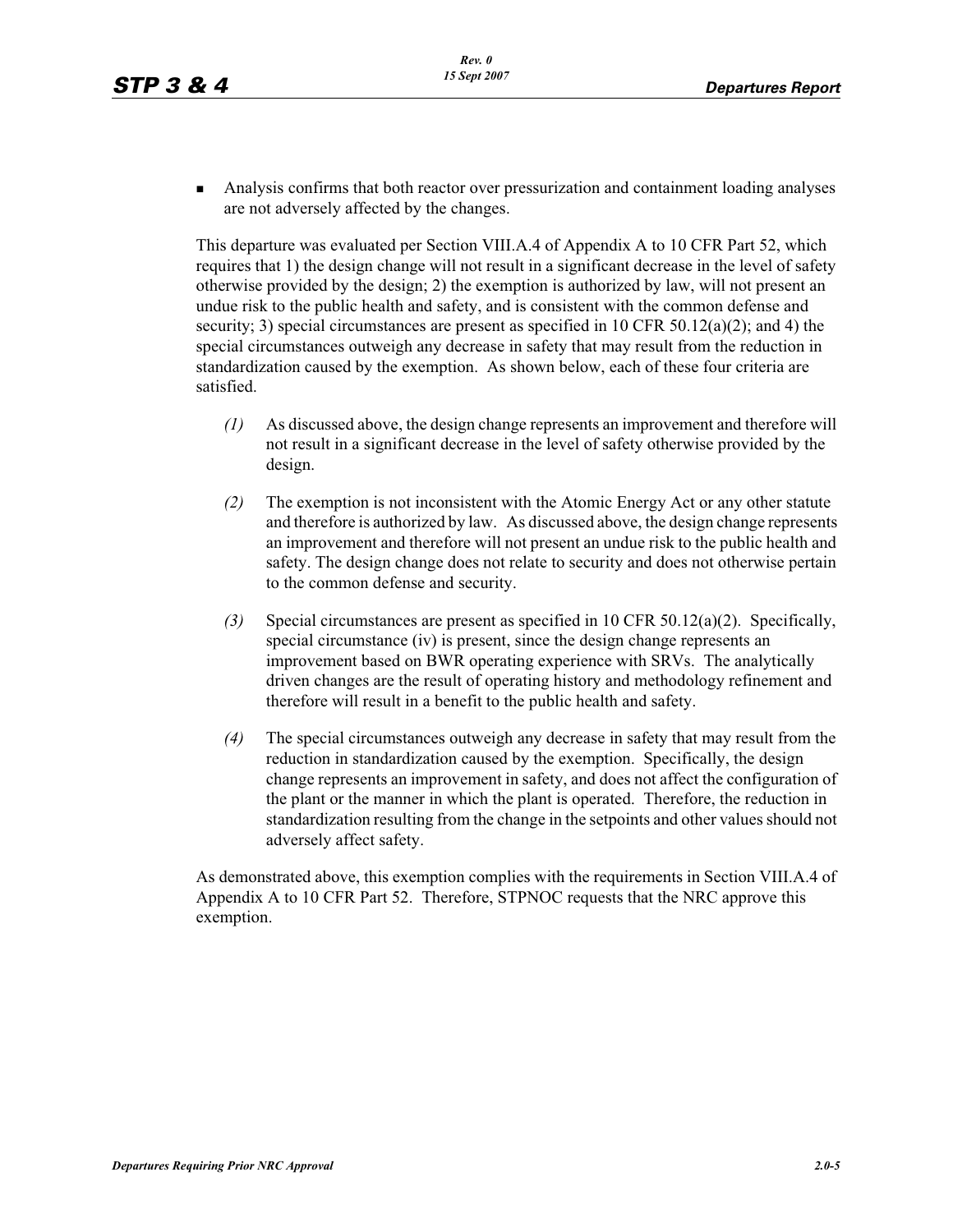#### **STD DEP T1 2.2-1 Control Systems Changes to Inputs, Tests, and Hardware**

#### **Description**

Minor changes are made to the safety-related and non-safety-related control systems as described in the reference ABWR DCD. Design detailing, operational experience, technological improvement efforts, and the desire for clarity prompt the changes to the specific wording in Tier 1 section 2.2.

The reference ABWR DCD provides for an input to the Reactor Protection System (RPS) from Turbine First Stage Pressure. This protection sensor and signal will be replaced with a simulated thermal power signal of reactor power from the Neutron Monitoring System (NMS). The NMS will provide an accurate input of reactor power, regardless of the steam flow or steam bypass paths from the Main Steam System, that are not measured by first stage turbine pressure. This parameter provides a power threshold for a reactor trip on closure of a turbine trip valve or turbine control valve. This change will reduce installation costs, hardware failures, and operating costs over the life of the plant.

This departure provides for reactor power input to the RPS logic that generates a reactor trip signal on Turbine Stop Valve and Turbine Control Valve closure when reactor power is greater than 40%. The input from turbine first stage pressure will be eliminated, and replaced with a signal from the Simulated Thermal Power signal from the Neutron Monitoring System. The replacement of the input from turbine first pressure with a signal from neutron monitoring will be more accurate and more reliable and hence an improvement. With past and current experience of this logic, operating experience shows the benefit of this change to the plant design. This design has operational experience at Leibstadt (Switzerland - BWR 6), which was implemented approximately 20 years ago.

Without the four pressure sensors for turbine first stage pressure, the failure of these components is eliminated as a possible fault input to RPS for the reactor trip logic. Using the Neutron Monitoring System provides more accurate measurement of reactor power, by eliminating the steam flow paths that bypass the turbine (e.g., steam driven pumps, steam jet air ejectors, steam re-heaters, etc.). This method of reactor power measure input to RPS eliminates the mechanical measurement and possibility of mechanical failure of the turbine first stage instrumentation.

The original DCD Tier 1 Section 2.2.1 did not identify that the rod withdrawal block function associated with detection of the separation condition of a control rod is only applicable when the RPS Mode switch is in Startup Mode or Run Mode. Also, DCD Tier 1 Figure 2.2-1 did not identify that the RCIS receives more than the Refuel Mode status signal associated with the RPS Mode switch status (i.e. RCIS actually receives separate status signals associated with each of the four possible RPS Mode switch status conditions: 1) Shutdown Mode, 2) Refuel Mode, 3) Startup Mode and 4) Run Mode). When the RPS Mode switch is in Shutdown Mode, a rod withdrawal block is activated for all control rods; therefore, implementation of an individual rod withdrawal block based upon detection of the separation condition is not necessary.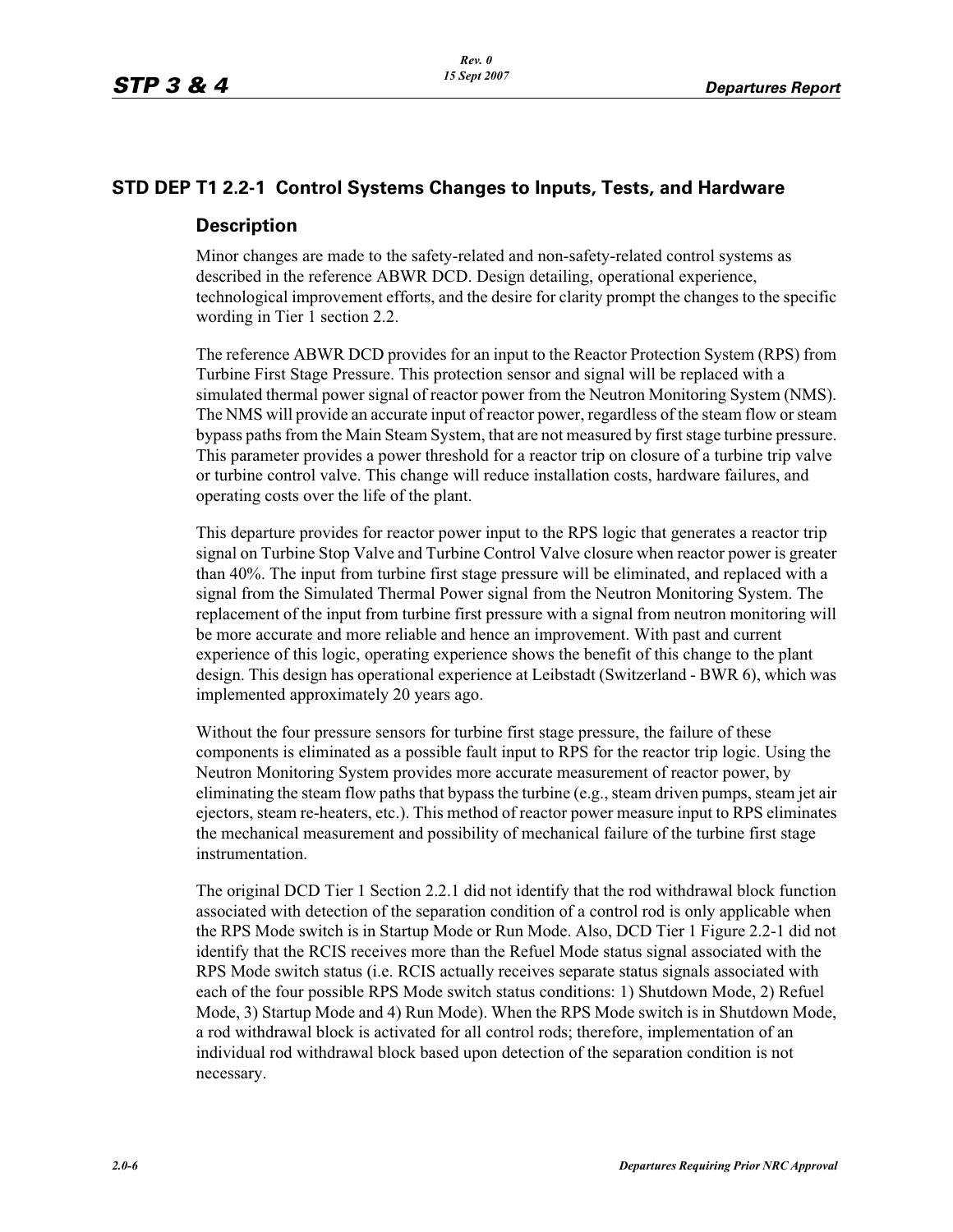When the RPS Mode switch is in Refuel Mode, it is only possible to withdraw: 1) one operable control rod or 2) the one or two control rods associated with a single HCU when the Scram Test mode of RCIS is active. All other operable control rods must remain fully inserted (and RCIS interlock logic enforces this situation). Thus, the RCIS logic insures the reactor remains in the subcritical condition regardless of the position of the one or two control rods that can be withdrawn with the RPS mode switch in Refuel Mode. When performing the FMCRD coupling check surveillance test in Refuel mode (for one or two control rods that have been withdrawn), the separation status will be activated when the FMCRD ball nut is withdrawn to the over travel out position. It is required that the separation rod withdrawal block not be activated to allow completion of this required surveillance test. Therefore, implementation of an individual rod withdrawal block based upon detection of the separation condition is also not desired and not necessary when in the Refuel Mode.

Design detailing efforts have located the non-safety-related Feedwater Control System microprocessor-based equipment in both the Turbine Building and the Control Building. Therefore, the DCD Feedwater Control System Tier 1 description is changed to delete the sentence stating, "The FDWC System microprocessors are located in the Control Building."

The reference ABWR DCD Tier 1 Table 2.2.1 ITAAC Acceptance Criteria for Item 11 (i.e. associated with testing of one of the dual redundant non-Class 1E uninterruptible power supply at a time) states the "test signal exists in only one channel at a time." This acceptance criterion was based upon an assumption that in the RCIS design implementation each channel of the dual-redundant RCIS controller equipment would receive power from only one associated uninterruptible power supply. However, in the final RCIS design implementation, only the power supply associated with the one non-Class 1E uninterruptible power supply being tested will become inoperable and both of the dual-redundant controller channels remain operational when this testing is conducted. The detailed RCIS design for the dual-redundant controller equipment is implemented such that each channel remains operational as long as either one of the uninterruptible power supplies is operational. There is an associated alarm condition activated when one of the uninterruptible power supplies becomes inoperable (i.e. so the operator becomes aware of this abnormal power supply status condition). A change has been incorporated regarding the DCD Tier 1 ITAAC requirement for the RCIS related to the Acceptance Criteria associated with the testing of one of the dual redundant non-Class 1E uninterruptible power supply at a time.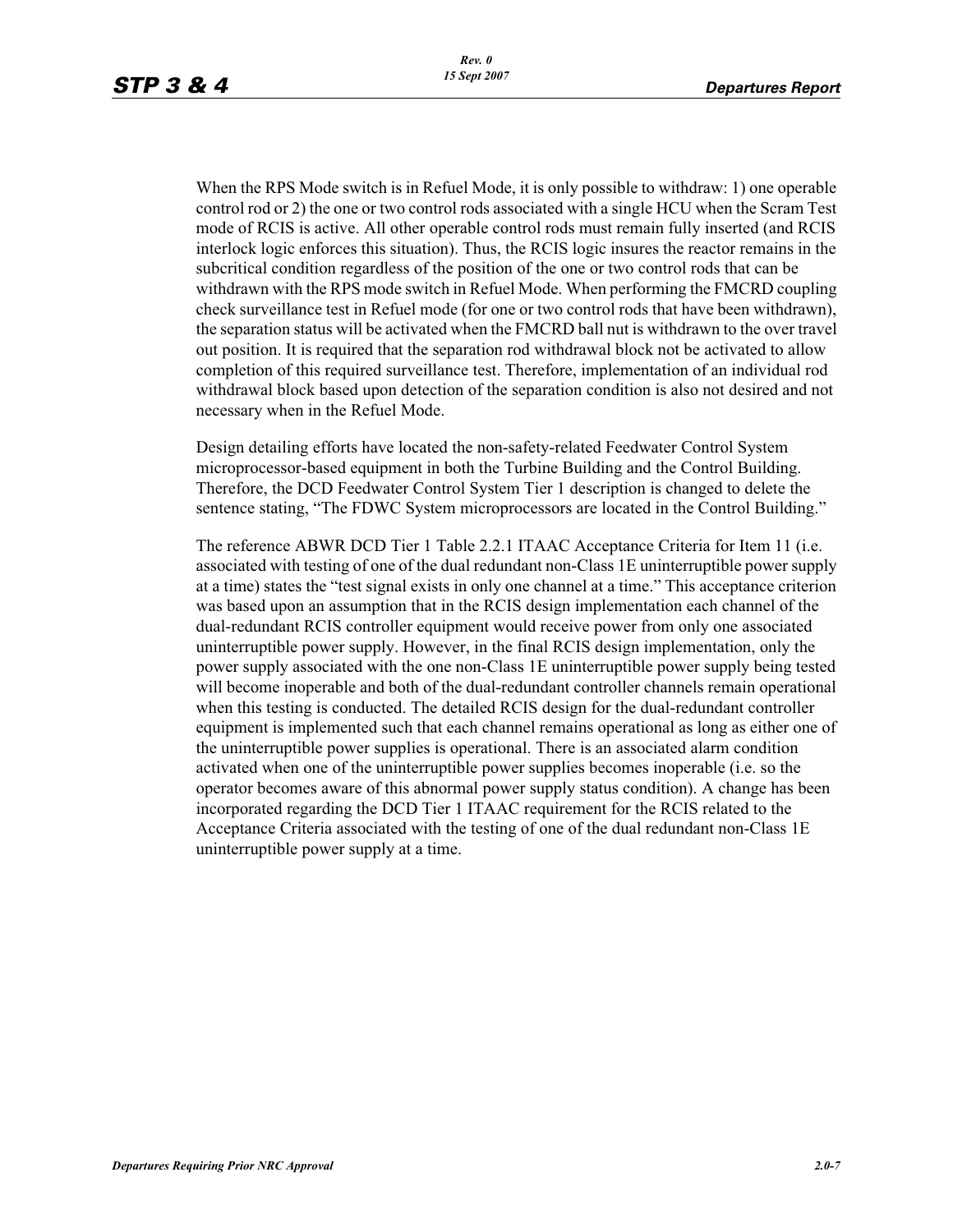## **Evaluation Summary**

This departure was evaluated per Section VIII.A.4 of Appendix A to 10 CFR Part 52, which requires that 1) the design change will not result in a significant decrease in the level of safety otherwise provided by the design; 2) the exemption is authorized by law, will not present an undue risk to the public health and safety, and is consistent with the common defense and security; 3) special circumstances are present as specified in 10 CFR 50.12(a)(2); and 4) the special circumstances outweigh any decrease in safety that may result from the reduction in standardization caused by the exemption. As shown below, each of these four criteria are satisfied.

- *(1)* As discussed above, the design change represents an improvement and therefore will not result in a significant decrease in the level of safety otherwise provided by the design.
- *(2)* The exemption is not inconsistent with the Atomic Energy Act or any other statute and therefore is authorized by law. As discussed above, the design change represents an improvement and therefore will not present an undue risk to the public health and safety and the design change does not relate to security and does not otherwise pertain to the common defense and security.
- *(3)* Special circumstances are present as specified in 10 CFR 50.12(a)(2). Specifically, special circumstance (iv) is present, since the design change represents an improvement and therefore will result in a benefit to the public health and safety.
- *(4)* This is "standard" departure that is intended to be applicable to COL applicants that reference the ABWR DCD. Therefore this departure will not result in any loss of standardization, Additionally, the design change represents an improvement in safety, and does not adversely affect the configuration of the plant or the manner in which the plant is operated.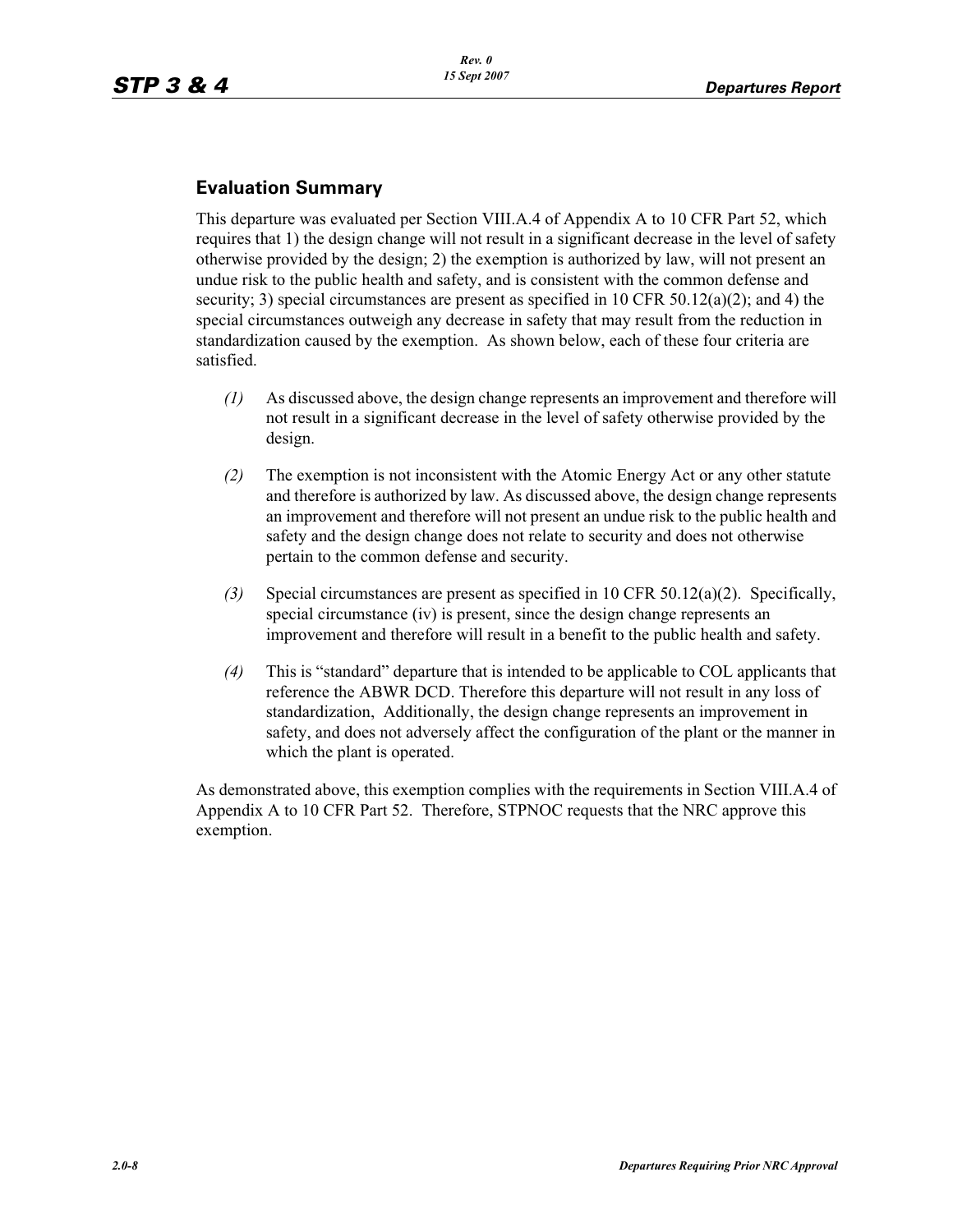## **STD DEP T1 2.3-1 Deletion of MSIV Closure and Scram on High Radiation**

#### **Description**

The Scram and MSIV automatic closure on high MSLRM (main steam line radiation monitor) trip is deleted. Elimination of these functions reduces the potential for unnecessary reactor shutdown caused by spurious actuation of the MSLRM trip and increases plant operational flexibility. As a result, this change increases reliability and plant availability and therefore results in a benefit to public health and safety.

This departure includes the following Tier 1, Tier 2 and Technical Specification changes.

#### **Tier 1 departures:**

Changes have been made relative to the reference ABWR Tier 1 DCD Figure 2.3.1, "Process Radiation Monitoring System Control Interface Diagram" to remove the MSL Tunnel Area Radiation input from the plant sensors that provide input data.

#### **Tier 2 departures:**

Changes have been made relative to the reference ABWR Tier 2 DCD Sections 5.2, 6.2, 7.2, 7.3 and their associated tables to remove information pertaining to main steam line high radiation monitoring and process radiation monitoring system. Section 11.5 has been modified to move main steam line tunnel area radiation monitoring information from the section describing "monitoring required for safety and protection" to the section describing "monitoring required for plant operation." Main steam line high radiation information has also been removed from Tables 18F-1 through 3 and Tables 18H-2 and 18H-5.

#### **Generic Technical Specification departures:**

Generic Technical Specifications LCO 3.3.1.1 and LCO 3.3.6.1 and their associated Bases has been modified to remove the Main Steam Tunnel Radiation High function.

The original purpose of this instrumentation was to close the MSIVs in order to mitigate the potential release of fission products released from fuel rods. The initial release of primarily noble gas fission products from the damaged fuel rods was expected to cause a spike in the radiation readings on the steam line which would initiate safety related actions. However, radiation sources in the steam lines are primarily dominated by N-16 emissions, and setpoints sufficient to sense noble gas spikes can be overwhelmed by minor variations in N-16 flow causing spurious trips. Since sensors on the condenser steam jet air ejector and ventilation stack can also serve the purpose of monitoring potential offsite releases, the BWROG LTR NEDO-31400A concluded that the vessel isolation (MSIVs) and scram functions of the MSLRM are not required.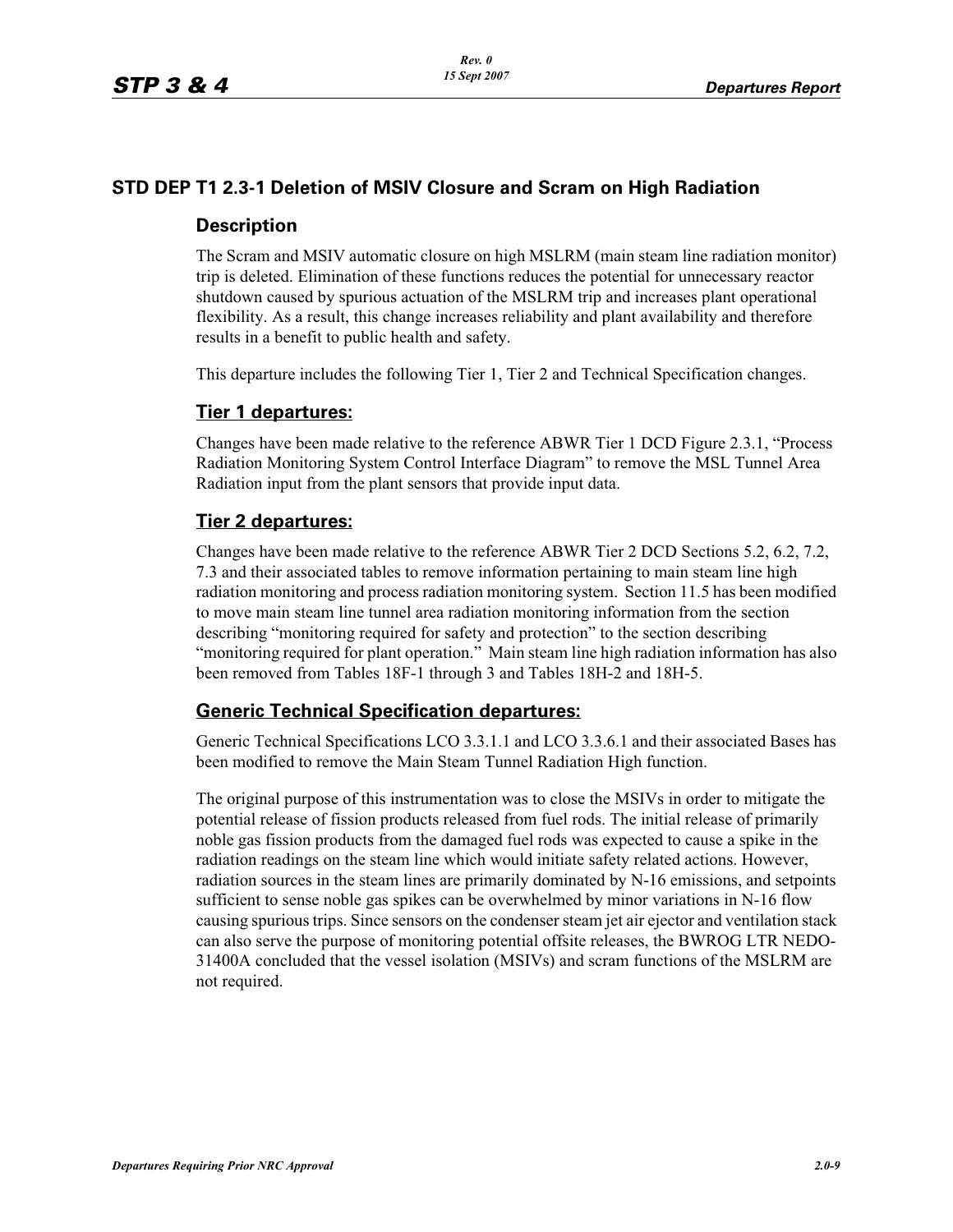The MSLRM alarms in the main control room and the conclusion of NEDO-31400A section 2.2 remain valid for the STP proposed design. Both the MSLRM and the Condenser Steam Jet Air Ejector (SJAE) monitors will alert the operators for events that can cause an elevated release of radioactivity from the fuel. In addition to these alarms, given sufficient time, the offgas treatment system radiation monitor and eventually the stack effluent monitor will activate alarms in the control room and the operator will be able to isolate the offgas system to stop these releases to the environment. Therefore, even without the automatic reactor shutdown function and the MSIV closure on the MSLRM trip, the operator will be able to limit offsite releases.

For operating plants, the NRC has approved this change (see NEDO-31400A). The following additional considerations apply to the ABWR:

In the NEDO Section 9 there was a discussion of the negligible increase in reactivity control failure frequency with the deletion of the MSLRM scram function. This increase was due to operating plants taking credit for the MSLRM initiating a scram during the control rod drop accident. As described in Tier 2 DCD Section 15.4.10, it is concluded that for the ABWR, there is no basis for the control rod drop event to occur or to perform a related radiological analysis. The deletion of the automatic scram and MSL isolation result in no change in associated risk.

The NRC's approval letter accepting the NEDO requires an applicant referencing it to:

- - Demonstrate that the plant design features affecting a rod drop analysis bound those used in the report. For ABWR, since the event has no basis. A comparison of design features affecting the rod drop analysis against those assumed in the report is unnecessary.
- - Demonstrate a basis (e.g., plant procedures) to conclude that manual operator action will be taken expeditiously in case of increased levels of radioactivity in the MSLs. STP 3 & 4 alarm response procedures will direct operator action in case of increased radioactivity levels.

Since this change incorporates a BWR change that was previously approved by the NRC and since the SER conditions are met for the ABWR as explained above, there are no adverse effects on plant performance.

#### **Evaluation Summary**

This departure was evaluated per Section VIII.A.4 of Appendix A to 10 CFR Part 52, which requires that 1) the design change will not result in a significant decrease in the level of safety otherwise provided by the design; 2) the exemption is authorized by law, will not present an undue risk to the public health and safety, and is consistent with the common defense and security; 3) special circumstances are present as specified in 10 CFR 50.12(a)(2); and 4) the special circumstances outweigh any decrease in safety that may result from the reduction in standardization caused by the exemption. As shown below, each of these four criteria are satisfied.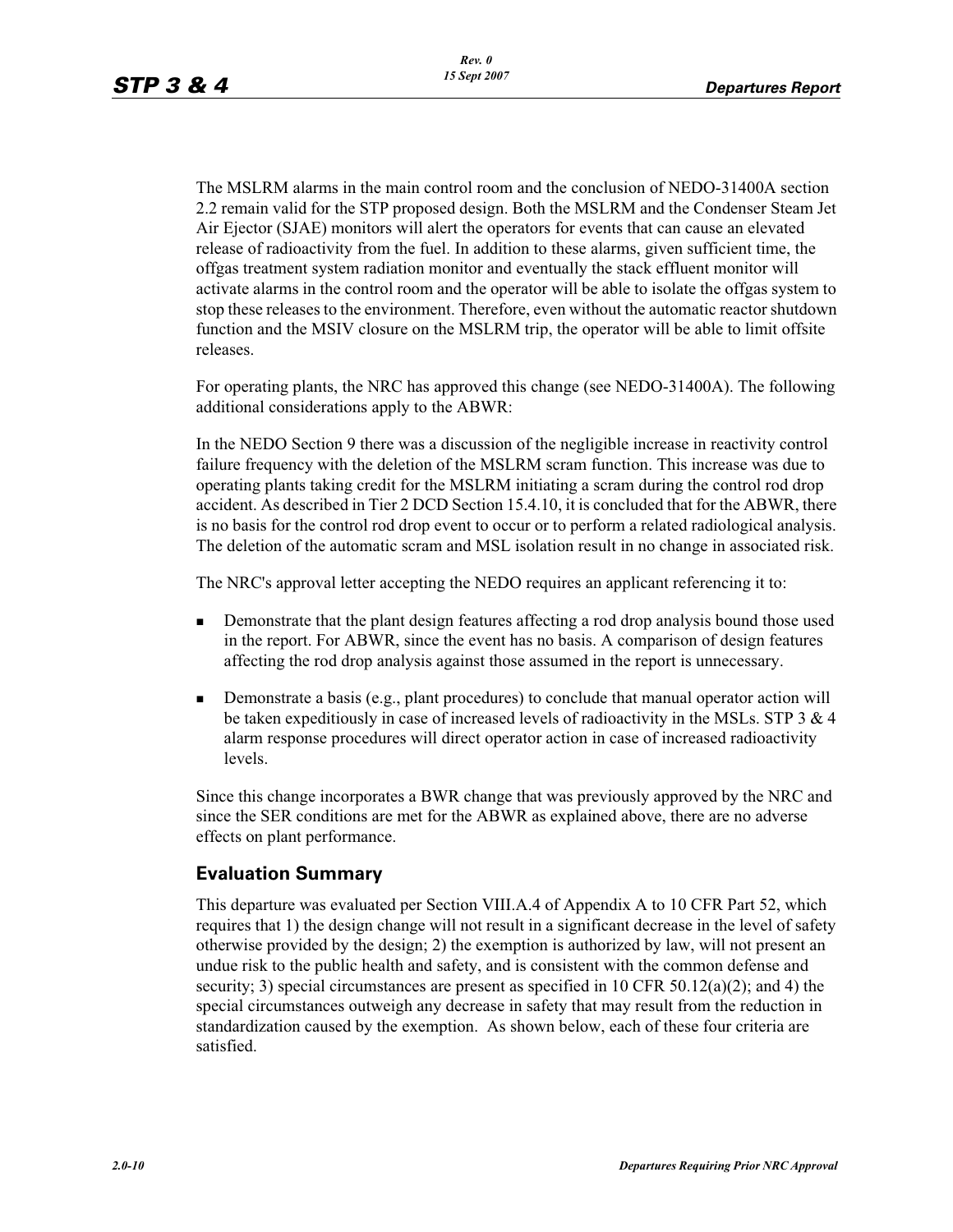- *(1)* As discussed above, the design change represents an improvement and therefore will not result in a significant decrease in the level of safety otherwise provided by the design.
- *(2)* The exemption is not inconsistent with the Atomic Energy Act or any other statute and therefore is authorized by law. As discussed above, the design change represents an improvement and therefore will not present an undue risk to the public health and safety. The design change does not relate to security and does not otherwise pertain to the common defense and security.
- *(3)* Special circumstances are present as specified in 10 CFR 50.12(a)(2). Specifically, special circumstance (iv) is present, since the design change represents an improvement and therefore will result in a benefit to the public health and safety.
- *(4)* This is "standard" departure that is intended to be applicable to COL applicants that reference the ABWR DCD. Therefore this departure will not result in any loss of standardization, Additionally, the design change represents an improvement in safety, and does not adversely affect the configuration of the plant or the manner in which the plant is operated.

As demonstrated above, this exemption complies with the requirements in Section VIII.A.4 of Appendix A to 10 CFR Part 52. Therefore, STPNOC requests that the NRC approve this exemption.

#### **References**

*(1)* Licensing Topical Report NEDO-31400A "Safety Evaluation for Eliminating the BWR Main Steam Isolation Valve Closure Function and the Scram Function of the Main Steam Line Radiation Monitor," October 1992.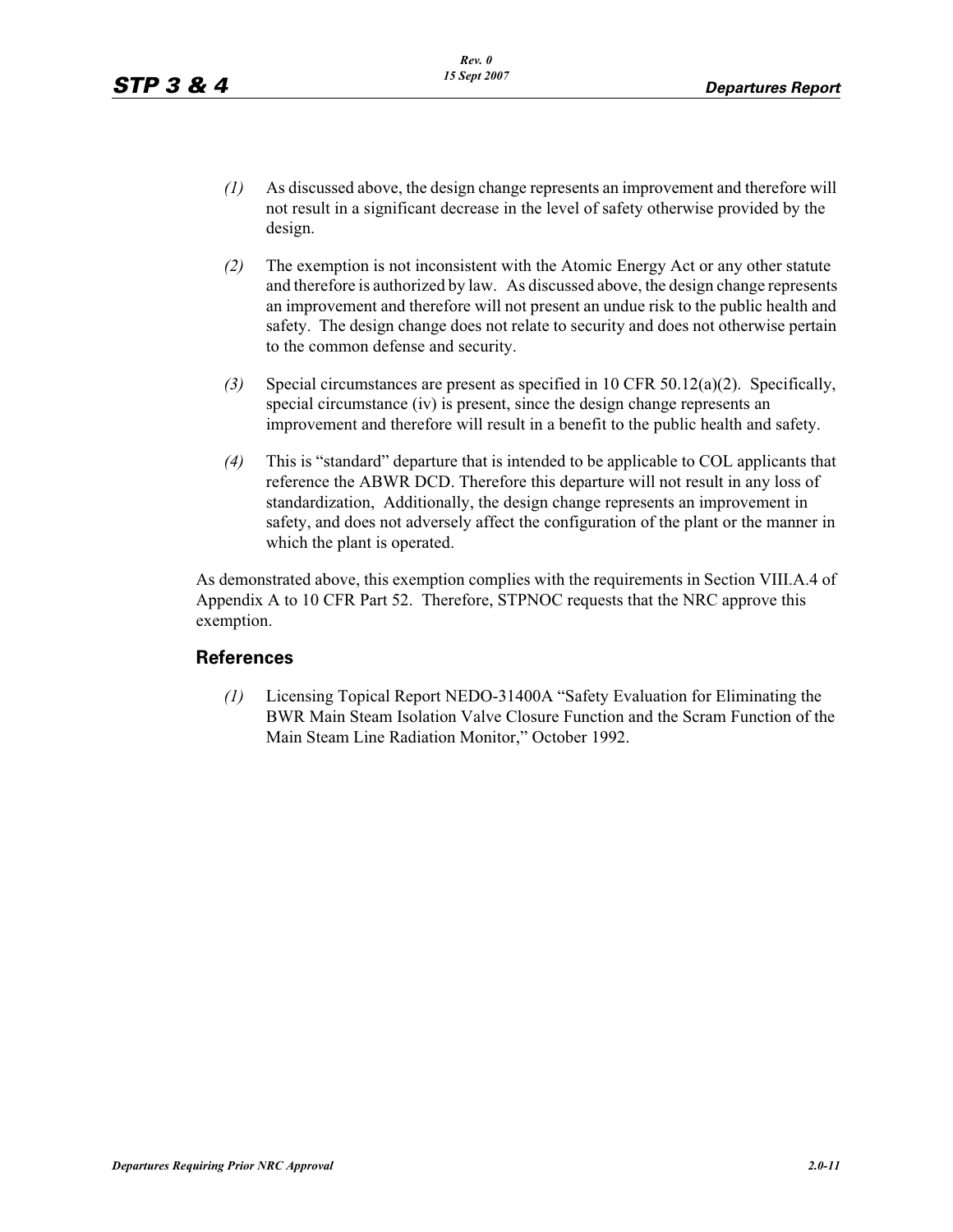## **STD DEP T1 2.4-1 Residual Heat Removal System and Spent Fuel Pool Cooling**

#### **Description**

The reference ABWR DCD has two RHR loops connected to the Fuel Pool Cooling system with normally closed crosstie valves. During refueling outages, a crosstie valve can be opened to allow direct cooling of the fuel pool by circulation of fuel pool water through the RHR heat exchanger and returning it to the fuel pool. In addition, the RHR pumps have the capability to provide fuel pool emergency makeup water by transferring suppression pool water to the fuel pool. This change is to add the capability to allow the choice of a third loop, RHR division A, in the Augmented Fuel Pool Cooling and Fuel Pool Makeup Modes.

This addition of piping and valves will be of the same quality standard, seismic category, and ASME code as the B and C RHR loops components, along with another capability to provide makeup or cooling to the Spent Fuel Pool. Only one RHR cooling loop will be aligned for the Augmented Fuel Pool Cooling or Fuel Pool Makeup Mode at any one time. The additional loop will increase the reliability from a single failure standpoint. This design change was chosen based on improved reliability and performance.

This change provides the ability to supply fuel pool cooling or makeup from any of the three RHR loops in the Augmented Fuel Pool Cooling or Fuel Pool Makeup Modes. This will enhance capabilities and reliability to perform division outages for maintenance and other activities. Division outages will be better able to be coordinated during all plant operational Modes. During design detailing it was recognized that the added flexibility of having the capability to perform divisional outages in any order was a worthwhile design improvement. As an example, if Division B EDG constitutes a critical path for an outage, in order to maintain a single failure margin, work could not start until core decay heat decreased to the point that RHR Spent Fuel Pooling augmented cooling was no longer required. By having all three divisions capable of supporting the Augmented Fuel Pool Cooling Mode, Divisional Outages (potential critical path) could occur based on workload in the division.

#### **Evaluation Summary**

During design detailing it was recognized that the added flexibility of having the capability to perform divisional outages in any order was a worthwhile design improvement. As an example, if Division B EDG constitutes a critical path for an outage, in order to maintain a single failure margin, work could not start until core decay heat decreased to the point that RHR Spent Fuel Pooling Assist was no longer required. By having all three divisions capable of supporting Spent Fuel Pool Cooling assist, Divisional Outages (potential critical path) could occur based on workload in the division.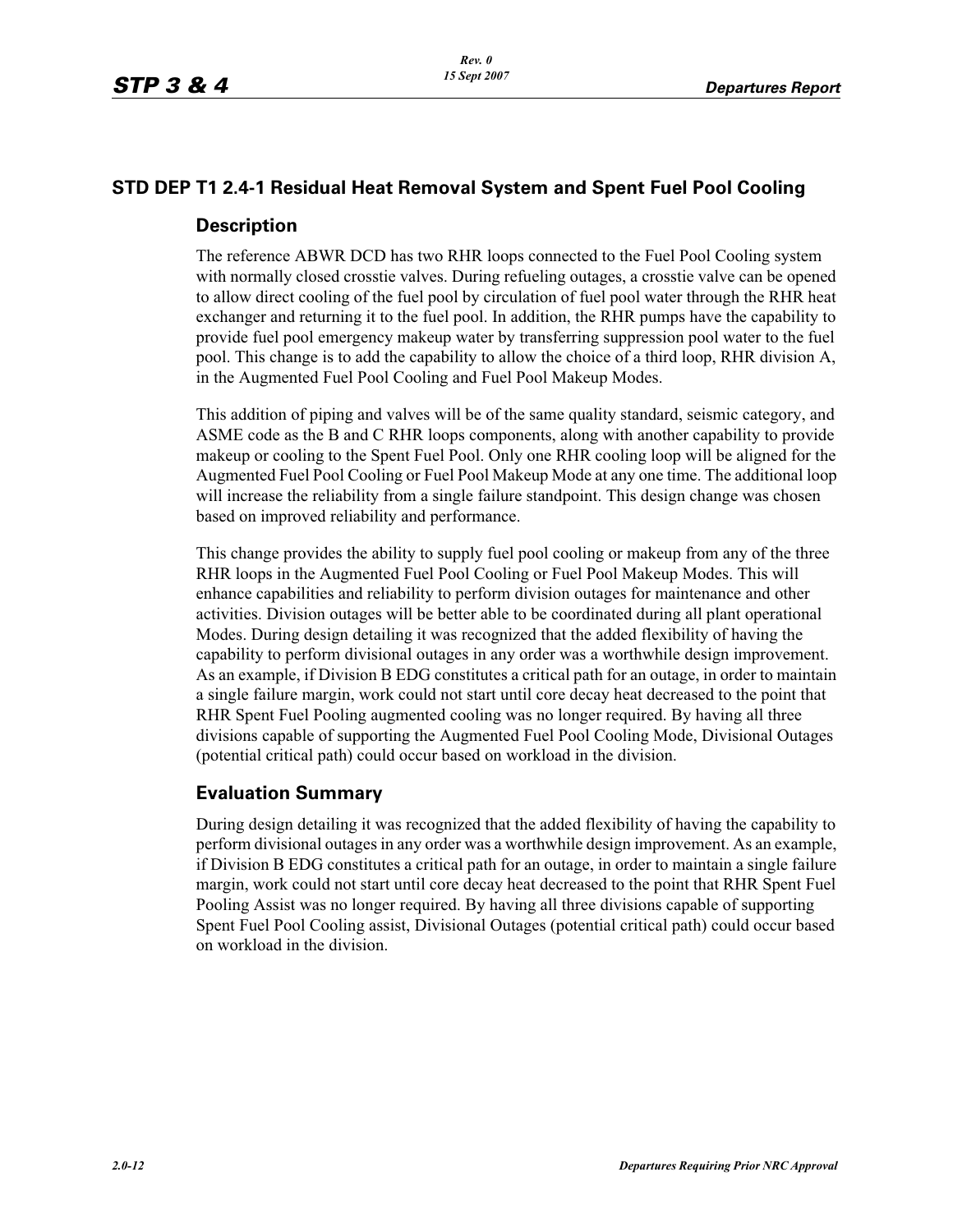This departure was evaluated per Section VIII.A.4 of Appendix A to 10 CFR Part 52, which requires that 1) the design change will not result in a significant decrease in the level of safety otherwise provided by the design; 2) the exemption is authorized by law, will not present an undue risk to the public health and safety, and is consistent with the common defense and security; 3) special circumstances are present as specified in 10 CFR 50.12(a)(2); and 4) the special circumstances outweigh any decrease in safety that may result from the reduction in standardization caused by the exemption. As shown below, each of these four criteria are satisfied.

- *(1)* As discussed above, the design change represents an improvement and therefore will not result in a significant decrease in the level of safety otherwise provided by the design.
- *(2)* The exemption is not inconsistent with the Atomic Energy Act or any other statute and therefore is authorized by law. As discussed above, the design change represents an improvement and therefore will not present an undue risk to the public health and safety and the design change does not relate to security and does not otherwise pertain to the common defense and security.
- *(3)* Special circumstances are present as specified in 10 CFR 50.12(a)(2). Specifically, special circumstance (iv) is present, since the design change represents an increase in redundancy and therefore will result in a benefit to the public health and safety.
- *(4)* This is "standard" departure that is intended to be applicable to COL applicants that reference the ABWR DCD. Therefore this departure will not result in any loss of standardization, Additionally, the design change represents an improvement in safety, and does not adversely affect the configuration of the plant or the manner in which the plant is operated.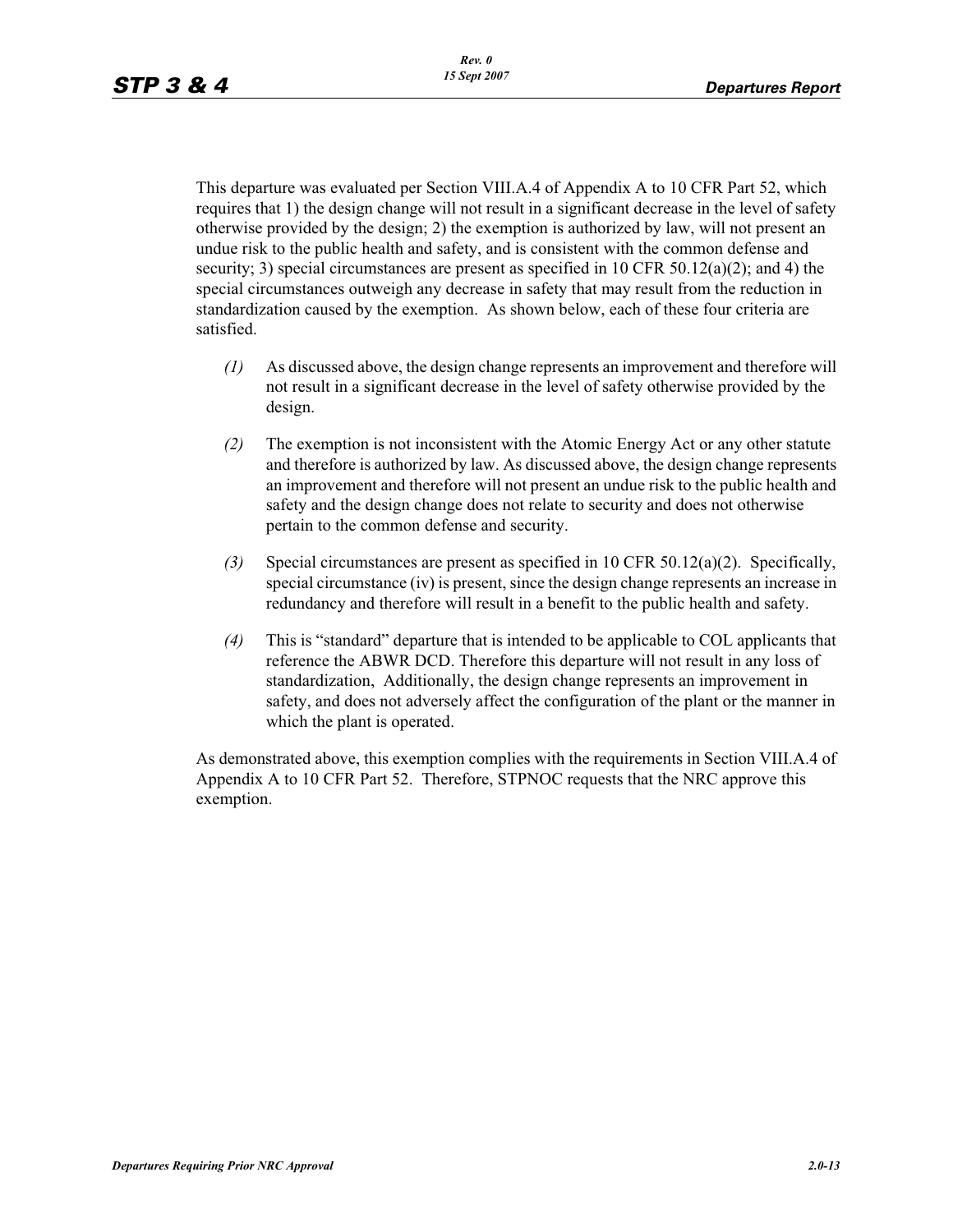## **STD DEP T1 2.4-2 Feedwater Line Break Mitigation**

#### **Description**

This departure reduces challenges to the containment pressure design value following a feedwater line break (FWLB). The corrective design concept is a trip of the condensate pumps following an indication that a Feedwater Line Break (FWLB) in the drywell has occurred.

The FWLB is the limiting design basis accident for ABWR primary containment vessel (PCV) peak pressure response. This is because blowdown flows from both the reactor pressure vessel (RPV) side and the balance of plant (BOP) feedwater side contribute to the peak pressure response. Previous BWR designs were bounded by the recirculation line break, that is not a consideration in the ABWR design.

Calculations performed during STP 3  $&$  4 initial planning as a check against the FSER estimate that the ABWR containment design pressure would be exceeded at the 3926 MWt power level with an injection of approximately 100% feedwater flow at 15 minutes. The licensing basis for ABWR is no operator actions for 30 minutes for design basis accidents. With the current ABWR design, the only mitigation would be operator action using the non-safety trip of the condensate and/or feedwater pumps.

Therefore, high drywell pressure signals already existing in the Leak Detection & Isolation (LDI) logic of the Safety System Logic & Control (SSLC) are used, in conjunction with differential pressure signals between the two feedwater lines, to identify a FWLB in containment and to then trip the condensate pumps.

The departure implementation of condensate pump trip improves plant safety by limiting the mass flow to the drywell after the FWLB, thereby ensuring the predicted peak pressure will not exceed the design value. The instrumentation logic to initiate the trip will be an "AND" circuit to reduce the probability of false trips. That is, the logic will require excessive differential pressure between the two-feedwater lines "AND" high drywell pressure to initiate the condensate pump trip. This will reduce the negative impact on plant operation, plant reliability and availability. There would not be an impact on the PRA by adding circuit breakers for the condensate pump supplies because the logic will only be initiated during FWLB LOCA, the breakers will be normally closed, and additional operator actions will not be required to start the condensate pumps during other events.

#### **Evaluation Summary**

These changes ensure that the containment pressure margins are maintained during the limiting containment pressurization accident. Consequentially, the changes decrease the risk associated with the feedwater line break inside containment. These changes maintain the same level of plant reliability and performance as described in the DCD. The changes will provide a better level of plant protection and personal safety and a net benefit to the public health and safety. While this involves changes to an SSC, there are no adverse effects on any DCD design function. No procedure was changed.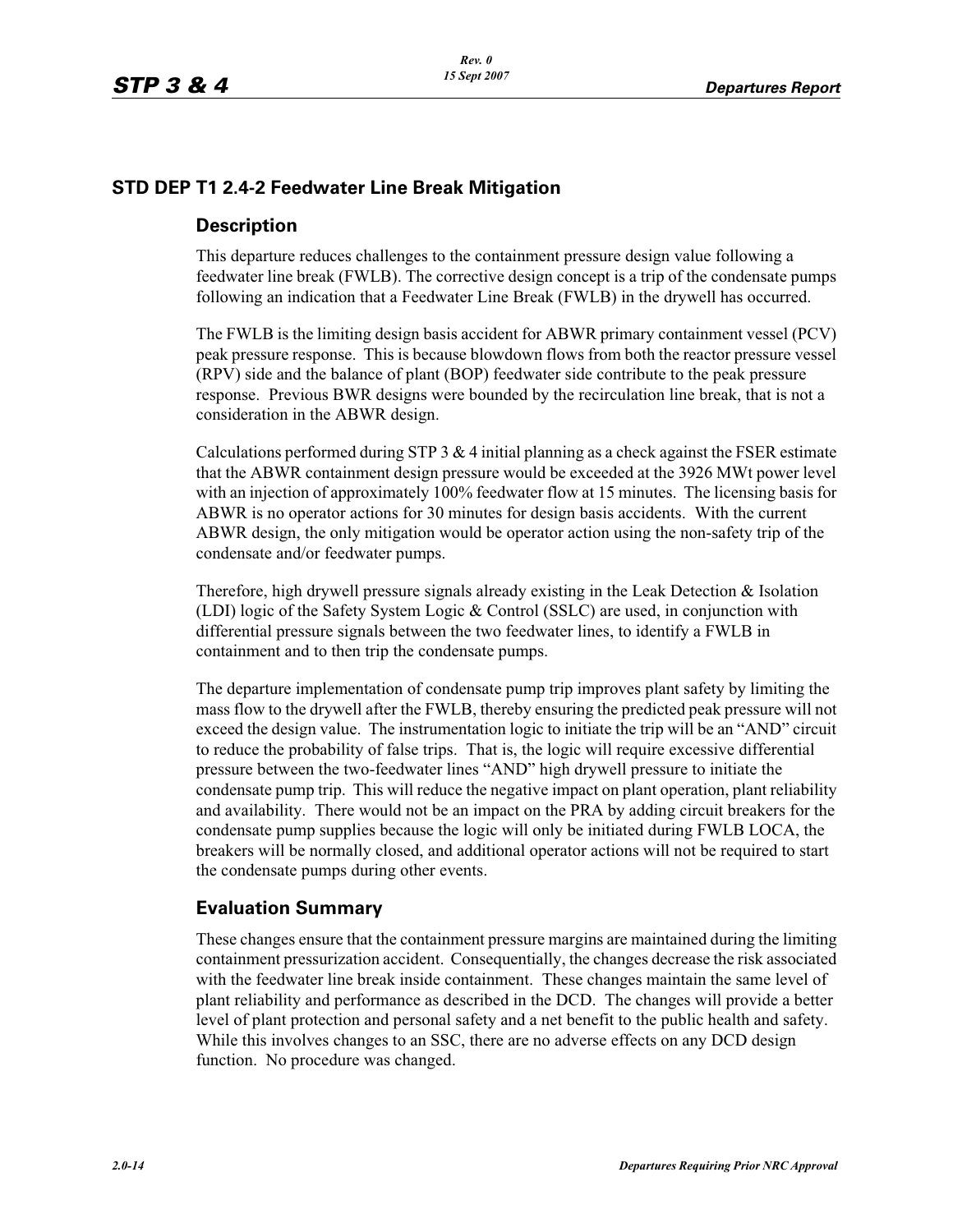This departure was evaluated per Section VIII.A.4 of Appendix A to 10 CFR Part 52, which requires that 1) the design change will not result in a significant decrease in the level of safety otherwise provided by the design; 2) the exemption is authorized by law, will not present an undue risk to the public health and safety, and is consistent with the common defense and security; 3) special circumstances are present as specified in 10 CFR 50.12(a)(2); and 4) the special circumstances outweigh any decrease in safety that may result from the reduction in standardization caused by the exemption. As shown below, each of these four criteria are satisfied.

- *(1)* As discussed above, the design change represents an improvement and therefore will not result in a significant decrease in the level of safety otherwise provided by the design.
- *(2)* The exemption is not inconsistent with the Atomic Energy Act or any other statute and therefore is authorized by law. As discussed above, the design change represents an improvement and therefore will not present an undue risk to the public health and safety. The design change does not relate to security and does not otherwise pertain to the common defense and security.
- *(3)* Special circumstances are present as specified in 10 CFR 50.12(a)(2). Specifically, special circumstance (iv) is present, since the design change represents an improvement and better conformance to licensing criteria (no operator action until 30 minutes) and therefore will result in a benefit to the public health and safety.
- *(4)* This is "standard" departure that is intended to be applicable to COL applicants that reference the ABWR DCD. Therefore this departure will not result in any loss of standardization. Additionally, the design change represents an improvement in safety, and does not adversely affect the configuration of the plant or the manner in which the plant is operated.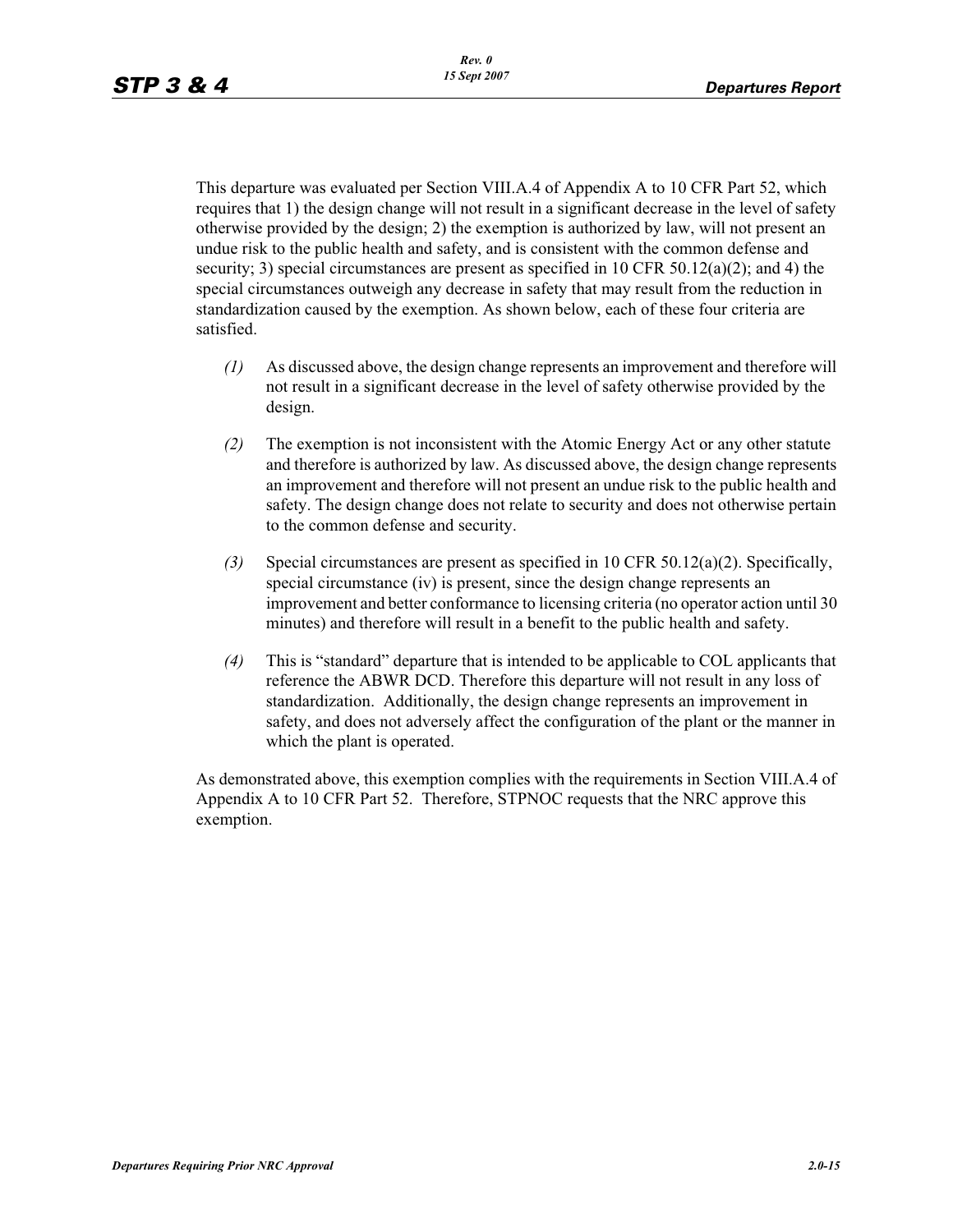## **STD DEP T1 2.4-3 RCIC Turbine/Pump**

#### **Description**

The original DCD incorporated a steam turbine driven water pump that has been historically used in the United States with BWR plants. During the design detailing stage of the ABWR development, another design was chosen based on improved reliability, performance, and simplicity. The new design meets or exceeds all safety-related system performance criteria including start time, flow rate, and low steam pressure operation.

The improved design and system simplification is due to (a) monobloc design (pump  $&$  turbine within same casing); (b) no shaft seal required; (c) no barometric condenser required; (d) no oil lubrication or oil cooling system required because the system is totally water lubricated; (e) no steam bypass line required for startup; (f) simpler auxiliary subsystems; and (g) no vacuum pump and associated penetration piping or isolation valves required. The monobloc design is of horizontal, two-stage centrifugal water pump driven by a steam turbine contained in a turbine casing integral with the pump casing. The turbine wheel has a single row of blades. The pump impellers, turbine wheel and inducer are mounted on a common shaft, which is supported on two water lubricated journal bearings. The bearings are housed in a central water chamber between the turbine and pump sections and are lubricated by a supply of water taken from the discharge of the first stage impeller and led to the bearings through a water strainer.

The pump is supported on the pedestals of a fabricated steel base plate by feet formed on the pump casing and central water chamber. The monoblock construction of the pump eliminates the need for alignment between the pump and the turbine. The operating speed of the pump is governed by the turbine control subsystem which regulates the quantity of steam to the turbine based on discharge pressure. The main elements of the control gear are the steam stop valve, the throttle valve and the pressure governor. The pump is also provided with electrical and mechanical over speed trip mechanisms which close the steam stop valve when the speed exceeds predetermined levels. Speed measurement is provided by an electronic tachometer.

One less containment penetration is required and approximately 10 meters of small bore piping previously analyzed for interfacing system LOCAs and upgraded to burst pressure have been removed from the design. The fire loading in the RCIC pump room is reduced by the elimination of the lube oil subsystem and 106 liters of Class III B lube oil.

Licensing Topical Report NEDE-33299P was submitted to the NRC by General Electric Company December 2006 proposing this change as a generic revision to the Design Control Document. More detail on this change may be found in this LTR.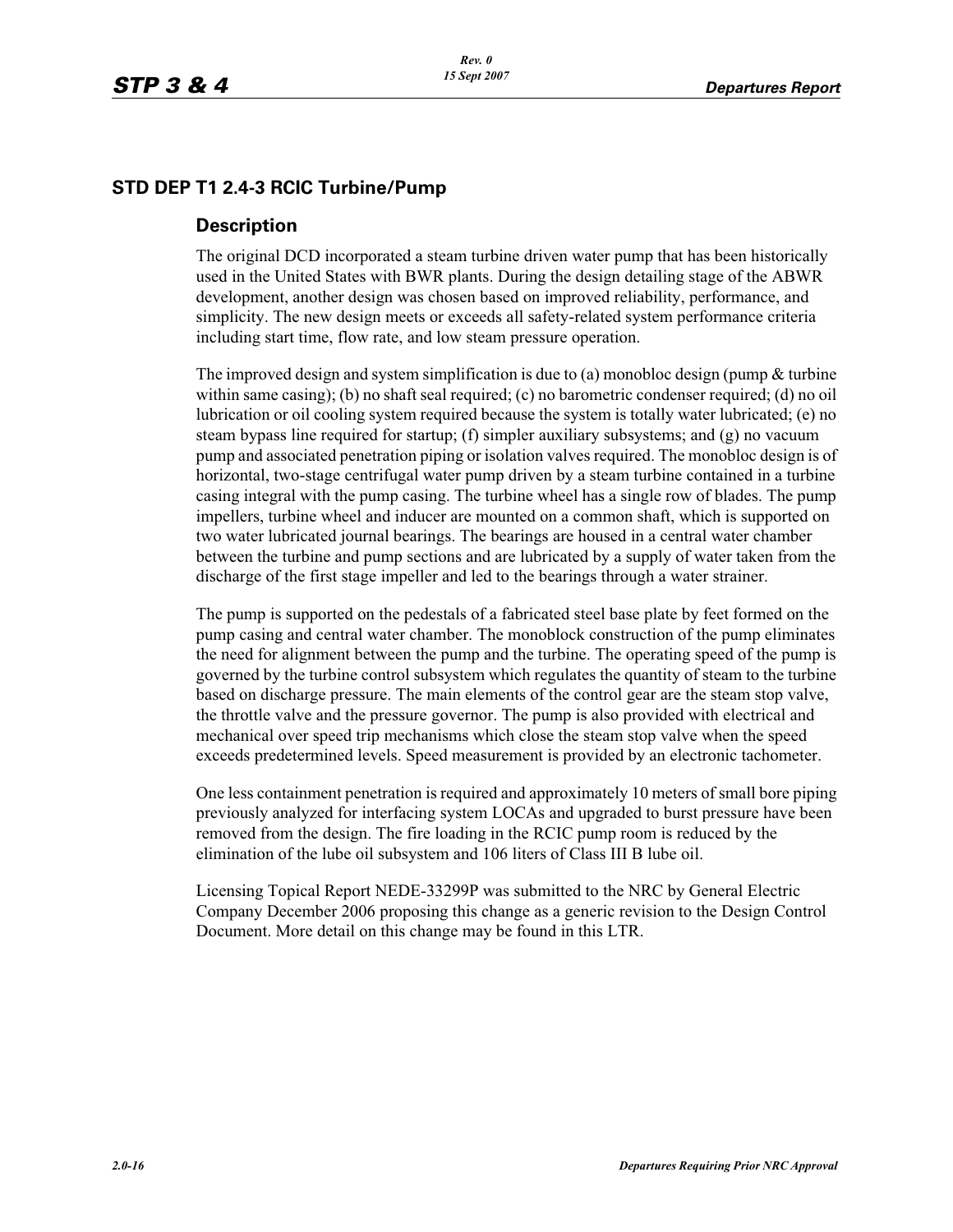## **Evaluation Summary**

The events in FSAR Chapter 15 were evaluated based on the quickened response times expected so the dynamics of upset and accident responses are not compromised. The events and accidents in Chapter 15 were reviewed. The analyses and conclusions presented in Chapter 15 are not affected. No negative impacts on severe accident probability or severity have been identified nor has a new type of severe accident been created. The bases in the generic Technical Specifications in Chapter 16 will be met or exceeded. This departure results in no negative impact on safety, plant operation or cost. Plant availability and reliability will improve due reduction of active and passive components. Improved turbine reliability well improves plant safety as will improve transient and startup characteristics.

This departure was evaluated per Section VIII.A.4 of Appendix A to 10 CFR Part 52, which requires that 1) the design change will not result in a significant decrease in the level of safety otherwise provided by the design; 2) the exemption is authorized by law, will not present an undue risk to the public health and safety, and is consistent with the common defense and security; 3) special circumstances are present as specified in 10 CFR 50.12(a)(2); and 4) the special circumstances outweigh any decrease in safety that may result from the reduction in standardization caused by the exemption. As shown below, each of these four criteria are satisfied.

- *(1)* As discussed above, the design change represents an improvement and therefore will not result in a significant decrease in the level of safety otherwise provided by the design.
- *(2)* The exemption is not inconsistent with the Atomic Energy Act or any other statute and therefore is authorized by law. As discussed above, the design change represents an improvement and therefore will not present an undue risk to the public health and safety. The design change does not relate to security and does not otherwise pertain to the common defense and security.
- *(3)* Special circumstances are present as specified in 10 CFR 50.12(a)(2). Specifically, special circumstance (iv) is present, since the design change represents an improvement and therefore will result in a benefit to the public health and safety.
- *(4)* This is "standard" departure that is intended to be applicable to COL applicants that reference the ABWR DCD. Therefore this departure will not result in any loss of standardization. Additionally, the design change represents an improvement in safety, and does not adversely affect the configuration of the plant or the manner in which the plant is operated.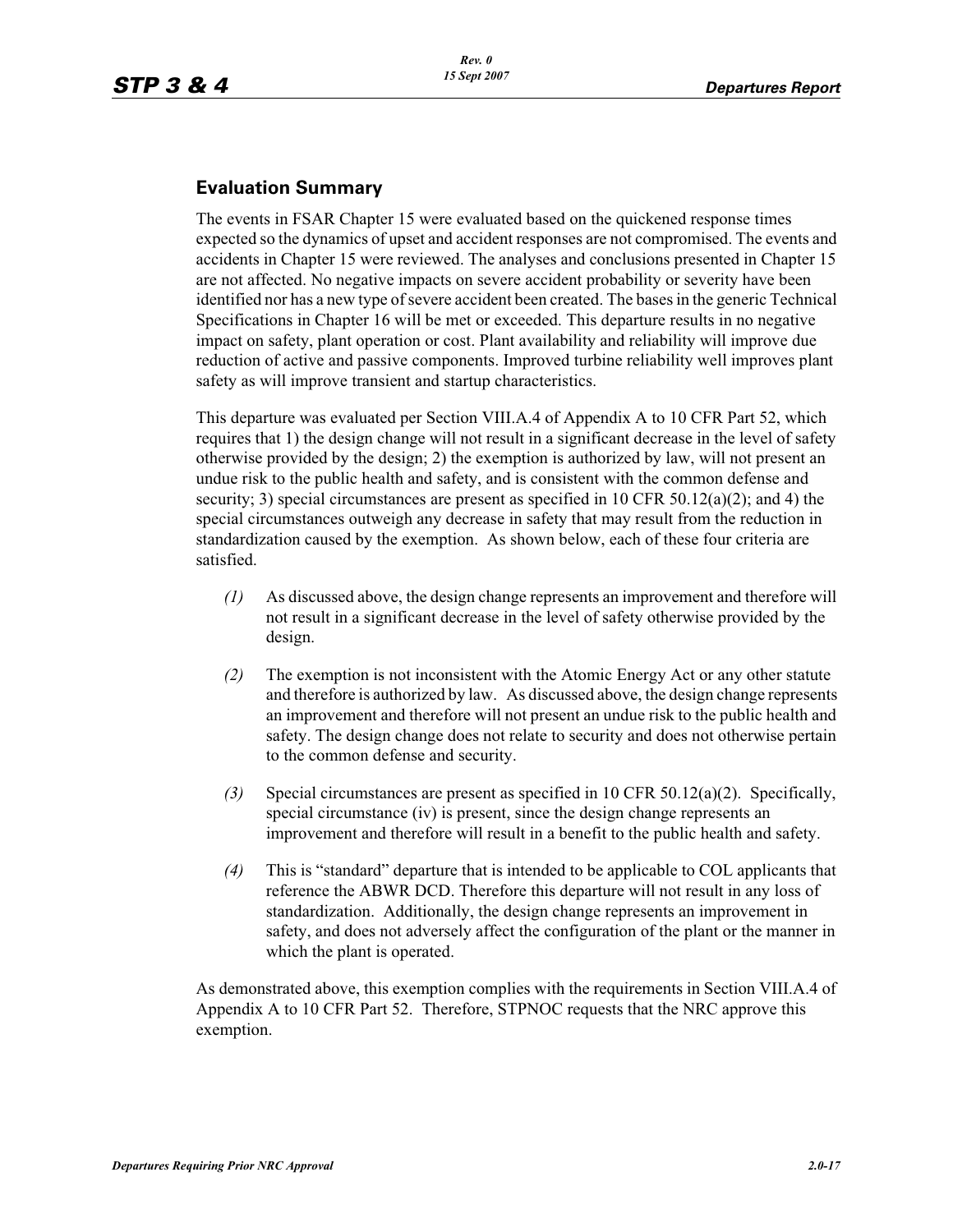#### **References**

*(1)* NEDE-33299P, "Licensing Topical Report - Advanced Boiling Water Reactor (ABWR) with Alternate RCIC Turbine-Pump Design," December, 2006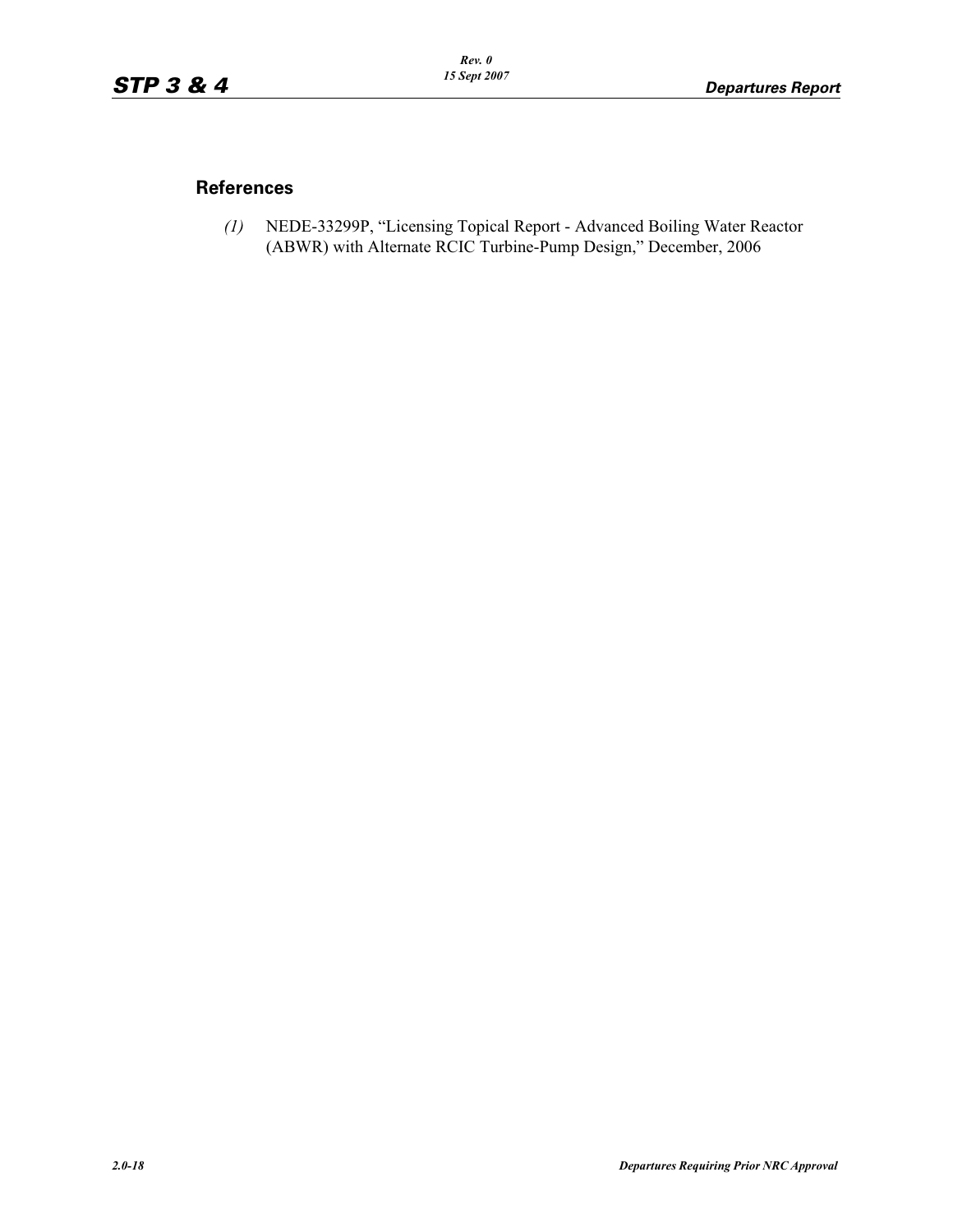## **STD DEP T1 2.12-1 Electrical Breaker/Fuse Coordination and Low Voltage Testing**

#### **Description**

The reference ABWR DCD in Tier 1 states electrical power distribution interrupting devices (circuit breakers and fuses) are coordinated such that the interrupting device closest to the fault opens first. The description of the interruption device coordination has been modified to include the acceptable industry practice with standards and codes (e.g., IEEE 141, IEEE 242, etc.). Including this provides detailed guidance for electrical system design expectations. Since protective device coordination may overlap, and the discrete coordination may not be possible, the expectation has been changed to meet the requirement to the maximum extent possible.

The reference ABWR DCD ITAAC also requires that pre-operational/start-up testing of the asbuilt Class 1E Electrical Power Distribution System will be conducted by operating connected Class 1E loads at their analyzed minimum voltage. DCD Table 2.12.1 (Electric Power Distribution System ITAAC) currently states that tests of the as-built Class 1E Electric Power Distribution System will be conducted by operating connected Class 1E loads at their analyzed minimum voltage. Testing in this manner for each connected Class 1E load is not practical to connect and disconnect each load, one at time to facilitate testing.

For DC loads, ITAAC require testing by operating connected Class 1E loads at both the minimum and maximum battery voltages. Tier 1 DCD Table 2.12.12 (Direct Current Power Supply ITAAC) currently states that tests of the as-built Class 1E DC system will be conducted by operating connected Class 1E loads at less than or equal to the minimum allowable battery voltage and at greater than or equal to the maximum battery charging voltage. It is not practical to perform testing in this manner. This is modified to allow performance type tests at the manufacturer's shop for the operating voltage range of Class 1E AC and DC electrical equipment prior to shipment to the site. In addition, system preoperational tests will be conducted on the as-built Class 1E AC and DC systems and test voltage results will be compare against system voltage analysis.

#### **Evaluation Summary**

For electrical loads powered at or below 120 VAC or 125 VDC, the requirement that the device closest to the fault open first is not always met, since many small loads have internal fuses/circuit breakers and there is often a minimum device size available, or the minimum circuit breaker/fuse size recommended by the vendor. In the case of high fault current, the upstream protective device may trip before the protective device connected to the small load, or both may trip at the same time. In such cases, discrete coordination may not be possible.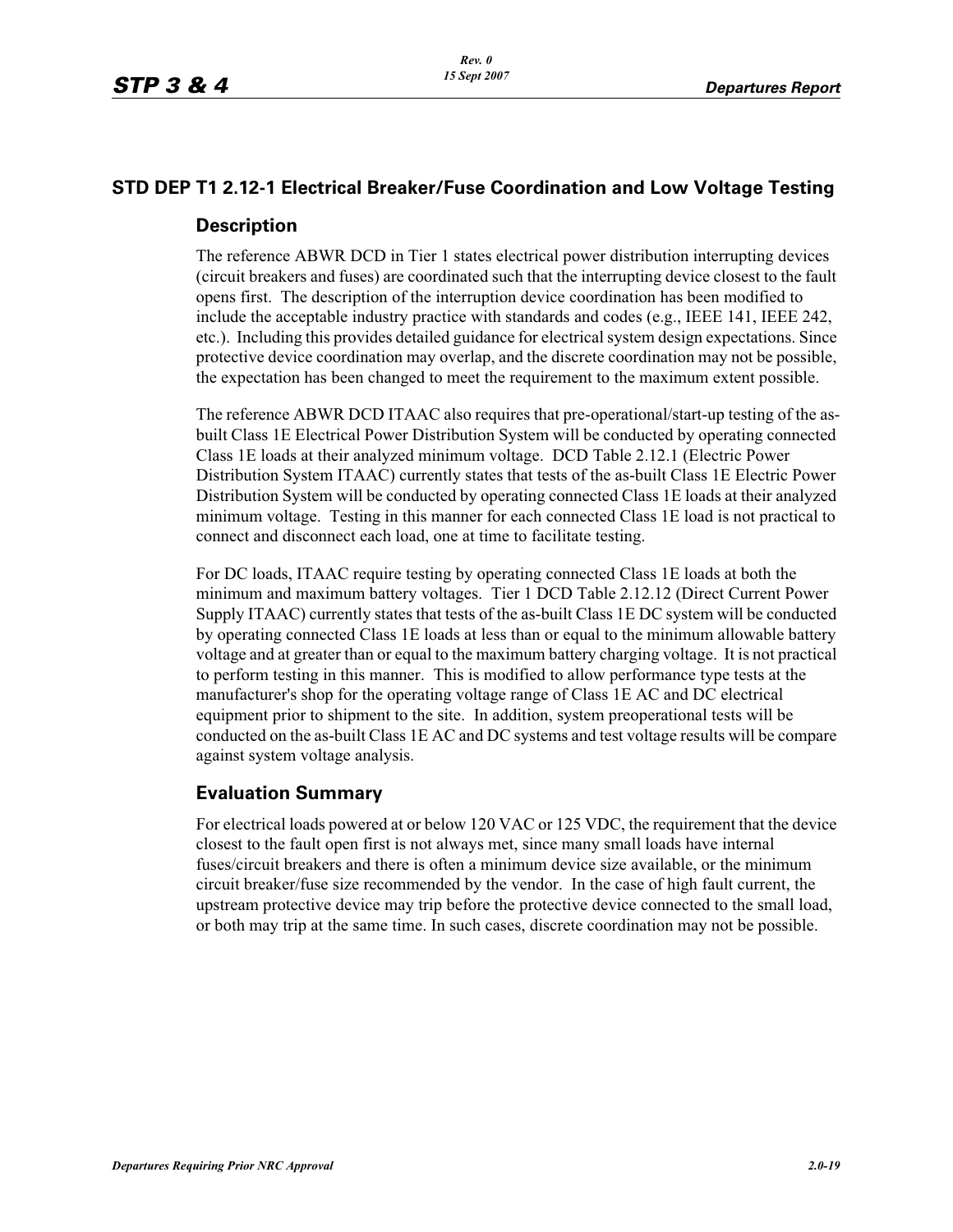The extensive in-situ testing in the DCD is not necessary and is duplicated, since the voltage tests are performed by the manufacturers as part of their normal performance and functional tests prior to shipment. In addition, testing is performed at the jobsite on electrical power distribution equipment during construction after its installation.

The events and accidents in Chapter 15 were reviewed. The analyses and conclusions presented in Chapter 15 are not affected as the alternate methods of breaker coordination and low voltage testing are judged equivalent to those in the DCD. No negative impacts on severe accident probability or severity have been identified nor has a new type of severe accident been created. The bases in the generic Technical Specifications in Chapter 16 will be met or exceeded.

This departure was evaluated per Section VIII.A.4 of Appendix A to 10 CFR Part 52, which requires 1) the design change will not result in a significant decrease in the level of safety otherwise provided by the design; 2) the exemption is authorized by law, will not present an undue risk to the public health and safety, and is consistent with the common defense and security; 3) special circumstances are present as specified in 10 CFR 50.12(a)(2); and 4) the special circumstances outweigh any decrease in safety that may result from the reduction in standardization caused by the exemption. As shown below, each of these four criteria are satisfied.

- *(1)* As discussed above, the change is intended to accomplish the same purpose as the original DCD design and therefore will not result in a significant decrease in the level of safety otherwise provided by the design.
- *(2)* The exemption is not inconsistent with the Atomic Energy Act or any other statute and therefore is authorized by law. As discussed above, the DCD change accomplishes the same purpose and therefore will not present an undue risk to the public health and safety. and the design change does not relate to security and does not otherwise pertain to the common defense and security.
- *(3)* Special circumstances are present as specified in 10 CFR 50.12(a)(2). Specifically, special circumstance (ii) is present, since the change accomplishes the same underlying purpose as the original DCD design.
- *(4)* This change is intended to be applicable to COL applicants that reference the ABWR DCD. Therefore this departure will not result in any loss of standardization.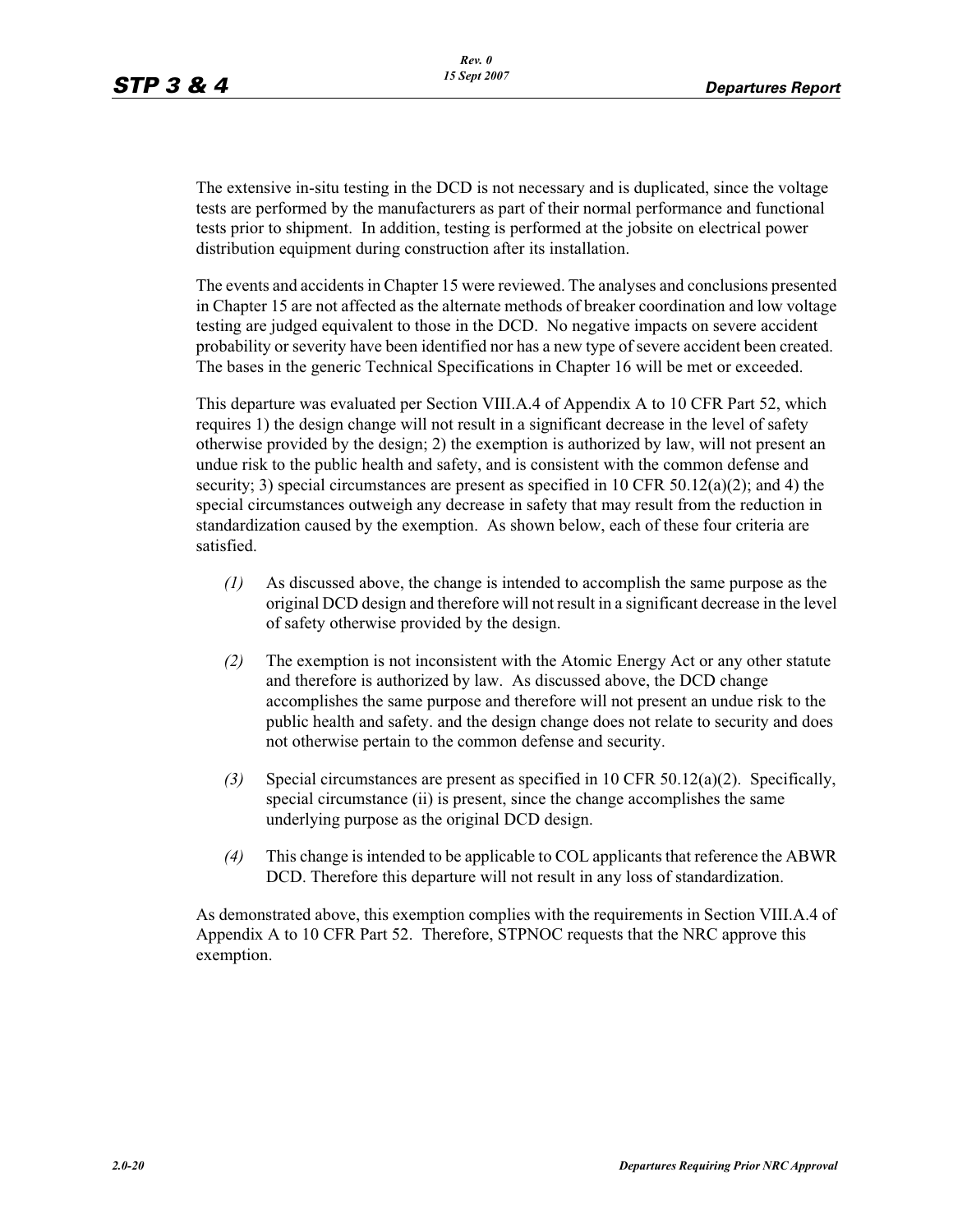#### **References**

- *(1)* IEEE 141-1993, Recommended Practice for Electric Power Distribution for Industrial Plants (IEEE Red Book)
- *(2)* IEEE 242 -2001, Recommended Practice for Protection and Coordination of Industrial and Commercial Power Systems (IEEE Buff Book)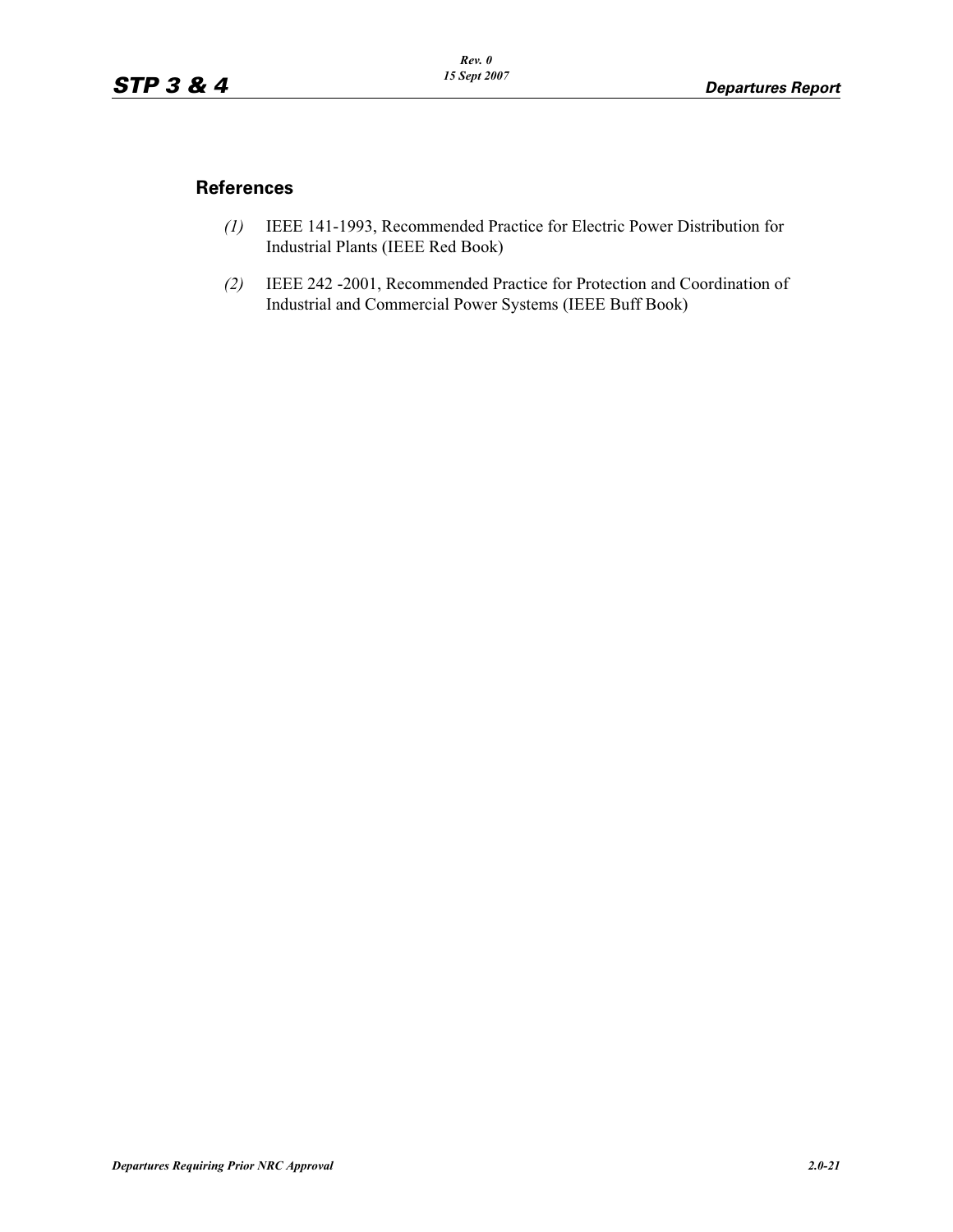## **STD DEP T1 2.12-2 I&C Power Divisions**

#### **Description**

A fourth division of safety related power has been added to the Class 1E Instrument and Control Power Supply System.

The Instrument and Control Power Supply System as described in the DCD Tier 1 provided power to three mechanical safety-related divisions (I, II and III) and not to safety-related Distributed Control and Information System (DCIS) Division IV. This departure adds a fourth regulating transformer and associated distribution panels to supply Instrument and Control Power to Division IV.

The DCIS cabinets and chassis, ECCS Digital Control and Information System cabinets and chassis, in each of the four divisions, use redundant power supplies and feeds for increased reliability and availability to allow self-diagnostics and to operate during power failures. The existing design provides three divisions such that the two feeds are uninterruptible vital AC power (uninterruptible does not mean single failure proof) and I&C power (interruptible but diesel-backed). The second I&C power feed is available to the Division IV DCIS cabinets and chassis. Most power problems can be addressed on-line and all such problems will be "noncritical" faults since no functionality will be lost.

## **Evaluation Summary**

This departure was evaluated per Section VIII.A.4 of Appendix A to 10 CFR Part 52, which requires 1) the design change will not result in a significant decrease in the level of safety otherwise provided by the design; 2) the exemption is authorized by law, will not present an undue risk to the public health and safety, and is consistent with the common defense and security; 3) special circumstances are present as specified in 10 CFR 50.12(a)(2); and 4) the special circumstances outweigh any decrease in safety that may result from the reduction in standardization caused by the exemption. As shown below, each of these four criteria are satisfied.

- *(1)* As discussed above, the design change represents an improvement and therefore will not result in a significant decrease in the level of safety otherwise provided by the design.
- *(2)* The exemption is not inconsistent with the Atomic Energy Act or any other statute and therefore is authorized by law. As discussed above, the design change represents an improvement and therefore will not present an undue risk to the public health and safety and the design change does not relate to security and does not otherwise pertain to the common defense and security.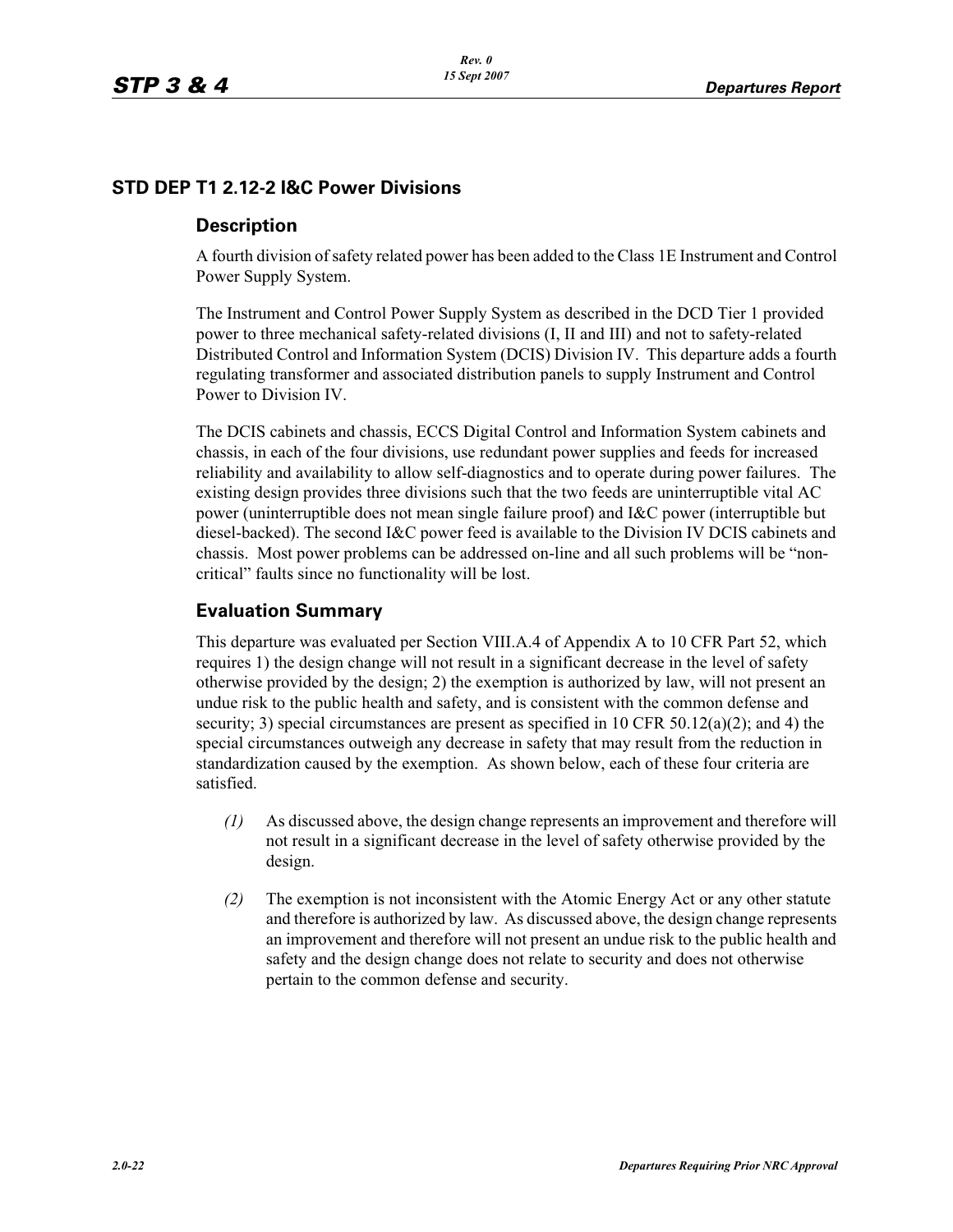- *(3)* Special circumstances are present as specified in 10 CFR 50.12(a)(2). Specifically, special circumstance (iv) is present, since the design change represents an improvement and therefore will result in a benefit to the public health and safety.
- *(4)* This is "standard" departure that is intended to be applicable to COL applicants that reference the ABWR DCD. Therefore this departure will not result in any loss of standardization. Additionally, the design change represents an improvement in safety, and does not adversely affect the configuration of the plant or the manner in which the plant is operated.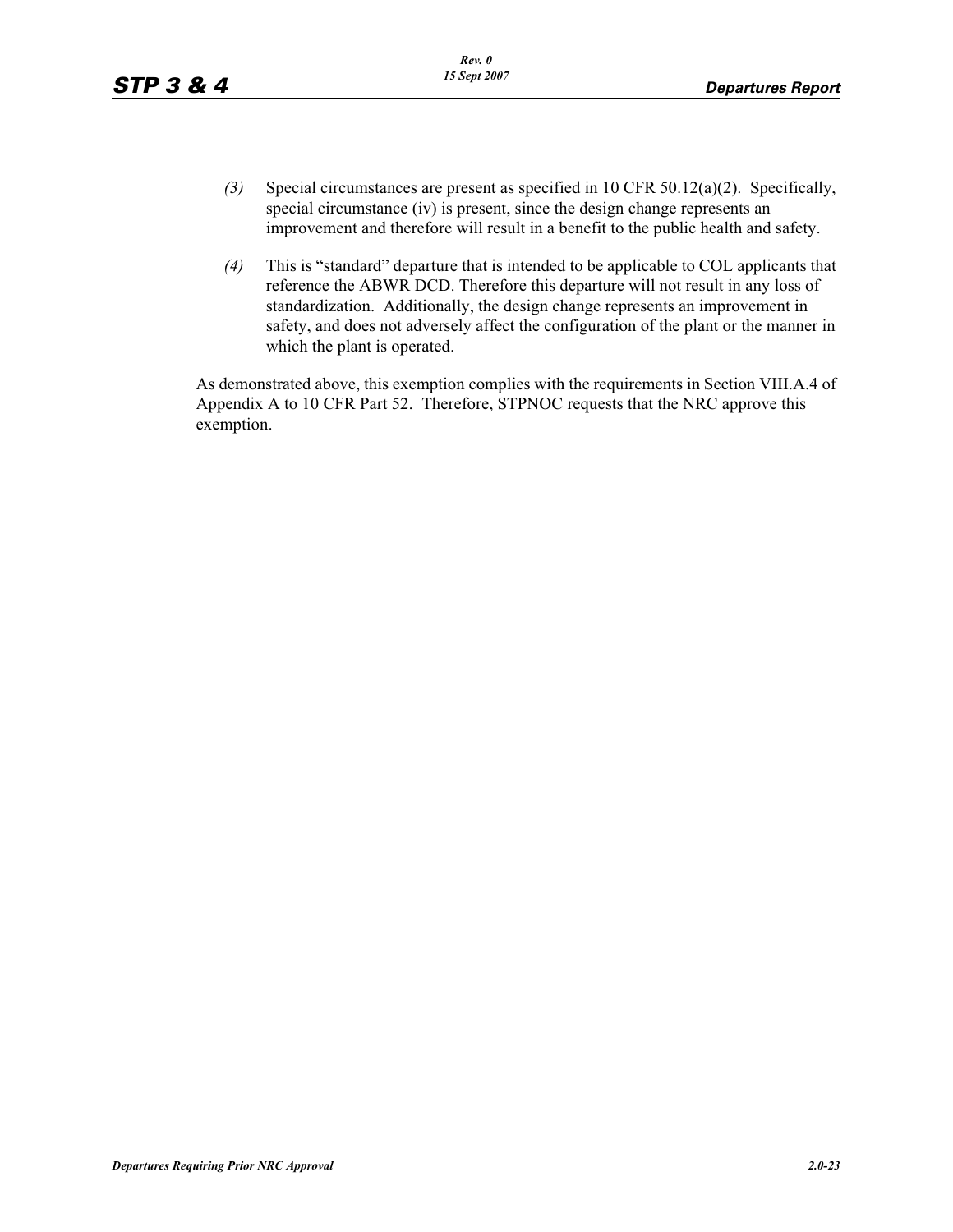#### **STD DEP T1 2.14-1 Hydrogen Recombiner Requirements Elimination**

#### **Description**

The departure relative to the reference ABWR Tier 1 and Tier 2 DCD and Generic Technical Specifications is documented in detail in Licensing Topical Report (LTR) NEDE-33330P, "Hydrogen Recombiner Requirements Elimination", March 2007, proposing this change as a generic revision to the Design Control Document. More detail on this change may be found in the LTR.

The reference ABWR DCD requires two redundant hydrogen recombiners and safety-related hydrogen/oxygen analyzers. This includes associated containment isolation valves, safetyrelated cooling water, and Class 1E power supply. This departure removes the hydrogen recombiners and associated components. The hydrogen and oxygen monitors are retained but downgraded from safety-related to non-safety-related. This change will not affect the Containment Spray System and the mixing it provides to prevent oxygen pockets.

Amended since DCD issuance, 10 CFR 50.44, "Standards for Combustible Gas Control System in Light Water-Cooled Power Reactors", does not currently require light water reactors, operating with an inerted containment, to have hydrogen recombiners. With this rule change, the recombiners and hydrogen monitoring equipment no longer meets any of the criteria in 10  $CFR 50.36(c)(2)(ii)$  for retention in the Technical Specifications and are removed from Chapter 16 and Part 4.

#### **Evaluation Summary**

This departure was evaluated per Section VIII.A.4 of Appendix A to 10 CFR Part 52, which requires that 1) the design change will not result in a significant decrease in the level of safety otherwise provided by the design; 2) the exemption is authorized by law, will not present an undue risk to the public health and safety, and is consistent with the common defense and security; 3) special circumstances are present as specified in 10 CFR 50.12(a)(2); and 4) the special circumstances outweigh any decrease in safety that may result from the reduction in standardization caused by the exemption. As shown below, each of these four criteria are satisfied.

- *(1)* As discussed above, the design change conforms to current regulations and therefore will not result in a significant decrease in the level of safety otherwise provided by the design.
- *(2)* The exemption is not inconsistent with the Atomic Energy Act or any other statute and therefore is authorized by law. As discussed above, the design change does not present an undue risk to the public health and safety. The design change does not relate to security and does not otherwise pertain to the common defense and security.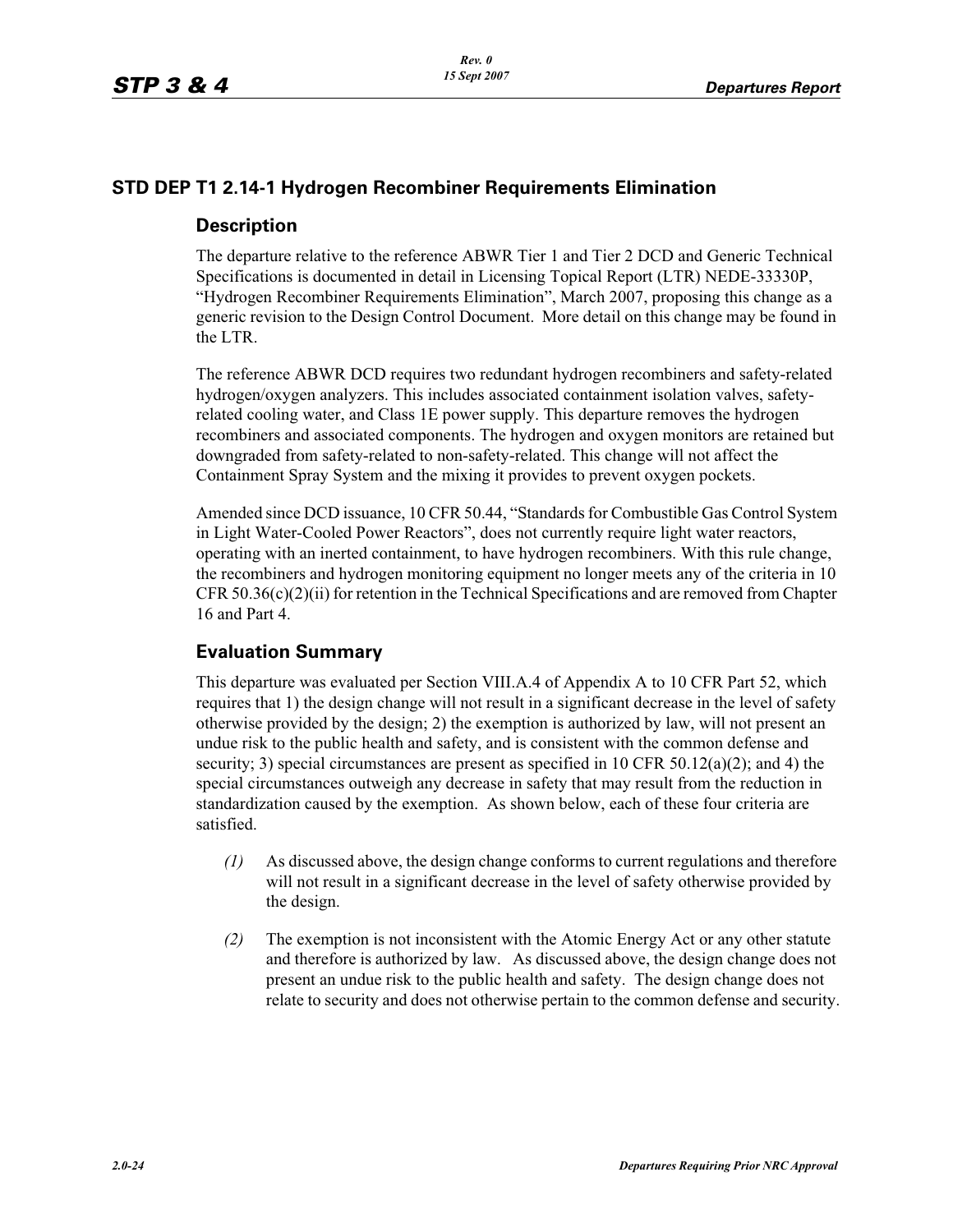- *(3)* Special circumstances are present as specified in 10 CFR 50.12(a)(2). Specifically, special circumstance (ii), and special circumstance (vi) are invoked as evidenced by the revision to 10 CFR 50.44 as the underlying purpose is still served and the revision of regulations is a material change of circumstances.
- *(4)* This is "standard" departure that is intended to be applicable to COL applicants that reference the ABWR DCD. Therefore this departure will not result in any loss of standardization.

As demonstrated above, this exemption complies with the requirements in Section VIII.A.4 of Appendix A to 10 CFR Part 52. Therefore, STPNOC requests that the NRC approve this exemption.

#### **References**

- *(1)* Licensing Topical Report NEDE-33330P, "Hydrogen Recombiner Requirements Elimination" March 2007
- *(2)* 10 CFR 50.44, "Standards for Combustible gas Control System in Light Water-Cooled Power Reactors"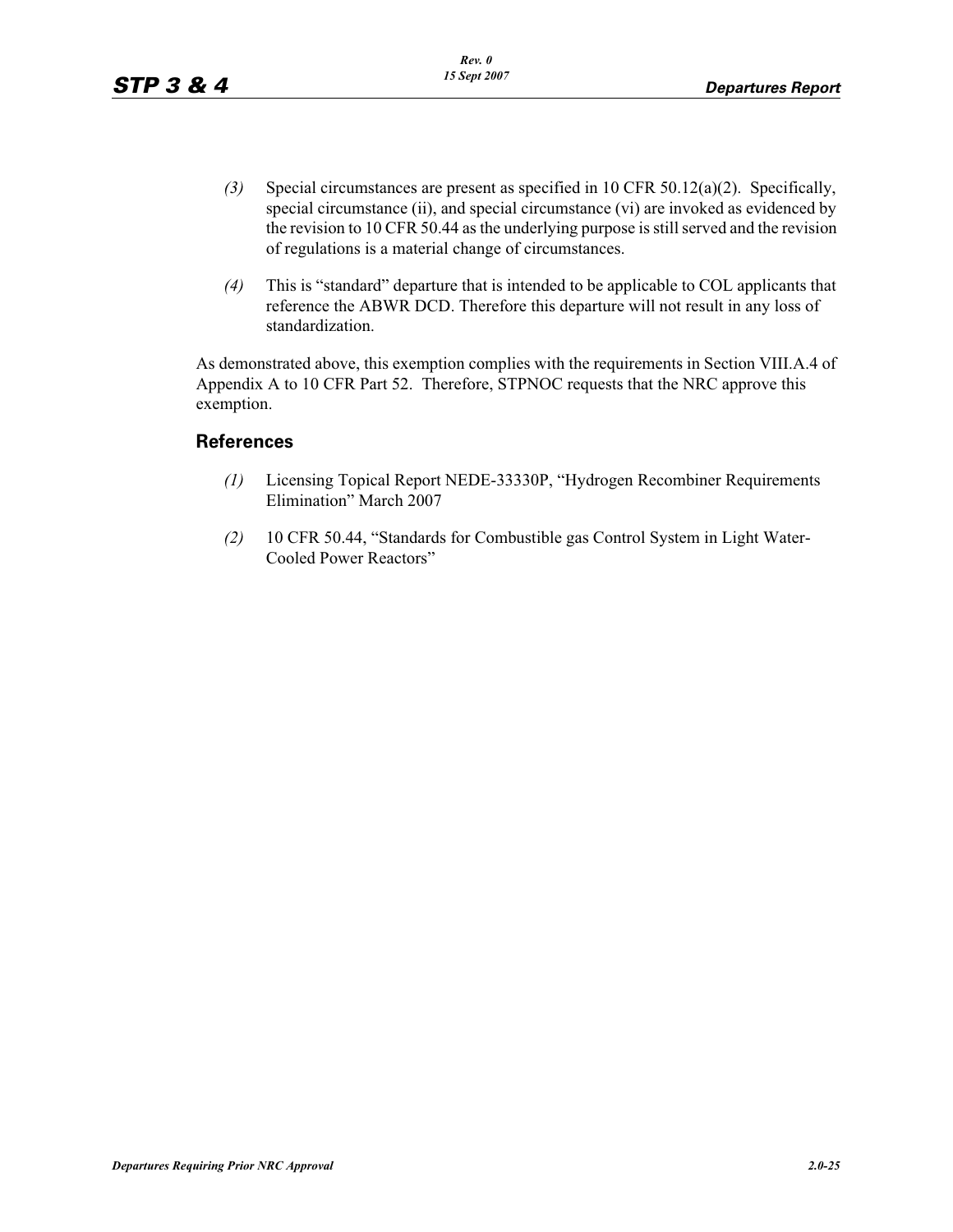## **STD DEP T1 3.4-1 Safety-Related I&C Architecture**

#### **Description**

This departure modifies the design of certain devices, functions and standards related to the Essential Multiplexing System (EMS) and Safety System Logic and Controls (SSLC). In general, this collection of changes enable the descriptions of the EMS and SSLC to be modified in such a way that they describe integrated top-level functions with a set of supporting subfunctions, as opposed to the current DCD descriptions, which describe them as separate systems with single-purpose hardware components.

The reference ABWR DCD design descriptions reflect outdated technology and are inconsistent with currently available systems and equipment. This change deletes references to components such as Control Multiplexing Units (CMUs), Remote Multiplexing Units (RMUs) and others that refer to an outdated technology (multiplexing), and imply hardware components (units) with limited purposes. In the text changes in FSAR chapter 7 and elsewhere, equivalent data communication functions are described, but not in the context of "multiplexing" or specific hardware components.

This departure also enables specific architecture changes in the Engineered Safety Functions (ESF) portion of the I&C architecture. Specifically, it limits the application of dual redundant Safety System Logic Units (SLUs) and 2-out-of-2 output voting only to those situations where the physical system arrangement and consequences of inadvertent actuation of equipment warrant such protection against inadvertent actuations. Also it eliminates SLU channel bypass function in this same portion of the structure. Also it allows the use of multiple processors where figures imply single processors.

This departure also deletes or supplements references to specific outdated communication protocol standards (both Tier 2\* and Tier 2.) In the ten plus years that have passed since the reference ABWR DCD was finalized, network technologies have evolved to the point where the concepts and hardware described in the DCD are no longer available in modern, commercially available networks.

At the time the GE ABWR was certified, the detailed design of the I&C equipment was not established. GE recognized that with the rapid evolution of the I&C technology, the preferred I&C design, including the design of equipment implementing the logic of ESF systems, would almost certainly include modules, components and capability not yet envisioned. Consequently, a specific equipment design for the SSLC systems was not established.

Even though no specific I&C equipment design was established for the ABWR, GE understood that the ABWR would make more extensive use of digital equipment than any previous plant design. GE developed a design of the SSLC and the supporting Essential Multiplexing System (EMS) using then current technology. These were structured as separate systems.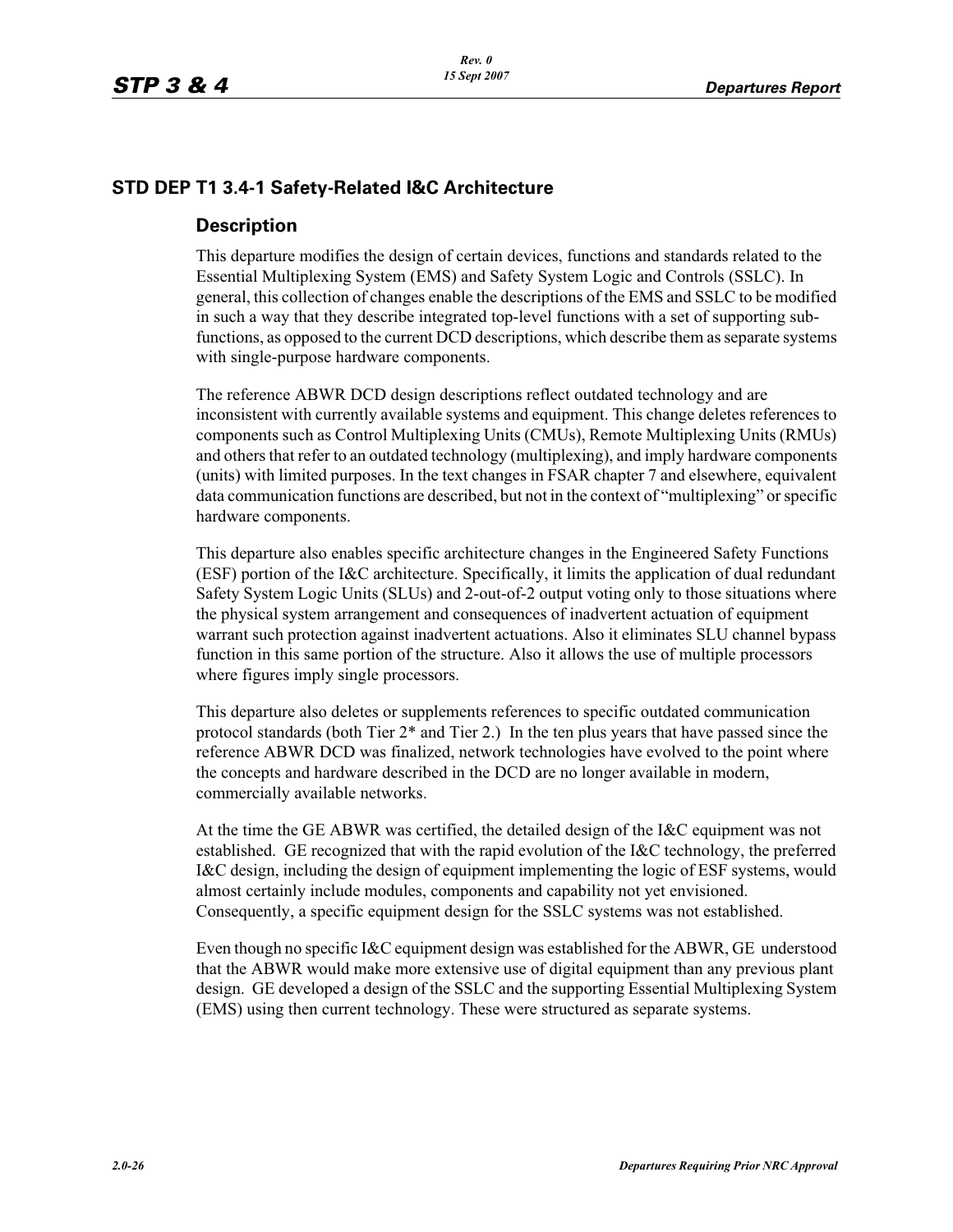This generalized design, particularly for the EMS, was necessary to establish fundamental architectural elements, provides for the adequacy of diversity, and establishes a sufficiently comprehensive set of standards to be applied for the actual detail design. Specifically, such aspects as the system architecture constraints, system and software design processes, and equipment qualification requirements were established. These specific requirements relative to the I&C divisional architecture, inclusion of hardwired backups for diversity, specific design process related standards to be followed, and specific EMS redundancy requirements became the ABWR DCD. All of those basic requirements are unaffected by the changes covered by this report, but in some cases the requirements are met with a different SSLC architecture.

GE established the architecture for the ABWR for both the RPS and ESF portions of the SSLC based on NUMAC-type equipment. NUMAC-based I&C typically uses one NUMAC chassis per division for the system unless the total input/output count is too large, or the total computational load exceeds the capacity of the NUMAC chassis processing modules, or there is a specific need to maintain operability of part of the channel with equipment out of service. At that time, multiplexed processing of data was typically handled with somewhat independent "multiplexing systems". Based on implementation with NUMAC-type equipment, the potential loading for specific processors, and a separate multiplexing system, the design divided the SSLC into such sub-parts as digital trip modules (DTMs), trip logic units (TLUs), safety system logic units (SLUs) and remote multiplexing units (RMUs) and included a separate EMS. The design for ESF included pairs of SLUs in each division. In addition to the SSLC design, a design of the EMS was established based on the then-available methods and standards in the rapidly advancing area of multiplexing. The ABWR certified design was used to evaluate overall system issues and was the basis for PRA evaluations.

The DCD requirements included: 1) I&C divisions and system logic assignment; 2) divisions of sensors (typically all four divisions); 3) divisions of actuators (three divisions for ESF systems); and 4) EMS architecture having redundancy within each division. The ABWR supporting Tier 2 material also included the full safety design bases for all of the SSLC-related systems and a description of how the General Design Criteria (GDC) are satisfied. None of these requirements is affected by the changes covered by this departure.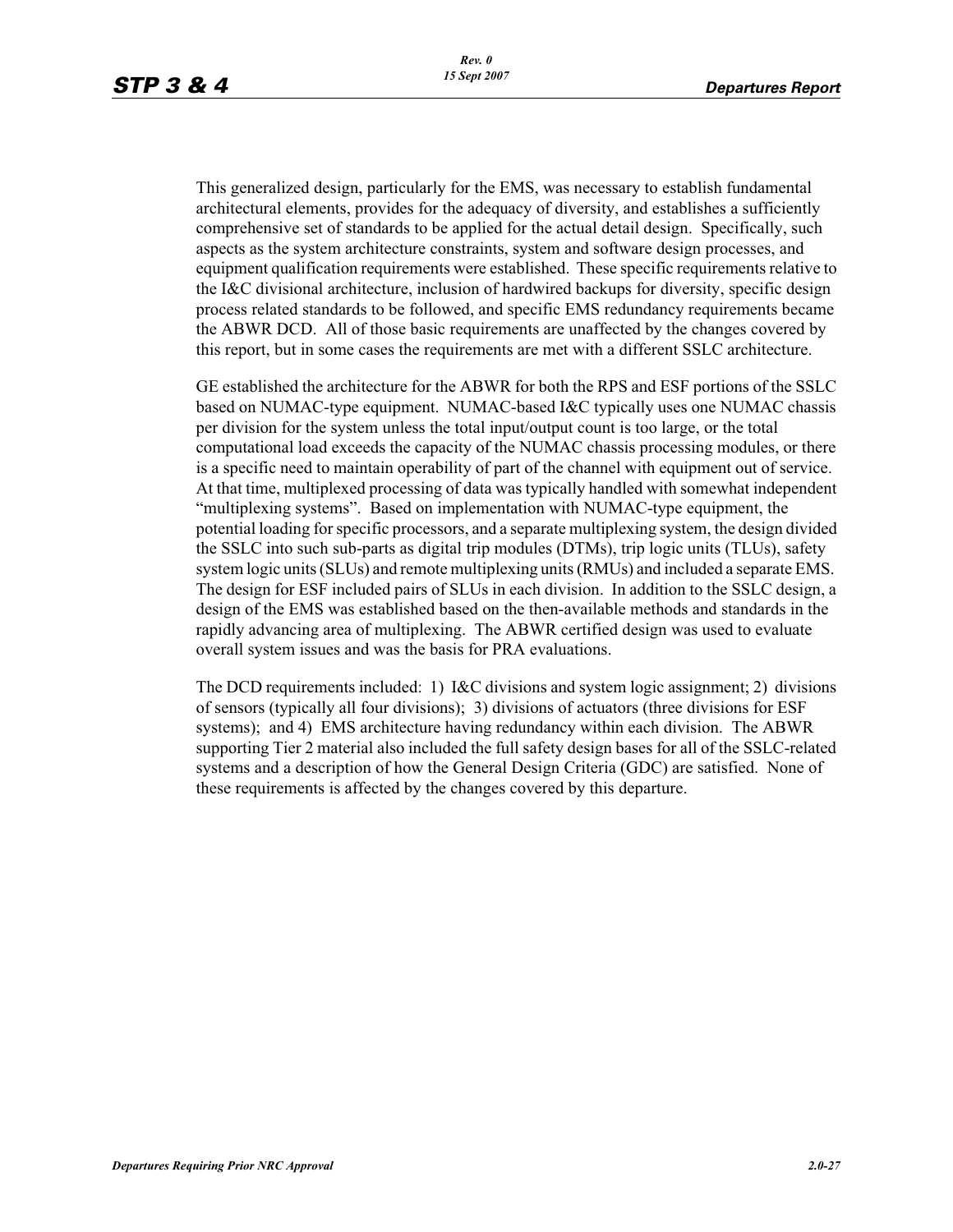## **Evaluation Summary**

This departure was evaluated per Section VIII.A.4 of Appendix A to 10 CFR Part 52, which requires that 1) the design change will not result in a significant decrease in the level of safety otherwise provided by the design; 2) the exemption is authorized by law, will not present an undue risk to the public health and safety, and is consistent with the common defense and security; 3) special circumstances are present as specified in 10 CFR 50.12(a)(2); and 4) the special circumstances outweigh any decrease in safety that may result from the reduction in standardization caused by the exemption. As shown below, each of these four criteria are satisfied.

- *(1)* As discussed above, the design change represents another method for accomplishing the same purpose and therefore will not result in a significant decrease in the level of safety otherwise provided by the design.
- *(2)* The exemption is not inconsistent with the Atomic Energy Act or any other statute and therefore is authorized by law. As discussed above, the design change represents an improvement and therefore will not present an undue risk to the public health and safety. The design change does not relate to security and does not otherwise pertain to the common defense and security.
- *(3)* Special circumstances are present as specified in 10 CFR 50.12(a)(2). Specifically, special circumstance (ii) is present, since the design change represents an another method of accomplishing the underlying purpose of the DCD.
- *(4)* This is "standard" departure that is intended to be applicable to COL applicants that reference the ABWR DCD. Therefore this departure will not result in any loss of standardization.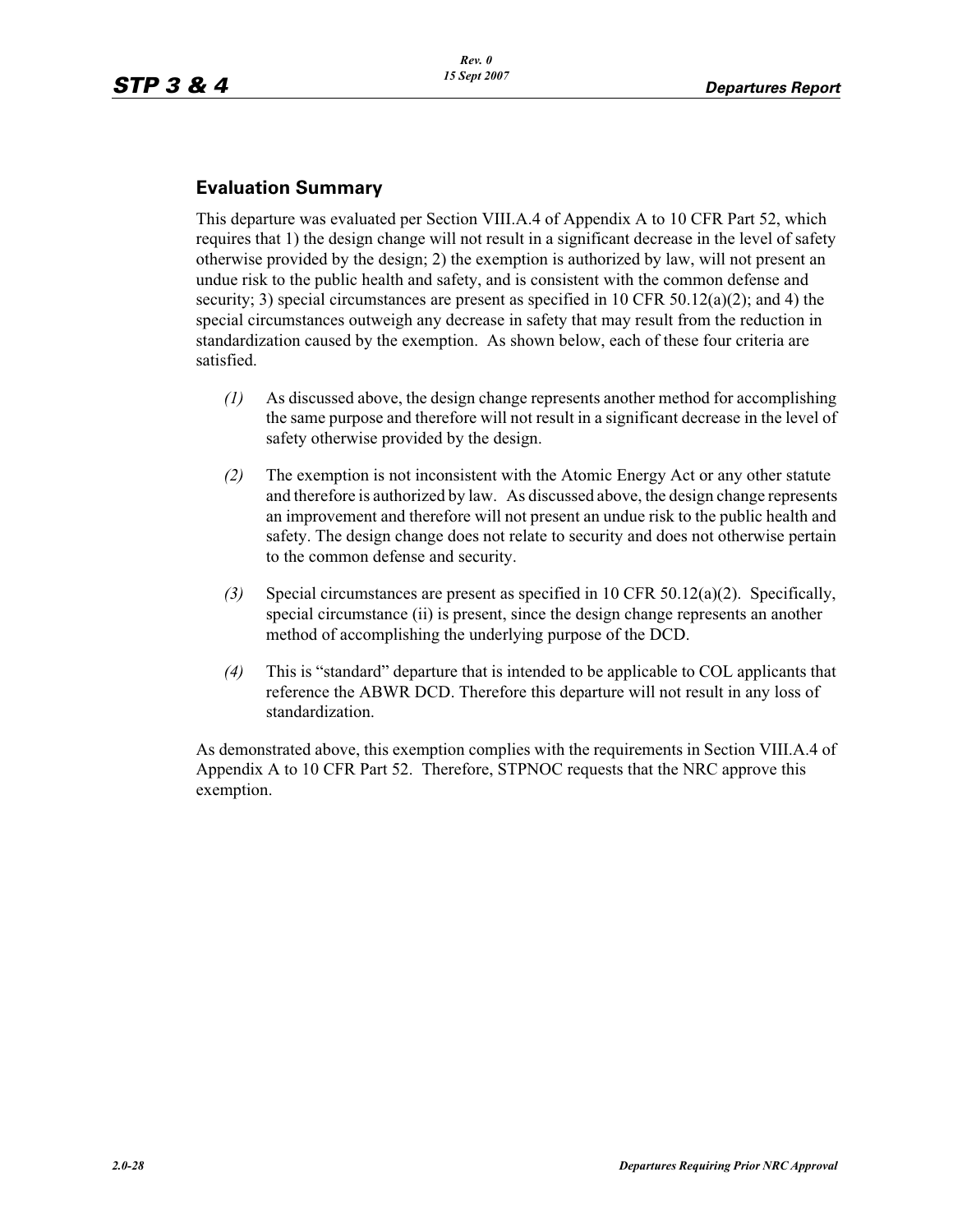#### **STP DEP T1 5.0-1 Site Parameters**

#### **Description**

The site parameters in the reference ABWR DCD were selected to bound most potential US sites. However, the STP  $3 \& 4$  site, when site historical data is analyzed to using current methodologies and standards, represents three specific increases from the generic envelope.

The site design basis flood level is increased from that specified in the DCD. The certified design site parameter for site flooding is changed from 30.5 cm below grade to 414.5 cm above grade (1036.3 cm above mean sea level (MSL)) in order to handle a main cooling reservoir failure as a design basis event at STP.

The main cooling reservoir at the South Texas site is a non-seismic category 1 dam; hence, its failure must be assumed in the worst possible location. This results in the site design basis flood. The maximum flood level is 1450.8 cm above MSL; however it decreases with distance from the main cooling reservoir.

STP 3  $\&$  4 safety-related SSCs are designed for or protected from this flooding event by watertight doors to prevent the entry of water into the Reactor Buildings and Control Buildings in case of a flood. Exterior doors located below the maximum flood elevation on the 12300 floor of the Reactor Building and Control Building are revised to be water-tight doors. The Ultimate Heat Sink storage basin and the RSW pump houses are water-tight below the flood level.

The maximum design precipitation rate for rainfall at the STP site is calculated to increase from 49.3 cm/hr to 50.3 cm/hr based on site meteorology studies. This value is one factor in determining the structural loading conditions for roof design. ABWR Seismic Category 1 structures have roofs without parapets or parapets with scuppers to supplement roof drains so that large inventories of precipitation cannot accumulate. Therefore, the increase in maximum rainfall rate does not result in a substantial increase in the roof design loading, and therefore does not affect the design of these structures.

The humidity at the STP  $3 \& 4$  site, as represented by wet bulb temperature, is increased from that specified in the DCD.

| Wet Bulb 1% Exceedance Values                    | <b>DCD</b>       | STP 3 & 4        |
|--------------------------------------------------|------------------|------------------|
| Maximum Coincident                               | $25^{\circ}$ C   | $26.3^{\circ}$ C |
| Maximum Non-coincident                           | $26.7^{\circ}$ C | $27.3$ °C        |
| Wet Bulb 0% Exceedance Values (historical limit) |                  |                  |
| Maximum Non-coincident                           | $27.2$ °C        | $29.1^{\circ}$ C |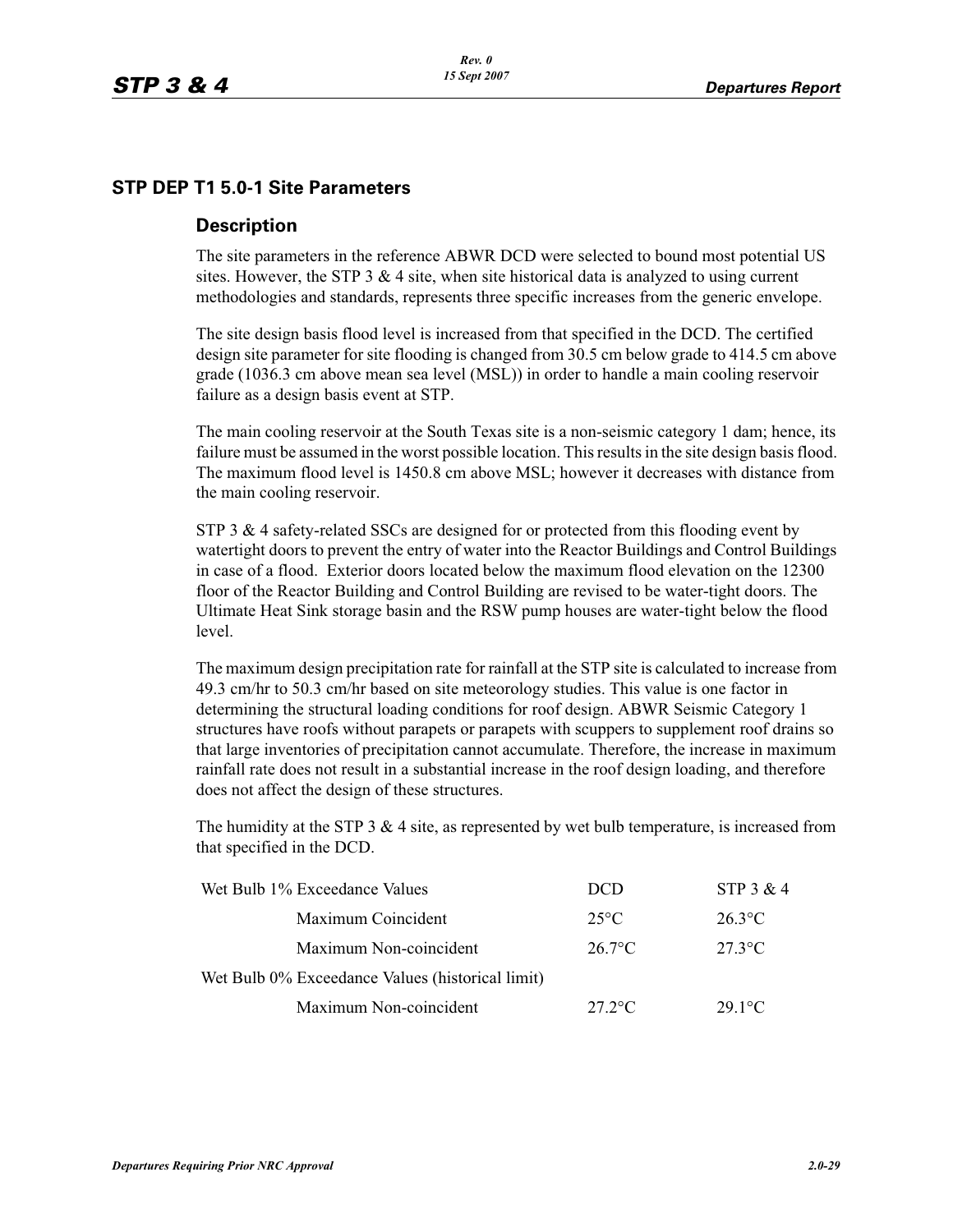The maximum dry-bulb temperature in combination with coincident wet-bulb temperature provides the state point (enthalpy of the air) that is used as design input for HVAC system design to determine cooling loads. The 1% exceedance STP site-specific state point value is not bounded by the 1% exceedance ABWR state point value.

The Control Building HVAC, Reactor Building Secondary Containment HVAC, and Reactor Building Safety Related Electrical Equipment HVAC systems are designed for an outdoor summer maximum temperature of 46°C. This temperature corresponds to the ABWR 0% exceedance value. The ABWR 0% exceedance state point bounds the STP site-specific 0% exceedance state point and the 1% exceedance state point. The reference ABWR DCD cooling loads calculated based on 0% exceedance values for Control Building HVAC, Reactor Building Secondary Containment HVAC, and Reactor Building Safety Related Electrical Equipment HVAC systems are bounding. Therefore, the change in 1% exceedance coincident wet bulb temperature has no adverse impact on these HVAC systems.

The Radwaste Building HVAC systems have been redesigned using STP site-specific ambient temperatures and the revised HVAC design is compliant with STP  $3 \& 4$  Characteristics.

The maximum non-coincident wet-bulb temperature is used as input for short-term performance of cooling towers and evaporative coolers. In the case of STP  $3 \& 4$ , this value is an hourly data point. The site-specific maximum non-coincident wet-bulb temperatures on an hourly basis are not bounded by the reference ABWR site parameters. However, the calculated 30-day and 24-hour consecutive maximum non-coincident wet-bulb temperatures have been determined to be less than the reference ABWR DCD non-coincident hourly value. The UHS cooling tower long-term cumulative evaporation for the postulated LOCA case has been evaluated using the STP site-specific worst-case 30 consecutive day weather data. The UHS basin water temperature has been evaluated using the worst one-day (24 hour) weather data. Thus, the 0% exceedance and 1% exceedance values for non coincident wet-bulb temperatures not being bounded have no adverse impact on the STP 3 & 4 UHS analysis.

#### **Evaluation Summary**

These changes establish an equivalent level of site reliability and performance as described in the DCD.

This departure was evaluated per Section VIII.A.4 of Appendix A to 10 CFR Part 52, which requires that 1) the design change will not result in a significant decrease in the level of safety otherwise provided by the design; 2) the exemption is authorized by law, will not present an undue risk to the public health and safety, and is consistent with the common defense and security; 3) special circumstances are present as specified in 10 CFR 50.12(a)(2); and 4) the special circumstances outweigh any decrease in safety that may result from the reduction in standardization caused by the exemption. As shown below, each of these four criteria are satisfied.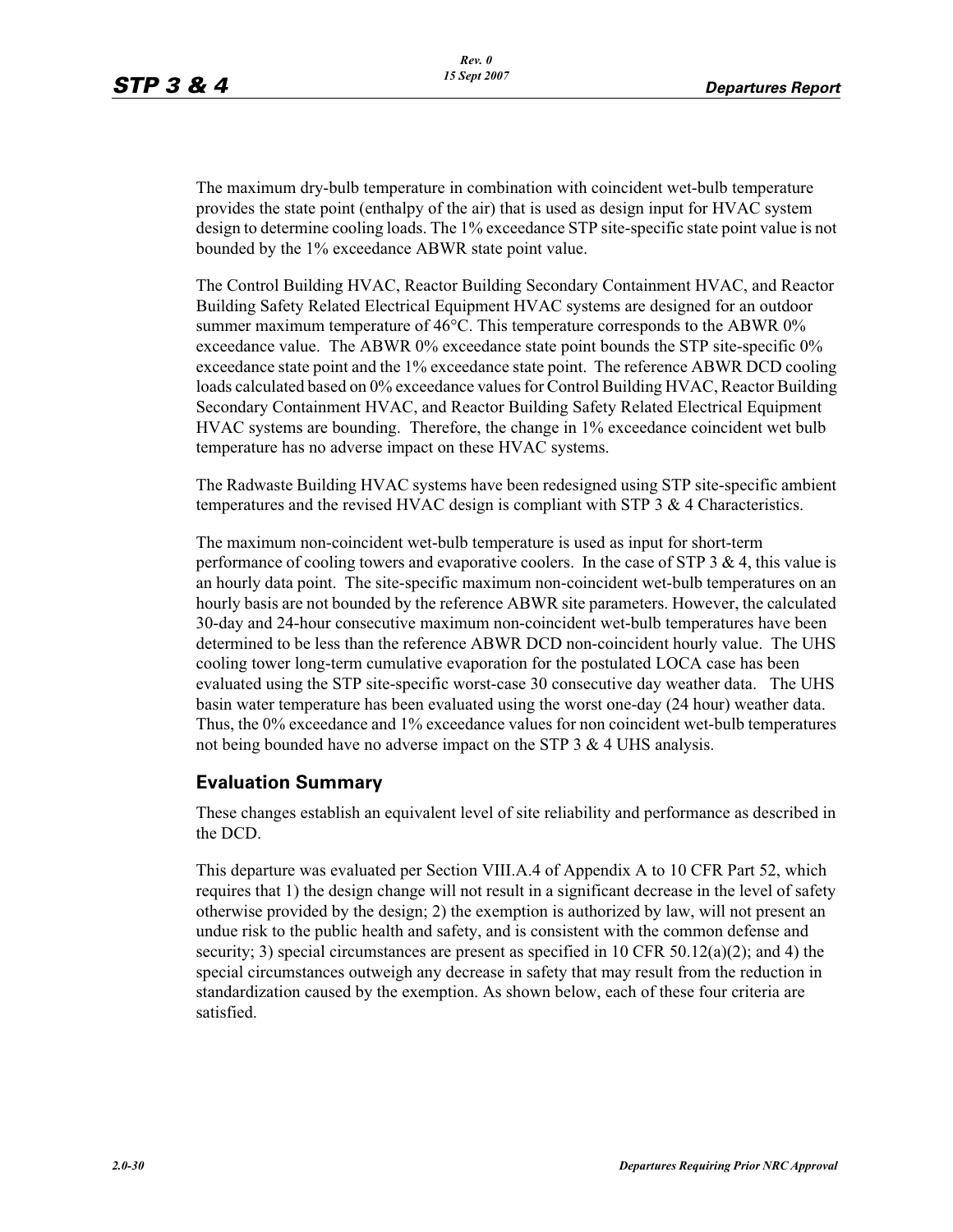- *(1)* As discussed above, the design change will maintain the level of safety otherwise provided by the design.
- *(2)* The exemption is not inconsistent with the Atomic Energy Act or any other statute and therefore is authorized by law. As discussed above, the design change will not present an undue risk to the public health and safety. The design change does not relate to the common defense and security.
- *(3)* Special circumstances are present as specified in 10 CFR 50.12(a)(2). Specifically, the remedial measure of water-tight doors provides a net increase in public safety relative to the design specified in the DCD, satisfying special circumstance (iv). Additionally, the changes qualify for special circumstance (ii) in that the changes are intended to accomplish the underlying purpose of the DCD, namely to ensure that the design is able to withstand natural phenomena. Further, special circumstance (vi) is present in that material circumstances not considered during the ABWR certification was granted in location and meteorological history analysis techniques. Given the need for power in Texas, it is in the public interest to allow construction of additional reactors at the STP site.
- *(4)* The special circumstances outweigh any decrease in safety that may result from the reduction in standardization caused by the exemption. Specifically, the design change of adding water-tight exterior doors represents an improvement in safety, and does not affect the configuration of the plant or the manner in which the plant is operated. Therefore, the reduction in standardization resulting from the change should not adversely affect safety.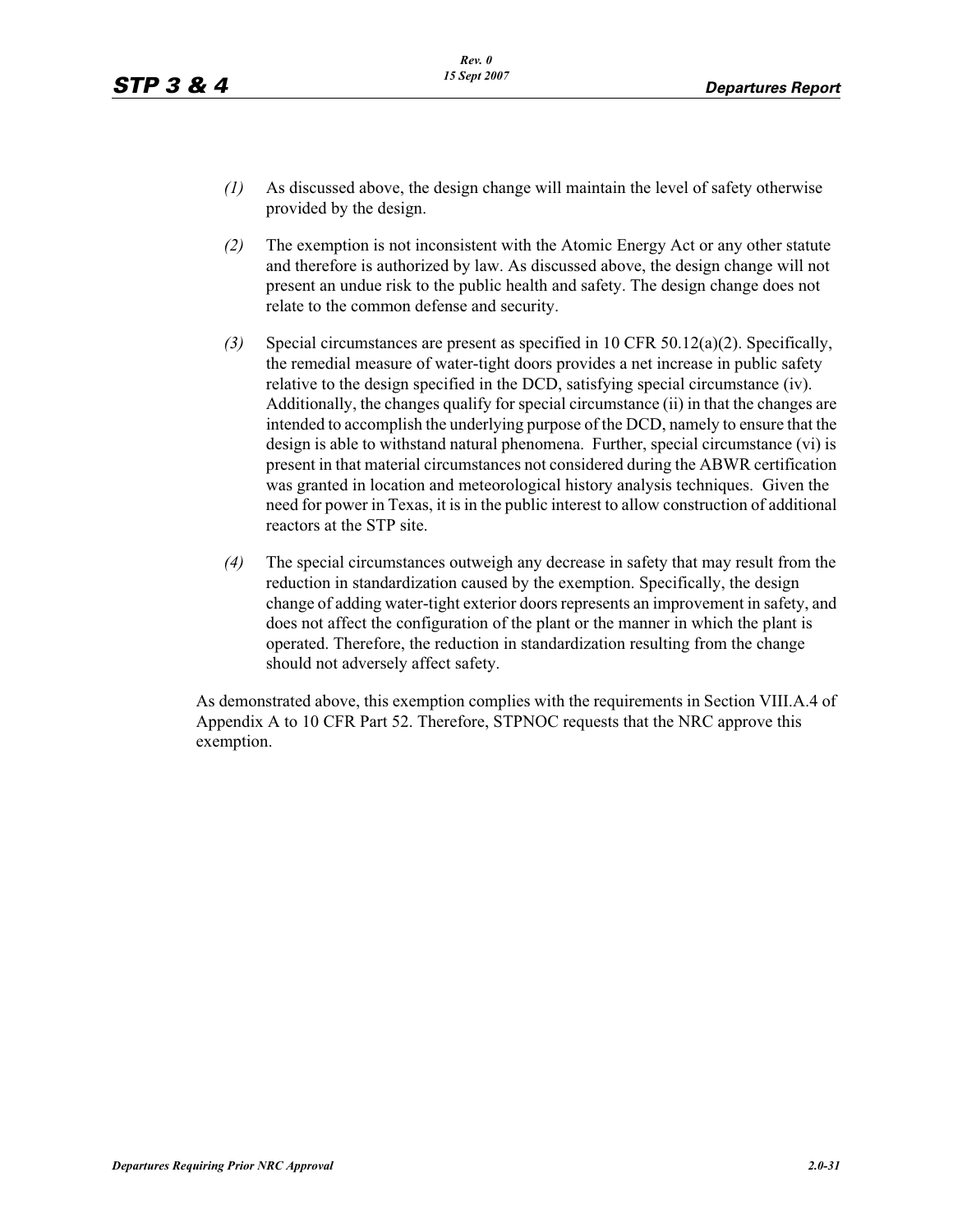## **STD DEP 1.8-1, Tier 2\* Codes, Standards, and Regulatory Guide Edition Changes**

#### **Description**

Tier 2, Table 1.8-20 lists reference ABWR DCD compliance with NRC regulatory guides. Table 1.8-21 lists applicability of industry codes and standards. This departure identifies Tier 2\* items on these two tables that are being updated to more current revisions/editions. Those Tier 2 items that are explicitly revised in the COLA or require change due to changes in the Tier 2\* items are also included.

Regulatory Guide 1.75, "Physical Independence of Electric Systems", revision 3, dated 2/05; and Regulatory Guide 1.153 "Criteria for Power, Instrumentation, and Control Portions of Safety Systems", revision 1, dated 6/96 are adopted to ensure b more recent industry design and construction practices are used.

The 1992 edition of IEEE 384 "Criteria for Independence of Class 1E Equipment and Circuits" is adopted. IEEE 603 "Standard Criteria for Safety Systems for Nuclear Generating Stations" is updated to the 1991 version. These editions of the standards are currently endorsed by the NRC.

Mil-Specs for electromagnetic inference analysis and control are updated to more current versions as this field has advanced considerably since certification.

Current approved ASME code cases per Regulatory Guide 1.84, "Design and Fabrication Code Case", revision 33, dated 8/05 may be used in the future. With this update, Regulatory Guide 1.85, "Materials Code Case Acceptability, ASME Section III, Division 1" on ASME material code cases is obsolete and has been deleted as it is now incorporated into revision 33 of R.G. 1.84.

The American Concrete Institute code ACI 349 is updated to the 1997 edition. The ASME Section III Division 2 is updated to the 2001 edition with 2003 Addenda. These combined recognize advances in earthquake engineering and allows efficient use of modularization during construction. Note that ASME Section III Division 1 for piping is not changed from the 1989 edition. This departure also updates Tier 2 to refer to Regulatory Guides 1.136, "Materials, Construction, and Testing of Concrete Containments" revision 3 dated 3/07, and Regulatory Guide1.142, "Safety-Related Concrete Structures for Nuclear Power Plants" to revision 2 dated 11/01.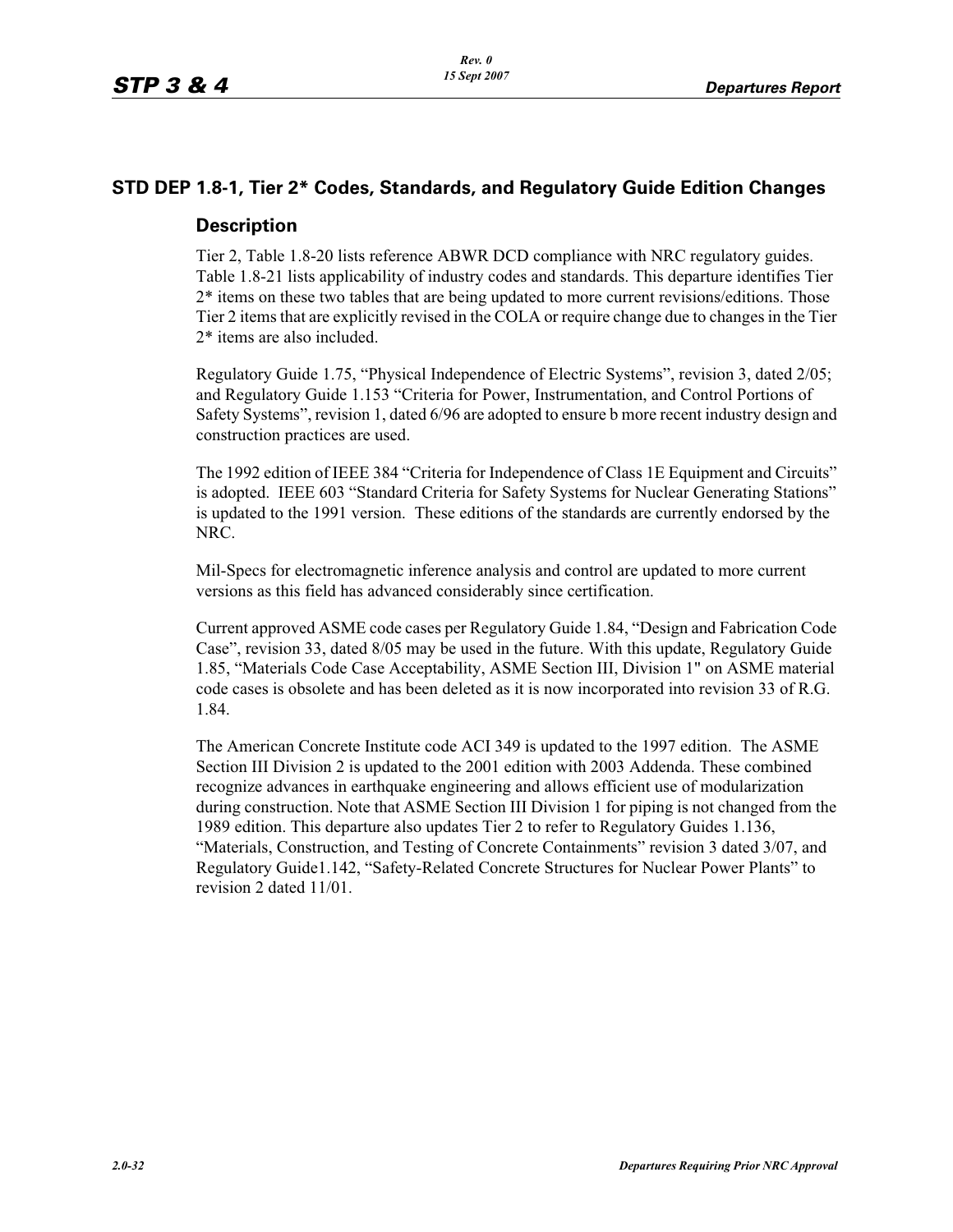## **Evaluation Summary**

As a Tier 2\* departure, this departure requires prior NRC approval. These updates to more current revisions/editions will increase plant reliability and performance by capturing selected advancements in engineering theory and practice since issuance of the design certification. The revisions to the Regulatory Guides are the current ones in force. The revisions to the industrial codes and standards have been approved or endorsed by the NRC. These enhancements will provide the same level of plant protection and personal safety and are a net benefit to the public health and safety. Changes to Tier 2 items are incidental to the Tier  $2^*$  changes.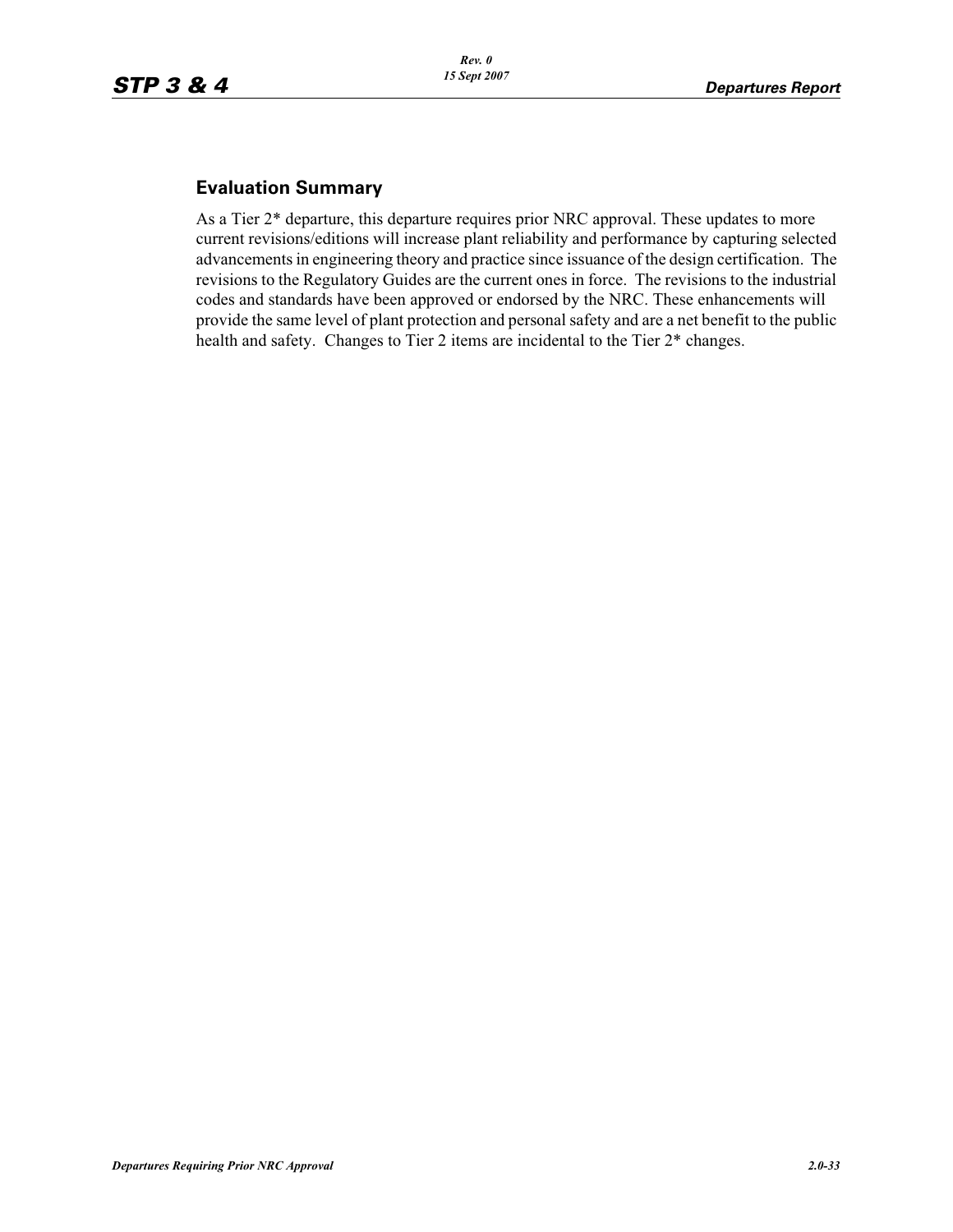## **2.2 Departures from the Generic Technical Specifications**

The following Tier 2 departures require prior NRC approval due to the changes to the reference ABWR Technical Specifications per 10 CFR 52 Appendix A Section VIII. C.4.

These departures are organized into three groups. The first are those Tier 2 design changes requiring implementing changes to the Technical Specifications. These are in Section 2.2.1.

The second group includes those changes to the Technical Specifications that change the intent but do not have a Tier 2 design departure as an underlying cause. These are in section 2.2.2.

The third group (Section 2.2.3) are those changes to the wording of the generic Technical Specifications that do not change the intent and are not associated with a design change. These generally meet the definition of administrative departures used elsewhere in the COLA but require prior NRC approval since they change Technical Specifications.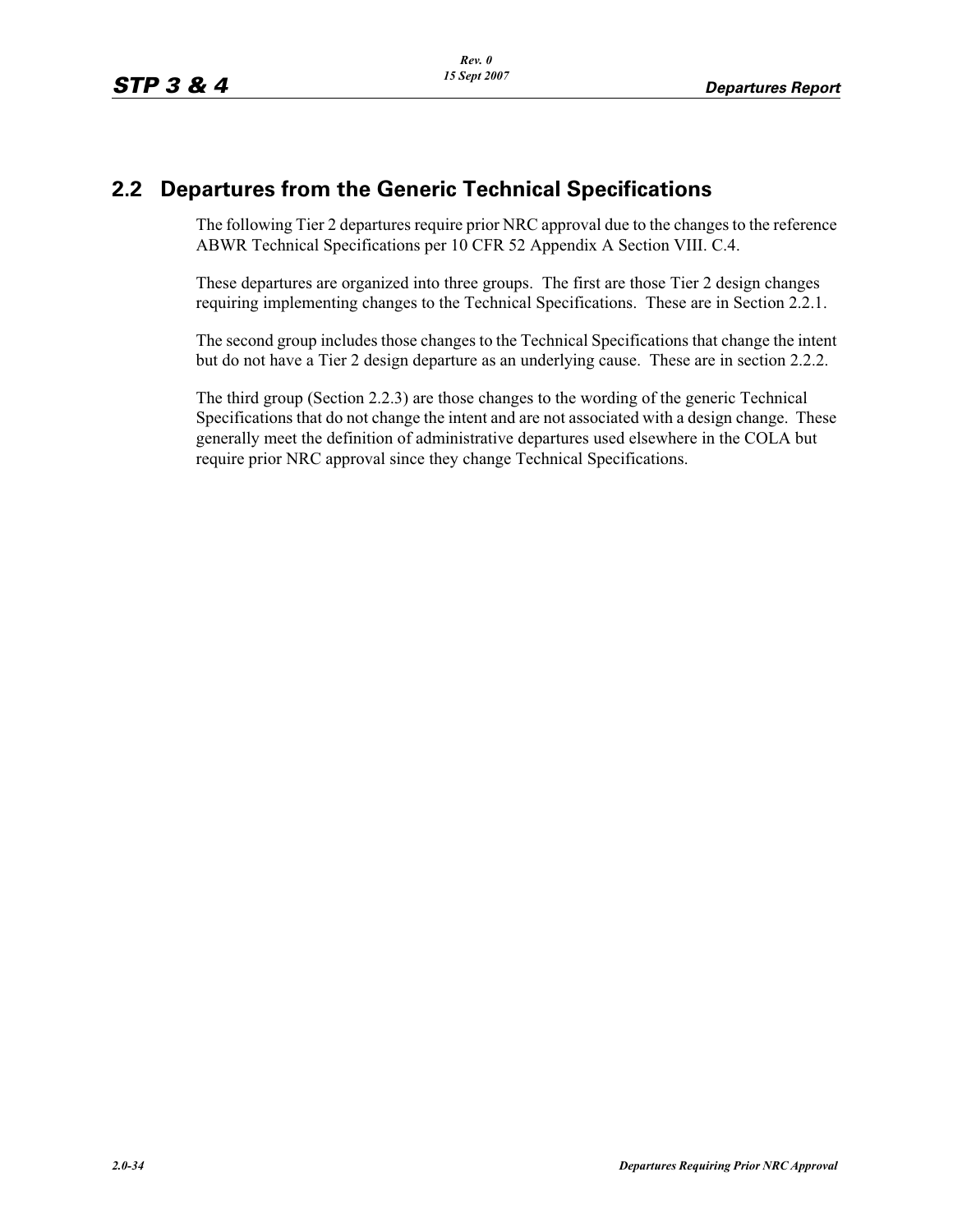## **2.2.1 Changes to the Technical Specifications due to Tier 2 Design Departures**

In all departures in this section, the change is authorized by law, will not represent an undue risk to the public health and safety, and is consistent with the common defense and security. Specific special circumstances unique to each departure are discussed as they apply.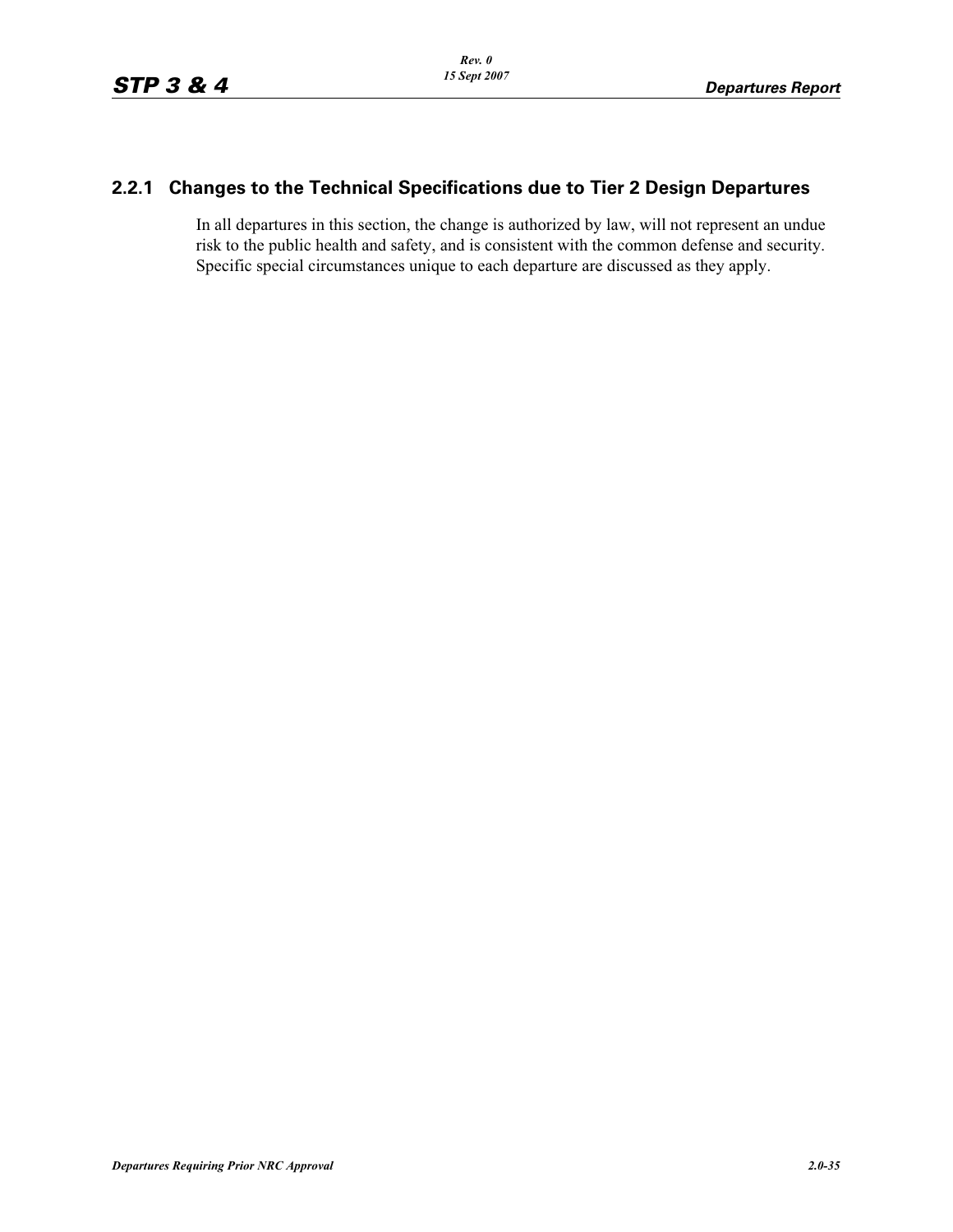## **STD DEP 4.4-1, Stability Analysis**

This departure is for the analysis to support the implementation of the stability Option III in ABWR. This analysis is provided in licensing topical report NEDO-33336, "Advanced Boiling Water Reactor (ABWR) Stability Evaluation," June 2007.

As a result of the LTR, Technical Specification 3.3.1.1 (Actions, Table 3.3.1.1-1 Footnote (c)) and the associated Bases (Applicable Safety Analysis, LCO, and Applicability for Function 2.f, Actions, References) are changed.

Technical Specification 3.3.1.1 Action J.2 has been added as an alternate Action to Action J.1 which provides initiation of an alternate method to detect and suppress thermal hydraulic instability oscillations, and Table  $3.3.1.1$ -1 Footnote (c)) provides the periodicity for the periodbased algorithm (PBA).

The Bases are changed to show three algorithms, not just two, and that the PBA is the only algorithm credited in the applicable safety analysis, and provides supporting information on the OPRM Function and operability requirements. The Bases are changed to show the addition of Action J.2 and provide a discussion for this Action. The Bases are changed to add reference to BWROG-94079, BWR Owner's Group Guidelines for Stability Interim Corrective Actions, June 1994.

#### **Evaluation Summary**

Special circumstance (iv) applies in that the new methodology complies with NRC requirements and so is an improvement to public health and safety. These improved and expanded software algorithms provide more comprehensive detection and dampening of core power oscillations.

This exemption is not inconsistent with the Atomic Energy Act or any other statute and therefore is authorized by law. As discussed above, the design change represents an improvement and therefore will not present and undue risk to the public health and safety. The design change does not relate to security and does not otherwise pertain to the common defense and security.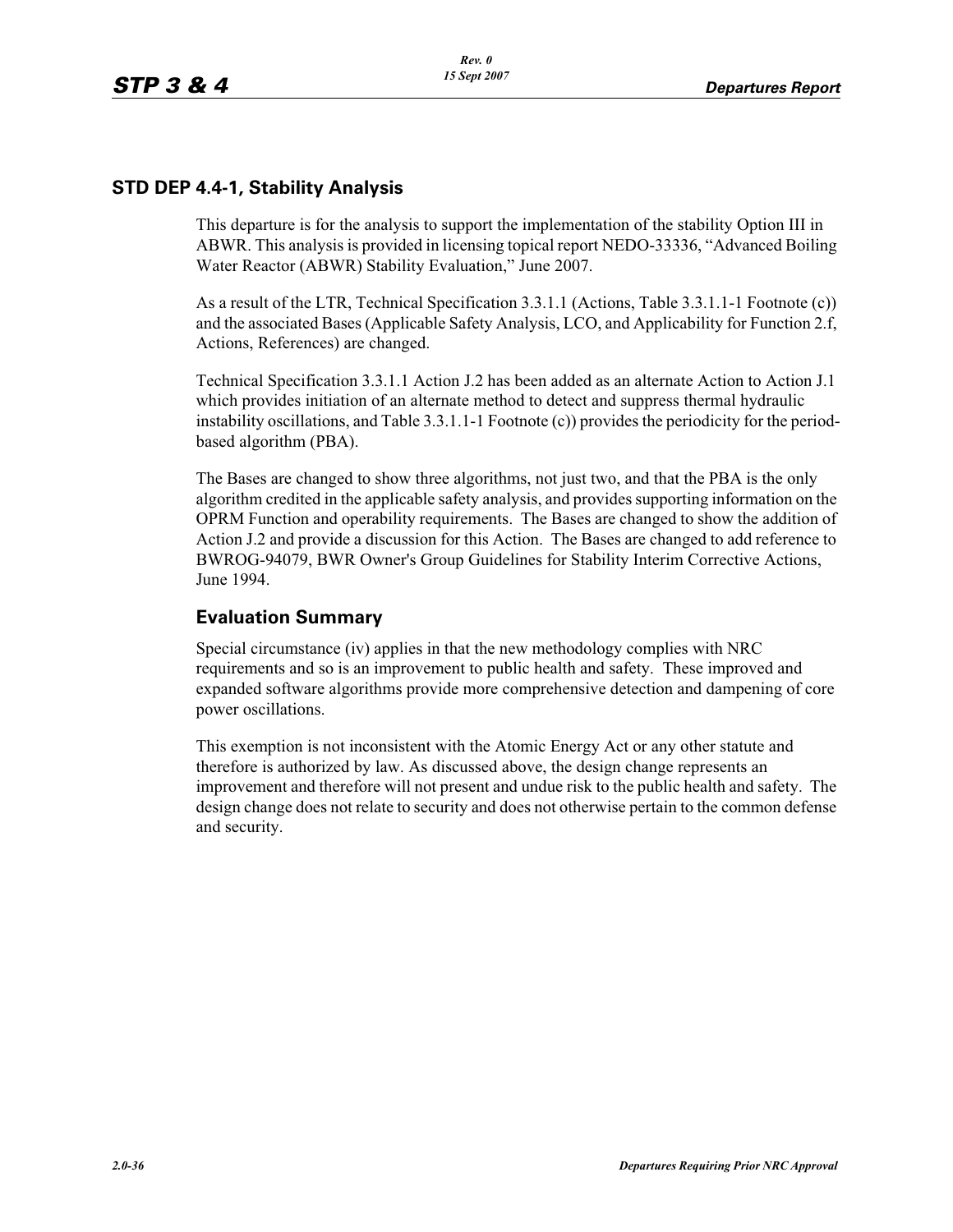## **STD DEP 6.2-1, Containment Purge Valve Resizing**

This departure changes the size of the butterfly isolation valves and influent and effluent lines of the Atmospheric Control System to the containment from 550A to 500mm. The changes are necessary and desirable for the STP  $3 \& 4$  design because the valve design and manufacturing technology has improved since the inception of the reference ABWR DCD. This improved and advanced technology provides compact, efficient and fast-closing butterfly valves most suitable for the containment isolation function. The interfacing pipe size and penetration also match the valves.

Technical Specification 3.6.1.3 (SR 3.6.1.3.2, SR 3.6.1.3.14) and its associated Bases (Background, LCO, SR 3.6.1.3.14) are changed to show the valve size change to 500mm.

## **Evaluation Summary**

Special circumstance (iv) applies to this departure because the new valve design is faster acting and represents less area for leakage in case of a failure to close.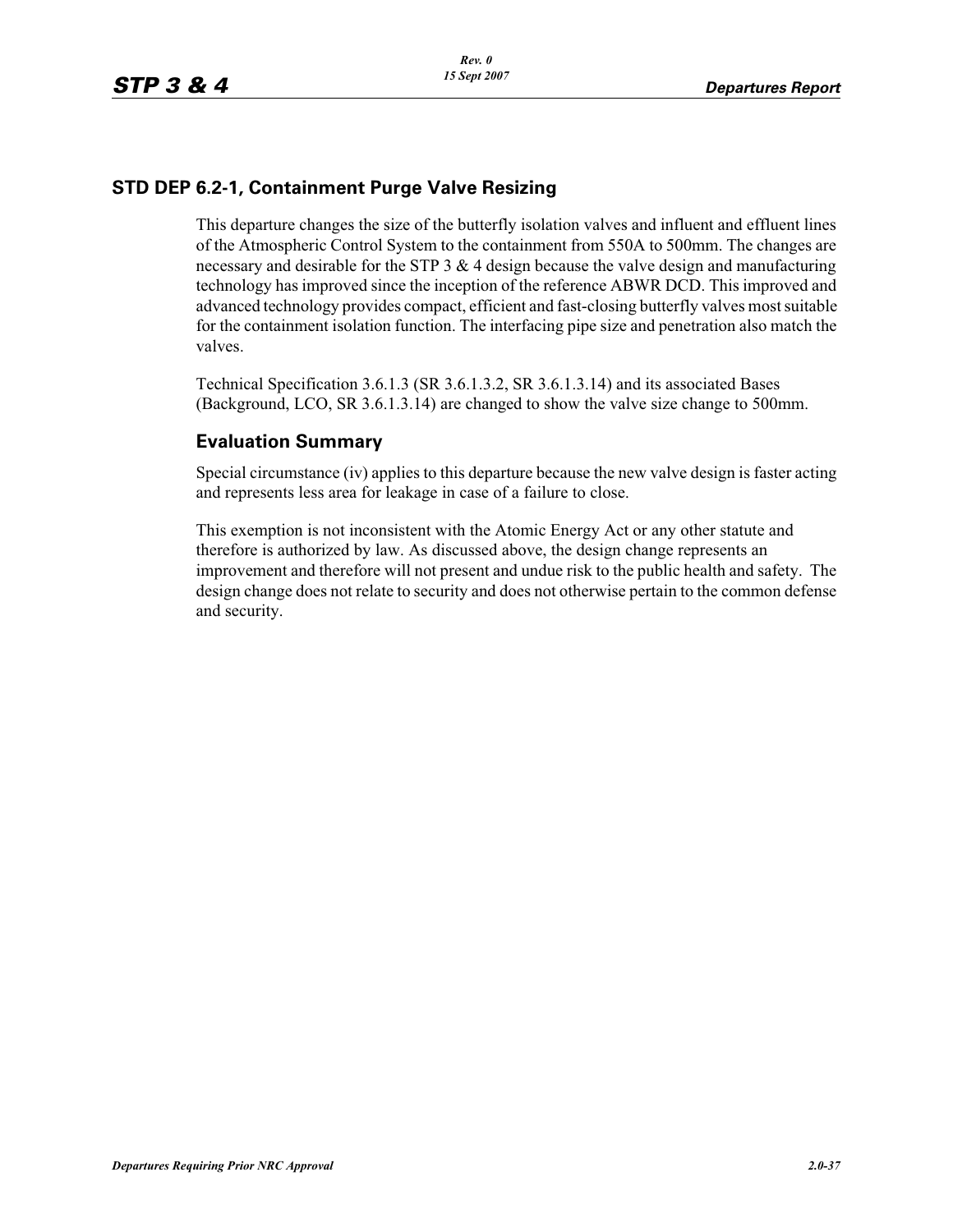## **STD DEP 6.2-2, Containment Analysis**

The following changes are included in this departure:

- - Reference ABWR DCD Section 6.2 provides results of the containment analysis performed for the certified design. This analysis is being updated in the STP 3  $\&$  4 FSAR to reflect changes in regulatory and industry guidance, provide additional design detailing, and provide increased analytical accuracy.
- - The design assumptions for Feedwater Line Break (FWLB) have been updated:
	- The feedwater system side of the FWLB is modeled by adding a time variant feedwater mass flow rate and enthalpy directly to the drywell airspace. The time histories of the mass flow and enthalpy are determined from the predicted characteristics of typical feedwater system performance.
	- A mitigation feature is added to the ABWR standard design to ensure the conservatism of the mass flow from the FWLB. A break of the feedwater line is detected by instrumentation that measures the differential pressure between the two feedwater lines and then confirmation of high drywell pressure will enable the logic to trip the condensate pumps thus limiting the mass from the break to that in the condensate discharge and feedwater system piping. The logic and breakers will be safety related to ensure that only safety related equipment is credited in the analysis. The design details are described in Departure T1 2.4-2.
- - ANSI/ANS 5.1 1979 sets forth methods for calculating decay heat power from fission products,  $U^{239}$  and  $Np^{239}$  following shutdown of light water reactors. Calculations performed by GE concluded that additional terms not explicitly included in the ANSI/ANS standard, while individually negligible, when summed together may be non negligible. These summation calculations determined that the inclusion of the additional actinides other than  $U^{239}$  and Np<sup>239</sup> and activation products does not significantly affect short-term decay heat calculations. However, for time after shutdown greater than  $10^4$  seconds ( $\sim$  3 hours), the decay heat can be larger. The decay heat input is revised for the STP  $3 \& 4$ FSAR containment analysis. The revised decay heat analysis is based on GE 14 Fuel which is conservative relative to the licensing basis GE 7 fuel.

The ABWR Containment analysis has been updated to reflect the performance of the horizontal vents configuration that had not been modeled in the DCD.

Technical Specification 3.6.1.1, 3.6.1.2, 3.6.1.4, and 3.6.1.5 Bases (Applicable Safety Analyses) are changed based upon the containment analysis. These changes show the peak containment pressure  $(P^a)$  from the containment analysis.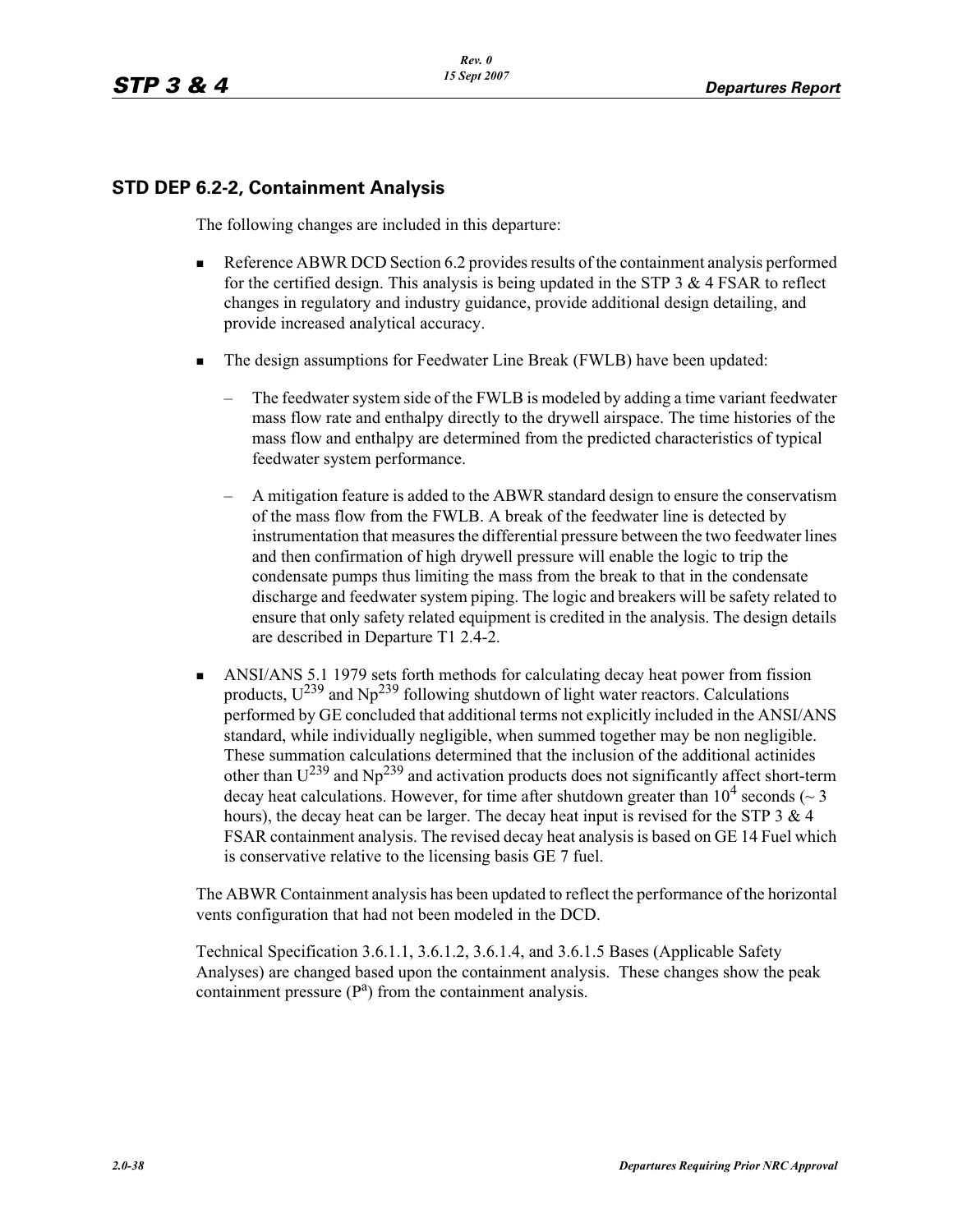Technical Specification 3.6.1.6 (SR 3.6.1.6.3) and its associated Bases (Applicable Safety Analysis, LCO, Action B.1, SR 3.6.1.6.1, SR 3.6.1.6.3) are changed based upon the containment analysis. These changes show the wetwell-to-drywell vacuum breaker open limit, and the steam condensation cases from the containment analysis.

Technical Specification 3.6.2.4 (SR 3.6.2.4.2) and its associated Bases (Applicable Safety Analysis, SR 3.6.2.4.2) are changed based upon the containment analysis. These changes remove the maximum RHR flow rate from the SR, and reference containment spray versus wetwell spray.

## **Evaluation Summary**

Special circumstance (iv) applies in that this represents a benefit in public health and safety. The more advanced and complete analysis methods and new mitigation features provide a more accurate prediction of peak containment conditions post-accident.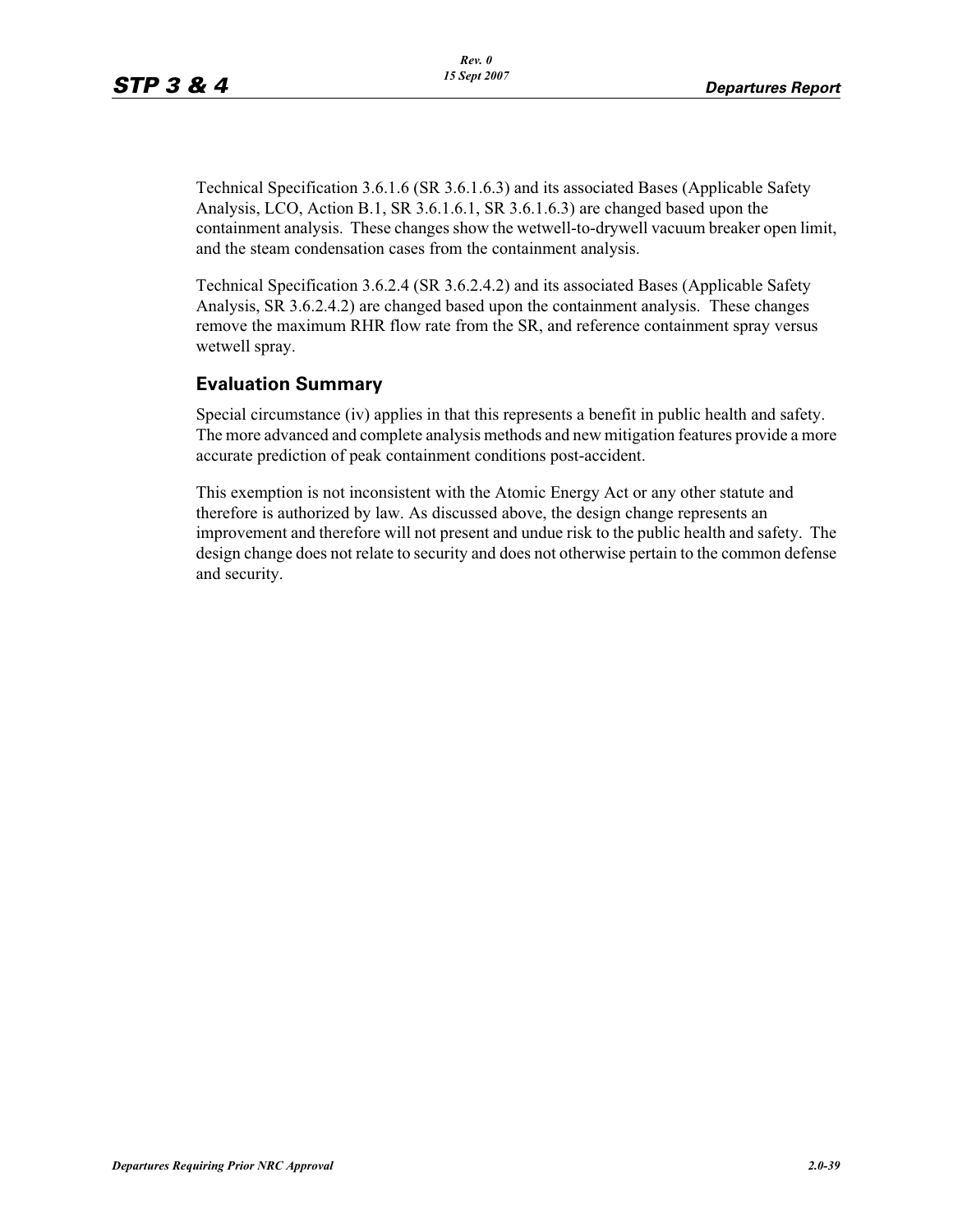## **STD DEP 7.2-3, MSIV/RPS Interface**

Subsection 7.2.1.1.4.2 of the reference ABWR DCD describes implementation of Main Steam Line Isolation Valve status as utilizing a data communication function. STP  $3 \& 4$  FSAR wording provides clarification by deleting the data communication function from the description. This departure ensures a clear description is provided and does not affect any safety function. A hardwired signal path is provided to meet timing requirements that cannot be met with the distributed digital system.

Technical Specification 3.3.1.2 Bases (Applicable Safety Analysis, LCO, and Applicability) is changed to show the nomenclature change in the instrument and control architecture that changes Digital Trips Module (DTM) to Digital Trip Unit (DTU).

## **Evaluation Summary**

Special circumstance (iv) applies in that the new hard-wired link is faster acting and more reliable than a network-based communications line. It is also less dependent on support systems like instrument power. Hence it represents an improvement in public health and safety.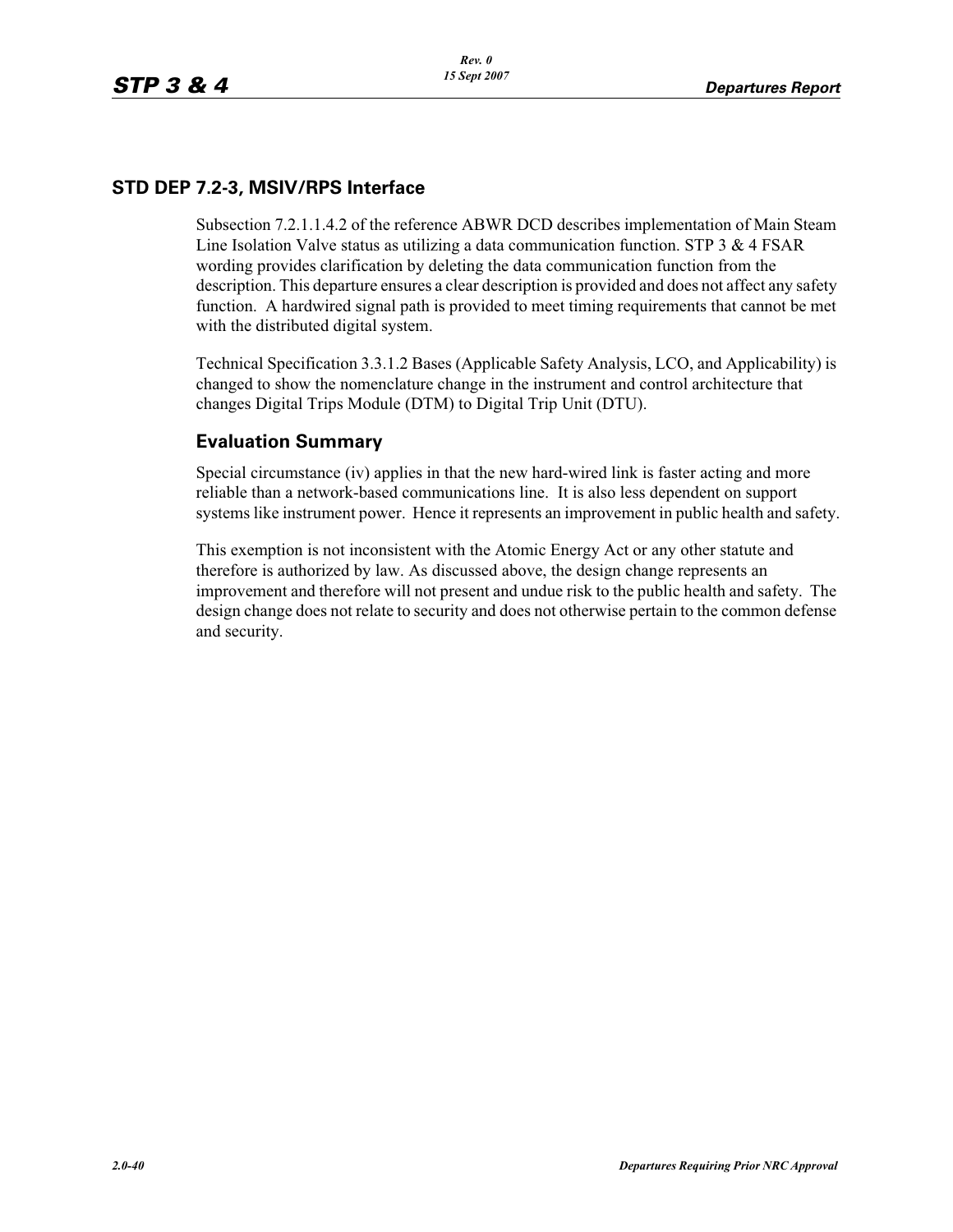## **STD DEP 7.3-3, RPV Level Measurement**

Subsection 7.3.1.1.1.2(3)(a) of the reference ABWR DCD describes the Automatic Depressurization System (ADS) initiating circuits as receiving inputs from eight Reactor Vessel Level transmitters. Design detailing has specified this as four transmitters in each of two separated divisions (total of eight transmitters) that are used to provide the Level 1 initiation signal. The wording is restated in the STP 3 & 4 FSAR as follows:

"All four transmitter signals are fed into the two-out-of-four logic for each of the two divisions, either of which can activate the ADS."

The design as shown in the B21 Logic diagrams as provided in Chapter 21 of the DCD utilizes four level transmitters to measure level 1.

Technical Specification 3.3.1.1 Bases (Applicable Safety Analysis, LCO, and Applicability discussion for Function 9.a, 9.b, and 9.c, Reactor Vessel Water Level - Low, Level 1) is changed to show the Reactor Vessel Water Level - Low, Level 1, originates in four level transmitters, not eight, with these four level transmitters providing reactor vessel water level signals to each of three divisions for these Functions. The certified design specified eight level transmitters, with four transmitters supplying division I and division III, and four transmitters supplying division II.

#### **Evaluation Summary**

Special circumstance (iv) applies in that the departure represents a net benefit to the public health and safety by providing a more sophisticated and detailed method of measuring reactor water level and a more robust logic arrangement less prone to spurious actuation.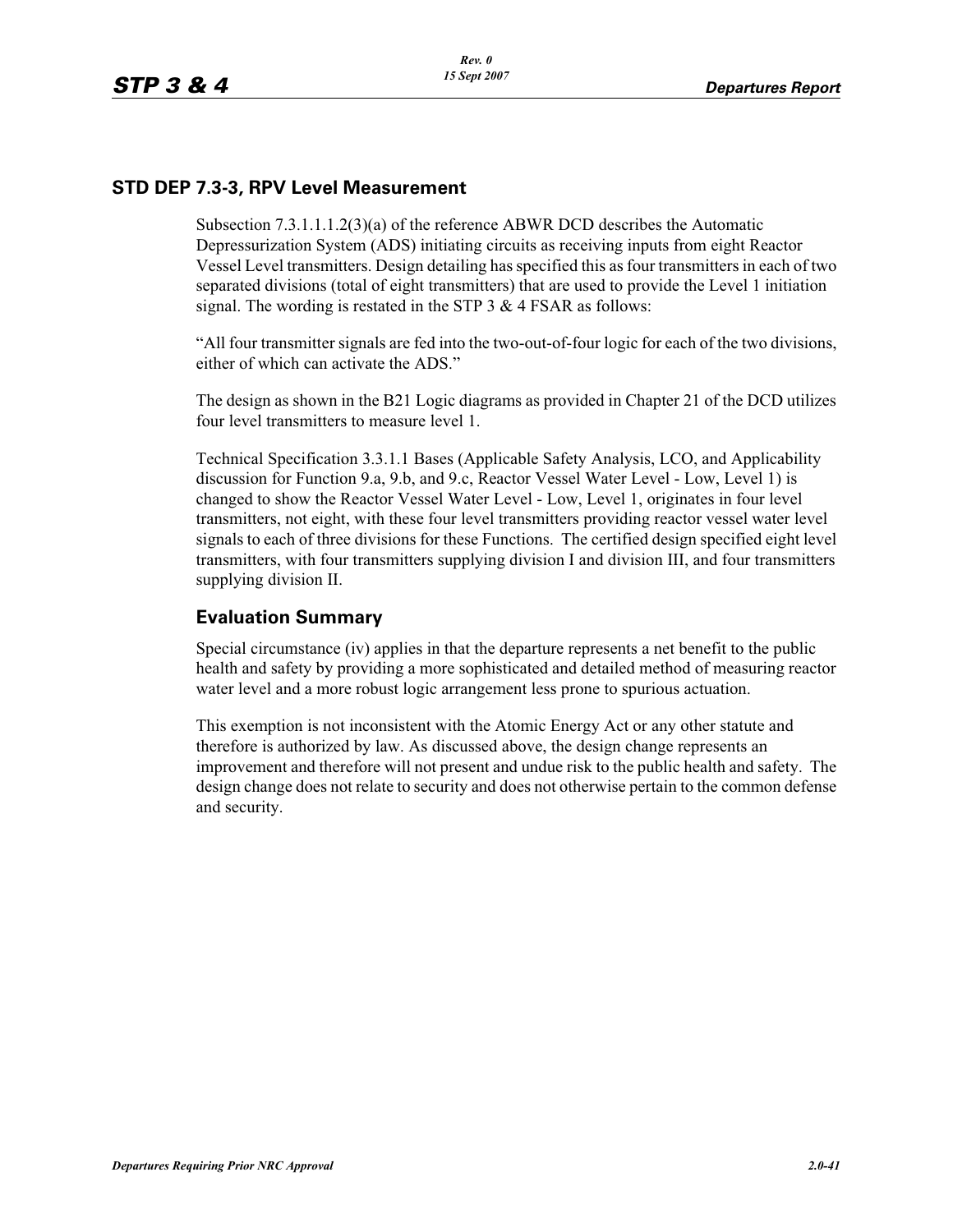### **STD DEP 7.3-7, Automatic Depressurization Subsystem (ADS) Manual Operation**

Subsection 7.3.1.1.1.2(3)(b) of the reference ABWR DCD describes the manual controls associated with the ADS. This section describes

- -The ADS inhibit switch as "keylocked"
- -The SRV control switch as "keylock type"
- -Manual actuation of ADS by "pushbuttons"

The ADS inhibit and SRV control switches are no longer the keylock type and the ADS manual actuation is now initiated by a single pushbutton. The subsection is modified in the STP  $3 \& 4$ FSAR to present the current design.

Technical Specification 3.3.1.4 Bases (Background) is changed to show the configuration for ADS manual initiation is a single pushbutton (arm and depress) in each division, with each divisional ADS manual initiation switch providing an initiation signal to both the Digital Logic Controllers (DLCs) in that ADS division through a single switch contact. The standard design specified two ADS manual initiation push buttons in each ADS division with each providing an initiation signal to a separate DLC in that ADS division. These Bases are also changed to show that each divisional ADS Manual Inhibit Switch (there is a single switch in each division) provides an initiation signal to both the Digital Logic Controllers (DLCs) in that ADS division through a single switch contact. The standard design specified a single ADS manual inhibit switch in each ADS division with two contacts, with each contact providing an initiation signal to a separate DLC in that ADS division.

## **Evaluation Summary**

Special circumstance (iv) applies in that the departure represents a net benefit to the public health and safety by providing a method evaluated, on net, as more responsive to operator action with fewer mechanical impediments.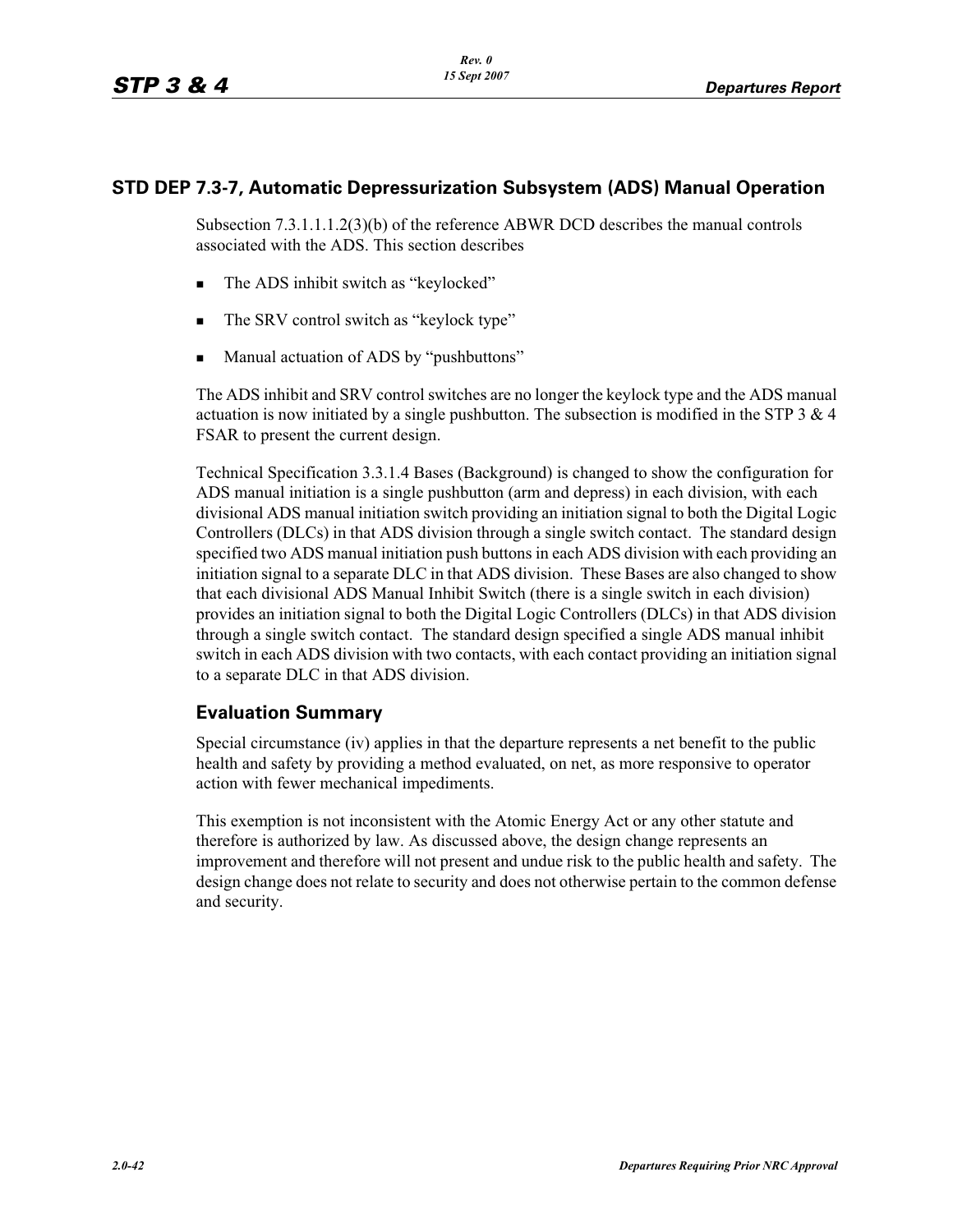## **STD DEP 7.3-12, Leak Detection and Isolation System Sump Monitoring**

### **Description**

Subsection 7.3.1.1.2(m) of the reference ABWR DCD provides alarm setpoints (nominal values) to support Technical Specification limits for Reactor Coolant Pressure Boundary Leakage. The leakage rate values are also discussed in Subsections 5.2.5.4.1, 5.2.5.5.1, 5.2.5.5.2 and 5.2.5.9. The original values were based on a leak-before-break option (not used on STP 3  $\&$  4) that allowed the use of a lower unidentified leakage limit and the removal of the unidentified leakage increase. In lieu of providing a plant-specific Leak Before Break analysis drywell leakage rate limits are provided as follows:

- - Total leakage averaged over the previous 24-hour period is changed from 95 L/min to 114 L/min
- -Unidentified leakage is changed from 3.785 L/min to 19 L/min
- - Unidentified leakage increase of 8 L/min within the previous 4-hour period in Mode 1 is added.

Technical Specification 3.4.3 (LCO, Actions B.1 and B.2, SR 3.4.3.1) and its associated Bases (Applicable Safety Analysis, LCO, Actions B.1 and B.2) are changed to show the new leakage values and the addition of an "increase in unidentified leakage" parameter.

## **Evaluation Summary**

Special circumstance (iv) applies in that substituting the operationally proven leakage limits was judged to be more conservative than applying the Leak Before Break criteria so that a net benefit to public health and safety results.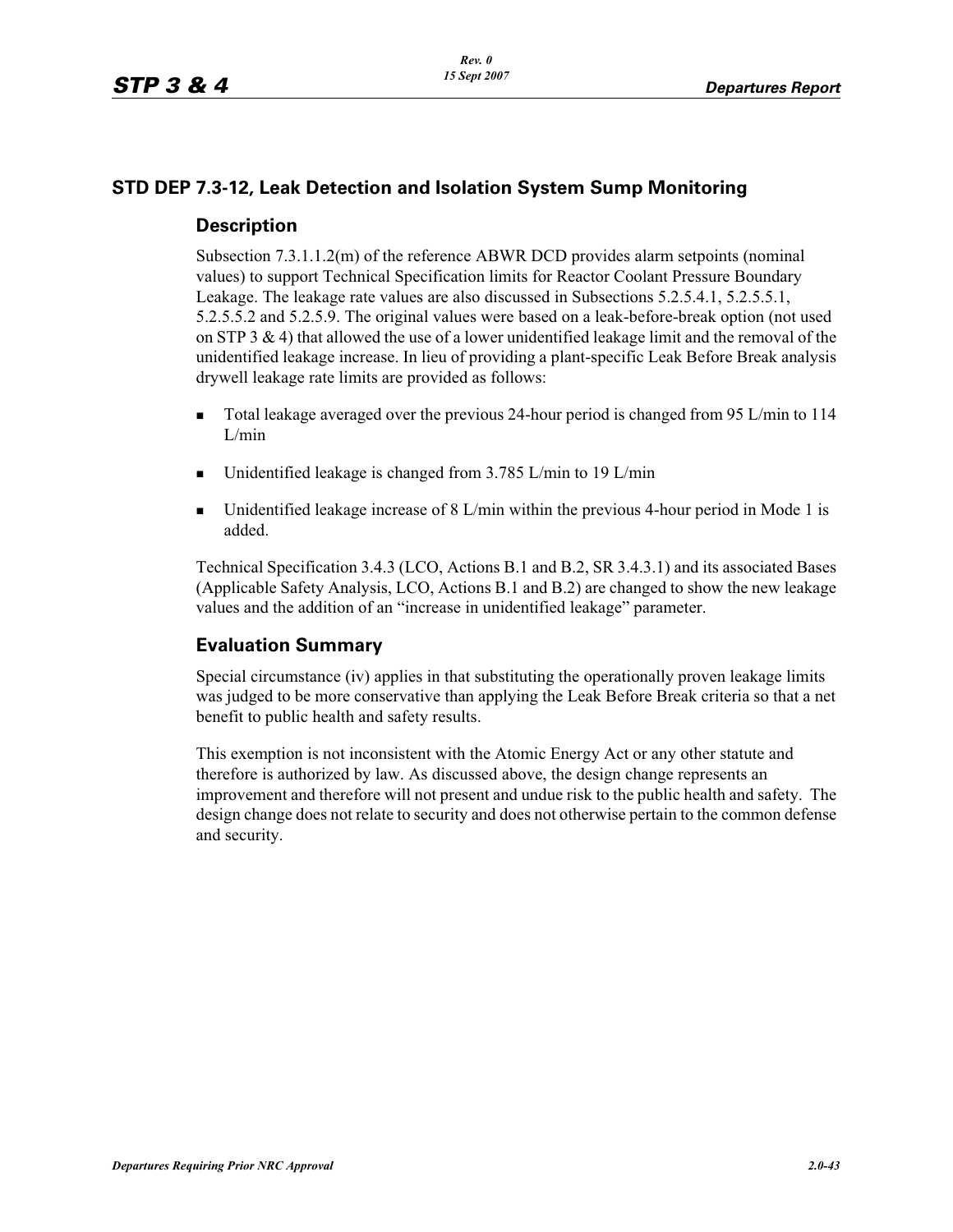## **STD DEP 7.3-17, Automatic Depressurization System (ADS) Electrical Interface**

Subsection 7.3.2.1.2 (3e) of the reference ABWR DCD describes compliance with RG 1.75. The following information has been added to provide a more complete description of ECCS compliance with this RG:

"Sensor input signals are in Division I, II, III and IV. Control logic is performed in Divisions I, II and III."

These words are added to clarify that control logic is only in Div I, II and III to conform to the three divisions of ECCS. However, sensor signals come from all four electrical Divisions.

Technical Specification 3.3.1.4 Bases (Background) is changed to show that there are three divisions of ESF logic (Divisions I, II, and III), not four.

## **Evaluation Summary**

Special circumstance (ii) applies in that the departure represents no change in the underlying purpose of the design but clarifies the Technical Specifications and conforms them to the standard design.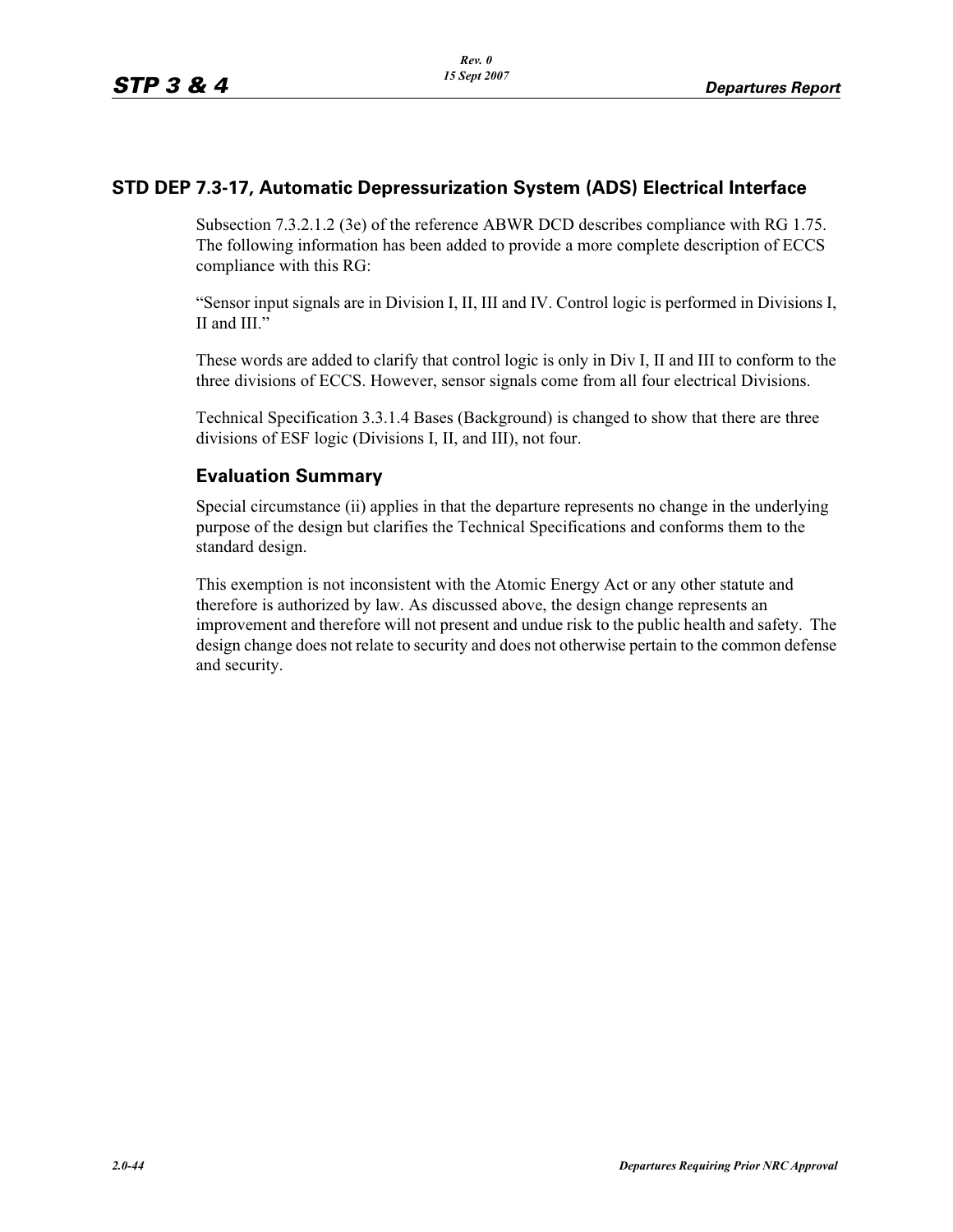## **STD DEP 7.5-1, Post-Accident Monitoring (Drywell Pressure)**

The following changes are to assure the system designs meet the post-accident monitoring (PAM) design requirements of RG 1.97.

- - Add variable Type A classification to the Drywell Pressure in Subsection 7.5.2.1. This information is to be used by the control room operator in determining an initiation of the drywell spray to maintain the reinforced concrete containment vessel below temperature limits under a LOCA condition.
- - Correct the variable ranges for the Drywell Pressure and Meteorological Data in Table 7.5-2.
- -Delete the Secondary Containment Air Temperature from the list of PAM variables.
- -Add Wetwell Spray Flow to the list of PAM variables.
- - Add a new area radiation instrument to Table 12.3-3 and Figure 12.3-56 for the unmonitored RHR equipment area "C" at Reactor Building Elevation -8200.
- - Add the Type A wetwell pressure parameter to the large display panel in Subsection 18.4.2.11 to be used by the control room operator in determining a manual initiation of the wetwell spray to limit the bypass leakage.

The PAM design requirements were updated to more closely follow the guidance of RG 1.97, BTP HICB-10, and TMI-related criteria 10 CFR 50.34. The identified changes are requirements that were exempted in the reference ABWR DCD but are now redesigned to better comply with the RG 1.97.

Technical Specification 3.3.6.1 (Table 3.3.6.1-1) and the associated Bases (LCO discussion for Function 5.a) are changed to show that Drywell Pressure and Wetwell Pressure are Type A Instruments (post-accident monitoring variables), and to show that Wetwell Atmosphere Temperature is a Category I variable and is a required function for post-accident monitoring. The name for Function 5.b in TS Table 3.3.6.1-1 is changed to Wetwell Pressure from Containment Wide Range Pressure, and Wetwell Atmosphere Temperature is added to TS Table 3.3.6.1-1 (Function 13). The Bases are changed to show that Drywell Pressure and Wetwell Pressure are Type A Instruments (post-accident monitoring variables) and show the correct reference to Wetwell Pressure, rather than Containment Wide Range Pressure. The Bases are changed to provide a discussion for Wetwell Atmosphere Temperature (Function 13).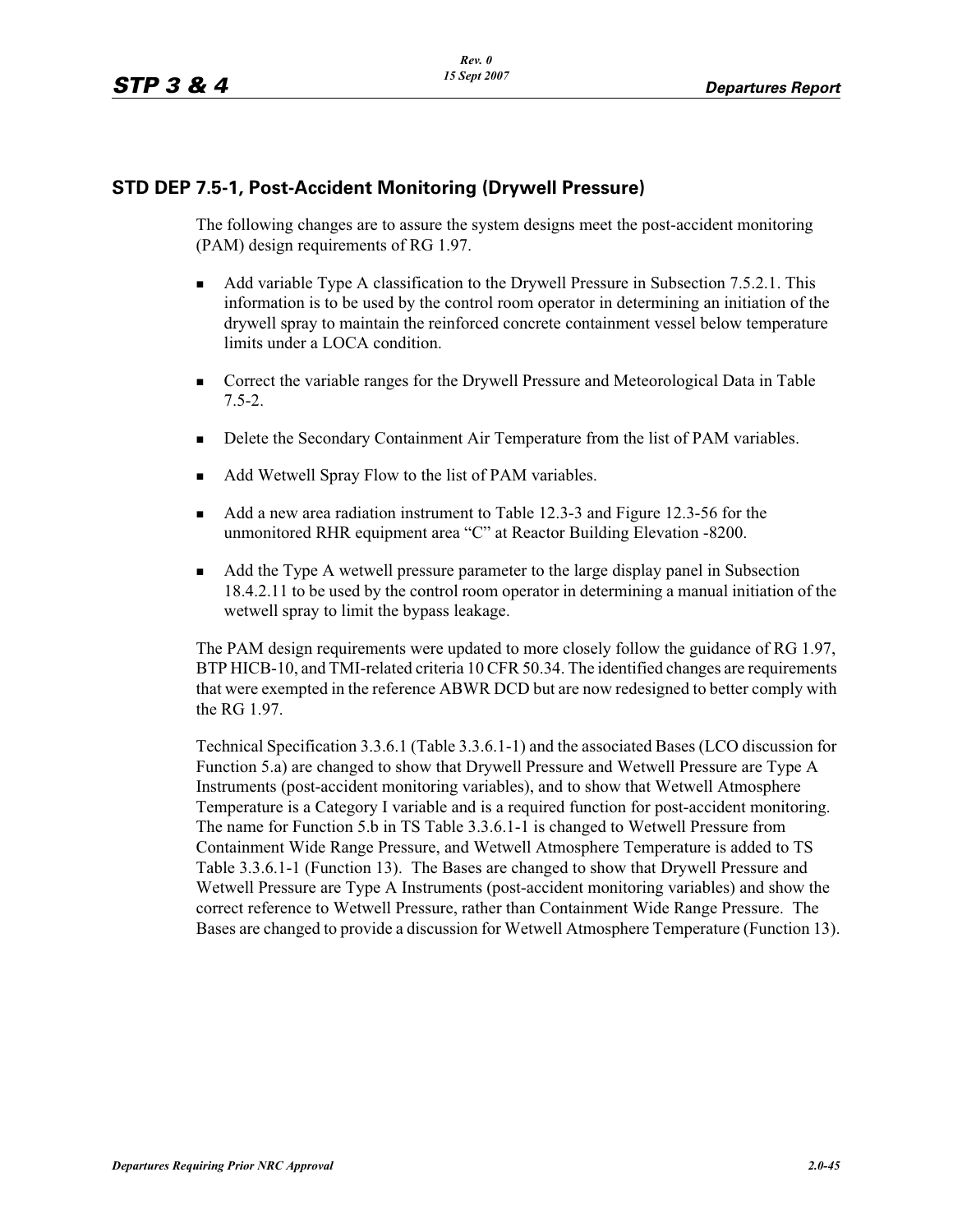## **Evaluation Summary**

Special circumstance (iv) applies in that the departure represents a net benefit to the public health and safety by providing a set of instruments for post-accident monitoring that are more closely in adherence with regulatory guidance. These include additional areas monitored for radiation, high profile display of containment conditions important to post-accident response, and modified instrument ranges to better bracket expected parameters post-accident.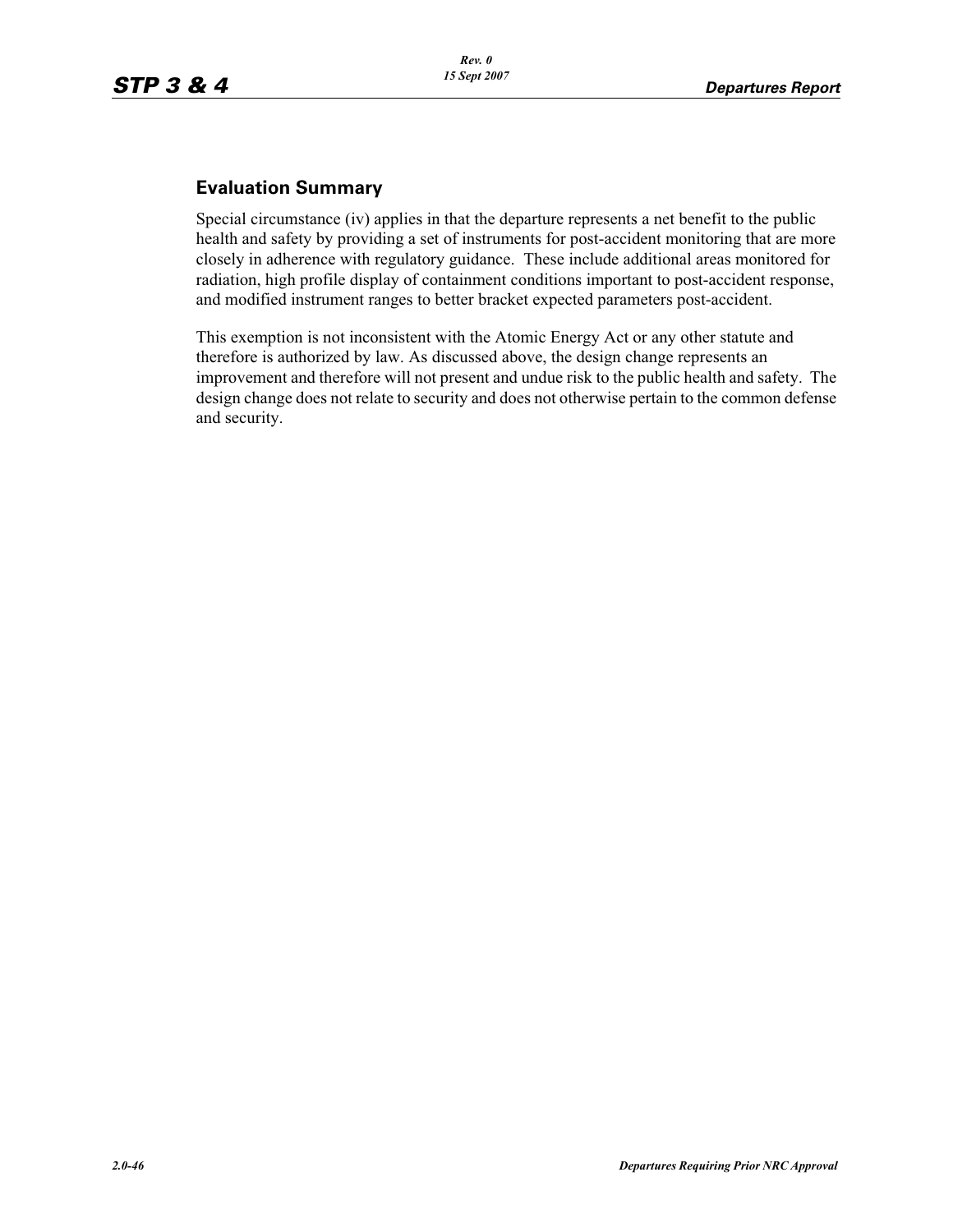## **STD DEP 7.7-10, Control Rod Drive Control System Interfaces**

Subsection 7.7.1.2.1 of the reference ABWR DCD provides the Control Rod Drive Control System Interfaces description regarding single rod movement, withdrawal cycle (deleted), insert cycle (deleted), and ganged rod motion (changed to movement). The description was based upon an initial design. Numerous changes have been made in the FSAR:

- - The CRT display is replaced with the RCIS Dedicated Operator Interface, a flat panel touch screen.
- - A discussion of the RAPI enforcing rod blocks based upon signals external and internal to the system is added.
- - Additional discussion in the FSAR regarding the interface of RSM with the synchro position feedback signals adds that the SDCs of the RSM also interface with instrumentation of the FMCRD. Rod position information is collected by the SDCs for the corresponding FMCRD and Synchro A and B analog signals are converted into digital data representing the FMCRD rod position.
- - Changes were required for consistency with the final design implementation to reflect the use of soft controls. Also, a clarification regarding no abnormal conditions that prevent establishing automatic rod movement was added for accuracy in the last paragraph of item (2).

Technical Specification 3.9.4 Bases (Action A) is changed to show the alternate method used to ensure a control rod is fully inserted.

## **Evaluation Summary**

Special circumstance (iv) applies in that the departure represents a net benefit to the public health and safety by providing additional interface and feedback check on rod position and control functions. It also better integrates the control rod interface with overall control room human factors design.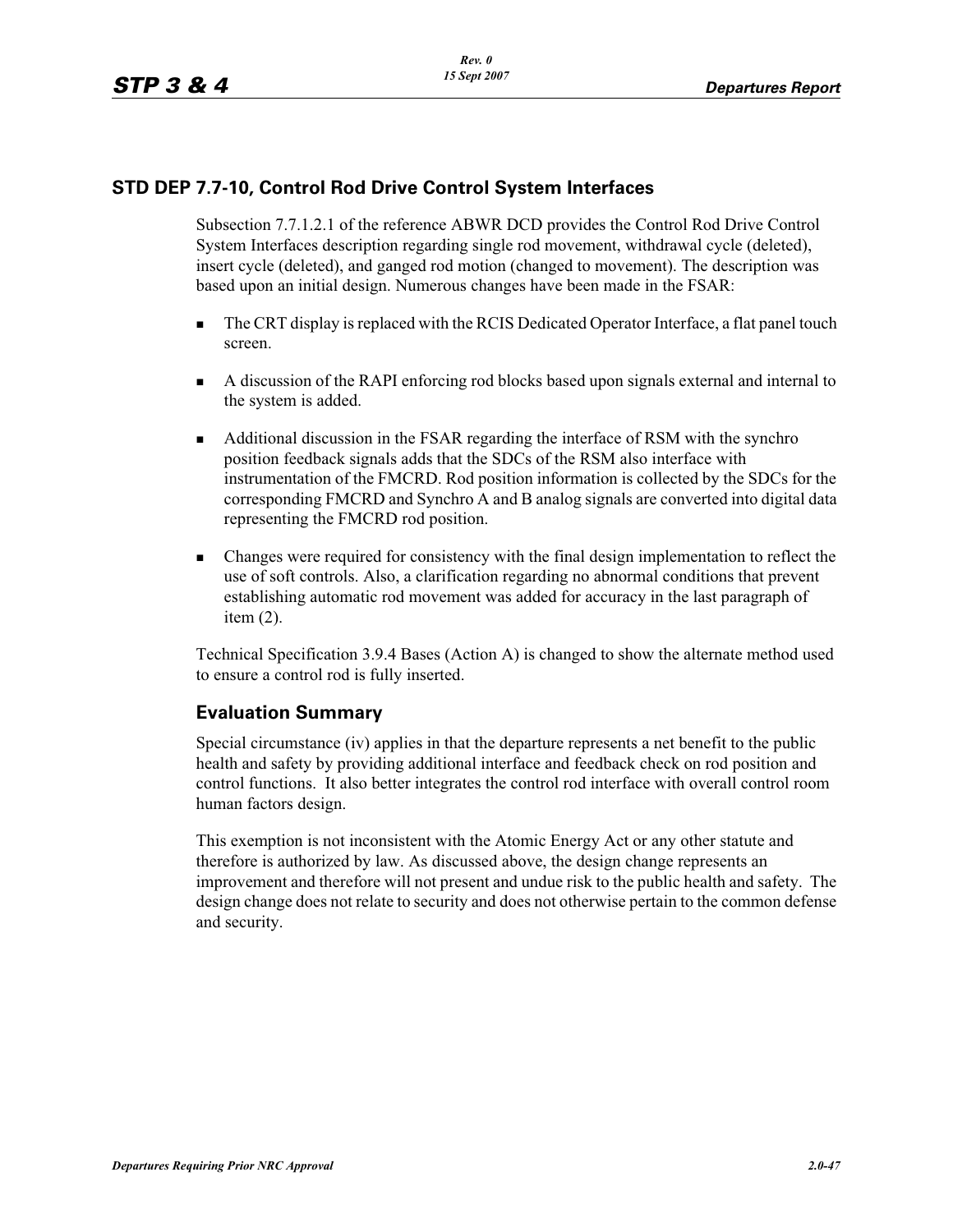## **STD DEP 7.7-18, Rod Control and Information System Operator Information**

Subsection 7.7.1.2.3 of the reference ABWR DCD is the "Reactor Operator Information" subsection for the RCIS. Current detailed design has resulted in changes to the original listing of alarms, displays and controls. The changes affect the following:

- -New annunciation (alarms) for the RCIS - Rod insert block and RWM Trouble
- - Status information formerly provided solely on the RCIS Dedicated Operator's Panel (DOI) - not all of the status information as described is available on the RCIS DOI itself. Some status is information is now shown on MCRP display (e.g. Wide Panel display) or other locations on the MCPR where it can be visible to more than the one operator seated at the DOI.
- - Logic and control actions available on the Dedicated Operator's Panel - clarifying wording is provided because not all of the control actions listed are available at the RCIS DOI. Some of the related controls are available on MCRP itself and some are at RCIS related panels.
- **Logic and control actions available on the Dedicated Operator's Panel not all of the control** actions listed are available at the RCIS DOI. Some of the related controls are now available on MCRP itself and some are at RCIS related panels and are no longer exclusively accessible from the DOI.
- Information was to be displayed on CRT displays but current design utilizes flat panel displays. Therefore, the subsection is changed to reflect the latest ABWR main control room panel display design details.

Technical Specification 3.9.3, 3.10.4, and 3.10.5 Bases (Background) and 3.10.3 Bases (Background, and Applicable Safety Analysis) are changed to show the change to a specific mode that the RCIS is placed into (i.e., scram test mode) rather than specify a component that initiates the mode.

## **Evaluation Summary**

Special circumstance (iv) applies in that the departure represents a net benefit to the public health and safety by more effectively integrating the RCIS functions with the overall control room human factors design and with other operator information presentation devices.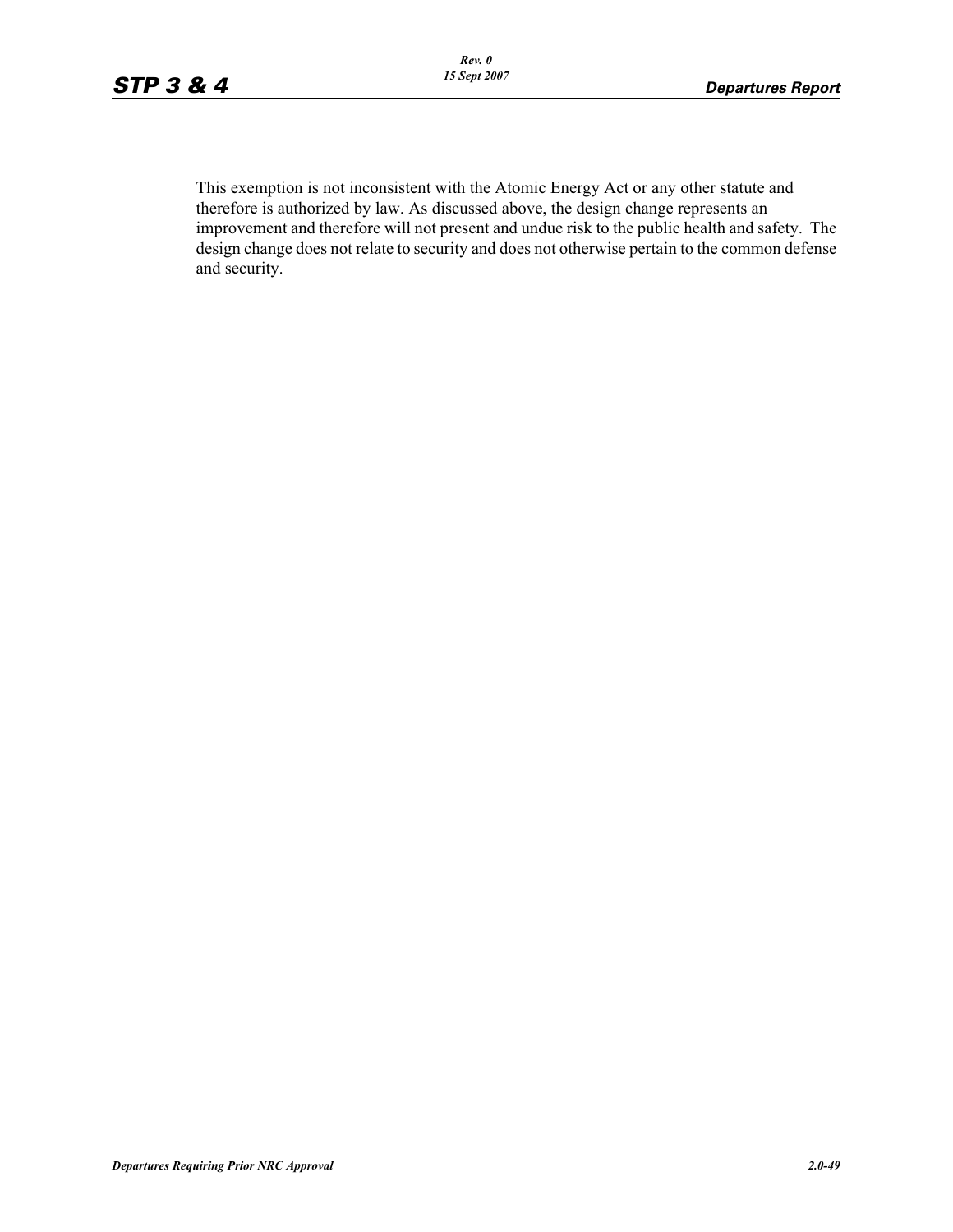## **STD DEP 8.3-1, Plant Medium Voltage Electrical System Design**

Licensing Topical Report NEDO-33335, "Plant Medium Voltage Electrical System Design," was submitted to the NRC by General Electric Company in May 2007, proposing this change as a generic revision to the reference ABWR DCD. The LTR is incorporated by reference in FSAR Sections 8.1, 8.2, 8.3, and Appendix 8A.

The original DCD provided a single 6.9 kV electrical system. This departure changes the medium-voltage electrical distribution system to a dual voltage system consisting of 13.8 kV and 4.16 kV. This departure will change the

- -Medium voltage rating of the Class 1E buses to 4.16 kV
- -EDG ratings to 7200 kW and 4.16 kV,
- -Combustion turbine generator (CTG) voltage rating to 13.8 kV, and
- - Time required for CTG to start and achieve steady state voltage and frequency from two minutes to "less than 10 minutes"

The 13.8 kV busses are non-safety related while the three emergency diesel generators provide power to divisional 4.16 kV safety busses for a more typical US practice. The change is necessary to allow the plant electrical distribution system to be designed and built using commercially available equipment. This will allow higher voltage (13.8 kV) to supply pumps at a greater distance, which will reduce starting impact on voltage regulation. Stub busses to the 4.16 kV will be included to accommodate the NRC required "direct connect to transformers" and to provide transformer differential current protection. Two reserve auxiliary transformers from off-site power will be included to provide the required two off-site sources to the safety related busses.

10 CFR 50.63 requires the CTG (alternate AC source) to be available to power the Class 1E buses within 10 minutes of the onset of an SBO. The change in CTG startup time from two to < 10 minutes does not affect plant safety in the station blackout event since the CTG is not required to provide immediate core inventory or reactor pressure control.

As a result of the LTR and its incorporation into the STP 3 & 4 design, Technical Specifications 3.3.1.4 (Table 3.3.1.4-1), and Bases 3.3.1.1 (Background) and 3.3.1.4 (Applicable Safety Analysis, LCO, and Applicability, Actions) are changed to show the medium voltage is 4.16 kV, not 6.9 kV.

Technical Specifications 3.5.1 (Actions), 3.8.1 (Actions, Surveillance Requirements), 3.8.4 (Actions), 3.8.9 (Actions), 3.8.11 (Actions) are changed to show electrical operating requirements changes for the CTG and DGs.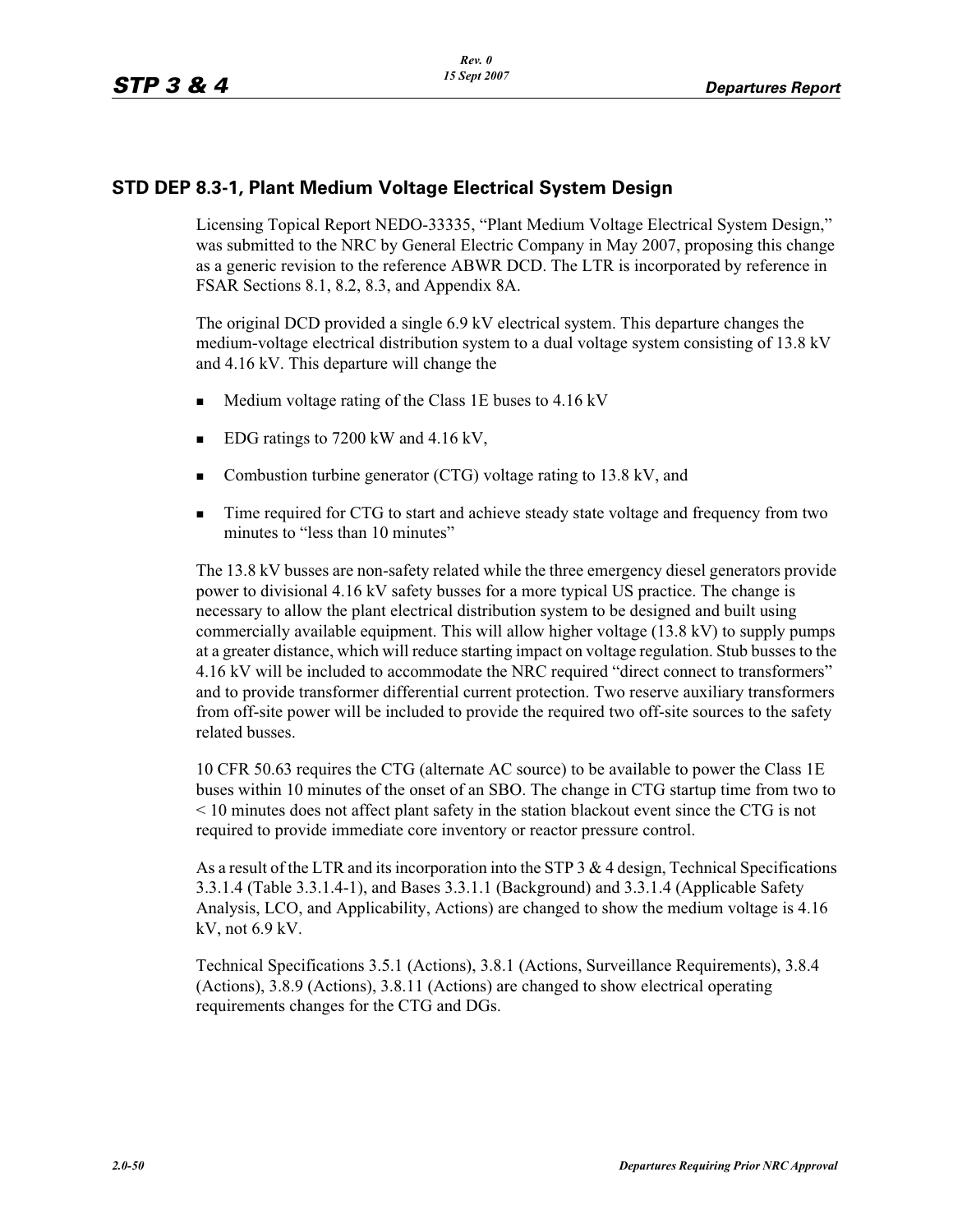Technical Specifications Bases 3.8.1 (Background, Applicable Safety Analysis, LCO, Actions, Surveillance Requirements), 3.8.2 (LCO), 3.8.7 (LCO), 3.8.8 (LCO), 3.8.9 (Background, LCO, Table B 3.8.9-1), 3.8.11 (LCO, Actions), are changed to show electrical operating requirements changes for the CTG and DGs.

## **Evaluation Summary**

Special circumstance (iv) applies in that the departure represents a net benefit to the public health and safety by:

- - The proposed design improves reliability with divisional and safety/non-safety isolation and independence increased through the use of stub busses
- - The dual voltage design will provide greater flexibility for maintenance, surveillance, and inspection
- - Increased availability of multiple sources of power to the various buses in the proposed design and the ability to isolate the buses individually, if needed.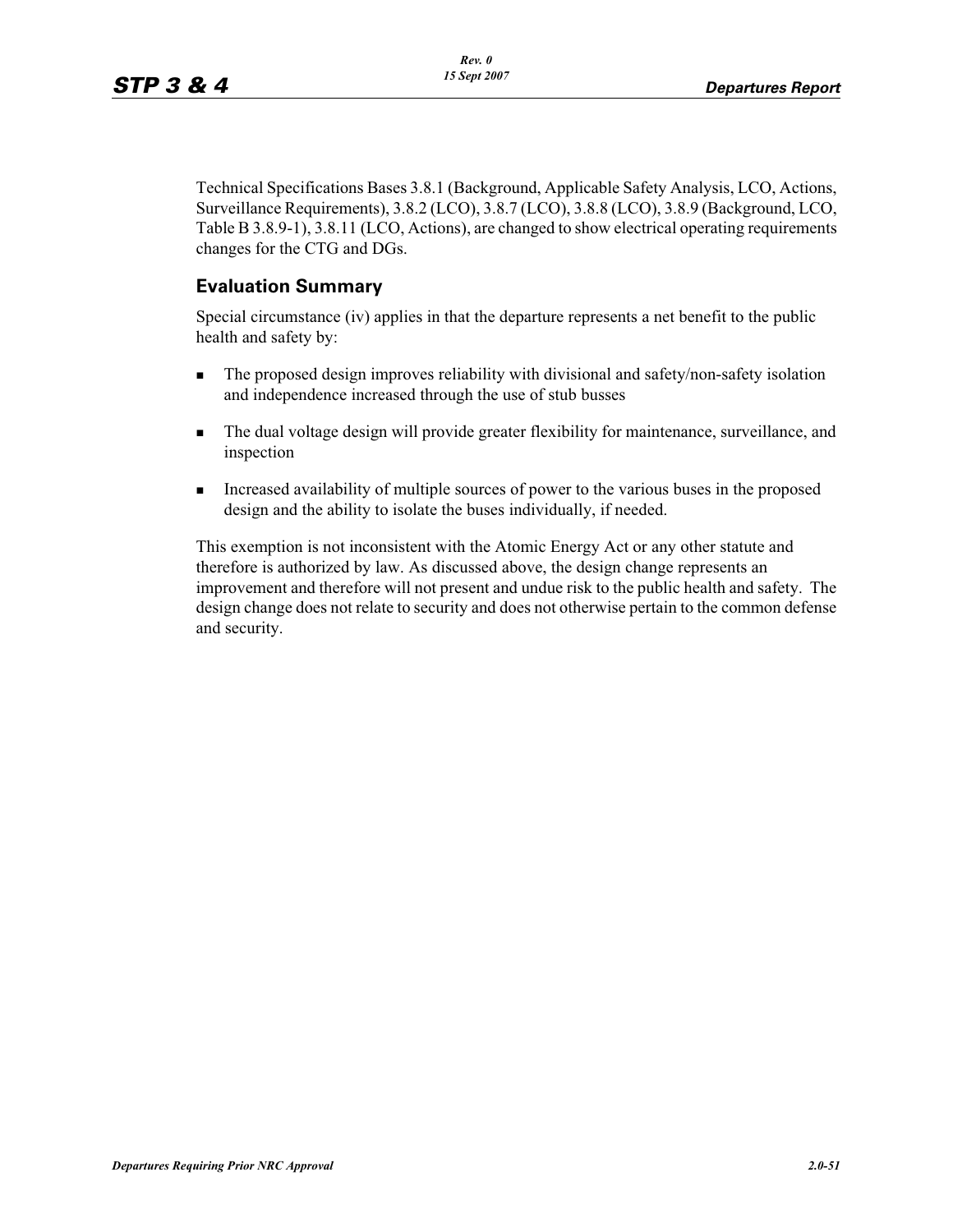### **STP DEP 10.4-5, Condensate and Feedwater System**

The reference ABWR DCD and the STP  $3 \& 4$  design are compared in the table below:

#### **Reference ABWR DCD** STP 3 & 4

- -Four condensate pumps
- -Three reactor feed pumps
- -Two heater drain pumps
- -One or more heater drain tanks
- - A feed pump bypass valve controls FW during plant startup

- **EXECUTE:** Four condensate pumps
- -Four condensate booster pumps
- -Four reactor feed pumps
- -Four heater drain pumps
- One heater drain tank
- - One low flow control valve in feed pump discharge header for startup
- - One bypass valve used for bypassing HP heaters

The addition of condensate booster pumps eliminates the necessity to design condensate pumps with high discharge head and the necessity to design the equipment downstream of the condensate pumps (filter/demineralizers, auxiliary equipment coolers) for high pressure application. The addition of the booster pumps allows the design of the condensate pumps to have low discharge head. The booster pumps provide the necessary NPSH to the reactor feed pump suction.

The addition of one reactor feed pump and two heater drain pumps will improve plant availability. If one of these pumps trip during normal operation, the standby pump will start automatically to maintain rated power operation. The use of four booster pumps allow three to be in operation, and the automatic startup of the standby pump as needed to support full power operation.

The four heater drain pumps take suction from one common heater drain tank, which collects drains from the high pressure feedwater heaters and the moisture separator drain tanks. The use of one heater drain tank is based upon equipment arrangement consideration in the Turbine Building.

Technical Specification 3.3.4.2 Bases (Background) is changed to show that there are four feedwater pumps which requires four feedwater pump Adjustable Speed Drives (ASDs). The certified design specified two feedwater pump ASDs.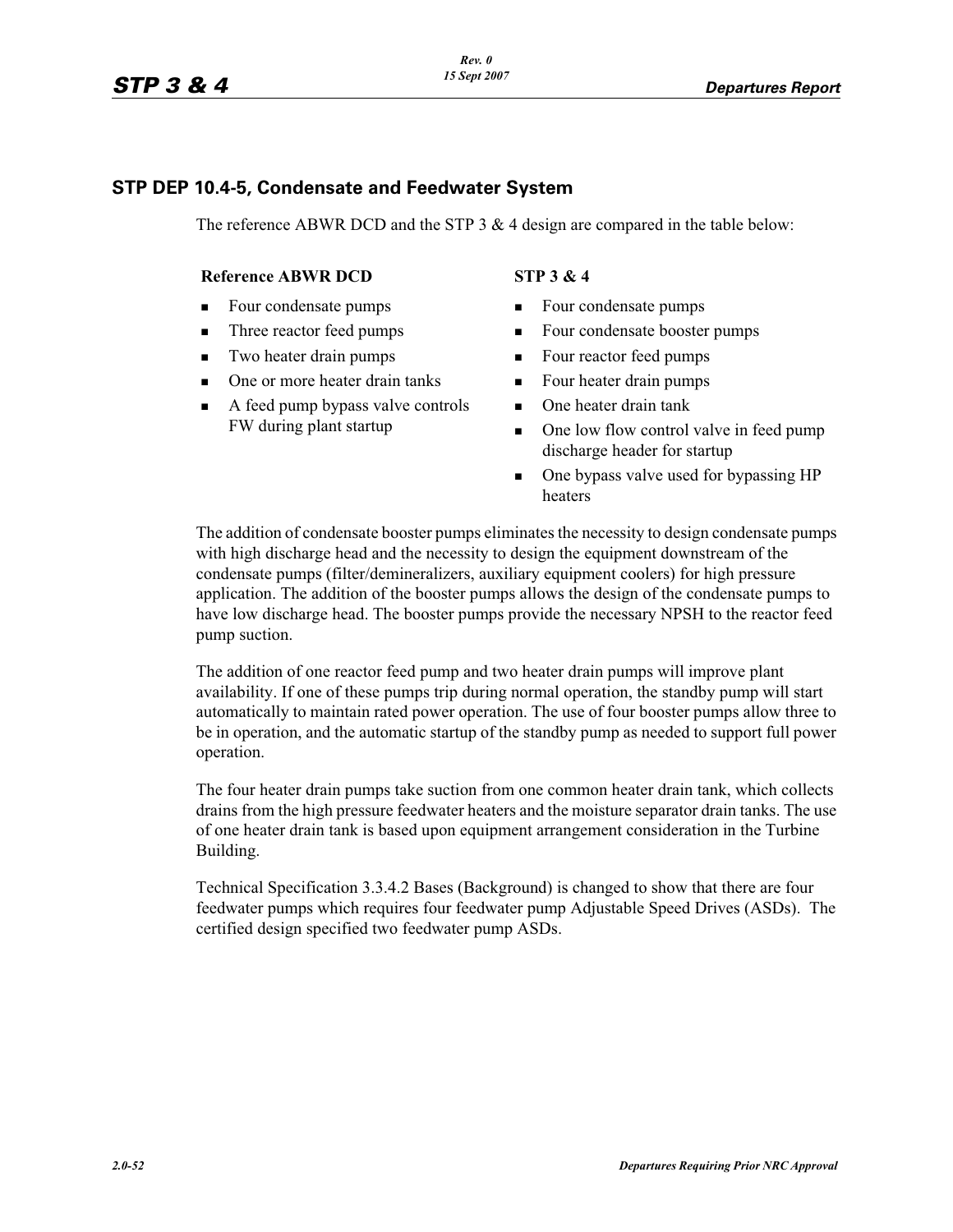## **Evaluation Summary**

Special circumstance (ii) applies in that the original DCD design is not necessary to achieve the underlying purpose of the rule. The departure represents an equal or better alternative in that feedwater flows are controlled via variable speed drives, reducing energy loss at part throttle, additional redundancy exists with additional spare pumps, and critical components like demineralizers can operate at lower pressure.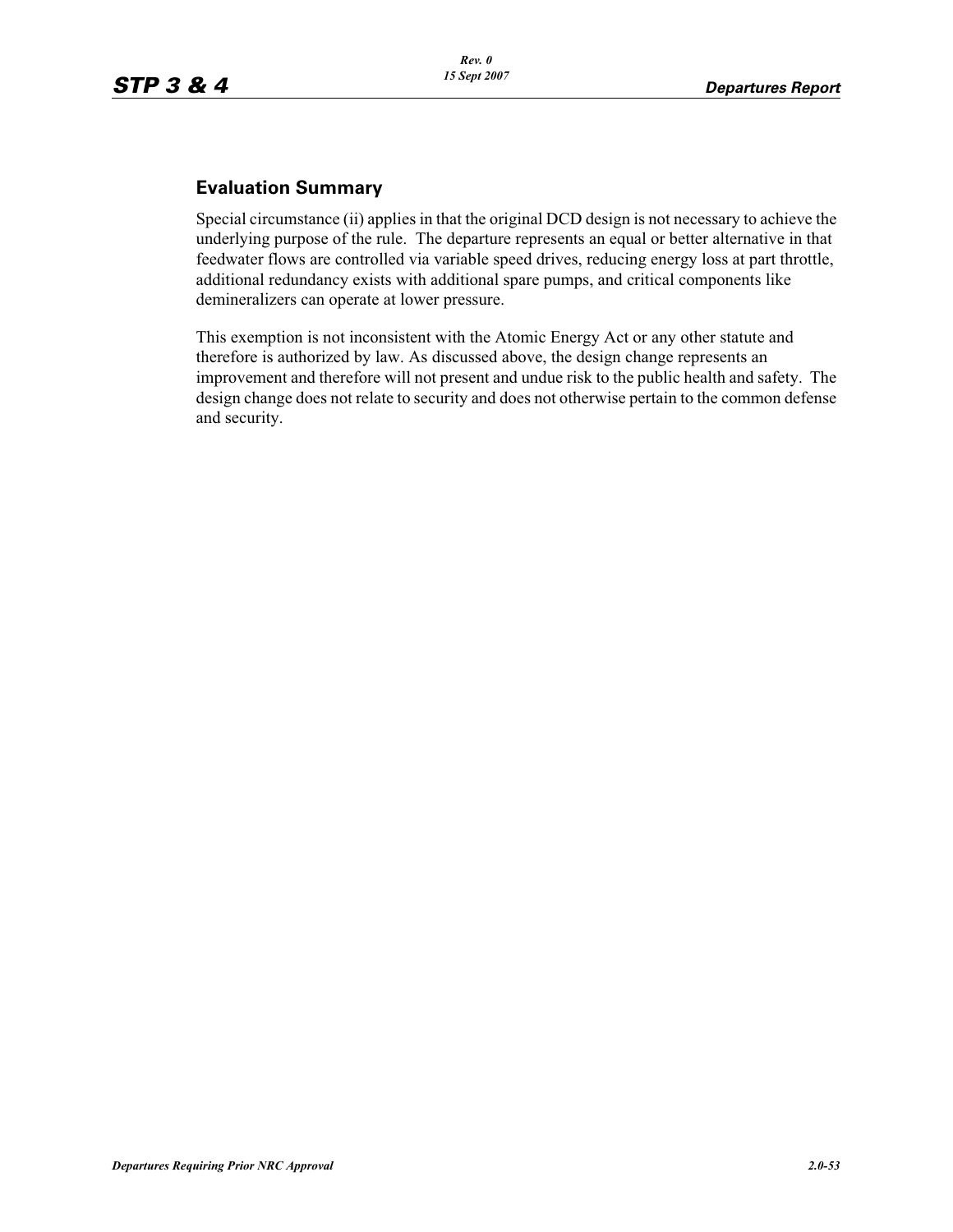## **2.2.2 Changes of Intent to the Technical Specifications**

The following departures change the wording and the intent of the referenced ABWR DCD Technical Specifications. None of these changes is caused by nor are the departures related to changes to an underlying design.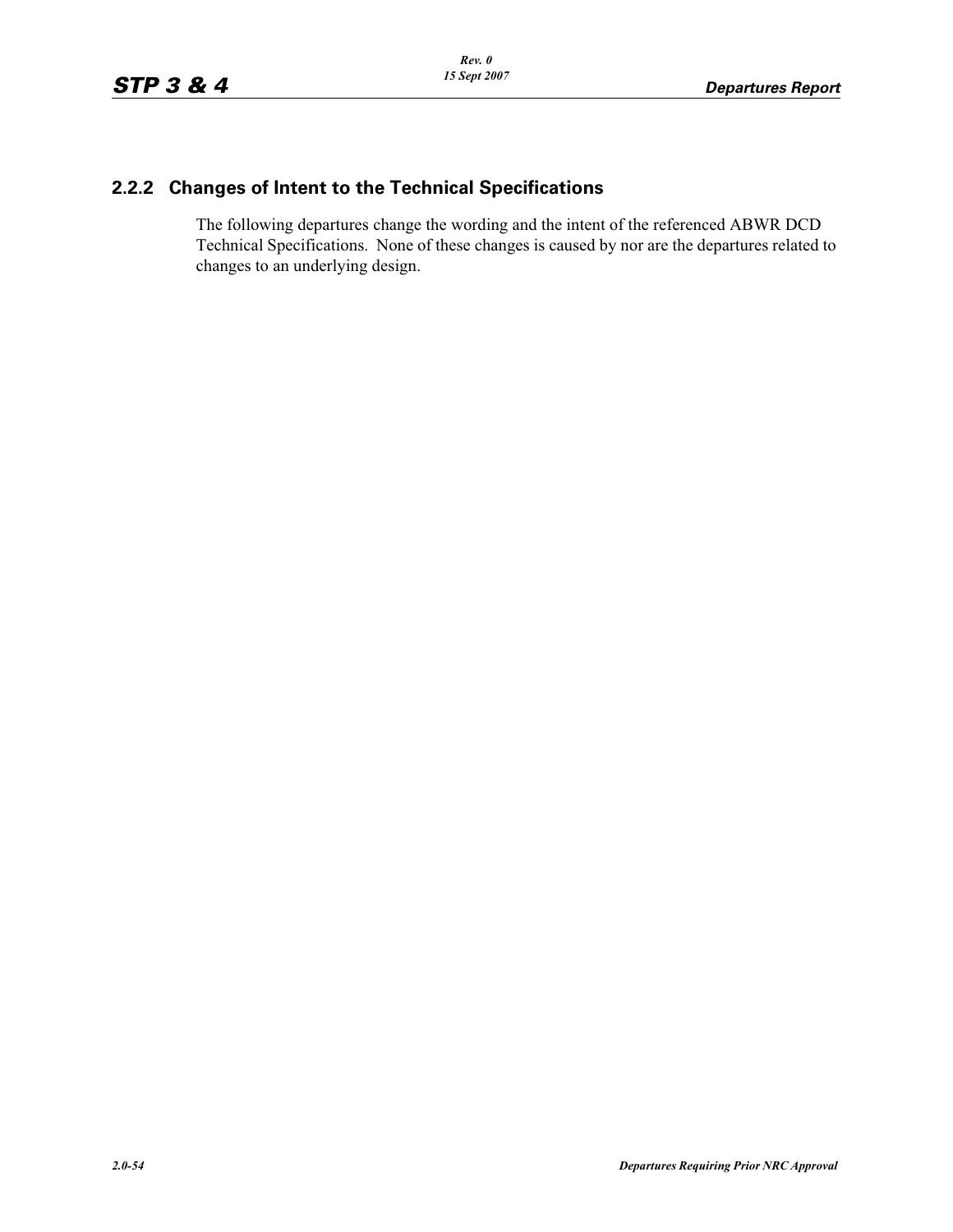## **STD DEP 16.2-1, Safety Limit Violation**

### **Description**

The following Generic Technical Specifications and the associated Bases related to Safety Limits have been deleted:

- -Specification 2.2.1 requiring NRC notification within 1 hour of any Safety Limit violation;
- - Specification 2.2.3 requiring notification of the General Manager - Nuclear Plant, Vice President - Operations, and Offsite Reviewers as specified in Specification 5.5.2 within 24 hours of a violation;
- - Specification 2.2.4 requiring the submittal a Licensee Event Report within 30 days to the NRC of a Safety Limit Violation; and,
- -Specification 2.2.5 requiring NRC authorization to resume unit operation.

Specifications 2.2.1 and 2.2.4 are duplicative of the requirements found in 10 CFR 50.36.c. (1) and 10 CFR 50.73 respectively; Specifications 2.2.3 and 2.2.5 do not meet the criteria for inclusion in Technical Specifications; 2.2.3 will be relocated to a plant specific document controlled by 10 CFR 50.59 and 10 CFR 50.36 (c)(1) requires unit shutdown on a Safety Limit violation. Specification 5.5.2 is not a valid specification.

## **Evaluation Summary**

This departure was evaluated per Section VIII.C.4 of Appendix A to 10 CFR Part 52, which requires that 1) the exemption is authorized by law, will not present an undue risk to the public health and safety, and is consistent with the common defense and security; and 2) special circumstances are present as specified in 10 CFR  $50.12(a)(2)$ ; As shown below, both of these two criteria are satisfied.

- - The exemption is not inconsistent with the Atomic Energy Act or any other statute and therefore is authorized by law. As discussed above, the actions in question are required by regulations or plant documents and therefore the deletions of the actions from the Technical Specifications will not present an undue risk to the public health and safety, and the departure does not relate to security and does not otherwise pertain to the common defense and security.
- - Special circumstances are present as specified in 10 CFR 50.12(a)(2). Specifically, special circumstance (ii) is present, since it is unnecessary to include the deleted provisions in the Technical specifications in order to ensure that the actions are accomplished.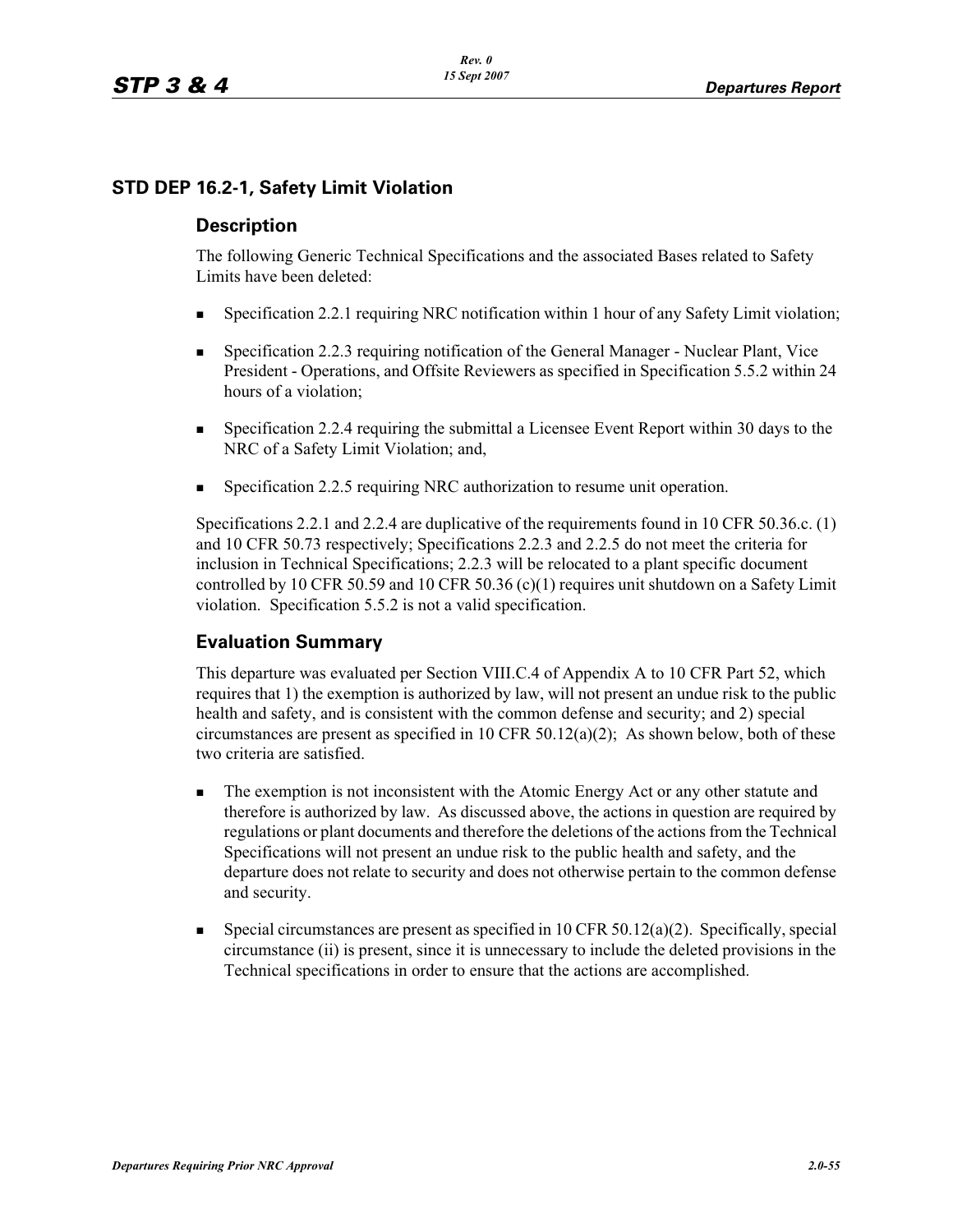As demonstrated above, this exemption complies with the requirements in Section VIII.C.4 of Appendix A to 10 CFR Part 52. Therefore, STPNOC requests that the NRC approve this exemption.

#### **References**

- *(1)* 10 CFR 50.36, Technical Specifications
- *(2)* 10 CFR 50.12, Specific Exemptions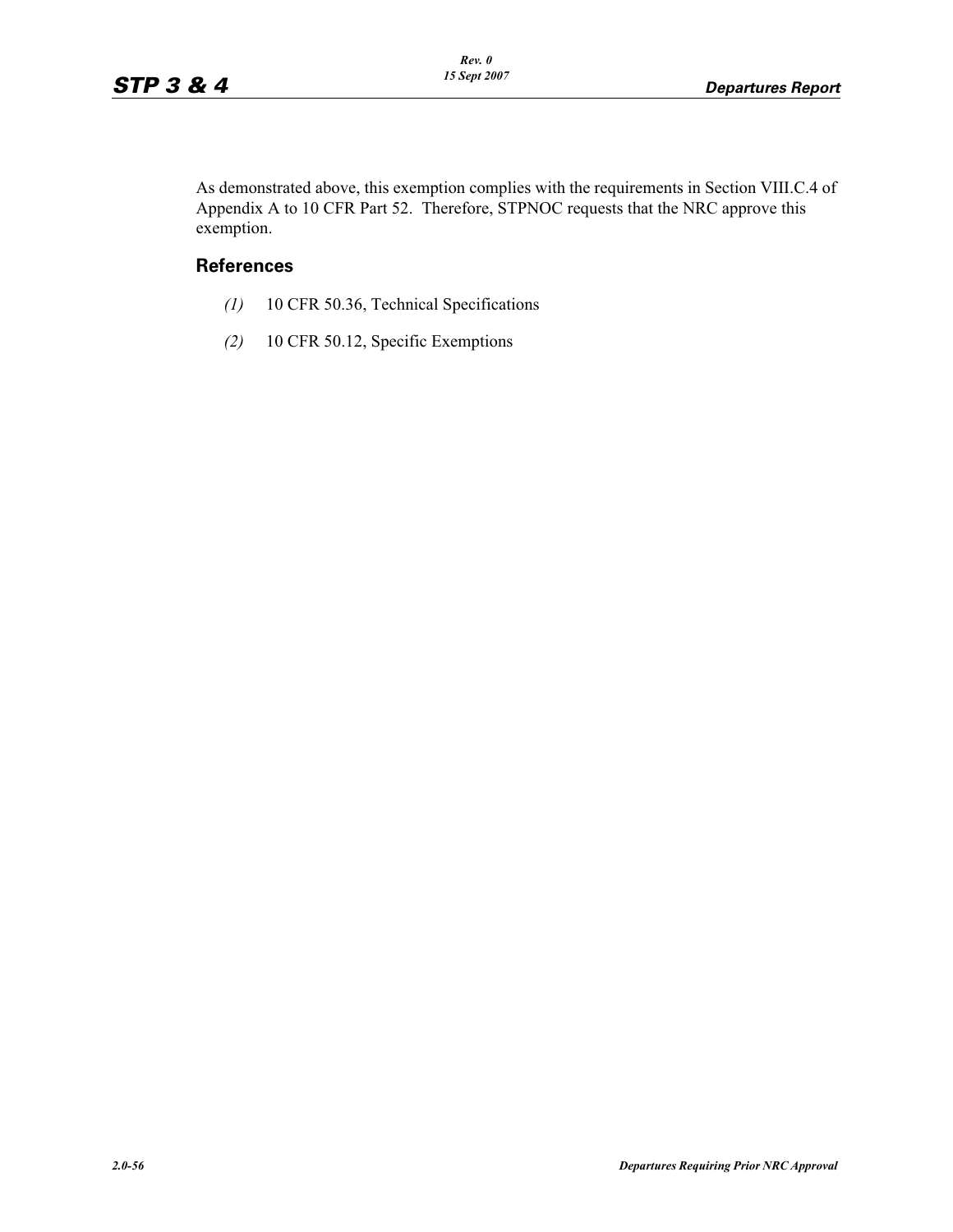### **STD DEP 16.3-38, LCO 3.3.4.1, SSLC Sensor Instrumentation**

Technical Specification 3.3.4.1 and its associated bases are changed based upon the ABWR design for this instrumentation. Specifically:

Condition A is revised to remove the bypass Action and the trip Action since these features are not available for these Functions.

New Action B.2 is added for Function 14, which was previously addressed in Action B.1, since this Function only has two channels, not three as shown for Functions 1, 3, 5, and 11. The note for Action B.1 is revised, and a new note for Action B.2 is added, to differentiate between the Functions and the applicable action.

Condition C note is revised to show that Condition C Actions only apply to Function 2 and 4, and not to Function 9. Function 9 does not have bypass or trip capability so these Actions (C.1.1, C.1.2.2, and C.2) do not apply to Function 9. A new Condition D is added to provide the Action for Function 9. The subsequent Conditions (D, E, F, G, and H) were renumbered based upon the Addition of new Condition D.

Action H.1, which is shown as Action I.1 in the markup because of renumbering as described above, is revised to remove the associated RIP form service, rather than just declare the supported feature (the associated RIP) inoperable. An appropriate time for removing the RIP from service is also provided for the revised Action.

In Table 3.3.4.1-1, Function 9 is revised to remove SR 3.3.4.1.2 as applicable to this Function, since testing of this Function requires the plant to be in a MODE where the Function is not required before it can be tested. SR 3.3.4.1.4, LOGIC SYTEM FUNCTIONAL TEST, and SR 3.3.4.1.6, COMPREHENSIVE FUNCTIONAL TEST, are both performed at the refueling interval (18 month interval) and provide the necessary testing in a Mode where this Function is not required.

In Table 3.3.4.1-1, Function 14 is revised to show the Required Channels as 2 (not 3) since this Function only has two channels. As described previously, this change in the number of Required Channels has been addressed in the changes to the Actions Table.

Table 3.3.4.1-1 footnote (a) is updated to show the RIPs that have timers.

The Bases for this specification have been changed because this specification changed. In addition to changes to the Bases that are representative of the changes to the specification, the following Bases changes are made based upon the ABWR design for this instrumentation.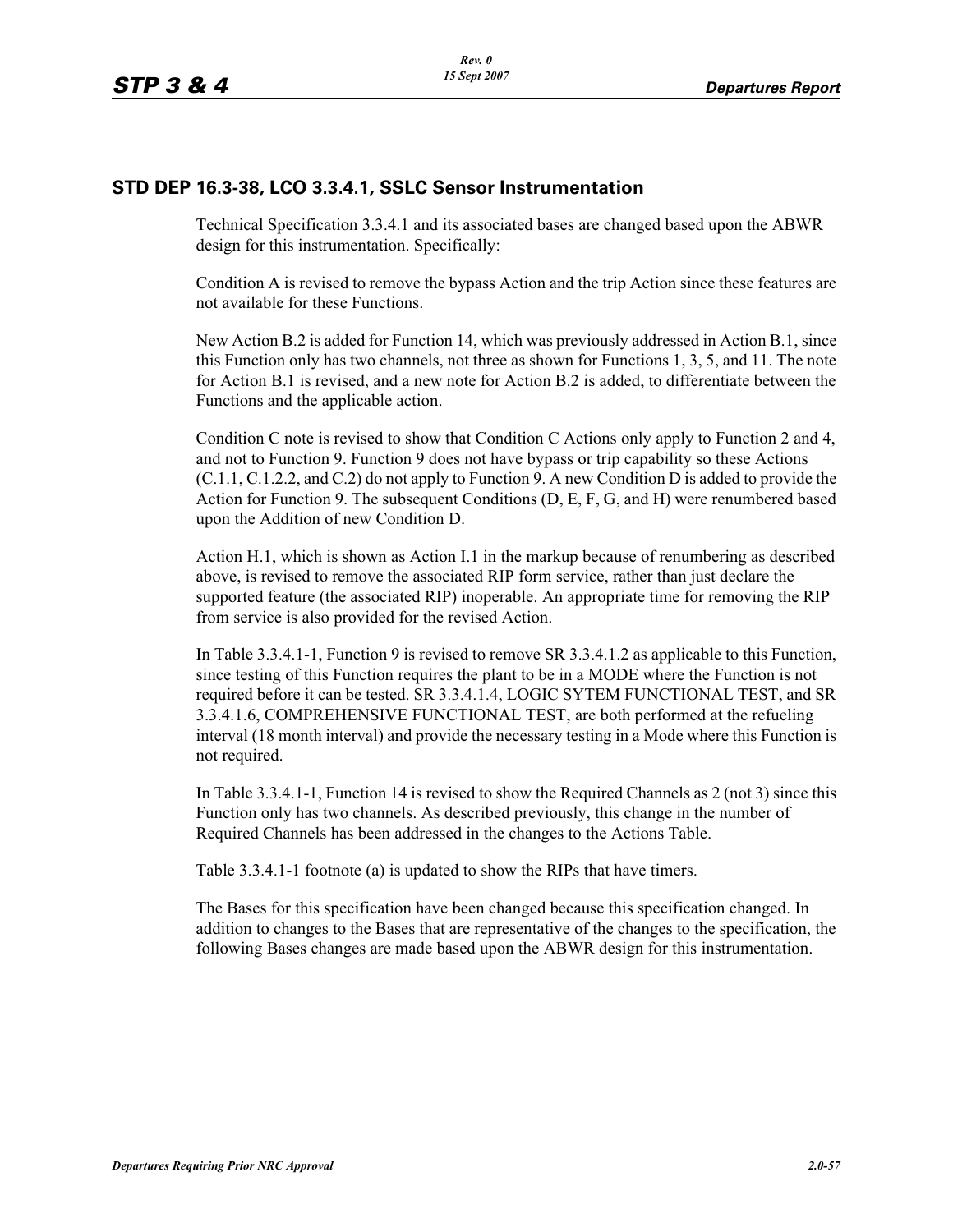In addition, the Descriptions in the Applicable Safety Analysis for the following Functions are updated: Function 1, Feed Reactor Vessel Water Level - Low, level 3; Function 3, SB&PC Reactor Steam Dome Pressure - High; Function 4, EOC-RPT Instrumentation; Function 6, Adjustable Speed Drive Pump Trip Actuation; Functions 7 and 8, Adjustable Speed Drive Pump Trip Timers and Interrupters; Function 9, RPS Scram Follow Signal; Function 14, ATWS-ARI Valve Actuation; and Function 16, Recirculation Runback.

## **Evaluation Summary**

This departure was evaluated per Section VIII.C.4 of Appendix A to 10 CFR Part 52, which requires that 1) the exemption is authorized by law, will not present an undue risk to the public health and safety, and is consistent with the common defense and security; and 2) special circumstances are present as specified in 10 CFR  $50.12(a)(2)$ ; As shown below, both of these two criteria are satisfied.

- - The exemption is not inconsistent with the Atomic Energy Act or any other statute and therefore is authorized by law. As discussed above, the actions in question will not present an undue risk to the public health and safety, and the departure does not relate to security and does not otherwise pertain to the common defense and security.
- -Special circumstances are present as specified in  $10$  CFR  $50.12(a)(2)$ . Specifically, special circumstance (ii) is present, since these changes in the Technical specifications are required to accurately reflect the DCD design descriptions in Tier 1 and Tier 2.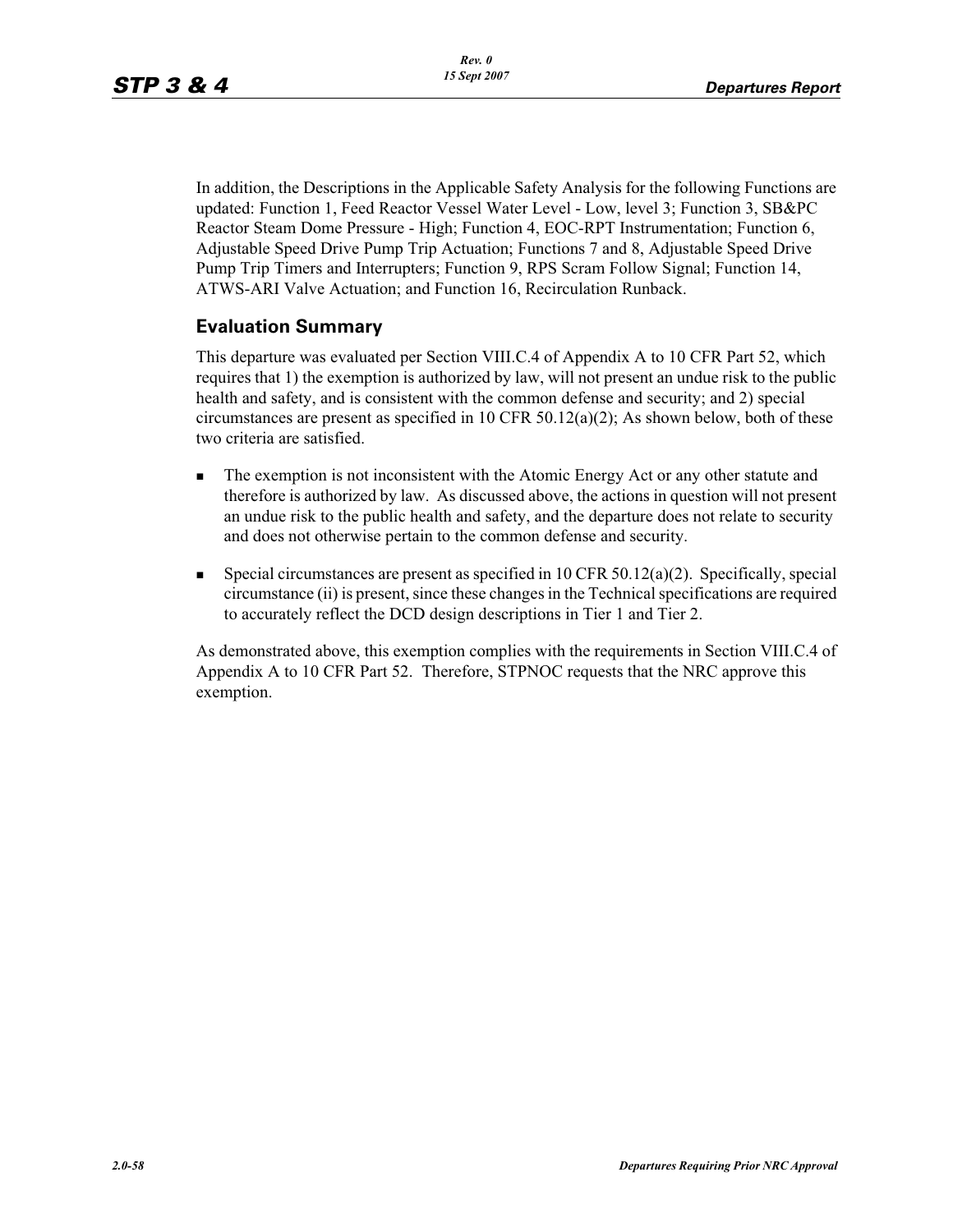### **STD DEP 16.3-39, LCO 3.3.4.2, Feedwater and Main Turbine Trip Instrumentation**

TS 3.3.4.2 was updated consistent with the Feedwater Pump and Main Turbine Trip Instrumentation design, which uses the fault tolerant digital controllers. LCO Statement, ACTIONS, Surveillance Requirements, and associated Bases have been updated to reflect the actual ABWR design.

## **Evaluation Summary**

This departure was evaluated per Section VIII.C.4 of Appendix A to 10 CFR Part 52, which requires that 1) the exemption is authorized by law, will not present an undue risk to the public health and safety, and is consistent with the common defense and security; and 2) special circumstances are present as specified in 10 CFR  $50.12(a)(2)$ ; As shown below, both of these two criteria are satisfied.

- - The exemption is not inconsistent with the Atomic Energy Act or any other statute and therefore is authorized by law. As discussed above, these changes are made to be consistent with the actual design of the ABWR instruments and do not change the underlying design. This will not present an undue risk to the public health and safety, and the departure does not relate to security and does not otherwise pertain to the common defense and security.
- - Special circumstances are present as specified in 10 CFR 50.12(a)(2). Specifically, special circumstance (ii) is present, since it is necessary for the Technical Specifications to reflect the certified design in Tier 1 and Tier 2.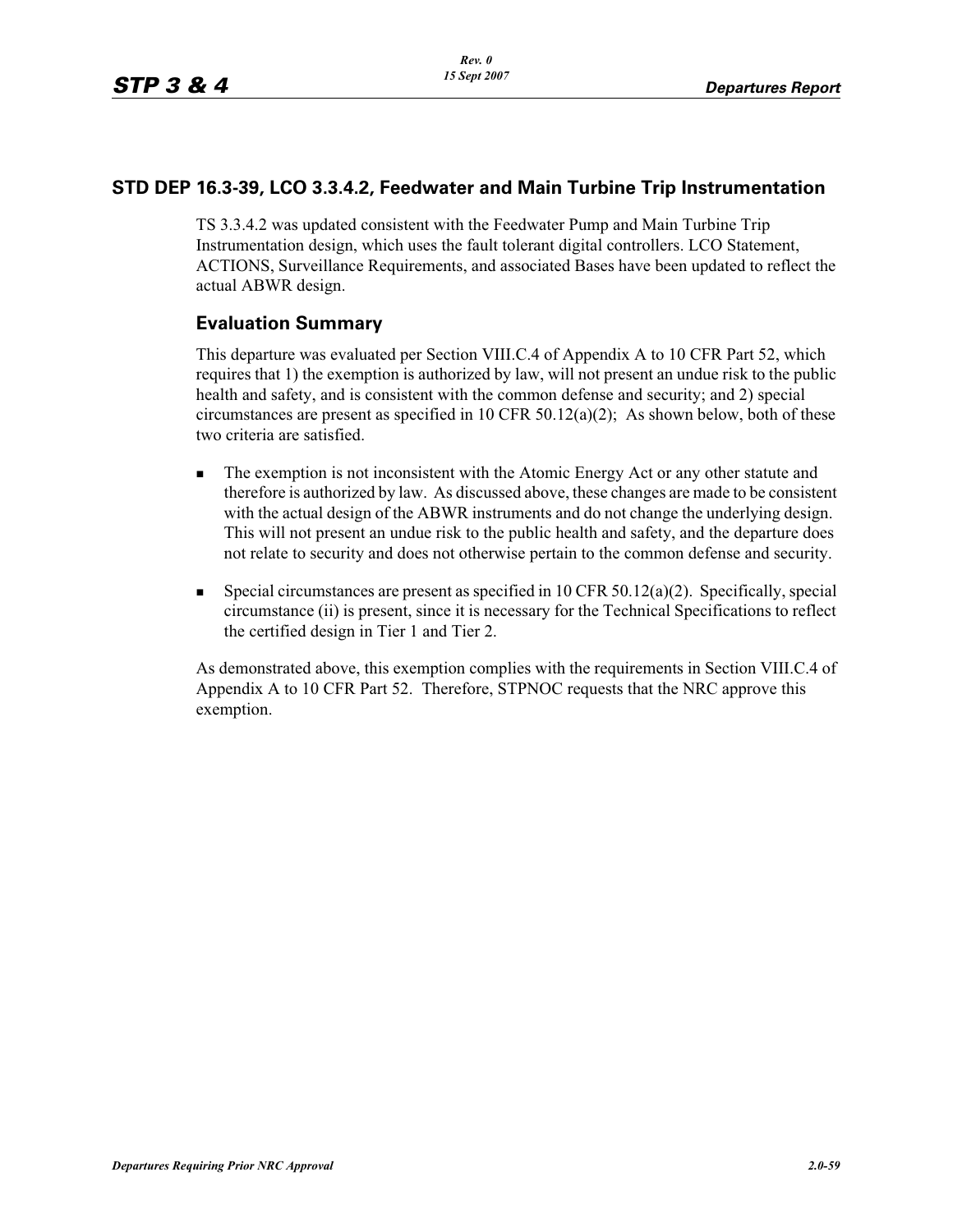## **STD DEP 16.3-78, LCO 3.3.6.1, Post Accident Monitoring (PAM) Instrumentation**

The containment water level parameter has been removed from Post Accident Monitor technical specifications. The instrumentation does not meet the Bases' criteria for inclusion (i.e., Drywell water level is classified as Cat. 2 and sump level is classified as Cat 3). Also, the Bases only require that Post-Accident Monitoring instruments that are classified as Regulatory Guide 1.97 Type A or Category I be included. Lower drywell level instrumentation is described as "not warranted" in the DCD.

## **Evaluation Summary**

This departure was evaluated per Section VIII.C.4 of Appendix A to 10 CFR Part 52, which requires that 1) the exemption is authorized by law, will not present an undue risk to the public health and safety, and is consistent with the common defense and security; and 2) special circumstances are present as specified in 10 CFR  $50.12(a)(2)$ ; As shown below, both of these two criteria are satisfied.

- - The exemption is not inconsistent with the Atomic Energy Act or any other statute and therefore is authorized by law. As discussed above, the Bases only require that Post-Accident Monitoring instruments that are classified as Type A or Category I be included and so will not present an undue risk to the public health and safety, and the departure does not relate to security and does not otherwise pertain to the common defense and security.
- - Special circumstances are present as specified in 10 CFR 50.12(a)(2). Specifically, special circumstance (ii) is present, since it is unnecessary to include the deleted provisions in the Technical Specifications in order to ensure that they reflect DCD design and regulatory guidance.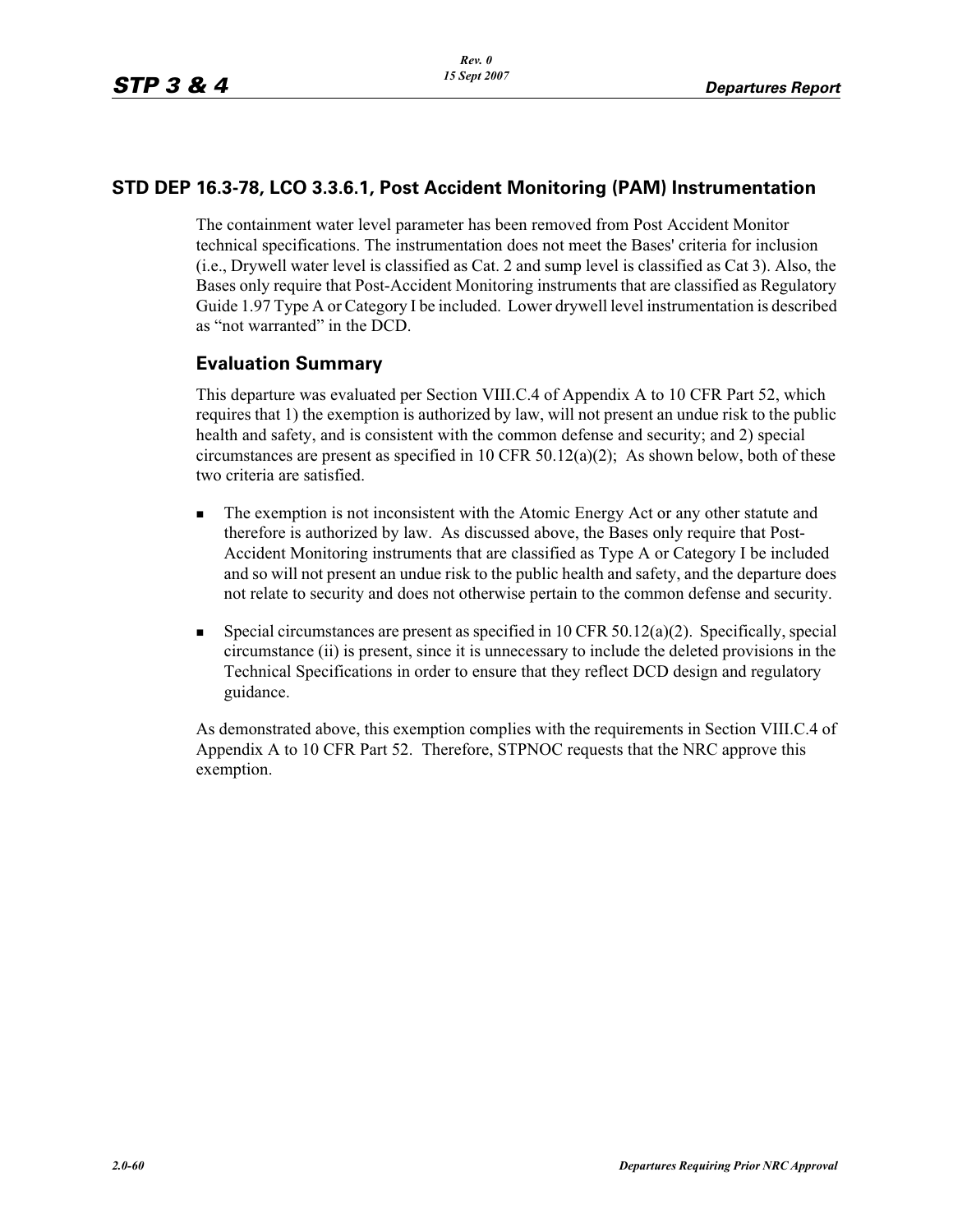## **STD DEP 16.3-79, LCO 3.3.1.1, Safety System Logic and Control (SSLC) Sensor Instrumentation**

TS 3.3.1.1, Table 3.3.1.1-1 Surveillance Requirements are updated based upon the ABWR instrumentation design. The specific changes are as described below:

TS Table 3.3.1.1-1 the SRs listed for Function 1.b, SRNM Neutron Flux-Short Period, for Applicable Mode 2 does not include the CoFT SR 3.3.1.1.9 or the Sensor Channel Calibration SR 3.3.1.1.10, however, both of these are listed for this Function as Applicable in Mode 5. These SRs are added to the Surveillance Requirements column for Function 1.b during Applicable Mode 2. This change is consistent with the SRs listed for this Function for Mode 5.

Table 3.3.1.1-1 Function 1.d, SRNM-Inop, for Applicable Modes 1 and 2 does not include the CoFT SR 3.3.1.1.9. This SR is added to the Surveillance Requirements column for Function 1.d during Applicable Modes 1 and 2. This change is consistent with the SR listed for this Function for Mode 5.

Table 3.3.1.1-1 Function 2.a, APRM Neutron Flux - High, Setdown: SR 3.3.1.1.9 and SR 3.3.1.1.10 are not listed but are required SRs for this Function. These SRs are added to the Surveillance Requirements column for Function 1.b during Applicable Mode 2. This change is consistent with the SRs listed for other APRM Functions (2.b, 2.c, 2.e).

Table 3.3.1.1-1 Function 2.d, APRM-Inop: SR 3.3.1.1.9 is not listed but is a required SR for this Function. This SR is added to the Surveillance Requirements column for Function 2.d during Applicable Mode 2. This change is consistent with the SRs listed for other APRM Functions (2.b, 2.c, 2.e).

Table 3.3.1.1-1 Function 2.f, Oscillation Power Range Monitor: Removed SR 3.3.1.1.1 as the Sensor Channel checks do not apply to the OPRM. Added SR 3.3.1.1.7 (LPRM cal) since the OPRM depends on signals from the LPRMs to perform its function. This change is consistent with the SRs shown for APRM Functions, which also depend on signals from the LPRMs to perform their function.

Table 3.3.1.1-1 Function 12, CRD Water Header Charging Pressure-Low, for Applicable Modes 1 and 2: SR 3.3.1.1.9 and SR 3.3.1.1.10 are not listed but are required SRs for this Function. These SRs are added to the Surveillance Requirements column for Function 12 during Applicable Modes 1 and 2. This change is consistent with the SRs listed for this Function for Mode 5.

Table 3.3.1.1-1 Function 24.a, Reactor Building Area Exhaust Air Radiation-High, for Applicable Modes 1, 2, 3: SR 3.3.1.1.9, SR 3.3.1.1.10, and SR 3.3.1.1.14 are not listed but are required SRs for this Function. These SRs are added to the Surveillance Requirements column for Function 24.a during Applicable Modes 1, 2, and 3. This change is consistent with the SRs listed for this Function for Mode 5.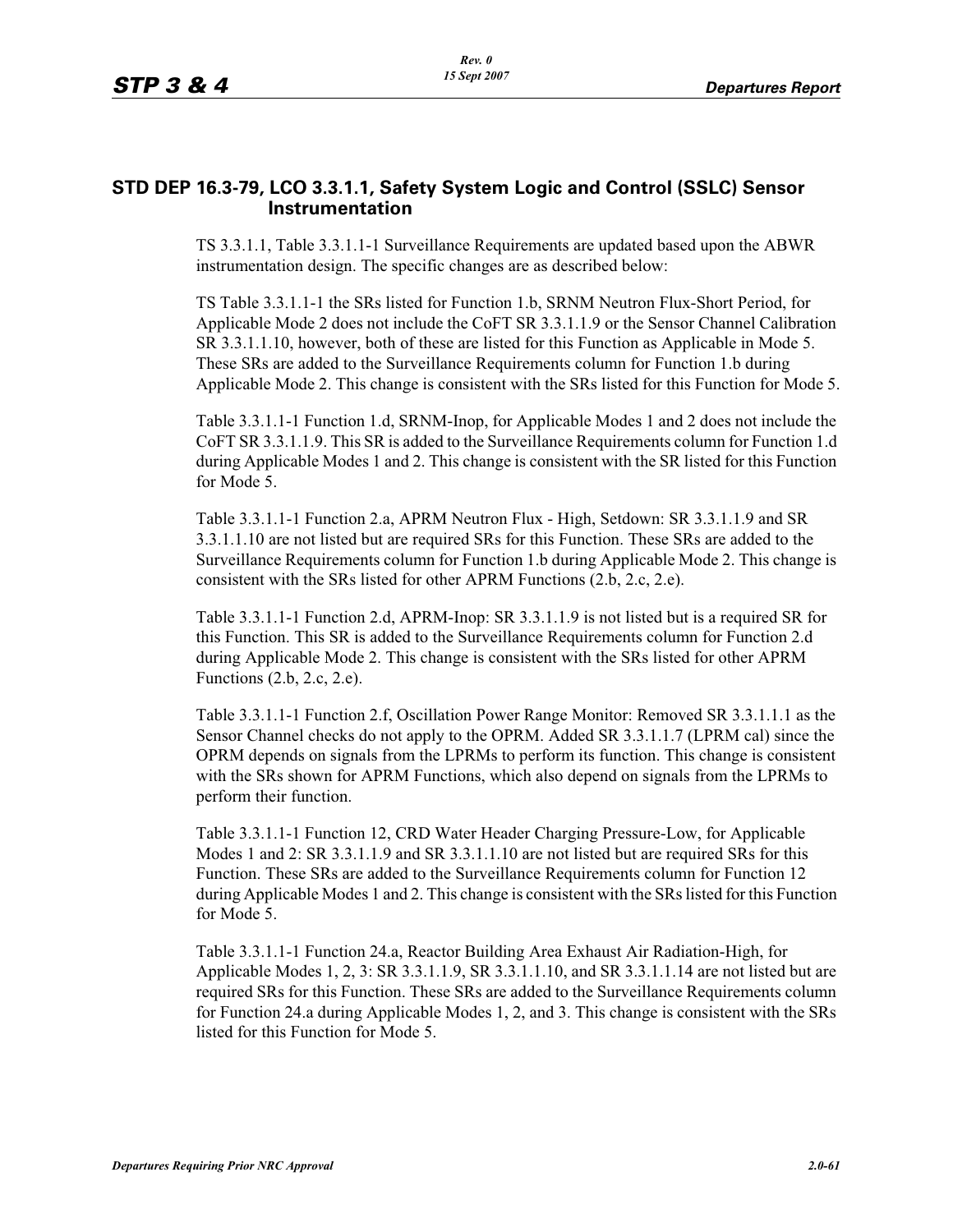Table 3.3.1.1-1 Function 24.b, Fuel Handling Area Exhaust Air Radiation-High, for Applicable Modes 1, 2, 3: SR 3.3.1.1.9, SR 3.3.1.1.10, and SR 3.3.1.1.14 are not listed but are required SRs for this Function. These SRs are added to the Surveillance Requirements column for Function 24.a during Applicable Modes 1, 2, and 3. This change is consistent with the SRs listed for this Function for Mode 5. This change is consistent with the SRs listed for this Function for Mode 5.

## **Evaluation Summary**

This departure was evaluated per Section VIII.C.4 of Appendix A to 10 CFR Part 52, which requires that 1) the exemption is authorized by law, will not present an undue risk to the public health and safety, and is consistent with the common defense and security; and 2) special circumstances are present as specified in 10 CFR  $50.12(a)(2)$ . As shown below, both of these two criteria are satisfied.

- *(1)* The exemption is not inconsistent with the Atomic Energy Act or any other statute and therefore is authorized by law. As discussed above, the departure will not present an undue risk to the public health and safety, and the departure does not relate to security and does not otherwise pertain to the common defense and security.
- *(2)* Special circumstances are present as specified in 10 CFR 50.12(a)(2). Specifically, special circumstance (ii) is present, since the departure represents a clarification of otherwise conflicting wordings and descriptions within the Technical Specifications and to the Tier 1 and Tier 2 designs.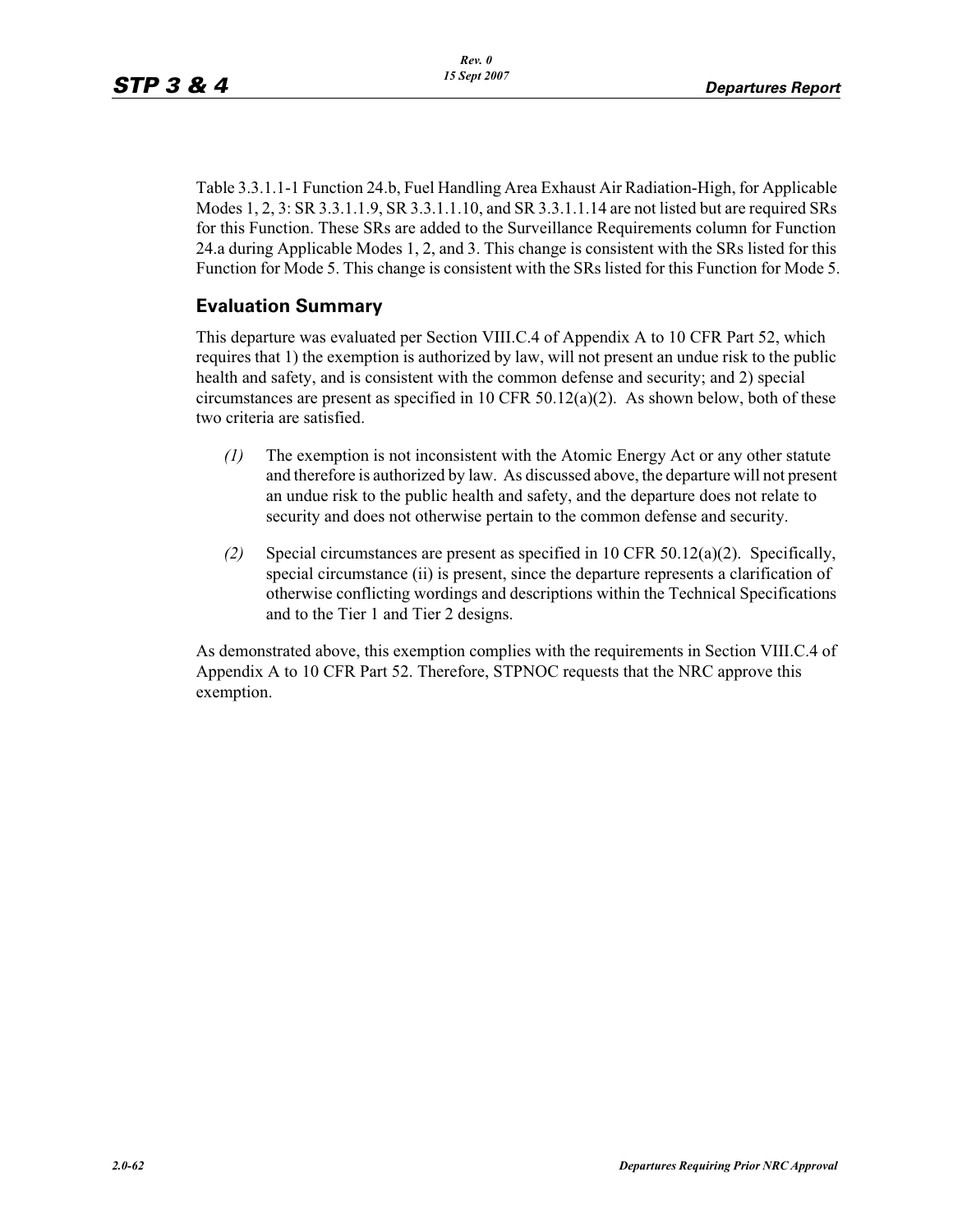## **STD DEP 16.5-1, Unit Responsibility**

#### **Description**

Technical Specification 5.1.2 states: "During any absence of the [SS] Shift Supervisor/Manager from the control room while the unit is in MODE 1, 2, 3, or 4, an individual with an active Senior Reactor Operator (SRO) license shall be designated to assume the control room command function. During any absence of the [SS] Shift Supervisor/Manager from the control room while the unit is in MODE 5, an individual with an active SRO license or Reactor Operator license shall be designated to assume the control room command function."

Technical Specification 5.1.2 is being changed as follows: "During any absence of the [SS] Shift Supervisor/Manager from the control room while the unit is in MODE 1, 2, or 3, an individual with an active Senior Reactor Operator (SRO) license shall be designated to assume the control room command function. During any absence of the [SS] Shift Supervisor/Manager from the control room while the unit is in MODE 4 or 5, an individual with an active SRO license or Reactor Operator license shall be designated to assume the control room command function."

10 CFR 50.54 (m) (2) (iii) states, "When a nuclear power unit is in an operational mode other than cold shutdown or refueling, as defined by the unit's technical specifications, each licensee shall have a person holding a senior operator license for the nuclear power unit in the control room at all times. In addition to this senior operator, for each fueled nuclear power unit, a licensed operator or senior operator shall be present at the controls at all times."

MODE 4 is being deleted from the first statement and added to the second statement. MODE 4 is defined as cold shutdown and does not require an SRO to assume control room command function, but allows this individual to be an RO or SRO. This change is consistent with the requirements as stated in 10 CFR 50.54 (m) (2) (iii).

## **Evaluation Summary**

This departure was evaluated per Section VIII.C.4 of Appendix A to 10 CFR Part 52, which requires that 1) the exemption is authorized by law, will not present an undue risk to the public health and safety, and is consistent with the common defense and security; and 2) special circumstances are present as specified in 10 CFR  $50.12(a)(2)$ . As shown below, both of these two criteria are satisfied.

*(1)* The exemption is not inconsistent with the Atomic Energy Act or any other statute and therefore is authorized by law. As discussed above, the will not present an undue risk to the public health and safety, and the departure does not relate to security and does not otherwise pertain to the common defense and security.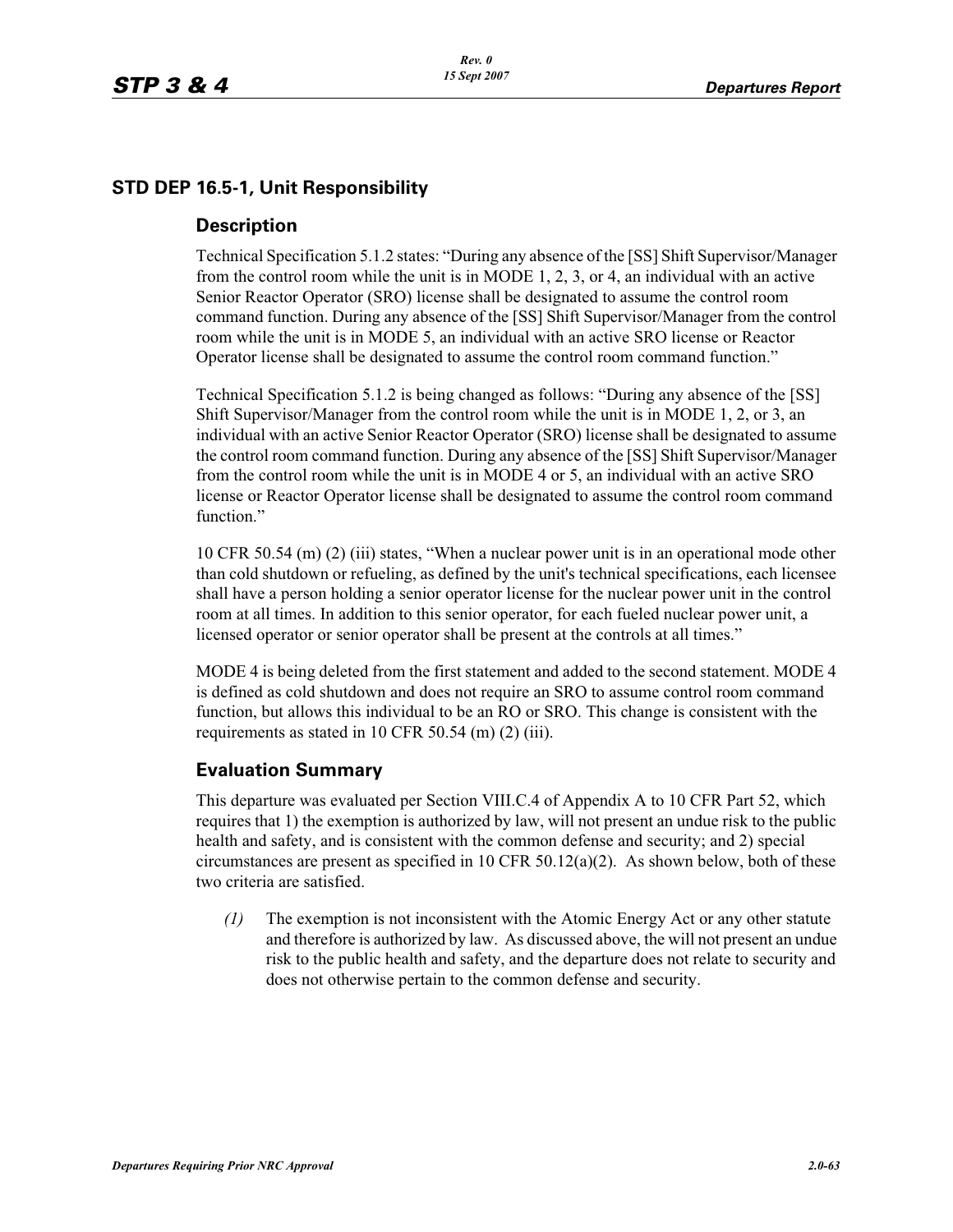*(2)* Special circumstances are present as specified in 10 CFR 50.12(a)(2). Specifically, special circumstance (ii) is present, since the departure represents a clarification of an acceptable process of compliance with current regulatory requirements and therefore will result in a benefit to the public health and safety.

As demonstrated above, this exemption complies with the requirements in Section VIII.C.4 of Appendix A to 10 CFR Part 52. Therefore, STPNOC requests that the NRC approve this exemption.

### **References**

*(1)* 10 CFR 50.54 (m) (2) (iii)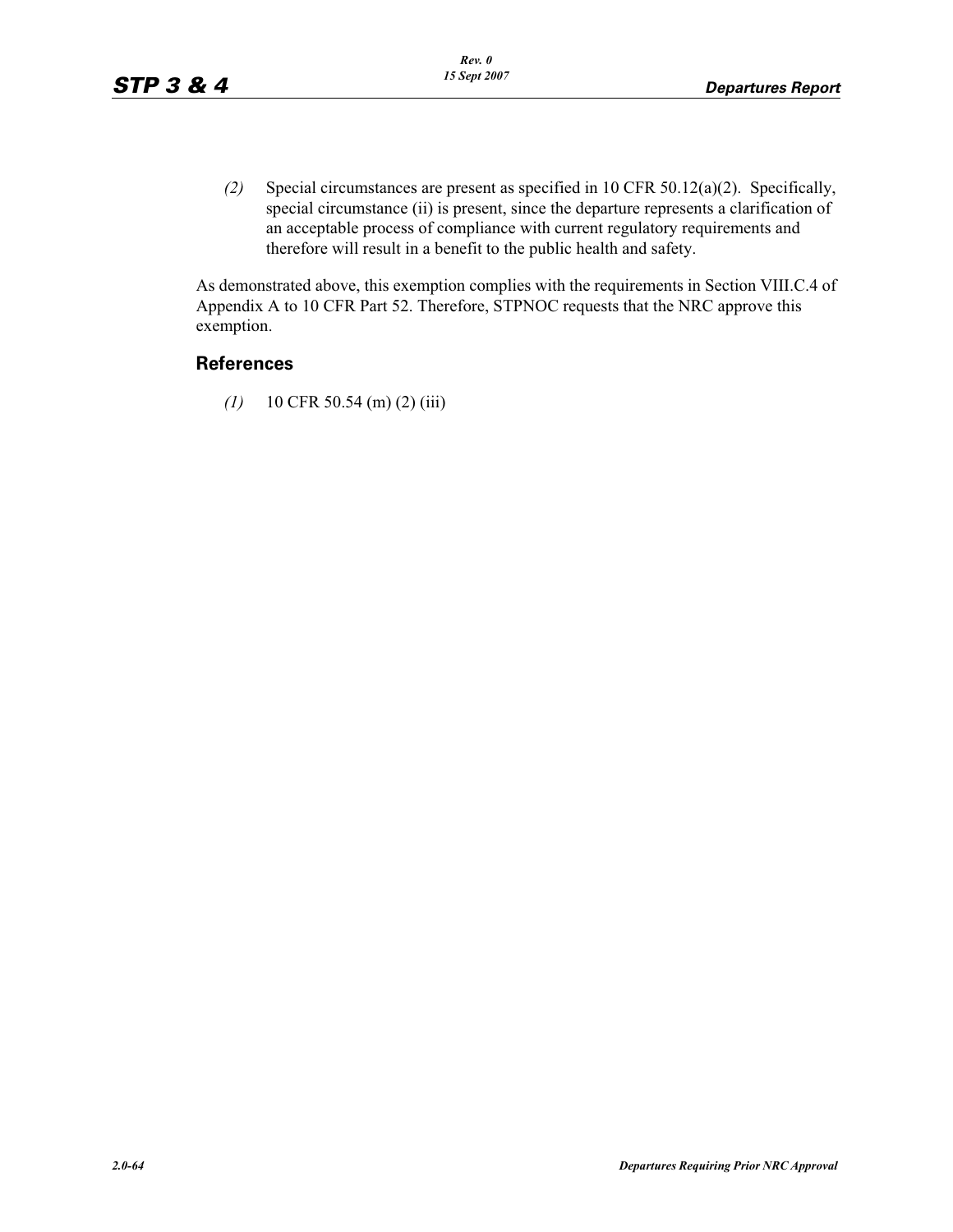## **STD DEP 16.5-3, Technical Specification Bases Control Program**

#### **Description**

Technical Specification 5.4.2.b states: "A change to the site-specific portion of the FSAR that involves an unreviewed safety question as defined in 10 CFR 50.59, or a change to Tier 2 of the plant-specific DCD that involves an unreviewed safety question as defined in the design certification rule for the ABWR (Appendix A to 10 CFR 52)."

Technical Specification 5.4.2.b is being changed to: "A change to the site-specific portion of the FSAR or Bases that requires NRC approval pursuant to 10 CFR 50.59, or the design certification rule for the ABWR (Appendix A to 10 CFR 52)."

This change is being made to properly define the Technical Specification Bases Control Program process for operation of the units after the license is approved.

## **Evaluation Summary**

This departure was evaluated per Section VIII.C.4 of Appendix A to 10 CFR Part 52, which requires that 1) the exemption is authorized by law, will not present an undue risk to the public health and safety, and is consistent with the common defense and security; and 2) special circumstances are present as specified in 10 CFR 50.12(a)(2). As shown below, both of these two criteria are satisfied.

- *(1)* The exemption is not inconsistent with the Atomic Energy Act or any other statute and therefore is authorized by law. As discussed above, the departure is a clarification of an acceptable process for compliance with current regulatory requirements and therefore will not present an undue risk to the public health and safety, and the departure does not relate to security and does not otherwise pertain to the common defense and security.
- *(2)* Special circumstances are present as specified in 10 CFR 50.12(a)(2). Specifically, special circumstance (ii) is present, since change is to bring this section into agreement with 10 CFR 52.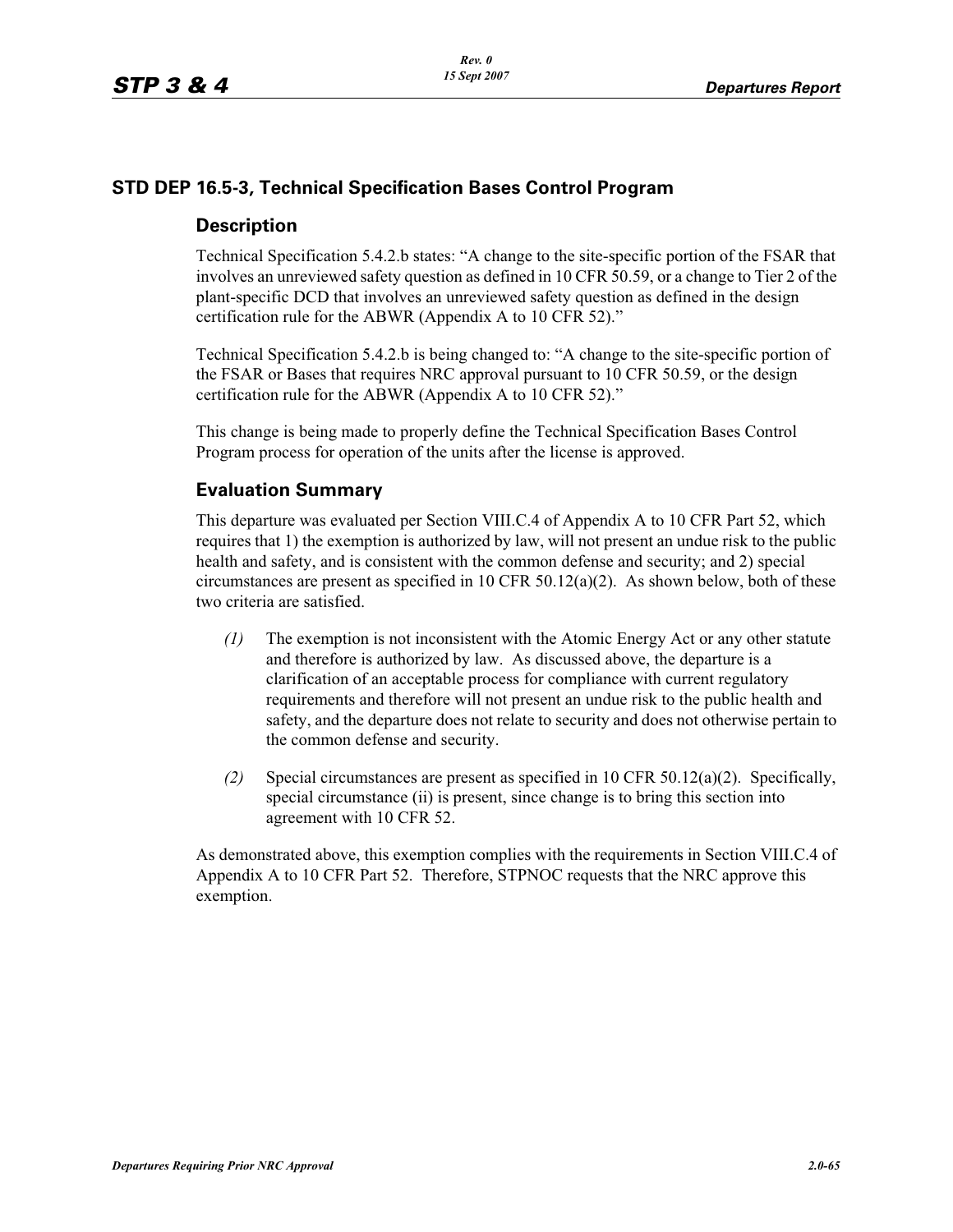## **STD DEP 16.5-4, Reporting Requirements**

#### **Description**

Technical Specification 5.7.1.1 states: "Annual Reports covering the activities of the unit as described below for the previous calendar year shall be submitted by March 31 of each year. The initial report shall be submitted by March 31 of the year following initial criticality."

Technical Specification 5.7.1.1 will be changed to state: "Annual Reports covering the activities of the unit as described below for the previous calendar year shall be submitted by April 30 of each year. The initial report shall be submitted by April 30 of the year following initial criticality."

10 CFR 20.2066 requires this due date by April 30 of each year, this change is necessary to be consistent with the CFR.

#### **Evaluation Summary**

This departure was evaluated per Section VIII.C.4 of Appendix A to 10 CFR Part 52, which requires that 1) the exemption is authorized by law, will not present an undue risk to the public health and safety, and is consistent with the common defense and security; and 2) special circumstances are present as specified in 10 CFR 50.12(a)(2). As shown below, both of these two criteria are satisfied.

- *(1)* The exemption is not inconsistent with the Atomic Energy Act or any other statute and therefore is authorized by law. As discussed above, the departure is a clarification of an acceptable process for compliance with current regulatory requirements and therefore will not present an undue risk to the public health and safety, and the departure does not relate to security and does not otherwise pertain to the common defense and security.
- *(2)* Special circumstances are present as specified in 10 CFR 50.12(a)(2). Specifically, special circumstance (ii) is present, since change is to bring this section into agreement with 10 CFR 52.

As demonstrated above, this exemption complies with the requirements in Section VIII.C.4 of Appendix A to 10 CFR Part 52. Therefore, STPNOC requests that the NRC approve this exemption.

#### **References**

*(1)* 10 CFR 20.2206 Reports of Individual Monitoring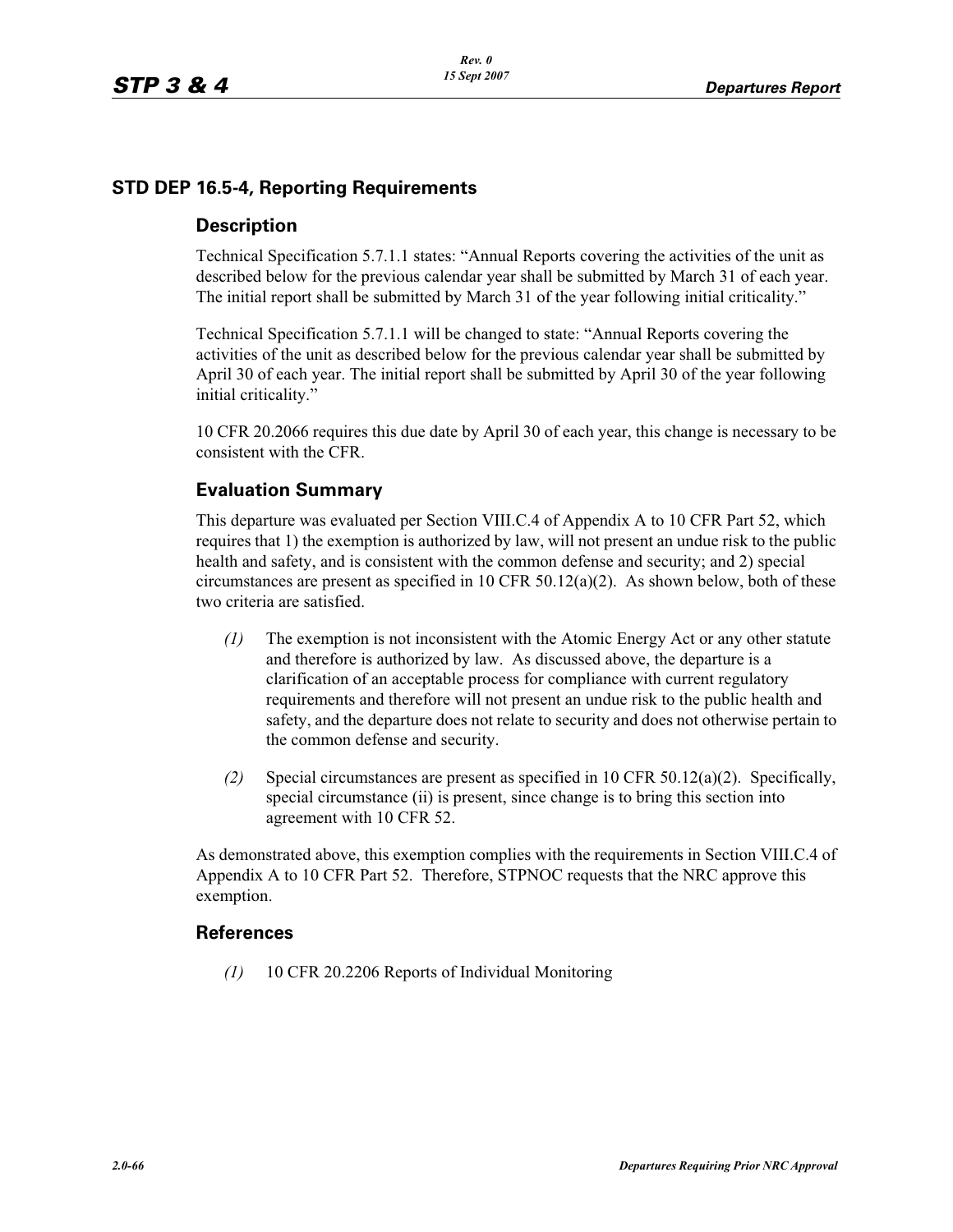## **2.2.3 Technical Specifications Editorial Revisions and Clarifications**

The following departures change the Technical Specification wording but neither change nor are caused by an underlying design departure and do not change the intent of the generic Technical Specifications.

These departures are included here and not in sections 2.2.1 or 2.2.2 above as they meet the general rules for administrative departures as defined in section 1.0. Since they affect Technical Specifications, they require prior NRC approval and are included in this section rather than section 4.0.

These departures were evaluated per Section VIII.C.4 of Appendix A to 10 CFR Part 52, which requires that 1) the exemption is authorized by law, will not present an undue risk to the public health and safety, and is consistent with the common defense and security; and 2) special circumstances are present as specified in 10 CFR 50.12(a)(2). As shown below, each of these criteria are satisfied.

- *(1)* These exemptions are not inconsistent with the Atomic Energy Act or any other statute and therefore are authorized by law. As discussed above, the departures are administrative and therefore will not present an undue risk to the public health and safety, and the departures do not relate to security and do not otherwise pertain to the common defense and security.
- *(2)* Special circumstances are present as specified in 10 CFR 50.12(a)(2). Special circumstance (ii) applies to these exemptions in that the application of the generic Technical Specifications without these changes would not serve their underlying purpose.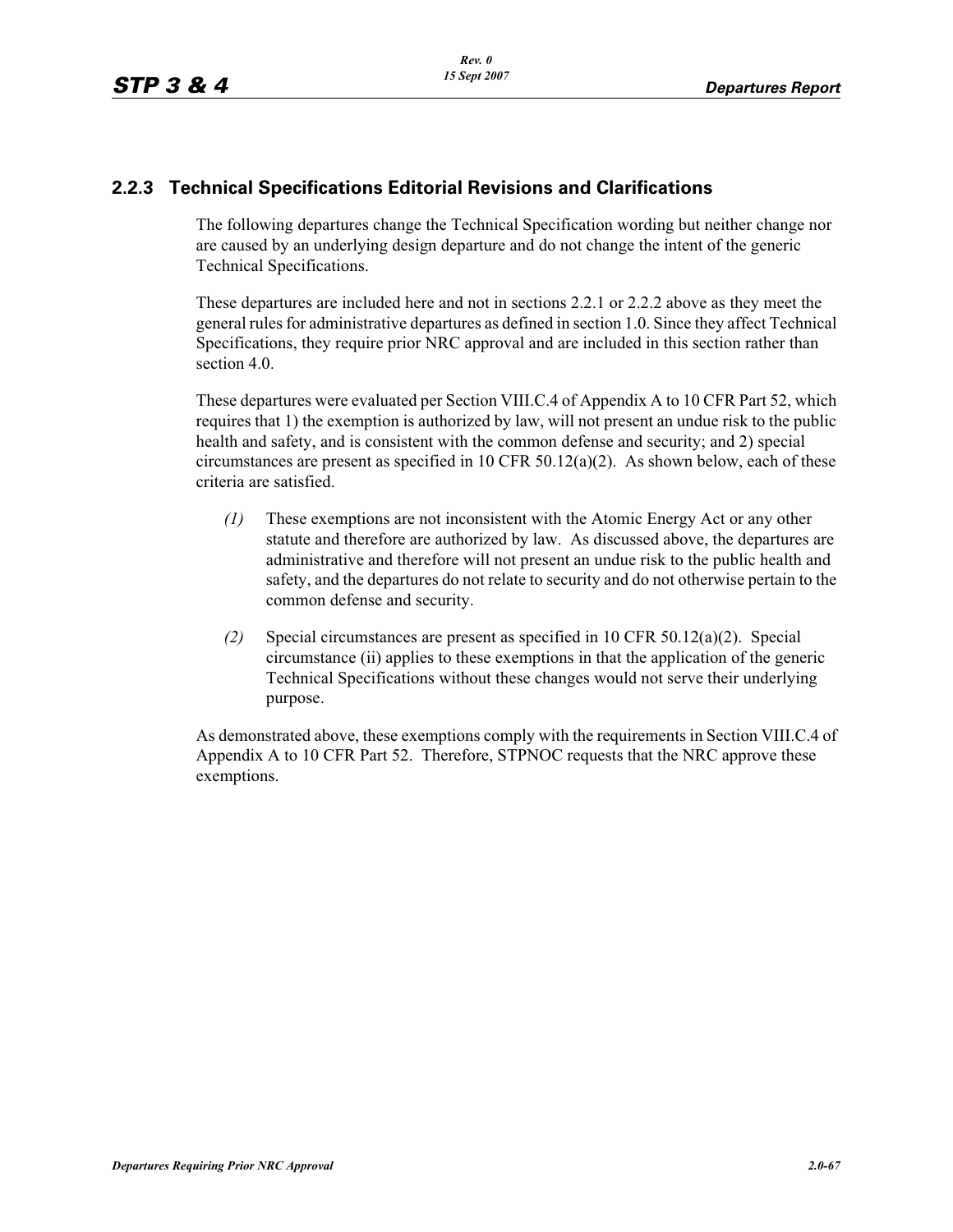## **STD DEP 16.2-2, Safety Limits**

#### **Description**

The BWR designs prior to the ABWR had reactor coolant pumps external to the reactor vessel. In the ABWR design the reactor coolant pumps are an internal design. The Technical Specification as written is based on external reactor coolant pumps. The limits for suction and discharge piping are being eliminated for the ABWR Specification to reflect the current design, since the pumps are internal, there are no external pump piping. As cited in DCD Section 5.4.1, all ten recirculation pumps are located inside the reactor coolant pressure boundary. Therefore, the safety limits on pressure for the suction and discharge piping are deleted.

During the design detailing stage of the ABWR development and DCD review, this change was noted the Technical Specifications updated to reflect the current design. This change to the reference ABWR DCD Technical Specifications is intended to maintain consistency between the design description and the Technical Specifications.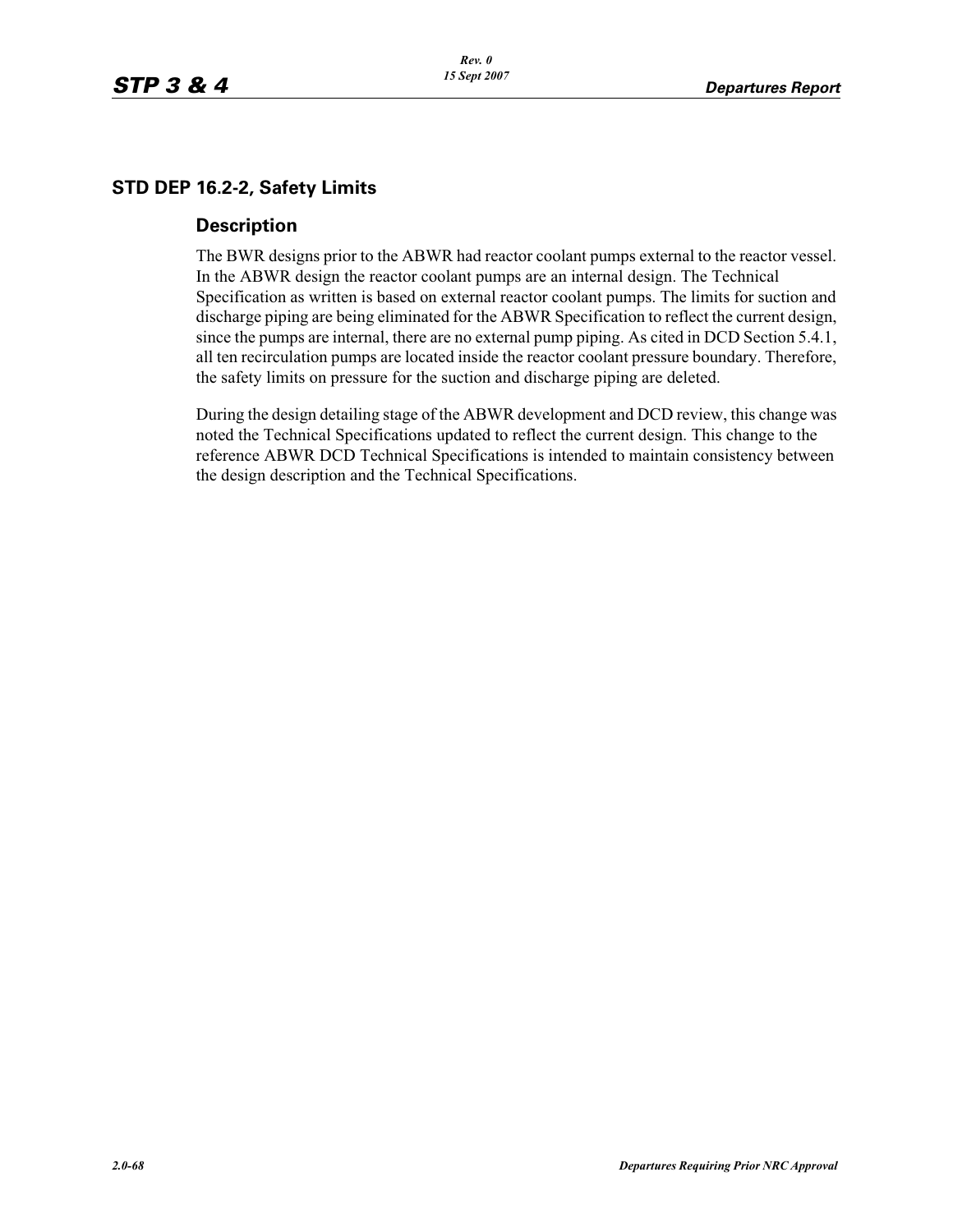# **STD DEP 16.3-1, 3.0, Limiting Condition for Operation (LCO) Applicability**

LCO 3.0.6 references the Specification 5.8 for the Safety Function Determination Program. The actual Specification number for the Safety Function Determination Program is Specification 5.6. Therefore, the Specification number has been corrected in both the Specification and Bases.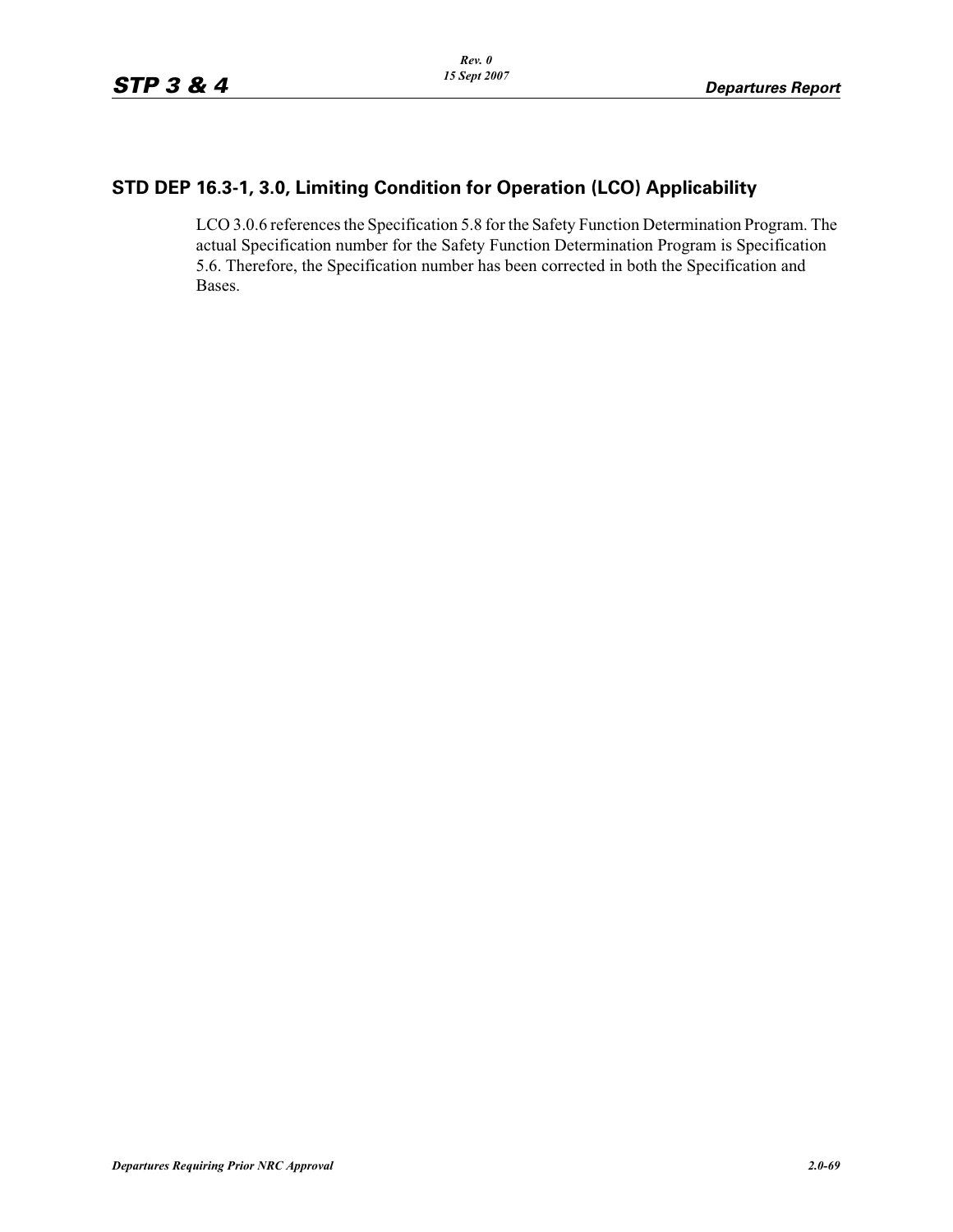## **STD DEP 16.3-2, LCO 3.0 and Surveillance Requirements (SRs)**

The Bases for SR 3.0.1 state that the high pressure core flooder (HPCF) System requires a functional test to be performed at a specified reactor pressure. The HPCF System does not require reactor steam to operate because it utilizes electrical power. The statement is incorrect. The Reactor Core Isolation Cooling System is the appropriate system that should have been referenced. Therefore, high pressure core flooder has been replaced by the Reactor Core Isolation Cooling System.

In addition, the Bases for SR 3.0.1 refers to SR 3.1.3.4 for scram time testing. The appropriate SR is SR 3.1.4.3. SR 3.1.4.3 is the Surveillance performed at lower reactor pressures and is appropriate for this Bases discussion.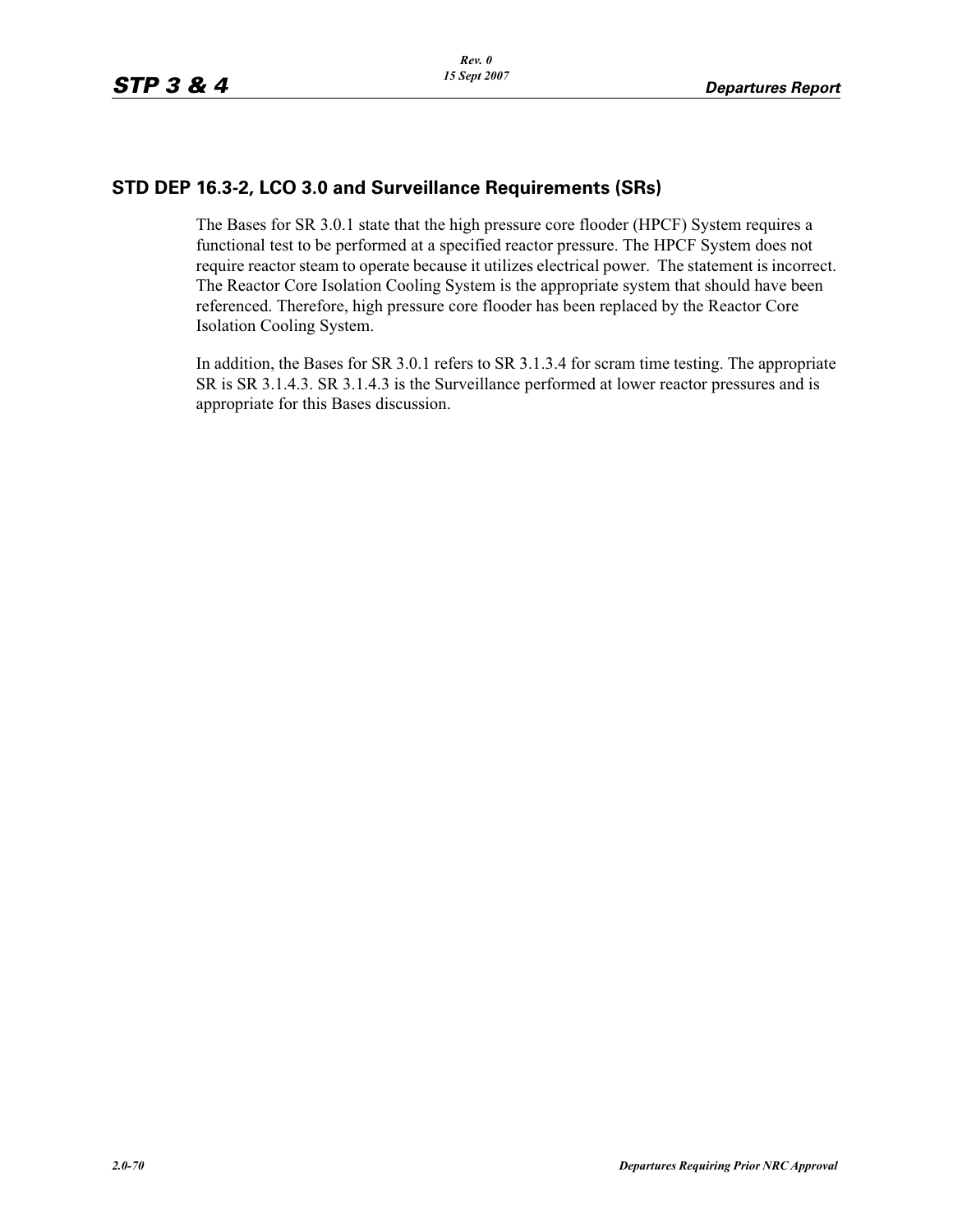## **STD DEP 16.3-3, LCO 3.1.7, Standby Liquid Control (SLC) System**

The Bases states that "Because the minimum required boron solution concentration is the same for both ATWS mitigation and cold shutdown (unlike some previous reactor designs) then if the boron solution concentration is less than the required limit, both SLC subsystems shall be declared inoperable." The Required Actions for LCO 3.1.7 include Condition A that requires entry when concentration of boron in solution is not within limits. The Required Action is to restore concentration of boron in solution to be within limits within 72 hours and 10 days from discovery of failure to meet the LCO. The Bases is not consistent with the LCO therefore, the Bases statement has been deleted.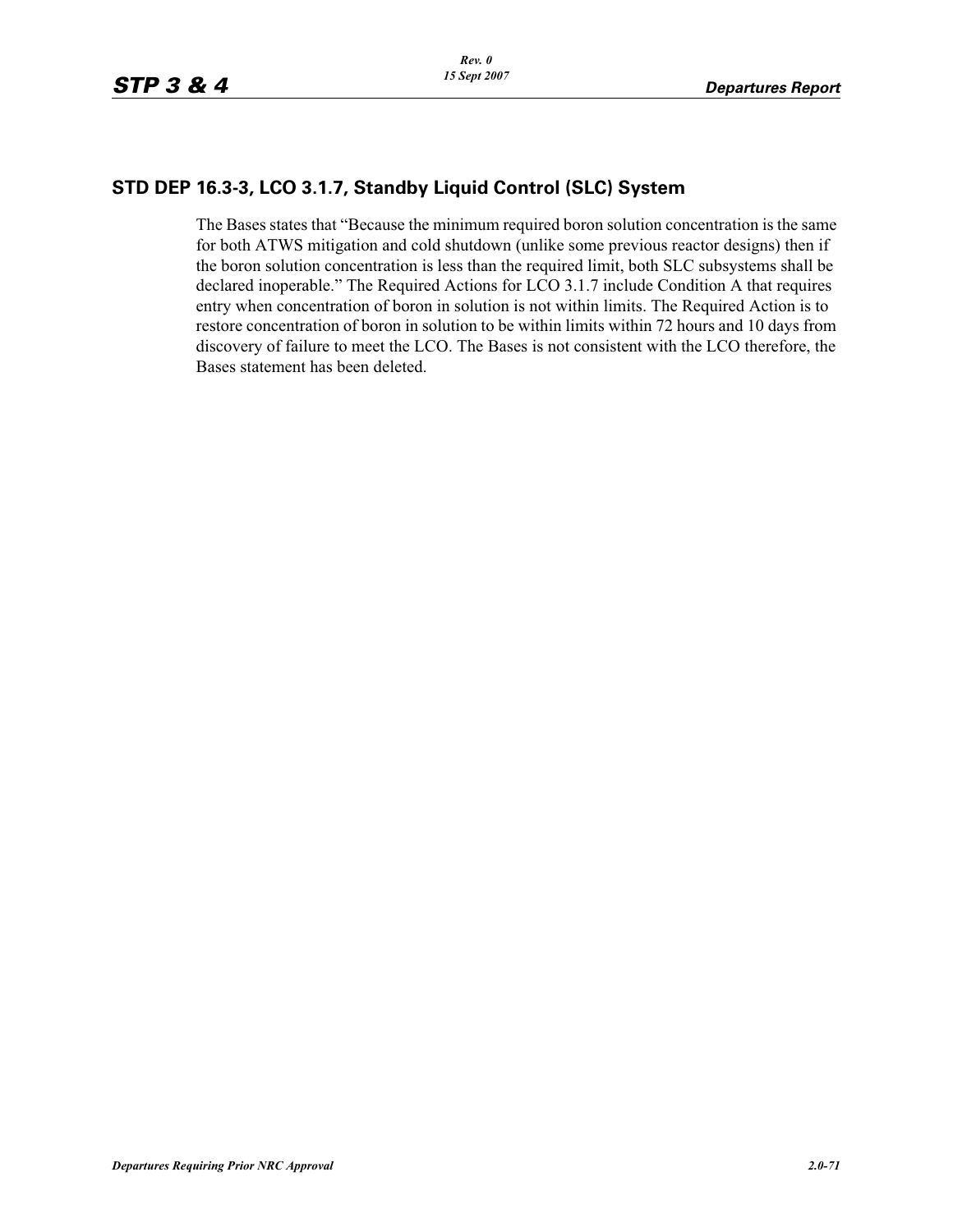## **STD DEP 16.3-4, LCO 3.1.1, Shutdown Margin (SDM)**

The Bases of SR 3.1.1.1 states, "Local critical tests require the withdrawal of out of sequence control rods. This testing would therefore require bypassing of the Rod Worth Minimizer to allow the out of sequence withdrawal, and therefore additional requirements must be met (see LCO 3.10.7, "Control Rod Testing-Operating")." This statement has been replaced with, "This testing is performed in accordance with LCO 3.10.7, "Control Rod Testing-Operating" or LCO 3.10.8, "SDM Test-Refueling" where additional requirements are required to be met." This change is made to be consistent with the Specifications in the Special Operations LCO section of the Technical Specifications.

LCO 3.10.7 states, "The requirements of LCO 3.1.6, "Rod Pattern Control," may be suspended and control rods bypassed in the Rod Action and Position Information (RAPI) Subsystem as allowed by SR 3.3.5.1.7, to allow performance of SDM demonstrations, control rod scram time testing, control rod friction testing, and the Startup Test Program, provided conformance to the approved control rod sequence for the specified test is verified by a second licensed operator or other qualified member of the technical staff." This has been replaced with the requirements of LCO 3.1.6 - "Rod Pattern Control" - may be suspended to allow performance of SDM demonstrations, control rod scram time testing, control rod friction testing, and the Startup Test Program, provided LCO 3.3.5.1 - "Control Rod Block Instrumentation" - for Function 1.b of Table 3.3.5.1-1 is met with the approved control rod sequence or conformance to the approved control rod sequence for the specified test is verified by a second licensed operator or other qualified member of the technical staff." Consistent changes have also been made to the Bases and surveillances have been modified to ensure the LCO is met depending on the option taken. These changes are made to be consistent with the allowances in LCO 3.10.8 that either requires the LCO 3.3.5.1, "Control Rod Block Instrumentation," MODE 2 requirements for Function 1.b of Table 3.3.5.1 1 or conformance to the approved control rod sequence for the SDM test is verified by a second licensed operator or other qualified member of the technical staff.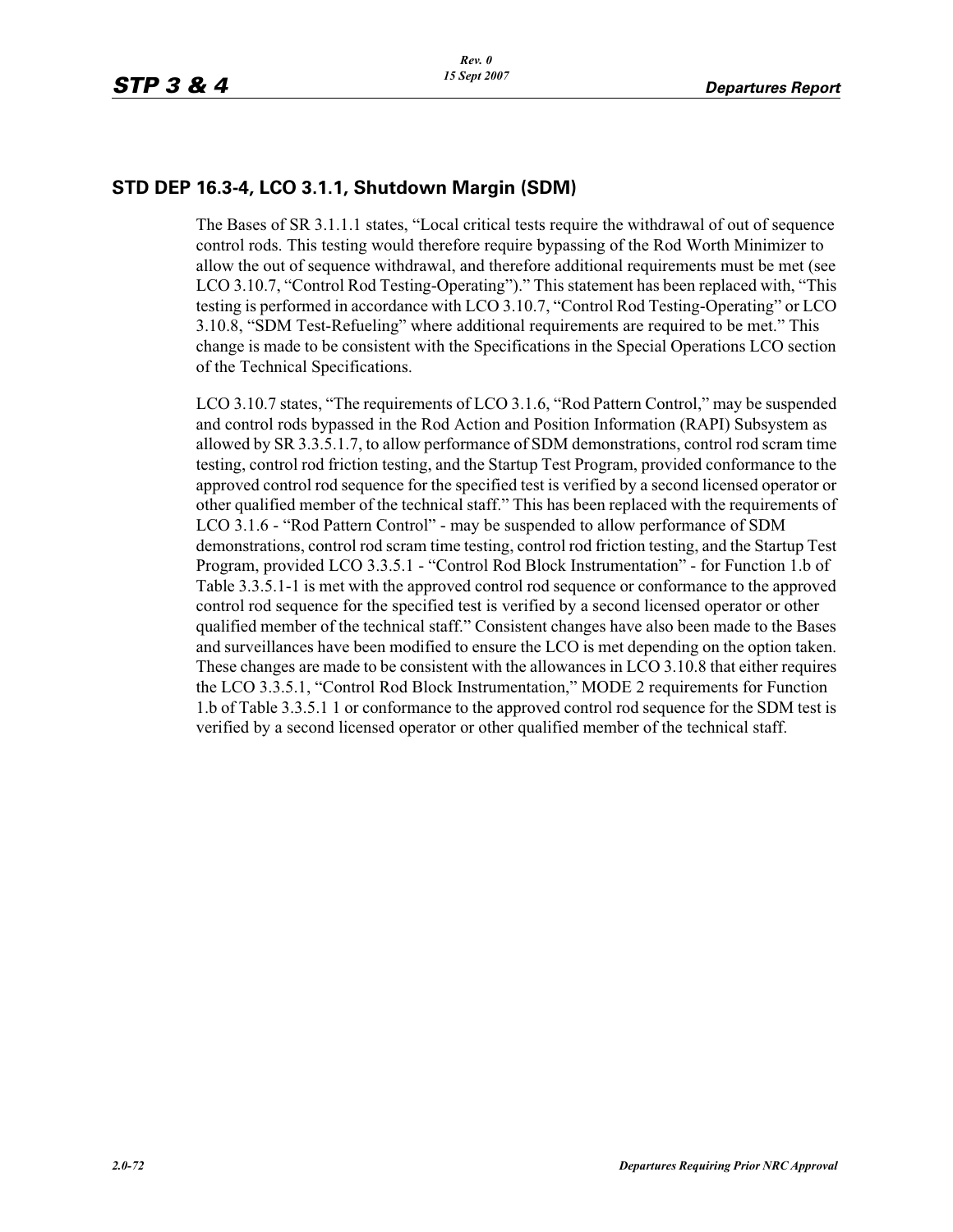#### **STD DEP 16.3-5, LCO 3.4.1, Reactor Internal Pumps (RIPs)-Operating**

The LCO 3.4.1 requires the reactor internal pumps to be "operating." SR 3.4.1.1 requires the reactor internal pumps to be OPERABLE. SR 3.4.1.1 has been revised to be consistent with the LCO. Therefore, the SR is modified to require the pumps to be operating. The same change has been made to the Bases of SR 3.4.1.1.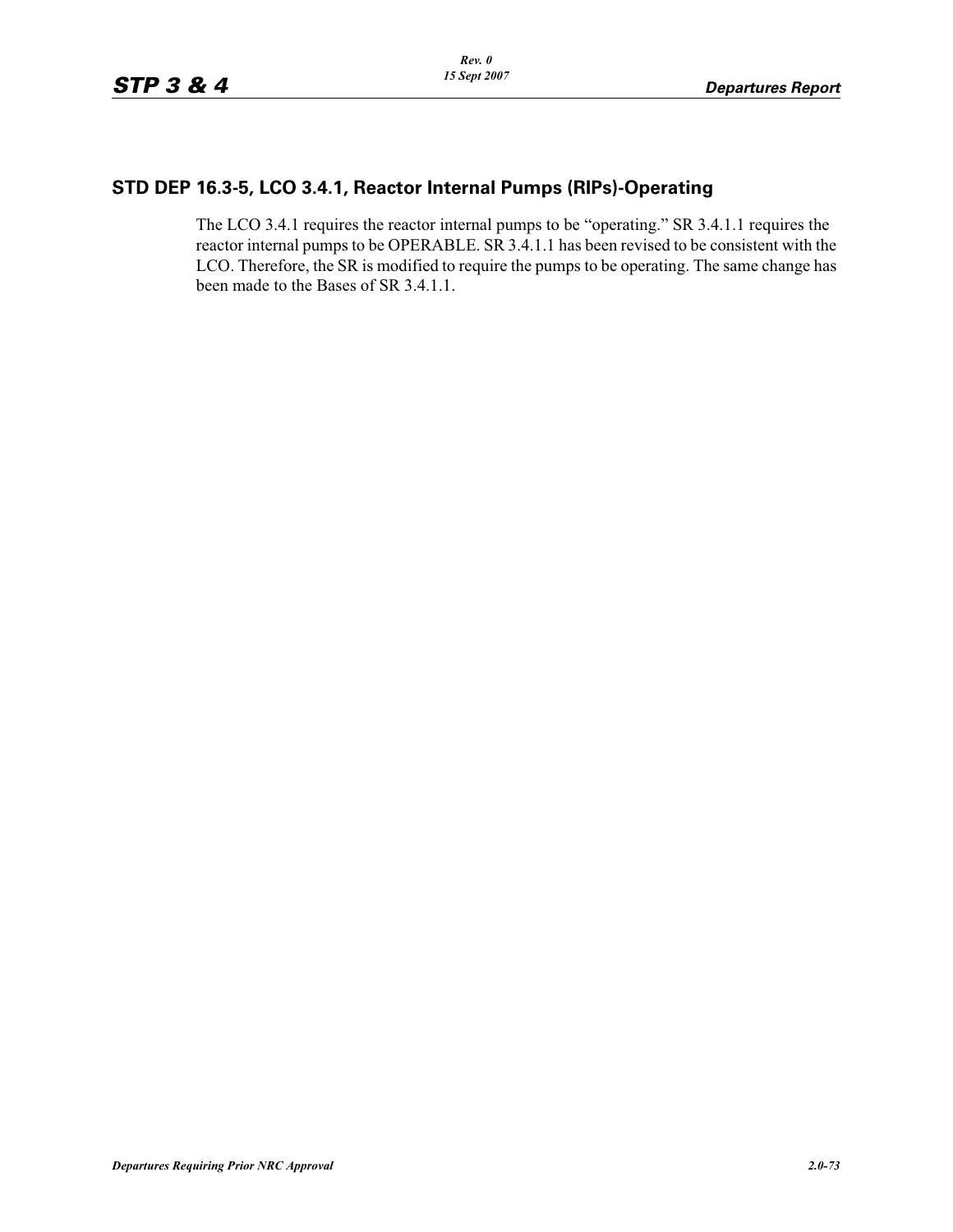### **STD DEP 16.3-6, LCO 3.4.1, Reactor Internal Pumps (RIPs)-Operating**

The Bases background section of LCO 3.4.1 states that, "The reason for having variable recirculation flow is to compensate for reactivity effects of boiling over a wide range of power generation (i.e. 55 to 100% RTP)." The lower end of the range has been changed from "55" to "70" to be consistent with the design (i.e., DCD Section 5.4.1.2 Power Generation Design Bases).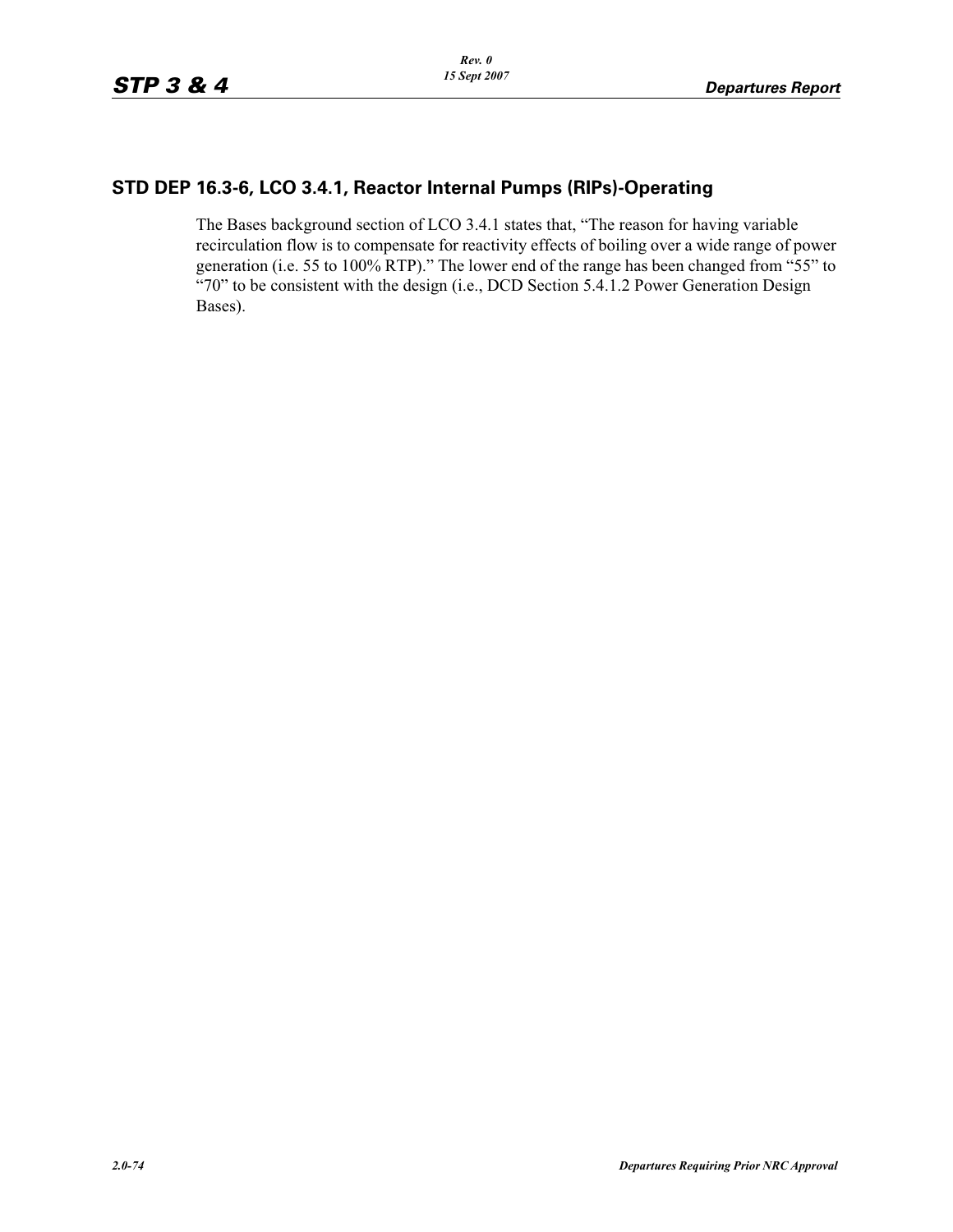### **STD DEP 16.3-7, LCO 3.4.2, Safety/Relief Valves (S/RVs)**

The Bases states "The transient evaluations in Reference 3 are based on these setpoints, but also include the additional uncertainties of  $+/- 1\%$  of the nominal setpoint to account for potential setpoint drift to provide an added larger degree of conservatism." Reference 3 is DCD Chapter 15. The transients in Chapter 15 do not take credit for the "safety" function of the safety relief valves, but credit the "relief" function. Therefore, the phrase has been modified to indicate that the "overpressurization evaluation" is the appropriate event.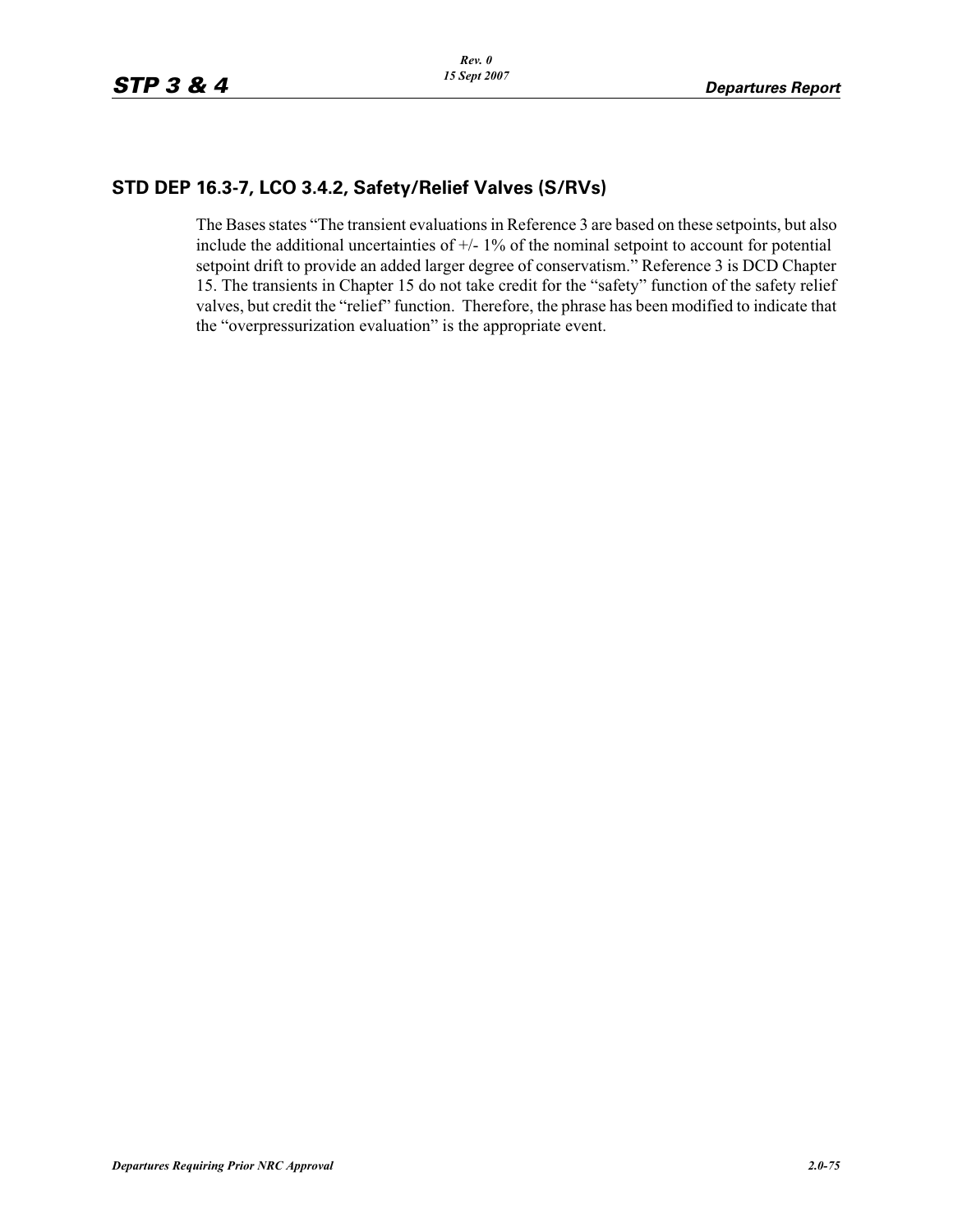#### **STD DEP 16.3-8, LCO 3.4.9 RCS Pressure and Temperature (P/T) Limits**

The Bases Applicable Safety Analyses of LCO 3.4.9 states "Reference 7 establishes the methodology for determining the P/T limits." Reference 7 is NEDO 21778-A. Specification 5.7.1.6 includes a bracketed place holder so that a COL applicant will provide all the analytical methods used to determine the pressure and temperature limits and the heatup and cooldown rates. NEDO 21778-A is not the correct reference. This document does not include the methodology for determining P/T Limits for the ABWR. Therefore it has been deleted as a reference and a bracketed requirement has been added to provide the "ABWR P/T Limit Methodology." This change corrects the LCO 3.4.9 Bases making it consistent with Technical Specification 5.7.1.6. A new methodology will be developed prior to fuel load.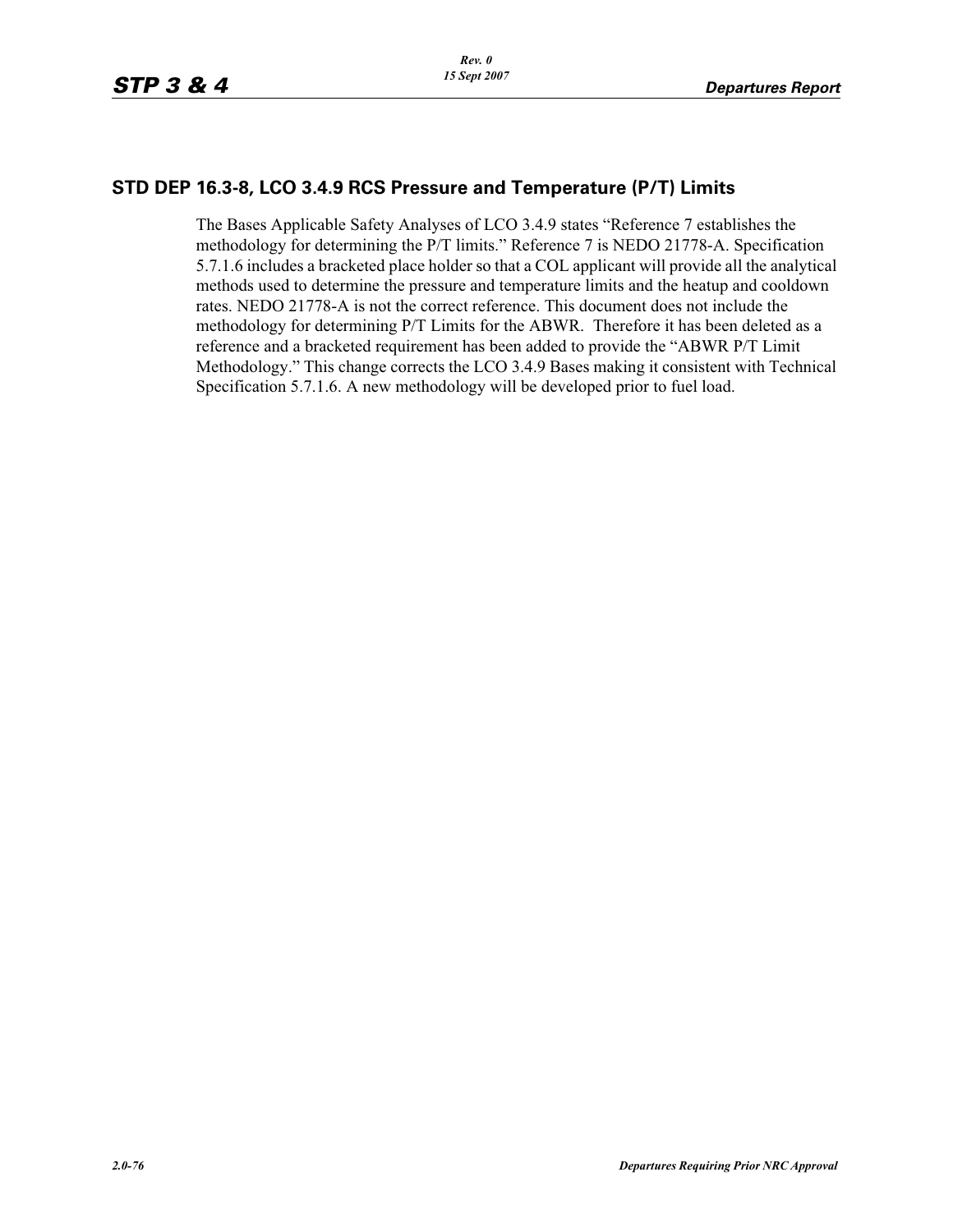## **STD DEP 16.3-9, LCO 3.4.7 Alternate Decay Heat Removal**

The Bases required action for LCO 3.4.7 and LCO 3.4.8 states that the Spent Fuel Pool Cooling System may be used as an alternate decay heat removal system during MODE 3 and MODE 4, respectively. The Bases of LCO 3.9.7 and LCO 3.9.8 does not include the Spent Fuel Pool Cooling System as a method for alternate decay heat removal system during MODE 5 operations. The Spent Fuel Pool Cooling System cannot be used for decay heat removal in MODE 3 and 4 so it has been deleted from Specifications 3.4.7 and 3.4.8, however it can be used in MODE 5 therefore, it has been added to the Bases of 3.9.7 and 3.9.8.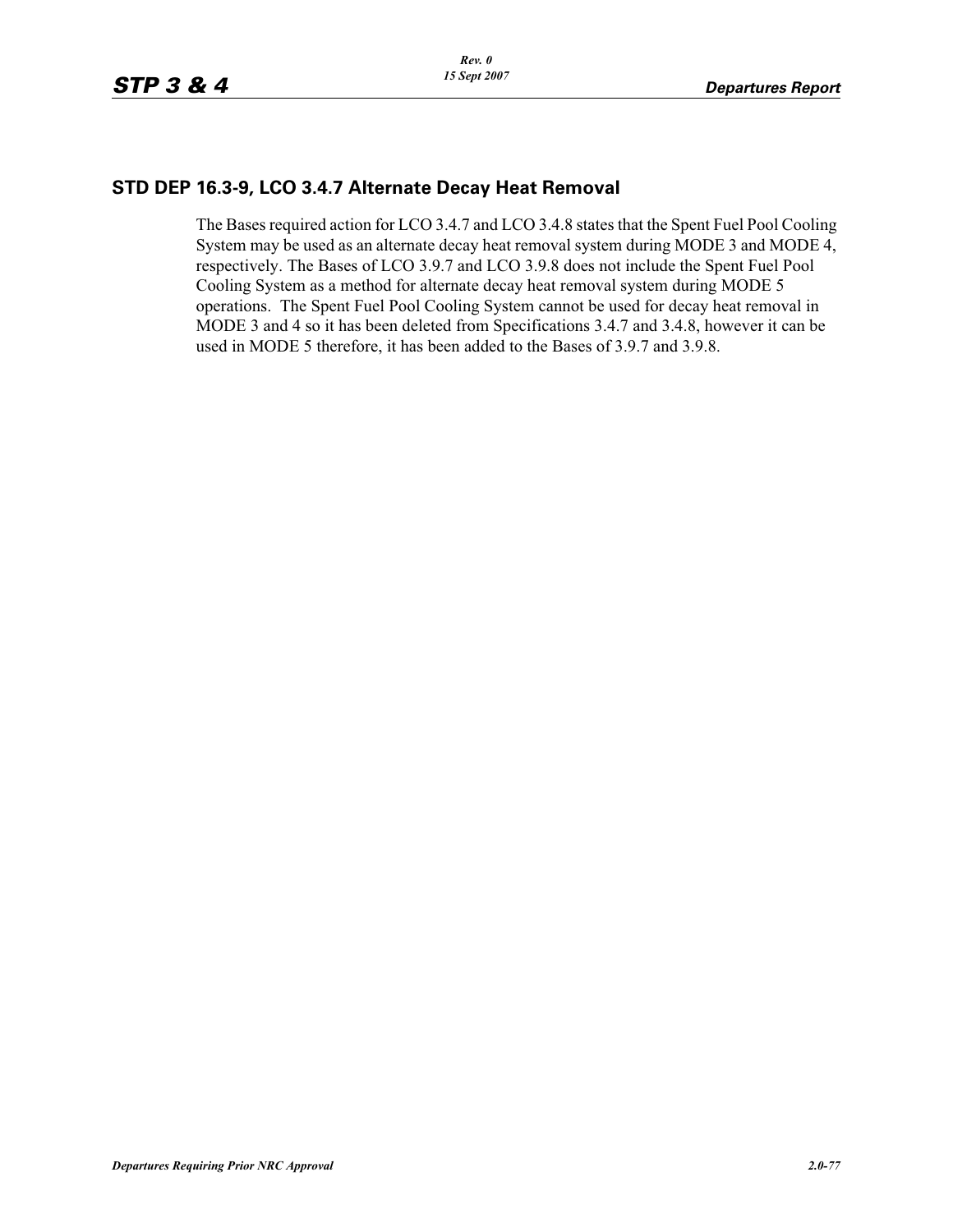## **STD DEP 16.3-10, LCO 3.5.1, ECCS-Operating**

The Bases Background provides a range of pressures in which the High Pressure Core Flooder (HPCF) System and the Reactor Core Isolation Cooling System are designed to operate. The appropriate ranges for HPCF and RCIC have been included in the Bases.

The Bases Background states that HPCF System includes a full flow test line that routes water from and to the CST. CST has been replaced with suppression pool to be consistent with the actual design.

The Bases Background provides a description of the pneumatic supply to the Automatic Depressurization System valves. The Bases description has bee modified for clarity.

The LCO Bases provide a summary of Specifications that support the Function of the Emergency Core Cooling Systems during the operating MODES. Specification LCO 3.7.2, RCW/RSW and UHS-Shutdown, and LCO 3.7.3, RCW/RSW and UHS-Refueling are also referenced in the Bases discussion. These Specification do not apply during the same MODES as Specification 3.5.1, therefore the Specifications have been deleted from the Bases discussion.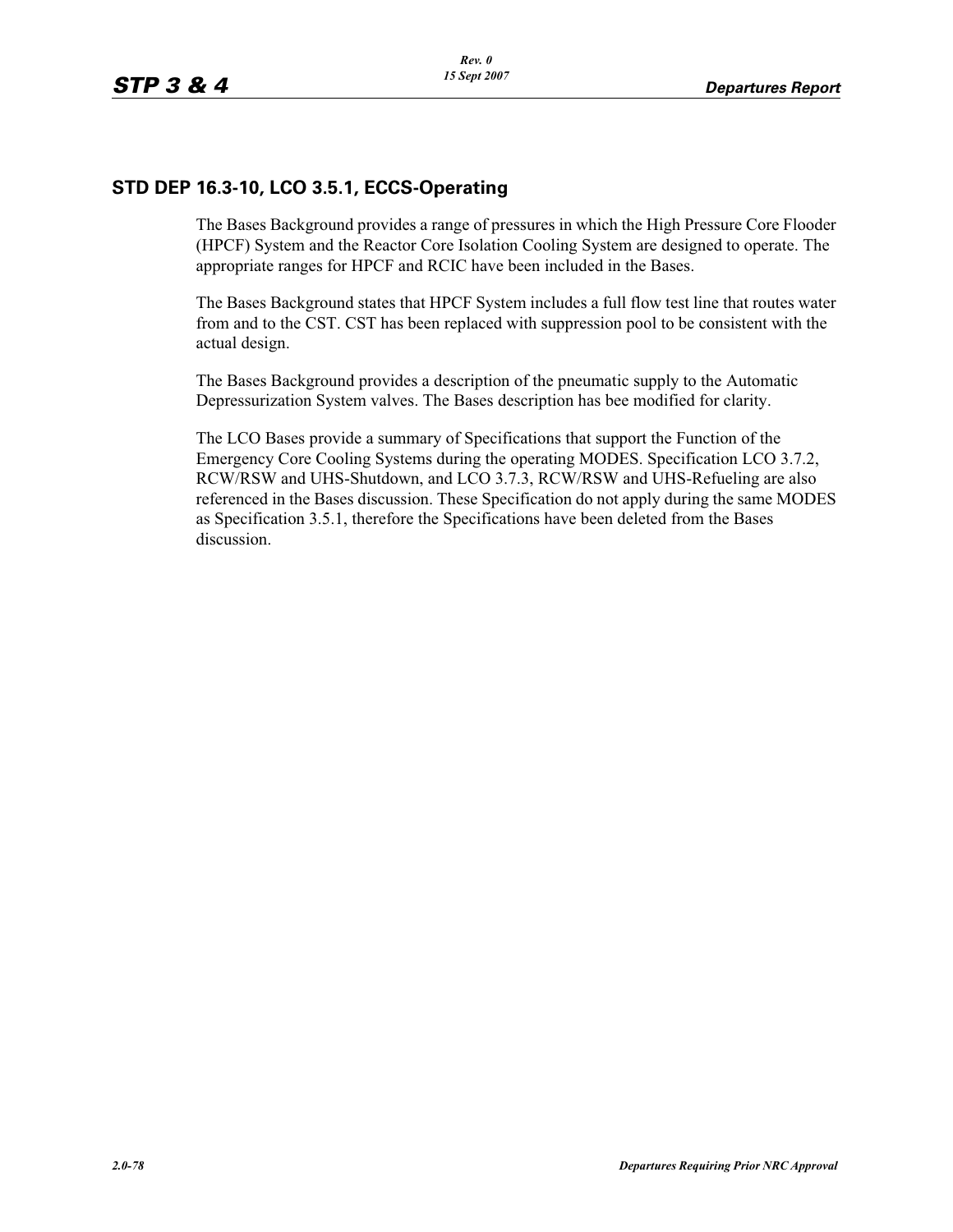# **STD DEP 16.3-11, 3.4.3 RCS Operational LEAKAGE**

The Bases states, "Crack behavior from experimental programs (Refs. 4 and 5) shows leak rates of tens of thousands liters per second will precede crack instability. The text change from "tens of thousands liters per second" to "hundreds of liters per minute" is consistent with industry guidance and NRC communications."

Reference 5 is NUREG-76/067, October 1975. This reference has been changed to NUREG 75/067 since it is the appropriate reference number.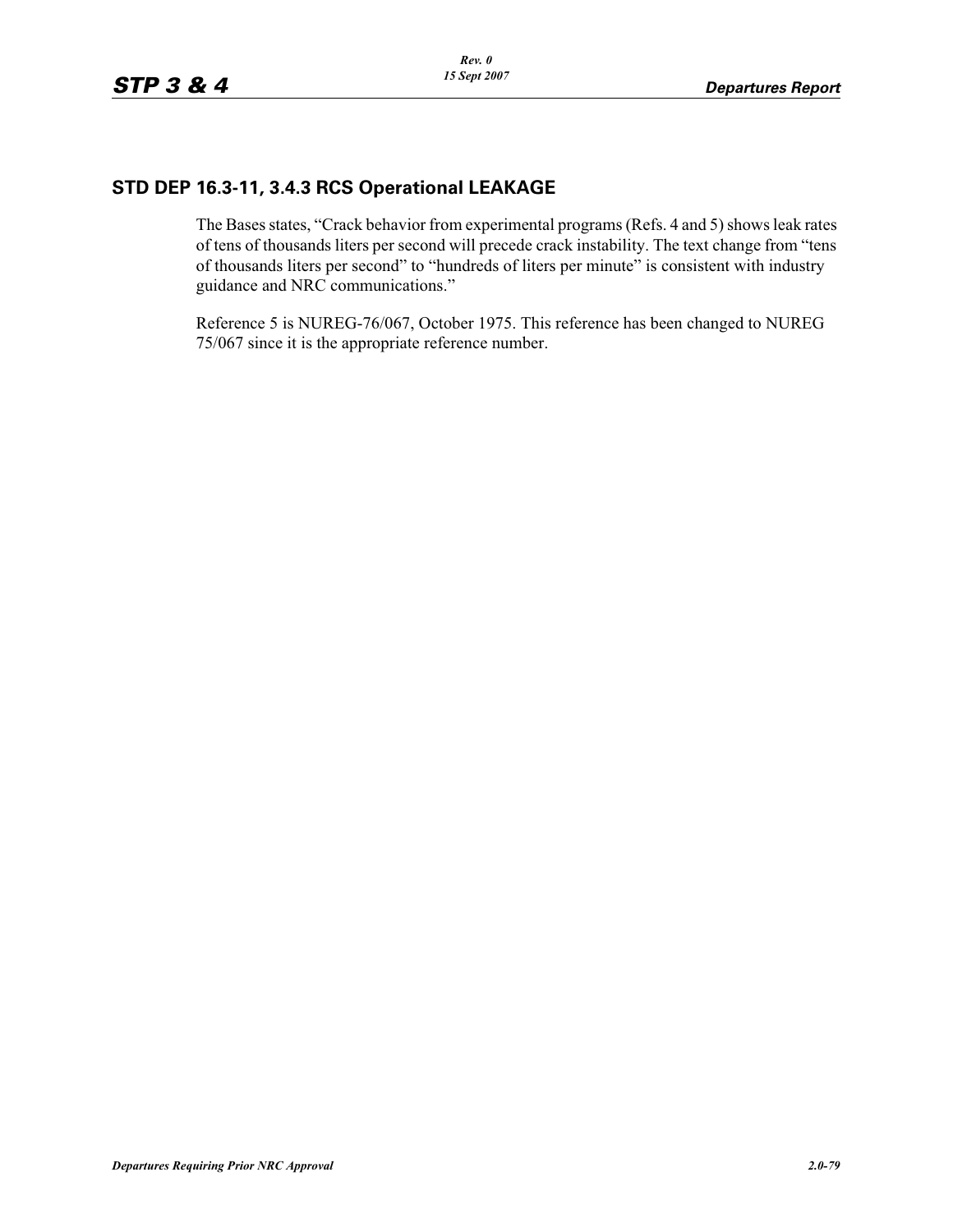## **STD DEP 16.3-12, LCO 3.9.7, Residual Heat Removal Flow Path**

The Bases describe the flow path of the RHR Shutdown Cooling System to the reactor pressure vessel. For RHR subsystems B and C it currently states that each pump discharge to the reactor is via the "RHR inlet nozzles." This has been changed to "RHR low pressure flooder spargers" consistent with the Bases of 3.4.7.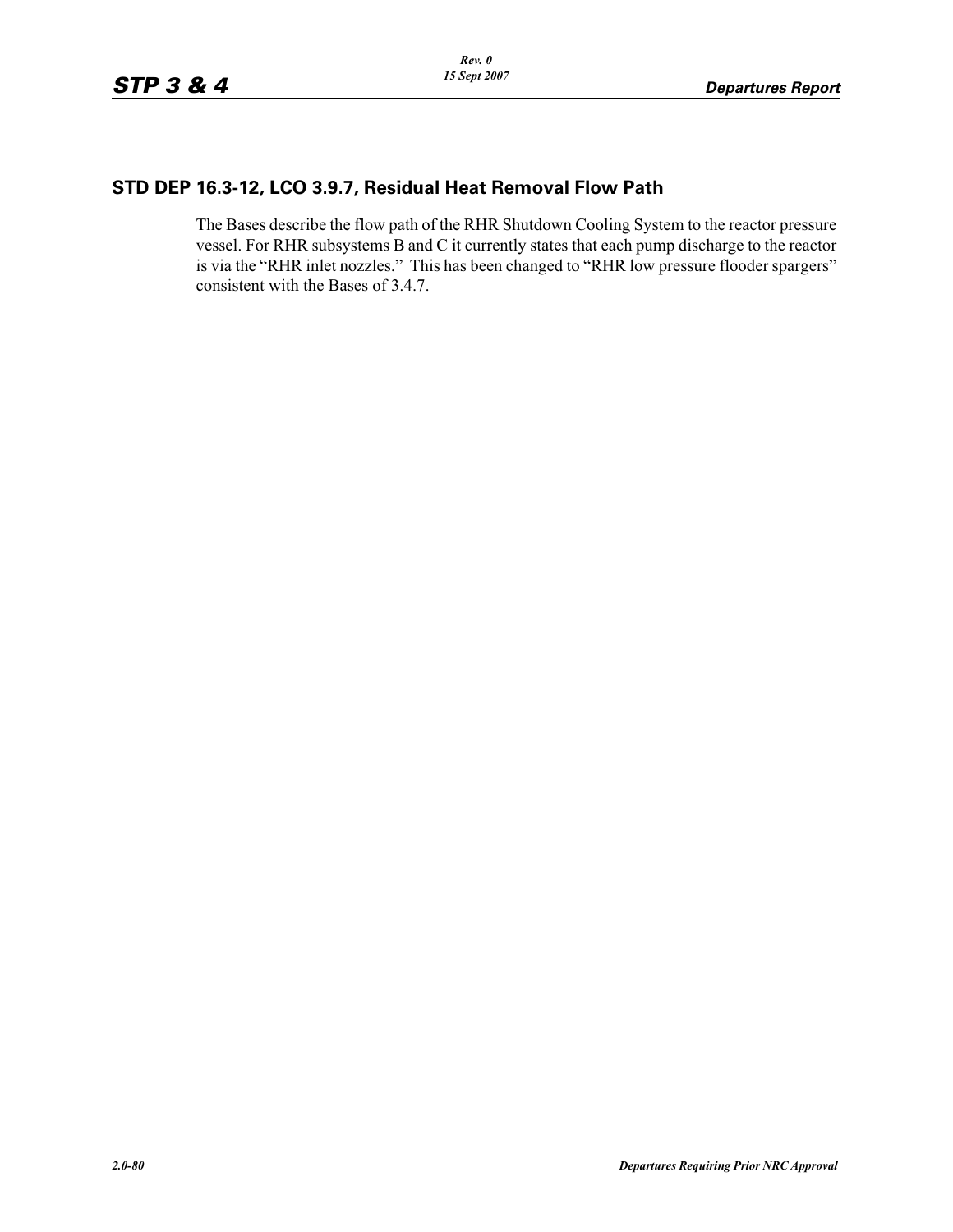#### **STD DEP 16.3-13, LCO 3.9.8, Residual Heat Removal (RHR) - "Low Water Level" Applicability**

The Applicability of Specification 3.9.8 is MODE 5 with irradiated fuel in the reactor pressure vessel (RPV) and with the water level < 7.0 m above the top of the RPV flange. The LCO Bases states, "In MODE 5 with the water level < 7.0 m above the reactor pressure vessel (RPV) flange two RHR shutdown cooling subsystems must be OPERABLE." The Bases description has been modified to be consistent with the Specification.

In addition the Bases for the Required Actions state, "If at least one RHR subsystem is not restored to OPERABLE status immediately, additional actions are required to minimize any potential fission product release to the environment." The sentence has been changed to "With the required shutdown cooling subsystem(s) inoperable and the required alternate method(s) of decay heat removal not available in accordance with Required Action A.1, additional actions are required to minimize any potential fission product release to the environment." This change is made to be consistent with the requirements in the Specification.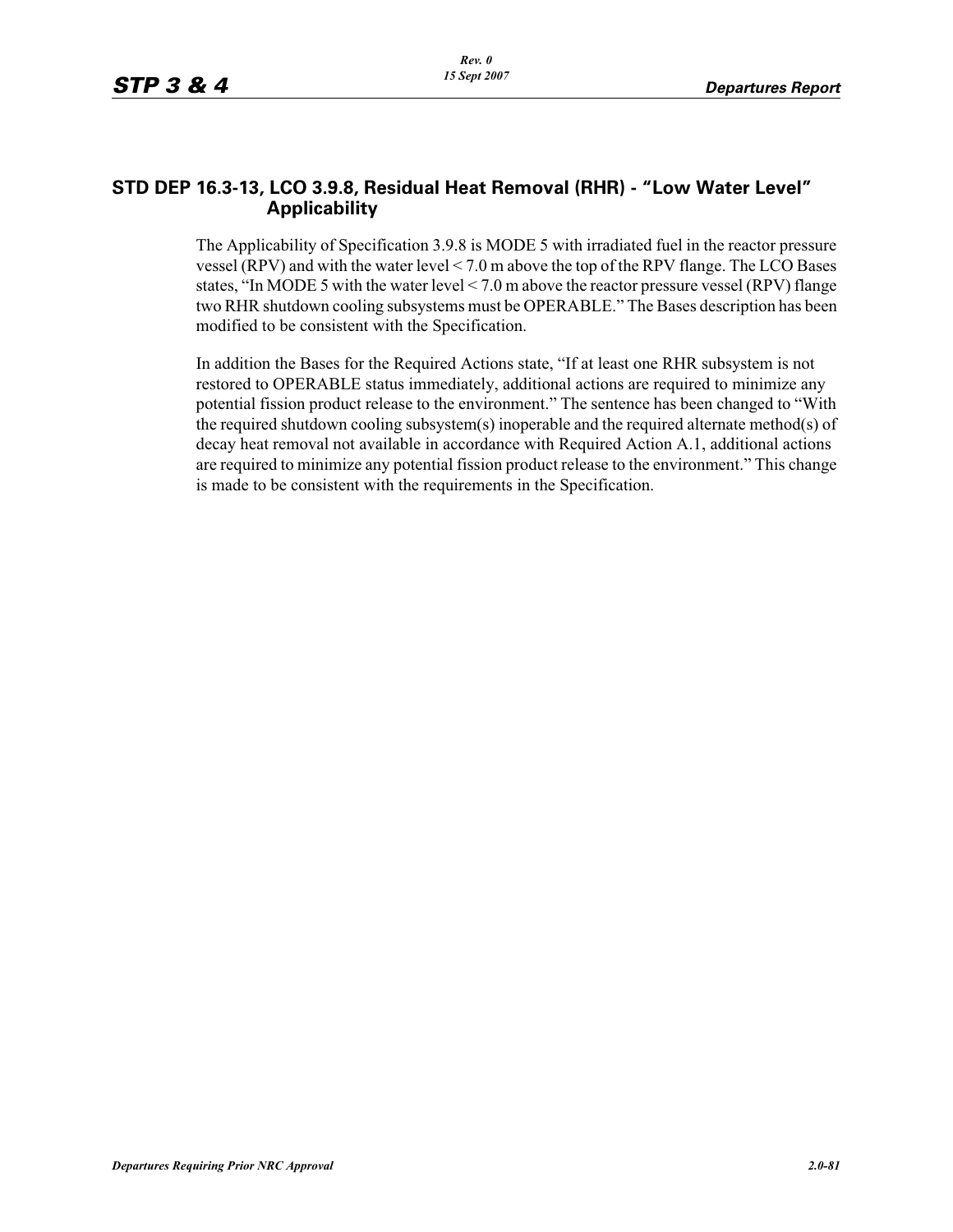## **STD DEP 16.3-14, LCO 3.9.2, Refuel Position Rod-Out Interlock**

The Applicability Bases refers to LCO 3.1.2, Reactivity Anomalies, when referring to control rods. The appropriate LCO is 3.1.3, Control Rod OPERABILITY.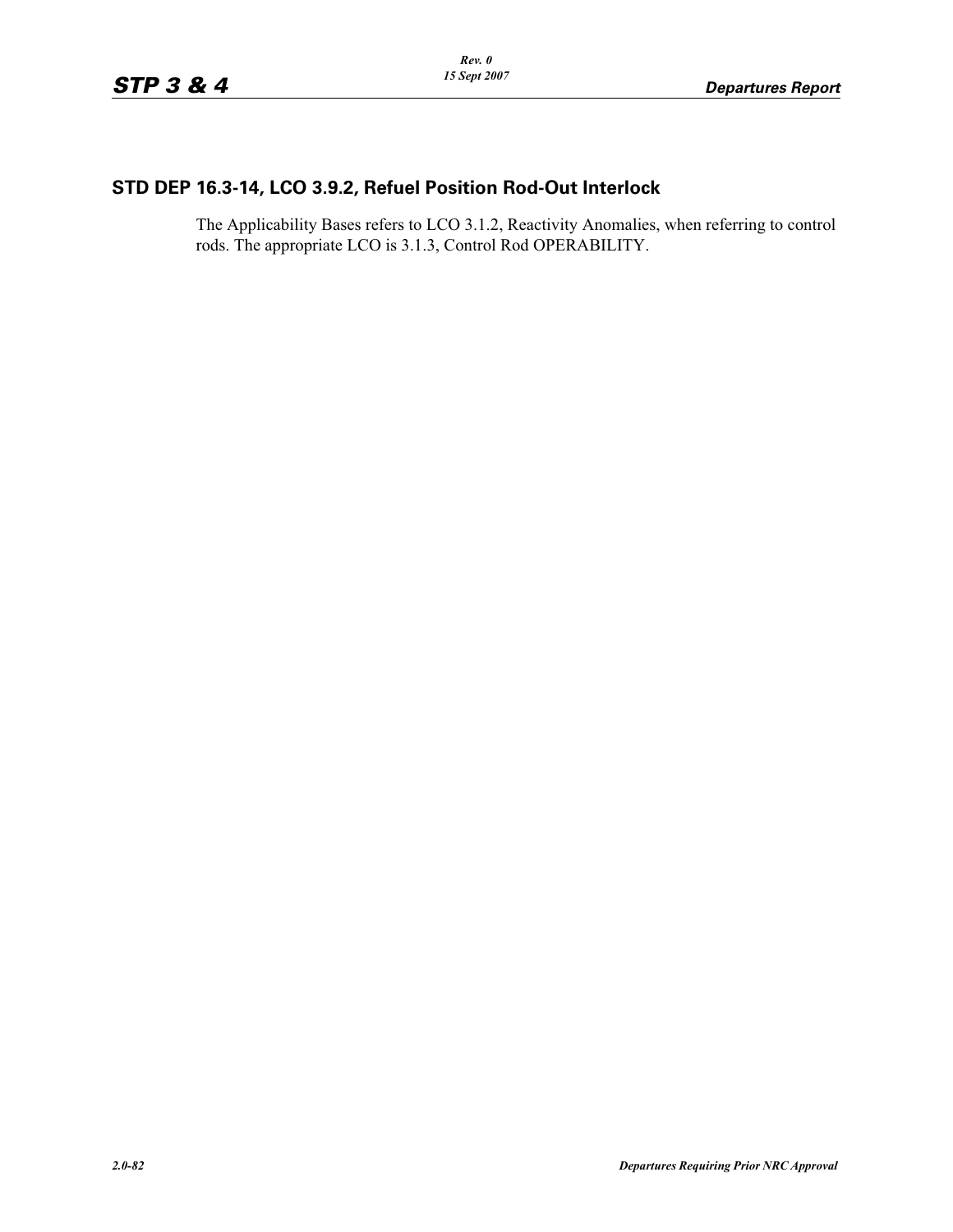## **STD DEP 16.3-15, LCO 3.9.5, Control Rod OPERABILITY - Refueling**

The accumulator pressure in SR 3.9.5 has been changed from 10.49 to 12.75 MPAG to be consistent with the Bases. A lower pressure in the accumulators has not been determined for the ABWR design. This pressure is consistent with the pressure in LCO 3.1.5, Control Rod Scram Accumulators in MODE 1 and 2.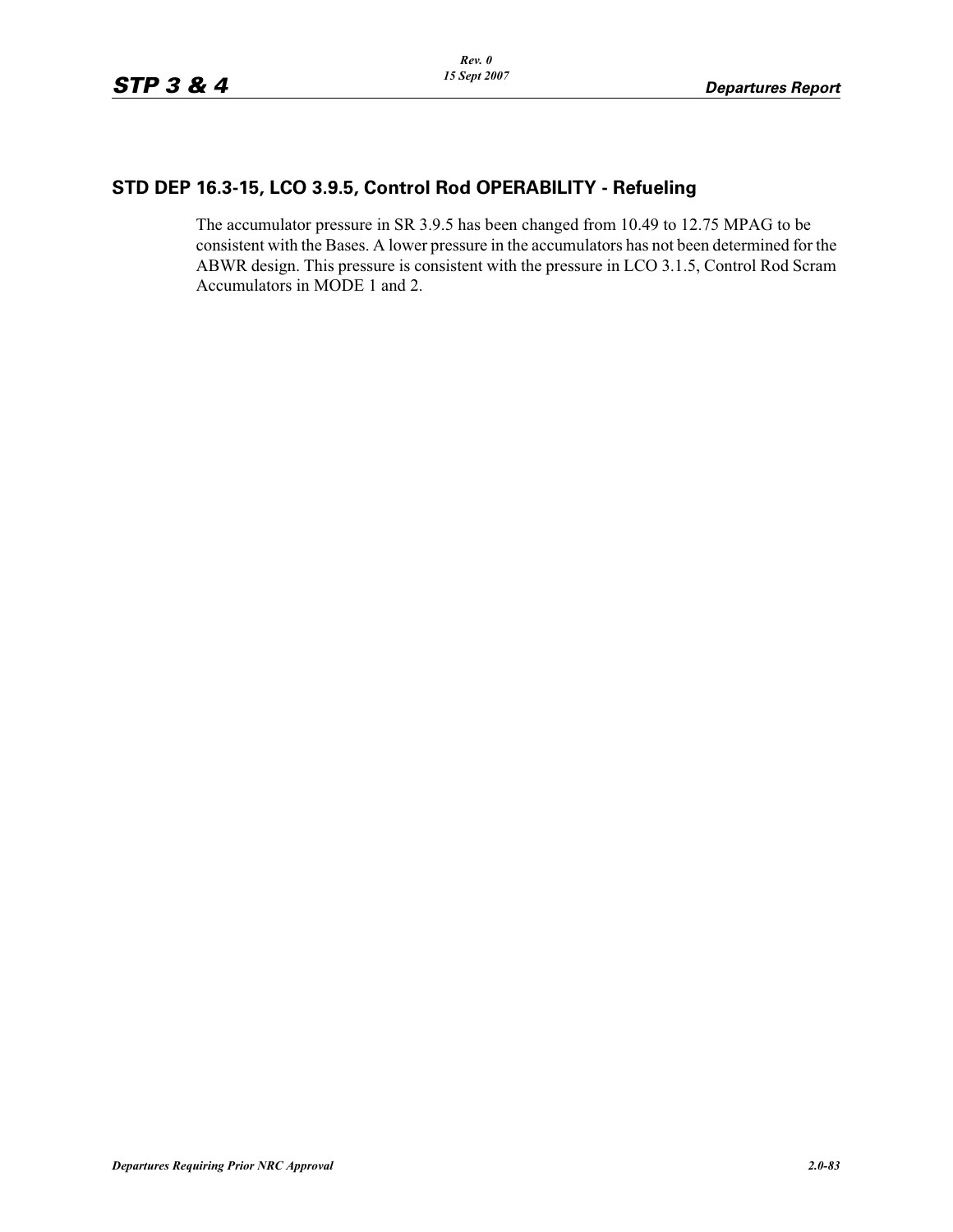#### **STD DEP 16.3-16, LCO 3.7.1, Reactor Building Cooling Water (RCW) System, Reactor Service Water (RSW) System, and Ultimate Heat Sink (UHS)-Operating and LCO 3.7.2, Reactor Building Cooling Water (RCW) System, Reactor Service Water (RSW) System and Ultimate Heat Sink (UHS) - Shutdown**

LCO 3.7.1 includes a Required Action C.1 that requires restoration of two inoperable RCW/RSW or UHS divisions to OPERABLE status within 14 days. LCO 3.7.2 includes a Required Action B.2 that requires restoration of two inoperable RCW/RSW or UHS divisions to OPERABLE status within 14 days. These Required Actions have been deleted since redundant requirements are included in other Condition A of each Specification. The change is consistent with the Completion Time Rules of Section 1.3.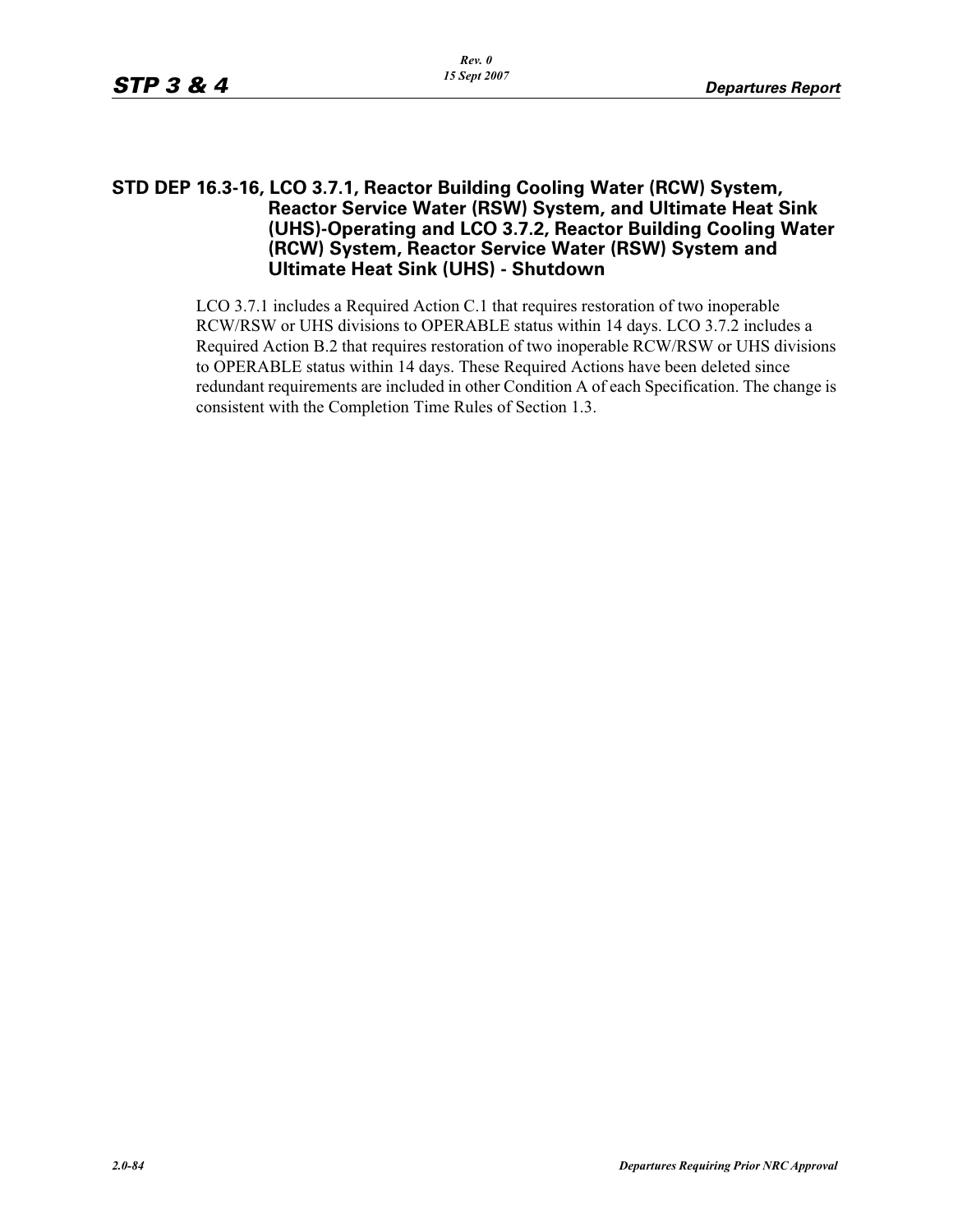#### **STD DEP 16.3-17, LCO 3.10.12, Multiple Control Rod Drive Subassembly Removal - Refueling**

LCO 3.10.12 states, "The requirements of LCO 3.9.3, "Control Rod Position"; LCO 3.9.4, "Control Rod Position Indication"; and LCO 3.9.5, "Control Rod OPERABILITY - Refueling," may be suspended, and the "full in" position indicators may be bypassed for any number of control rods in MODE 5, to allow removal of control rod drive subassemblies with the control rods maintained fully inserted by their anti-rotation devices."

SR 3.10.12.1 requires verification that the anti-rotation devices associated with each CRD subassembly removed are in the correct position to maintain the control rod fully inserted.

The word "applicable" has been added to the LCO and Surveillance just before the "antirotation devices" to indicate that not both of the anti-rotation devices are required to maintain the rod in the correct position to maintain the control rod fully inserted.

The Bases BACKGROUND has been updated to describe when each device applies. Further information is provided in DCD Section 4.6.2.3.4, CRD Maintenance. In addition, Bases discussions for the Applicable Safety Analyses, and Applicability have been modified.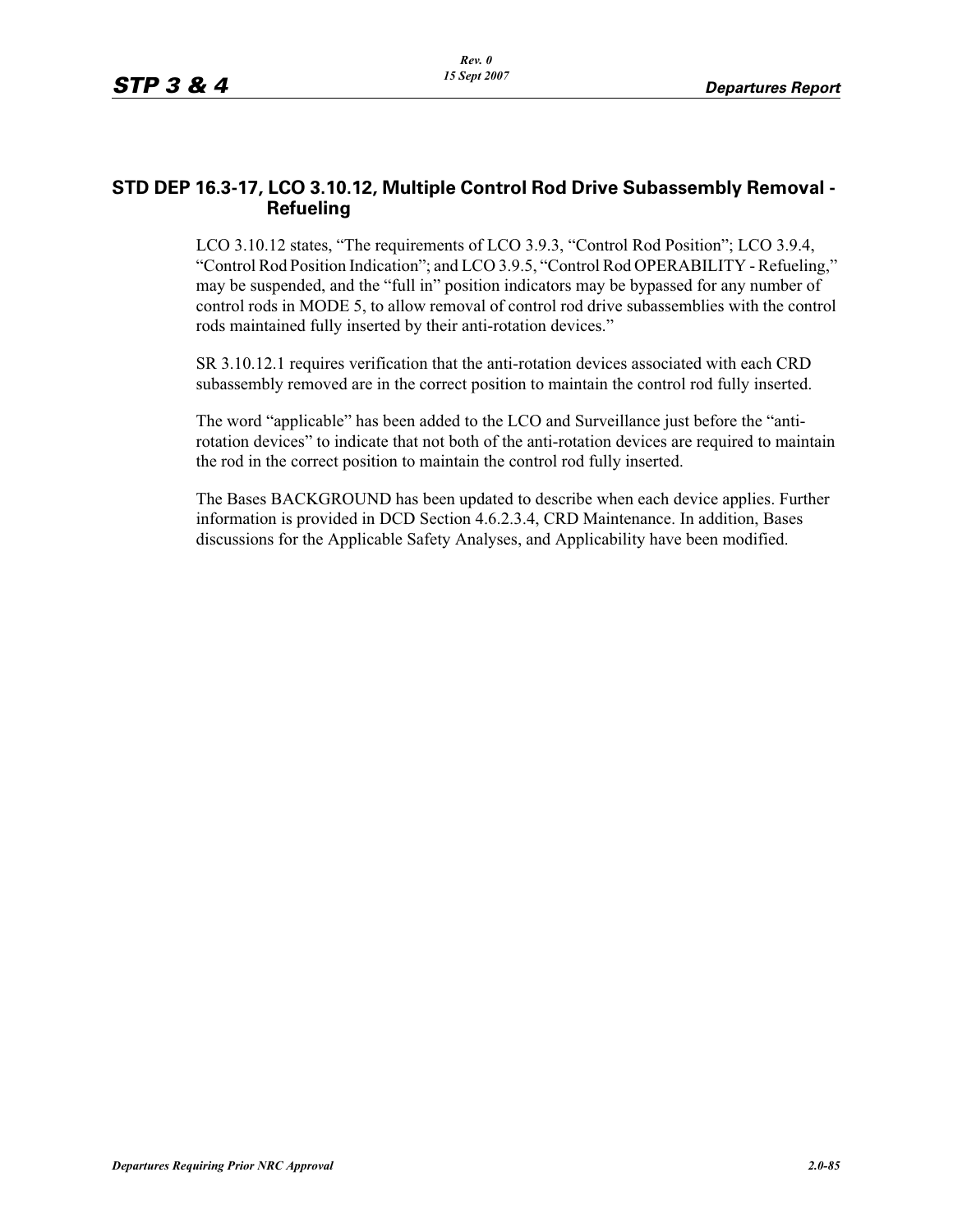### **STD DEP 16.3-18, LCO 3.10.8 SHUTDOWN MARGIN (SDM) Test - Refueling**

LCO 3.10.8 is applicable in MODE 5 with the reactor mode switch in startup/hot standby position. The Bases Applicability section states, "These SDM test Special Operations requirements are only applicable if the SDM tests are to be performed while in MODE 5 with the reactor vessel head removed or the head bolts not fully tensioned."

The Bases has been modified to fully reflect the applicability consistent with the Specification. MODE 5 is already defined in Table 1.1-1 with the reactor mode switch in the "Shutdown or Refuel" position and with one or more reactor vessel head closure bolts less than fully tensioned. It is clear from the definition that when the head is removed, the plant is in MODE 5 when the reactor mode switch is in the Shutdown or Refuel position. The important detail is the exception reflected in the LCO Applicability (i.e., the reactor mode switch position is in the startup position.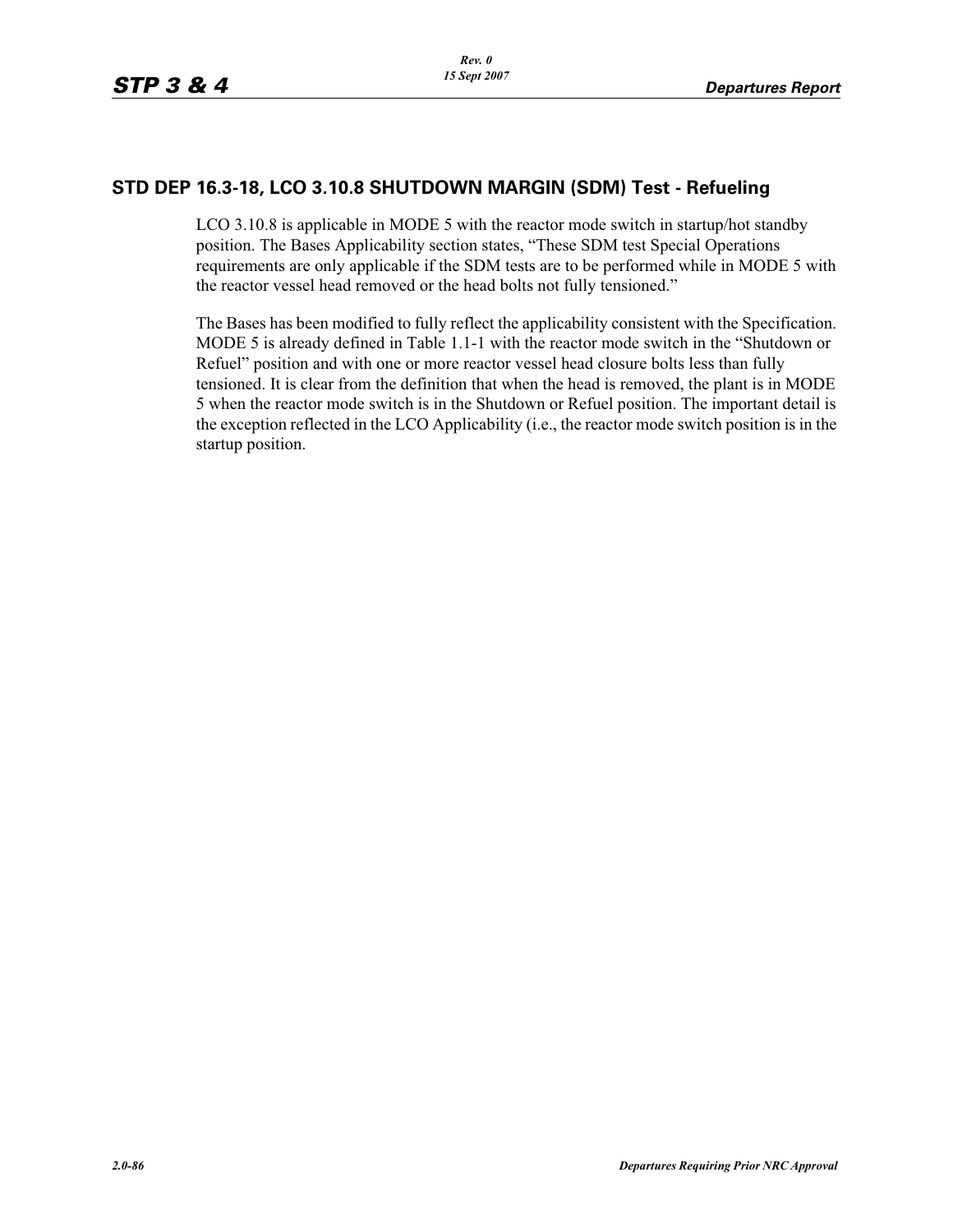### **STD DEP 16.3-19, LCO 3.10.4, Control Rod Withdrawal - Cold Shutdown**

LCO 3.10.4 states "The reactor mode switch position specified in Table 1.1 1 for MODE 4 may be changed to include the refuel position, and operation considered not to be in MODE 2, to allow withdrawal of a single control rod or control rod pair, and subsequent removal of the associated control rod drives (CRD) if desired, provided the following requirements are met."

LCO 3.10.4 part 2 states, "All other control rods in a five by five array centered on the control rod being withdrawn are disarmed."

LCO 3.10.4 part 2 has been revised to indicate that the control rods that must be disarmed must include all other control rods in a five by five array centered on the control rod "or control rod pair" being withdrawn. This change is consistent with LCO 3.10.4 and SR 3.10.4.2.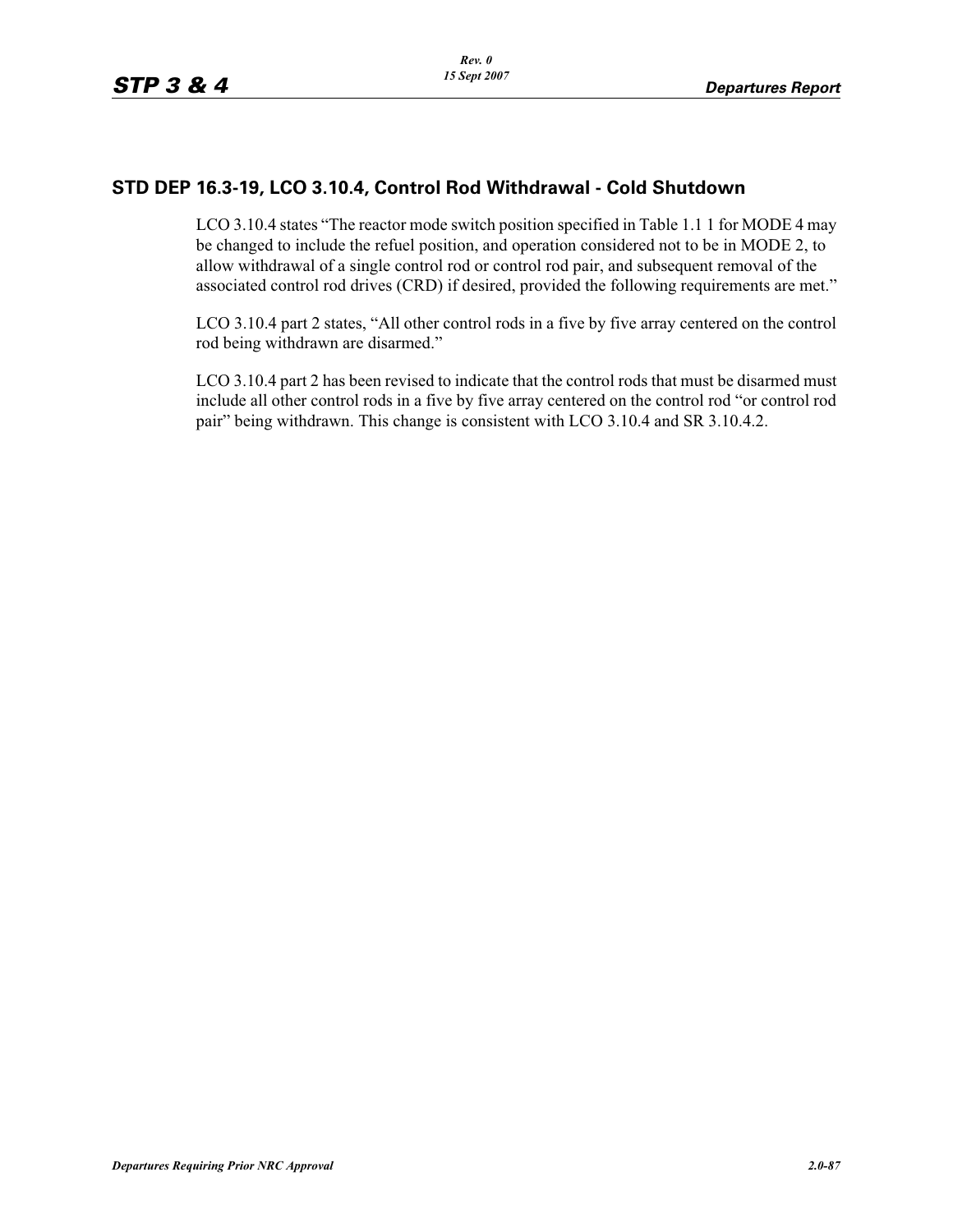### **STD DEP 16.3-20, LCO 3.10.4, Control Rod Withdrawal - Cold Shutdown**

LCO Bases provides a list of other Special Operations LCO applicable in MODE 4 with the reactor mode switch in the refuel position. In this list, "LCO 3.10.3, Control Rod Withdrawal-Hot Shutdown," is listed. This Specification is applicable in MODE 3 with the reactor mode switch in the refuel position. Reference to the Specification is deleted since it does not apply.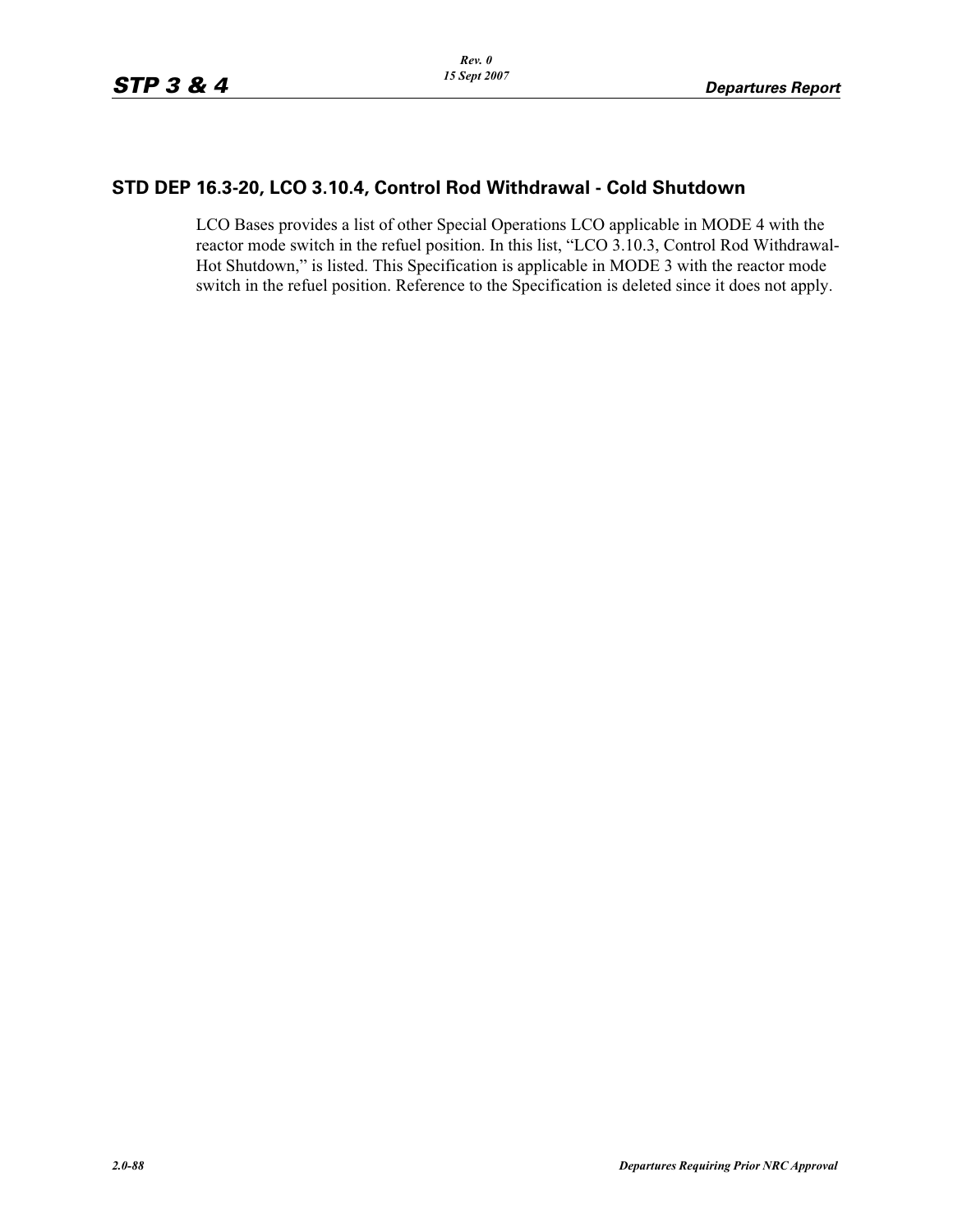### **STD DEP 16.3-21, LCO 3.10.5, Control Rod Drive (CRD) Removal - Refueling**

Technical Specification LCO 3.3.1.1, Functions 2.a, APRM Neutron Flux-High, Setdown and Function 2.d, APRM-Inop is applicable in MODES 2 and MODES 1 and 2, respectively. LCO 3.10.5 is applicable in MODE 5 with LCO 3.9.5 not met. LCO 3.10.5 allows the requirements of and Function 2.a and Function 2.d to not me met when in utilizing this Special Operations LCO. Since LCO 3.10.5 is used when in MODE 5 with LCO 3.9.5 not met, there is no specific need to except the requirements of Function 2.a and 2.b. Therefore they have been deleted from the LCO statement.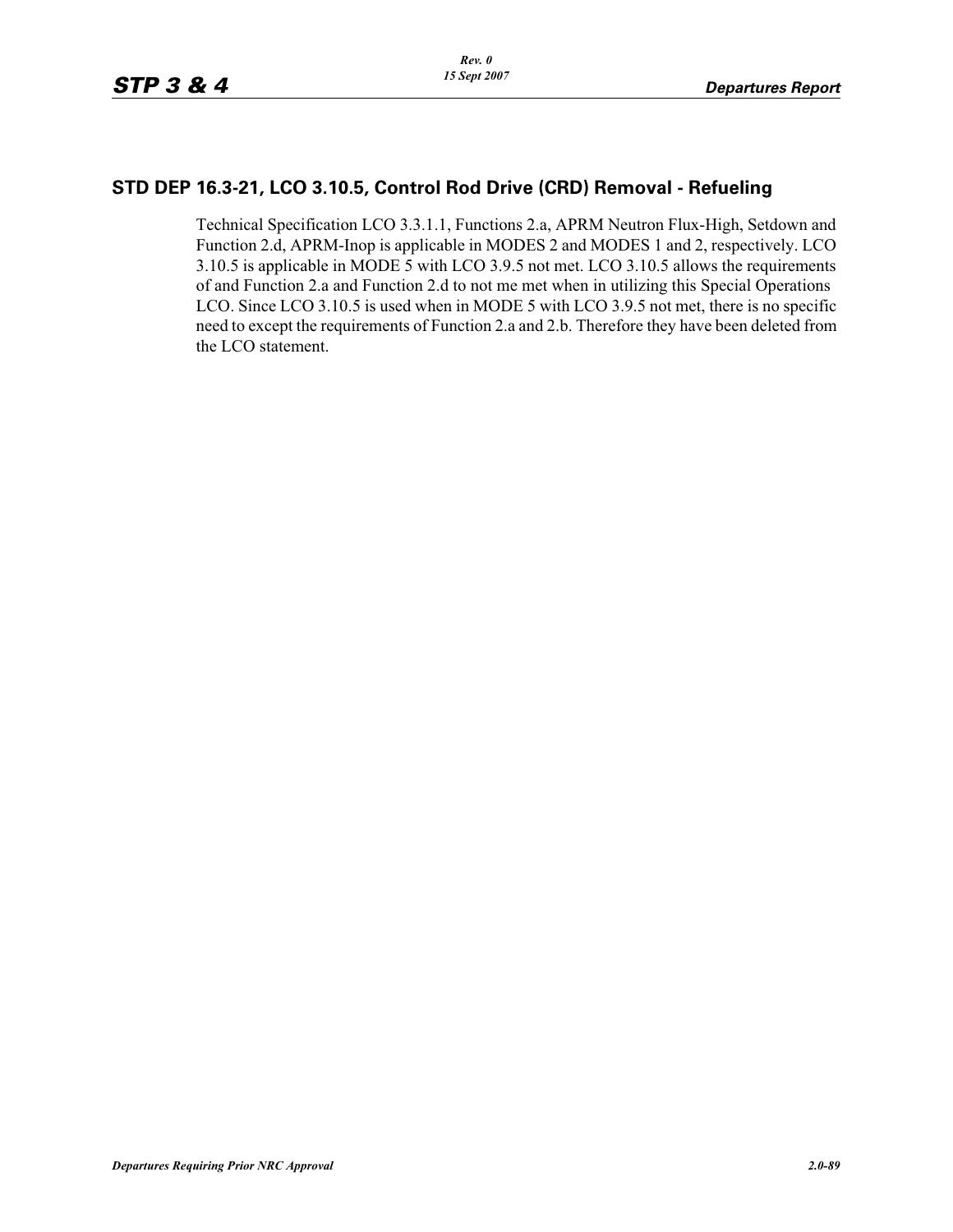### **STD DEP 16.3-22, LCO 3.10.5, Control Rod Drive (CRD) Removal - Refueling**

LCO 3.10.5 allows the removal of a single CRD or CRD pair associated with control rod(s) withdrawn from core cell(s) containing one or more fuel assemblies, provided certain requirements is met. SR 3.10.5.1 and SR 3.10.5.2 imply only one control rod can be removed. They have been modified to be consistent with the LCO allowance. Similar changes have been made in the Bases for Required Action A.1, A.2.1, and A.2.2 and the Bases descriptions of SR 3.10.5.1, SR 3.10.5.2, SR 3.10.5.3, SR 3.10.5.4, and SR 3.10.5.5.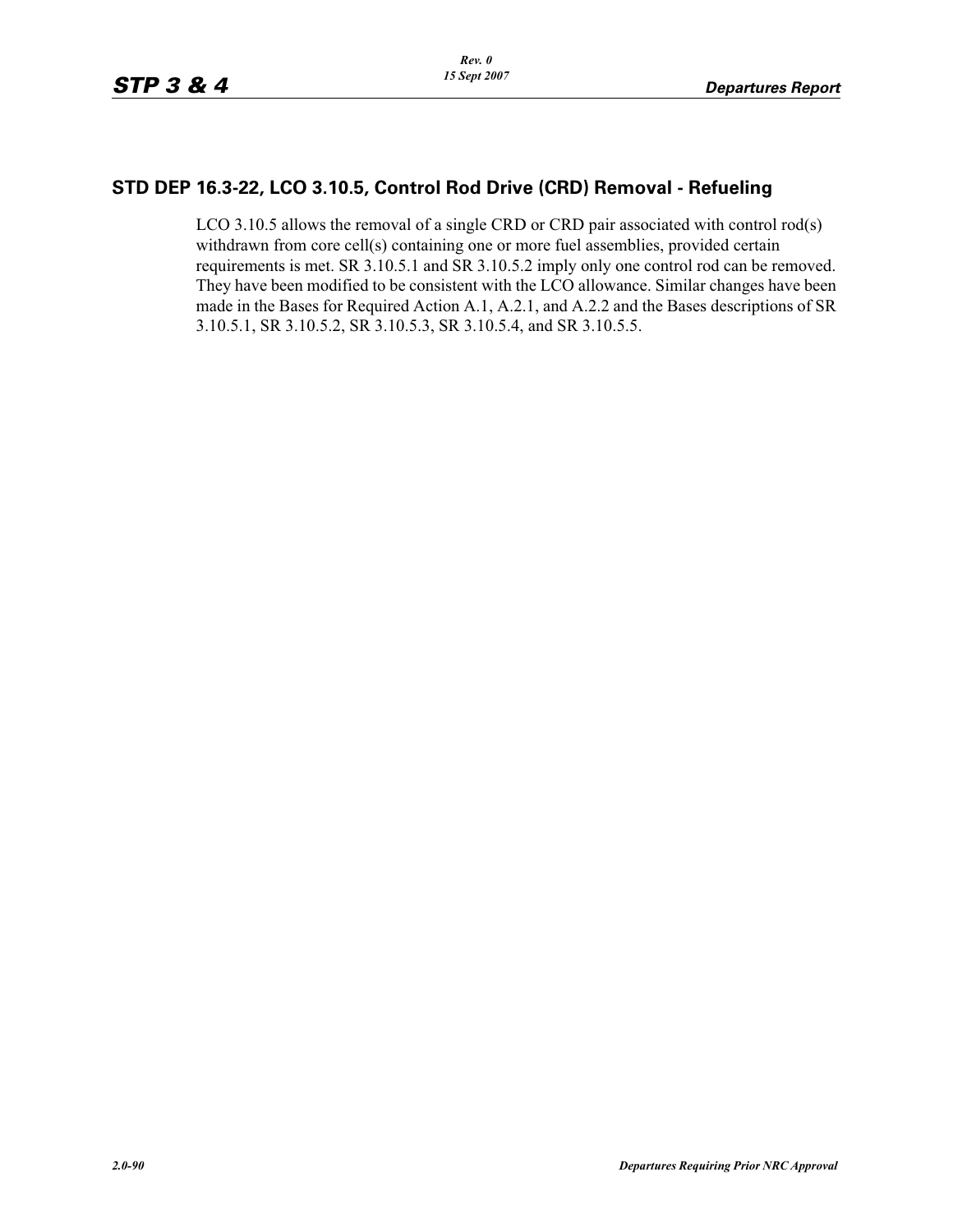## **STD DEP 16.3-23, LCO 3.10.5, Control Rod Drive (CRD) Removal - Refueling**

The LCO Bases refer to LCO 3.3.8.2 instead of LCO 3.3.8.1. It also does not utilize the correct Specifications Titles for LCO 3.3.1.2 and 3.3.8.1. In addition, the Applicability Bases also refers to LCO 3.3.8.2 instead of LCO 3.3.8.1. These referential changes have been made.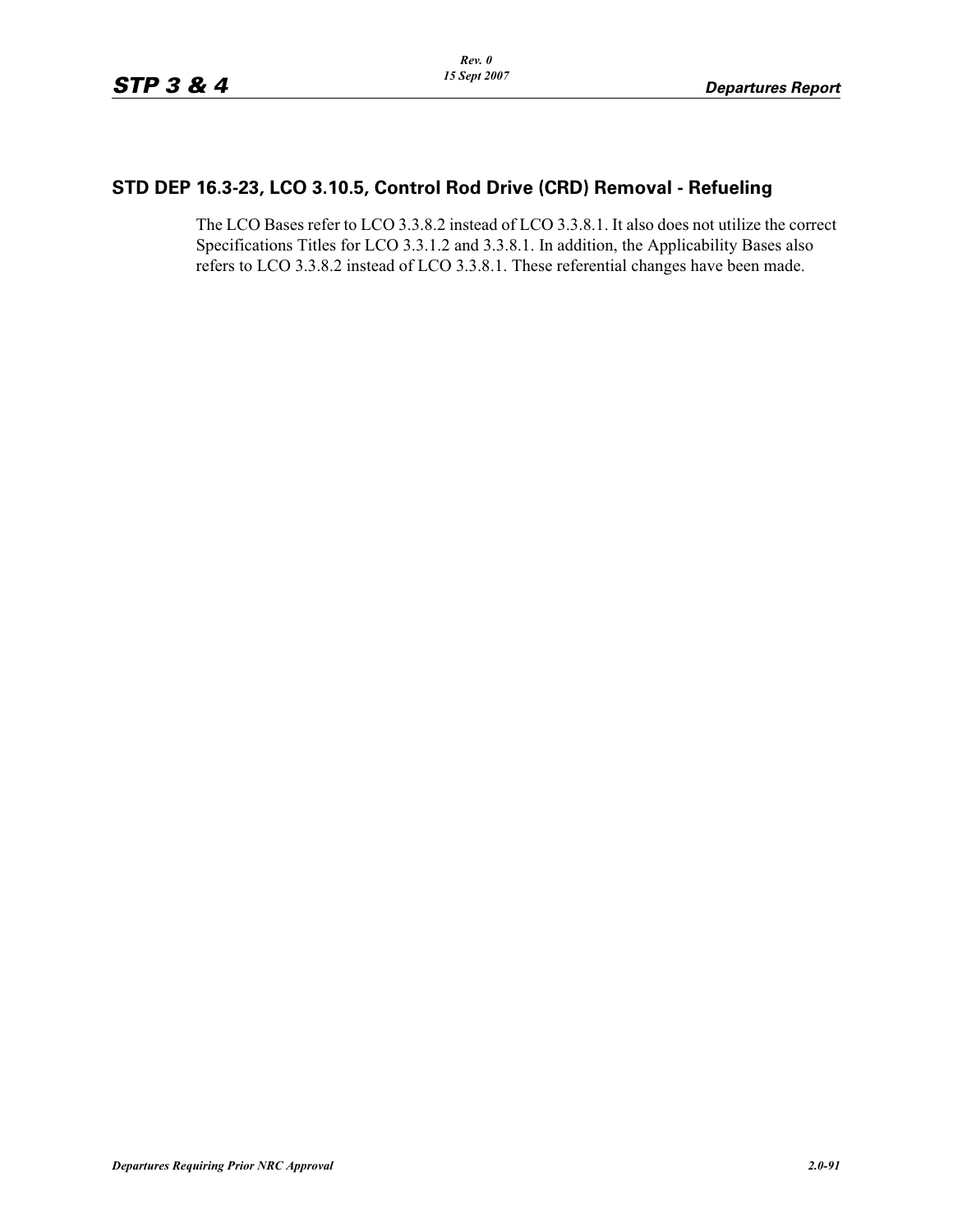#### **STD DEP 16.3-24, LCO 3.10.3, Control Rod Withdrawal - Hot Shutdown Bases**

LCO Bases provides a list of other Special Operations LCO applicable in MODE 3 with the reactor mode switch in the refuel position. In this list, "LCO 3.10.4, Control Rod Withdrawal-Cold Shutdown," is listed. This Specification is applicable in MODE 4 with the reactor mode switch in the refuel position. Reference to the Specification is deleted since it does not apply.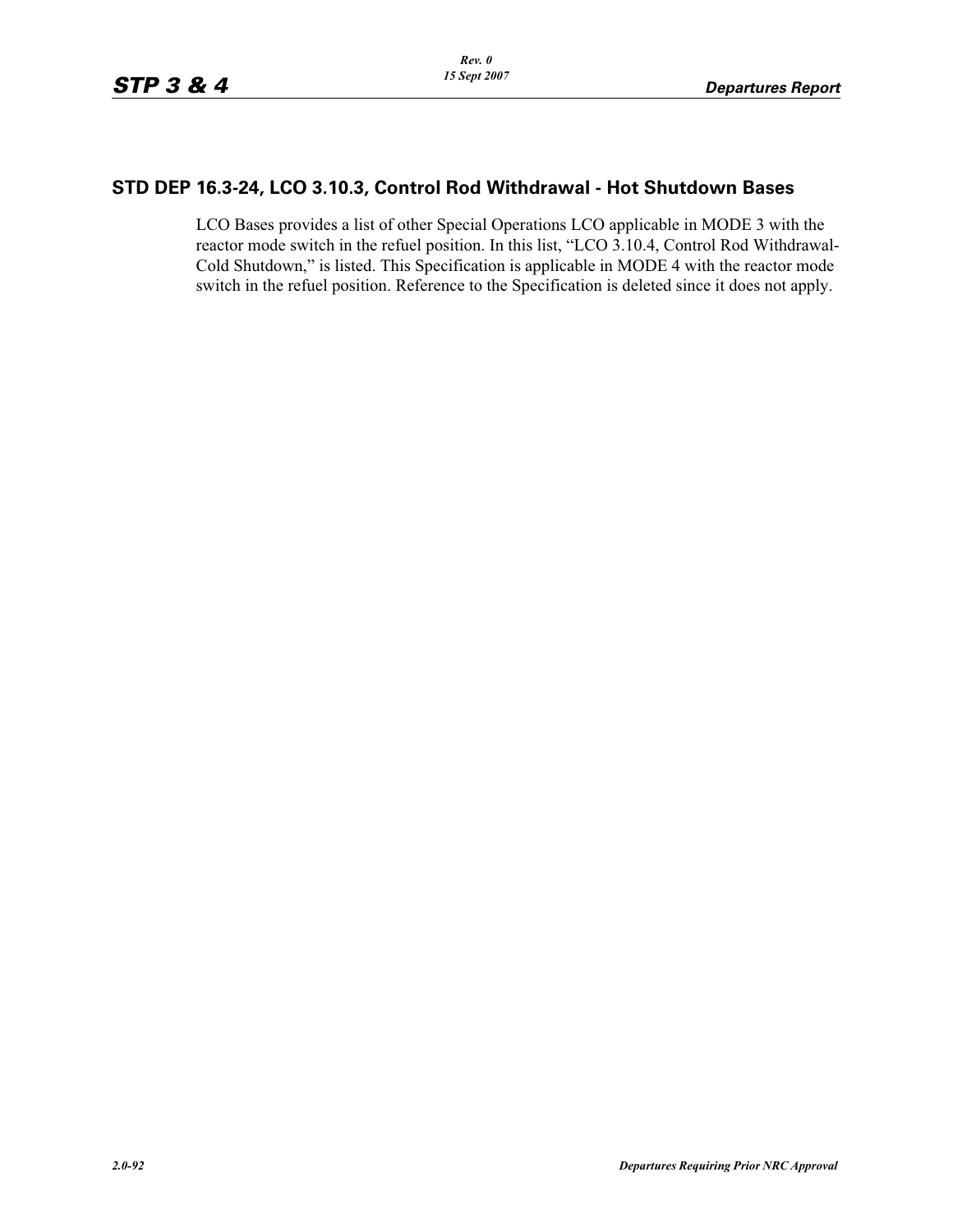### **STD DEP 16.3-25, LCO 3.9.1, Refueling Equipment Interlocks**

LCO 3.9.1 requires the refueling equipment interlocks to be OPERABLE during in-vessel fuel movement with equipment associated with the interlocks. The refueling equipment interlocks (All-rods-in, Refuel machine position, and refuel machine main hoist, fuel loaded) are only applicable when the reactor mode switch is in the refuel position.

The LCO Background states, "With the reactor mode switch in the shutdown or refueling position, the indicated conditions are combined in logic circuits to determine if all restrictions on refueling equipment operations and control rod insertion are satisfied."

This Background implies the instrumentation is applicable when the reactor mode switch is also in the Shutdown position. The changes provided in the LCO and Applicability both in the Specifications and Bases provides additional clarity on when the requirements are required to be met. This change is acceptable because the reactor mode switch Shutdown position requirements in LCO 3.3.5.1 ensures a control rod block is ensured.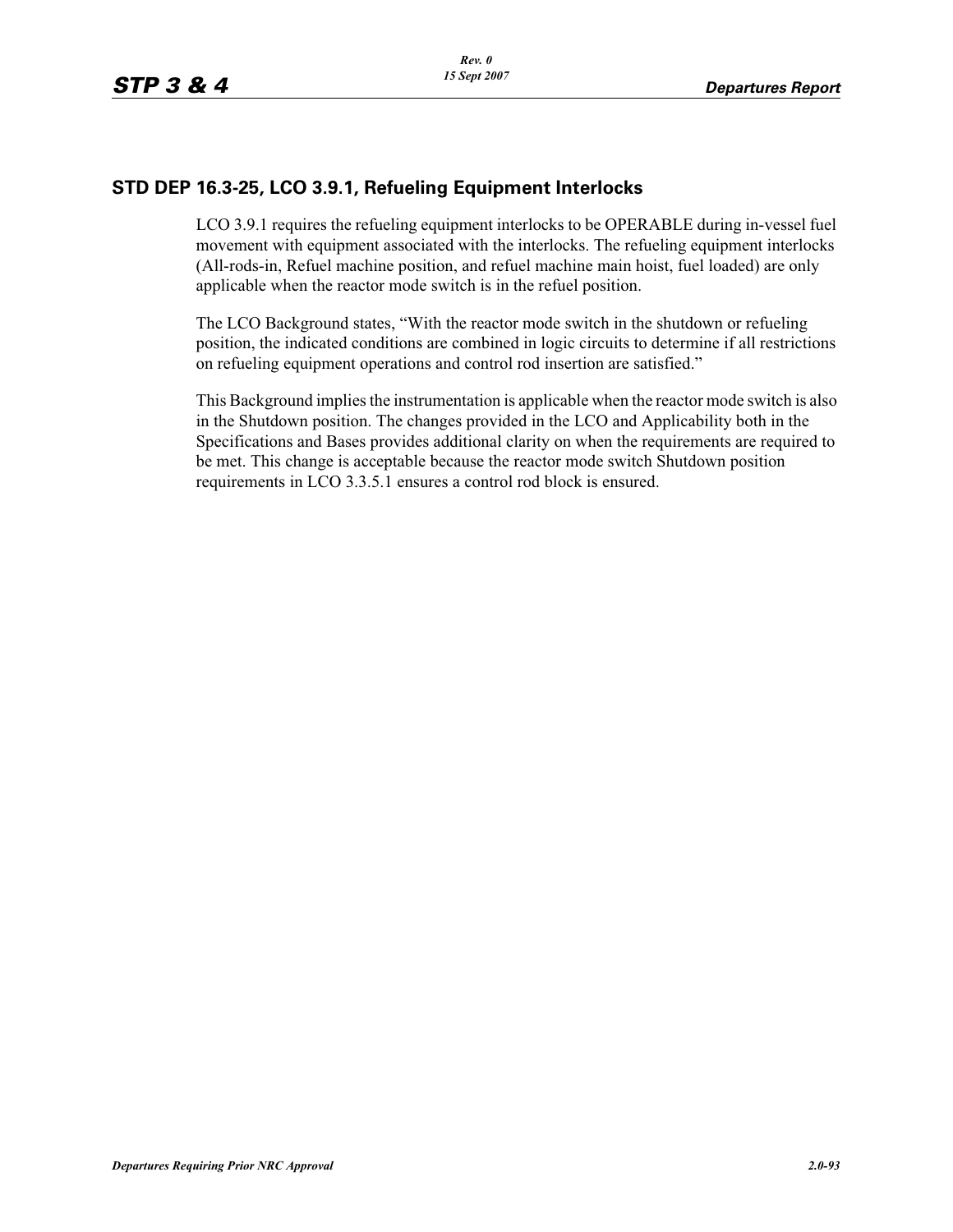### **STD DEP 16.3-26, LCO 3.10.2, Reactor Mode Switch Interlock Testing**

The Bases Background of LCO 3.10.2 discusses the reactor mode switch positions and the related scram interlock functions. The list included requirements on reactor high water level. The ABWR does not include a "reactor high water level trip." Therefore, the Bases have been modified to be consistent with the DCD.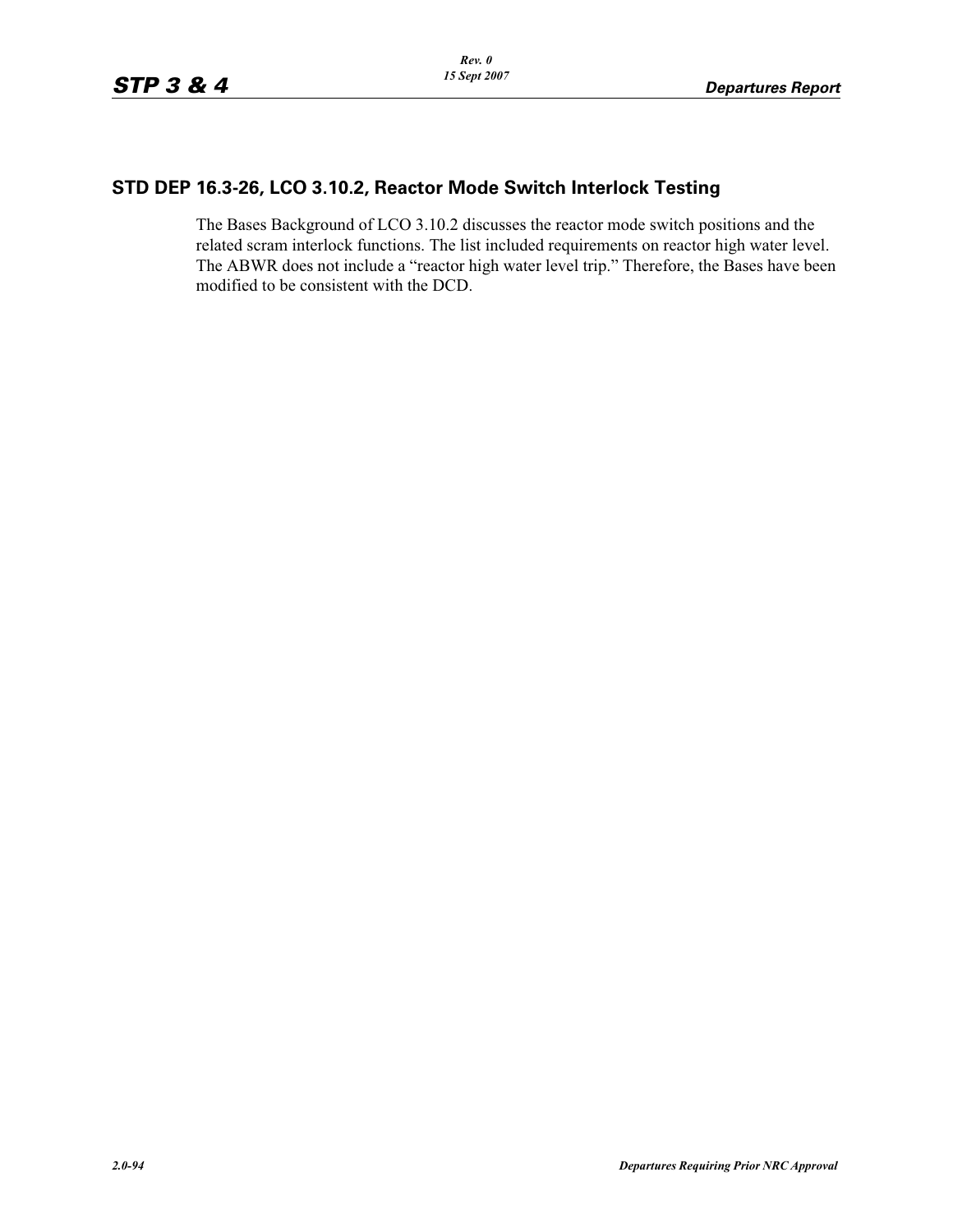### **STD DEP 16.3-27, LCO 3.10.2, Reactor Mode Switch Interlock Testing**

LCO Bases provides a list of other Special Operations LCO applicable in MODE 3, 4, 5 operations. In this list, "LCO 3.10.7, Control Rod Testing - Operating," is listed. This Specification is applicable in MODE 1 and 2 with LCO 3.1.6 not met. Reference to the Specification is deleted since it does not apply. However, additional Specifications have been added that are applicable in MODE 3, 4, and 5.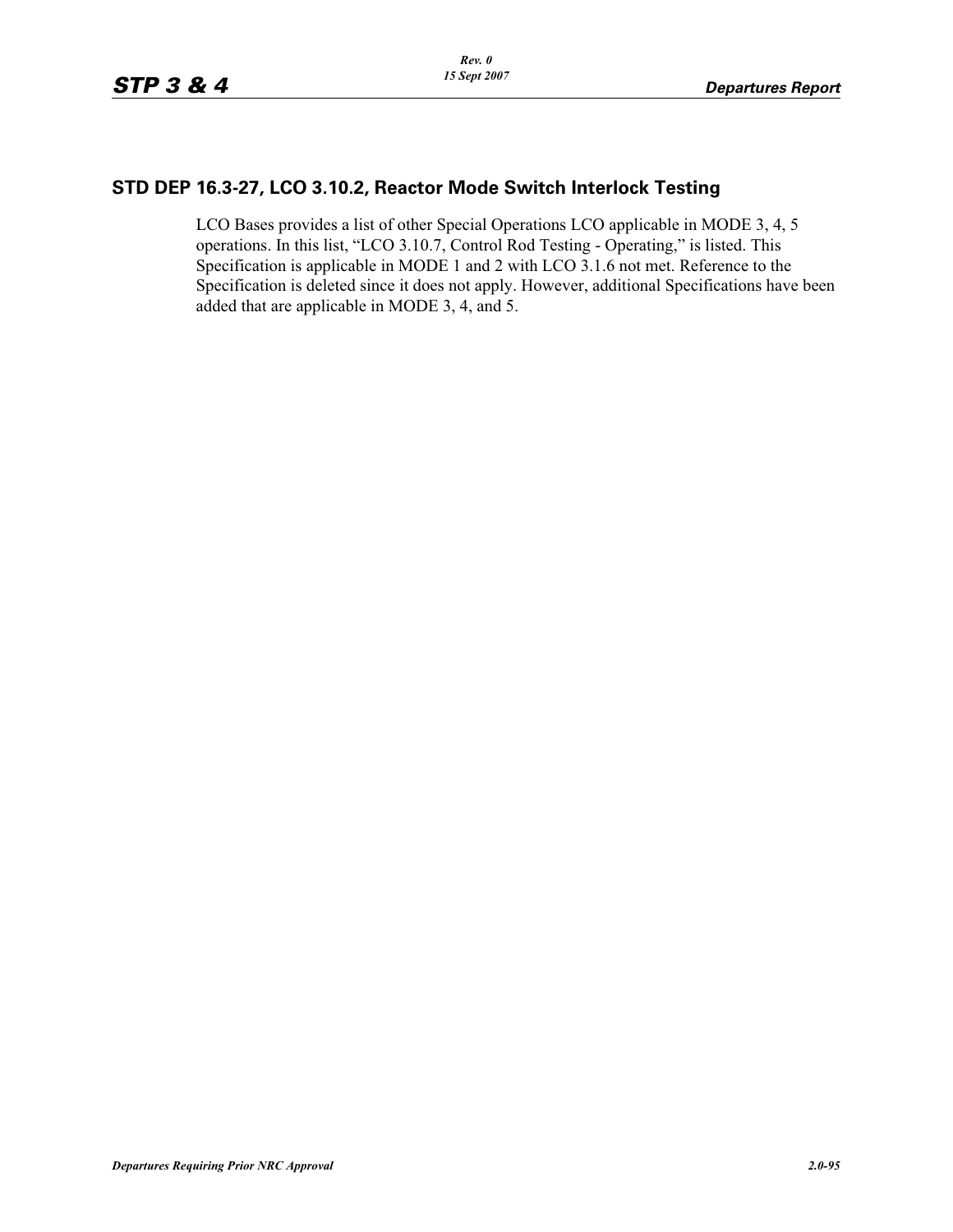# **STD DEP 16.3-28, LCO 3.10.1, In-Service Leak and Hydrostatic Testing Operation**

The Applicable Safety Analyses description states, "The consequences of a steam leak under pressure testing conditions, with secondary containment OPERABLE, will be conservatively bounded by the consequences of the postulated main steam line break outside of secondary containment accident analysis described in Reference 2." Reference 2 is DCD Tier 2, Section 15.1. The postulated main steam line break outside of secondary containment analysis is not discussed in Section 15.1. It is discussed in DCD Tier 2, Section 15.6.4. Therefore, the appropriate reference has been incorporated.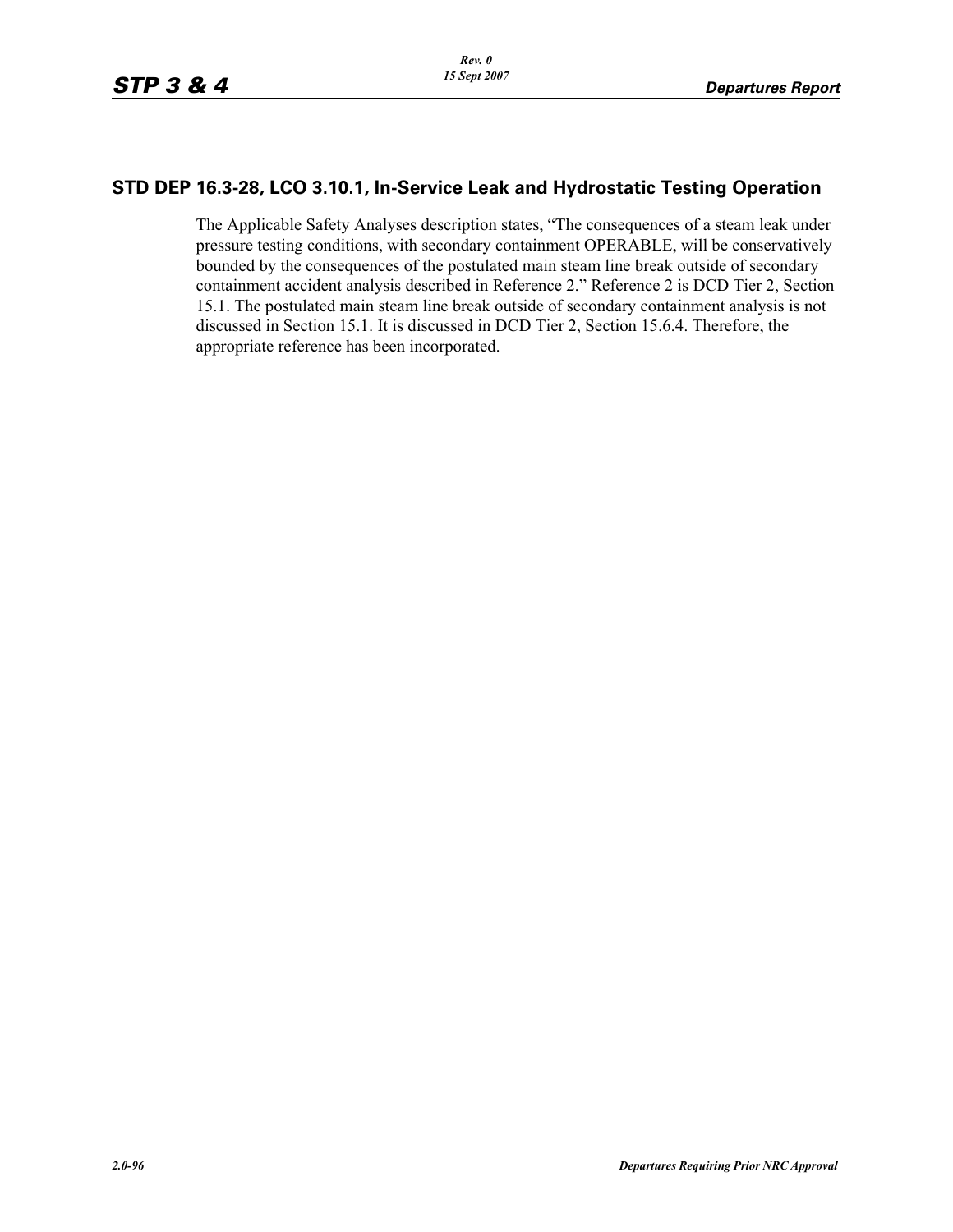# **STD DEP 16.3-29, LCO 3.6.4.1, Secondary Containment**

The drawdown time in SR 3.6.4.1.4 is  $\leq$  120 seconds. This time has been extended for "120 seconds" to "20 minutes" to be consistent with Tier 1 Table 2.14.4 Item 4.a and the analysis in DCD Section 15.6.5.5.1, Fission Product Releases.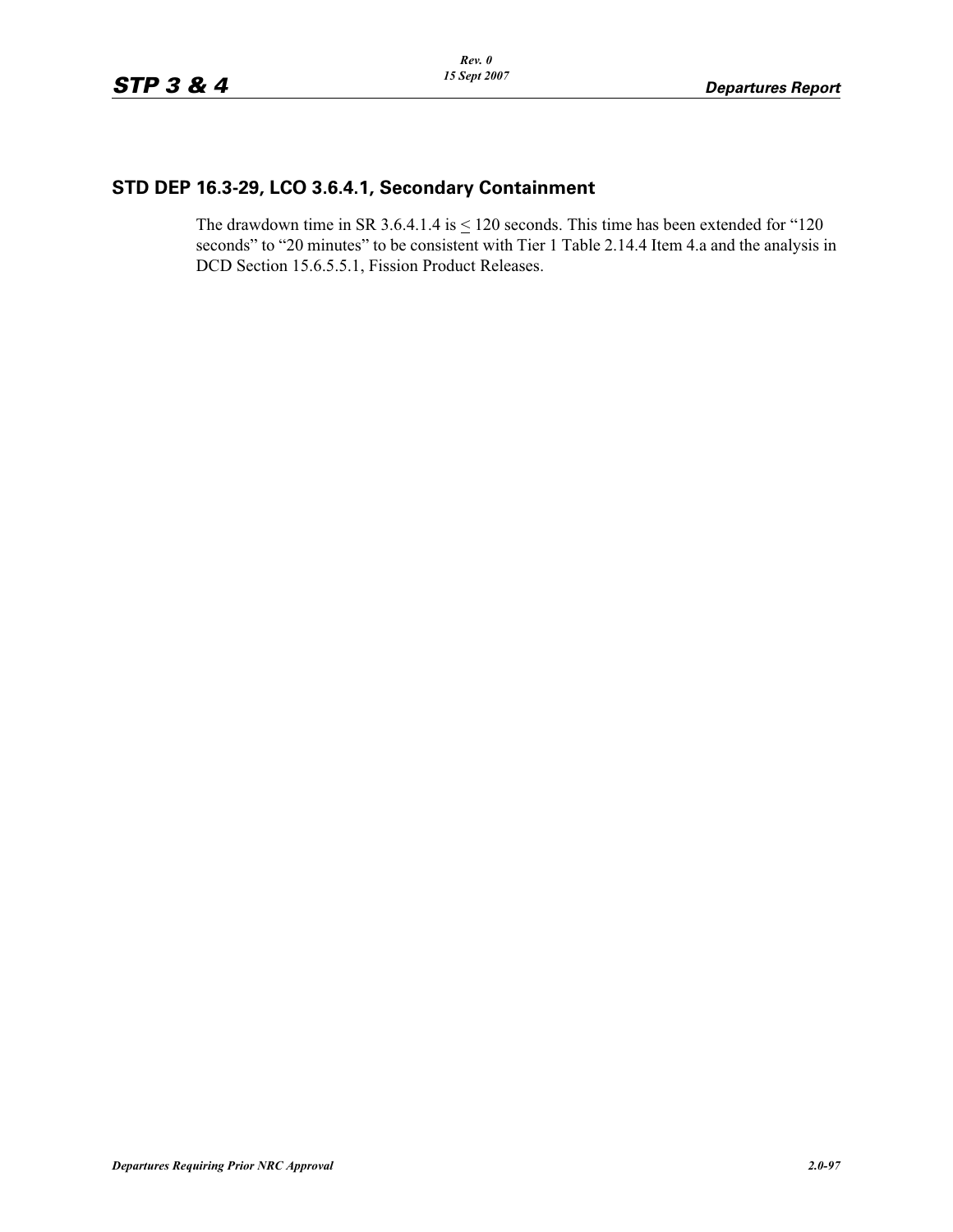### **STD DEP 16.3-30, LCO 3.6.4.1, Secondary Containment**

The Applicability description the Bases states, "In MODES 4 and 5, the probability and consequences of the LOCA are reduced due to the pressure and temperature limitations in these MODES. Therefore, maintaining secondary containment OPERABLE is not required in MODE 4 or 5 to ensure a control volume, except for other situations for which significant releases of radioactive material can be postulated, such as during operations with a potential for draining the reactor vessel (OPDRVs), during CORE ALTERATIONS, or during movement of irradiated fuel assemblies in the primary or secondary containment."

The words "primary or" have been deleted from the end of the last sentence since the applicability is only when moving fuel assemblies in the secondary containment.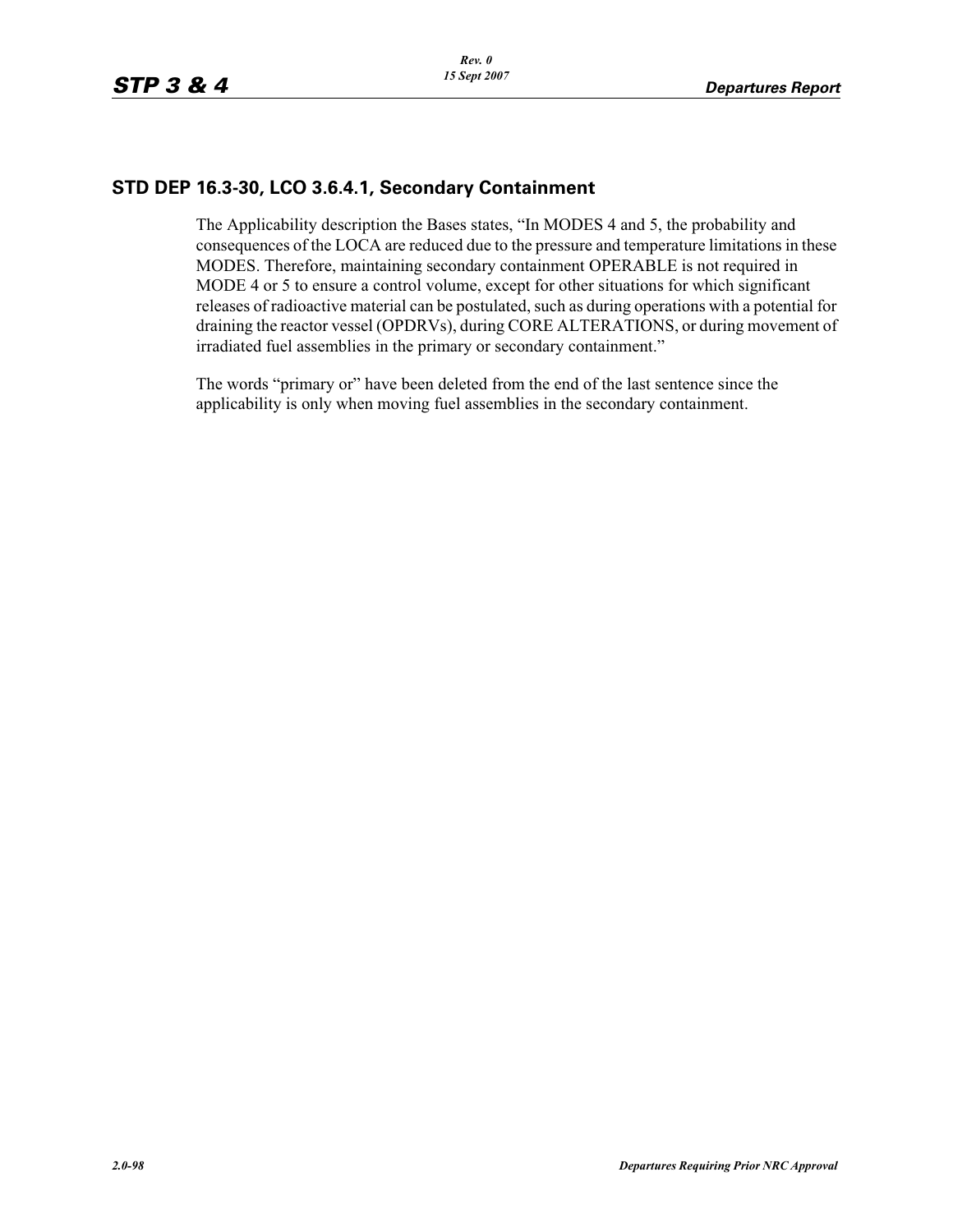### **STD DEP 16.3-31, LCO 3.6.4.3, Standby Gas Treatment (SGT) System**

The Bases background section description states, "The moisture separator is provided to remove entrained water in the air, while the electric heater reduces the relative humidity of the influent air stream to the adsorber section of the filter train to less than 70% whenever SGT System is in operation (Ref. 2). Reference 2 is DCD Tier 2, Section 6.2.3. Details of the design of the SGT System are described in detail in DCD Tier 2 Section 6.5.1. Therefore, the appropriate reference has been incorporated.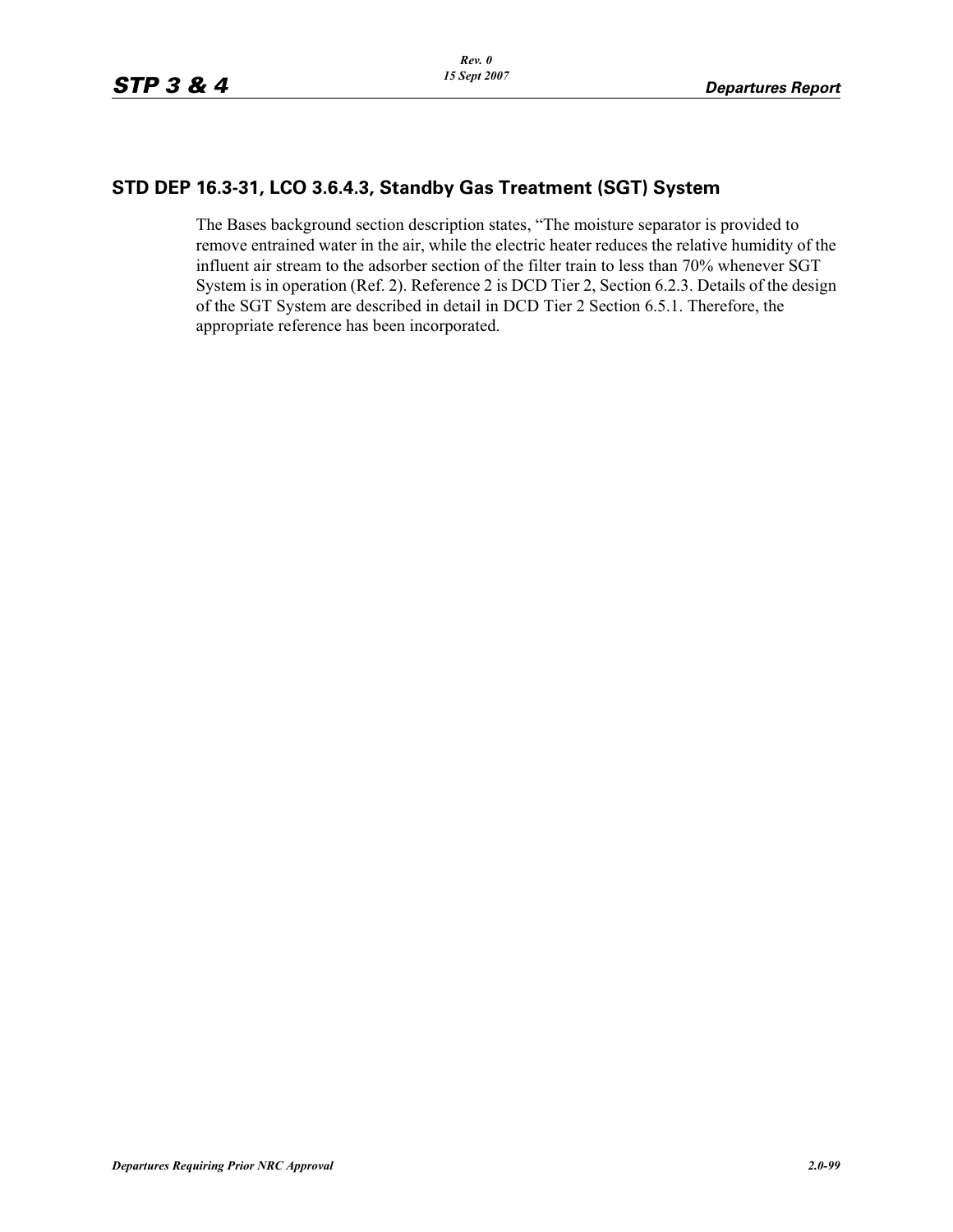### **STD DEP 16.3-32, LCO 3.6.2.1, Suppression Pool Average Temperature**

Condition D requires entry when suppression pool average temperature is  $> 43.3$ °C but  $\leq$  48.9 $\degree$ C. Required Action D.1 requires the determination of suppression pool average temperature < 48.9°C. ACTION E requires entry when suppression pool average temperature  $>$  48.9 $\degree$ C. Required Action E.1 requires the unit to be depressurize the reactor within 12 hours.

ACTION D has been revised to require the "determination" of suppression pool average temperature instead of a verification that the temperature is  $\leq 48.9$ °C and in the same condition the plant is required to be in MODE 4 in 36 hours. In addition, Condition D has been changed to require the temperature to be monitored whenever temperature is  $> 43.3$ °C instead of the specified range.

ACTION E is revised by deleting the requirement to be in MODE 4 since the requirement has been incorporated in ACTION D.

This change is necessary since the plant should not be in an operating MODE with temperature  $>$  43.3 $^{\circ}$ C. This is consistent with LCO 3.6.2.1.c which states that the suppression pool temperature should be  $\leq 43.3$ °C when THERMAL POWER is  $\leq 1\%$  RTP.

The range in ACTION D has been changed since it is prudent to monitor suppression pool temperature whenever temperature is above  $43.3^{\circ}$ C not just when within the temperature range.

The Bases ACTIONS have been changed accordingly.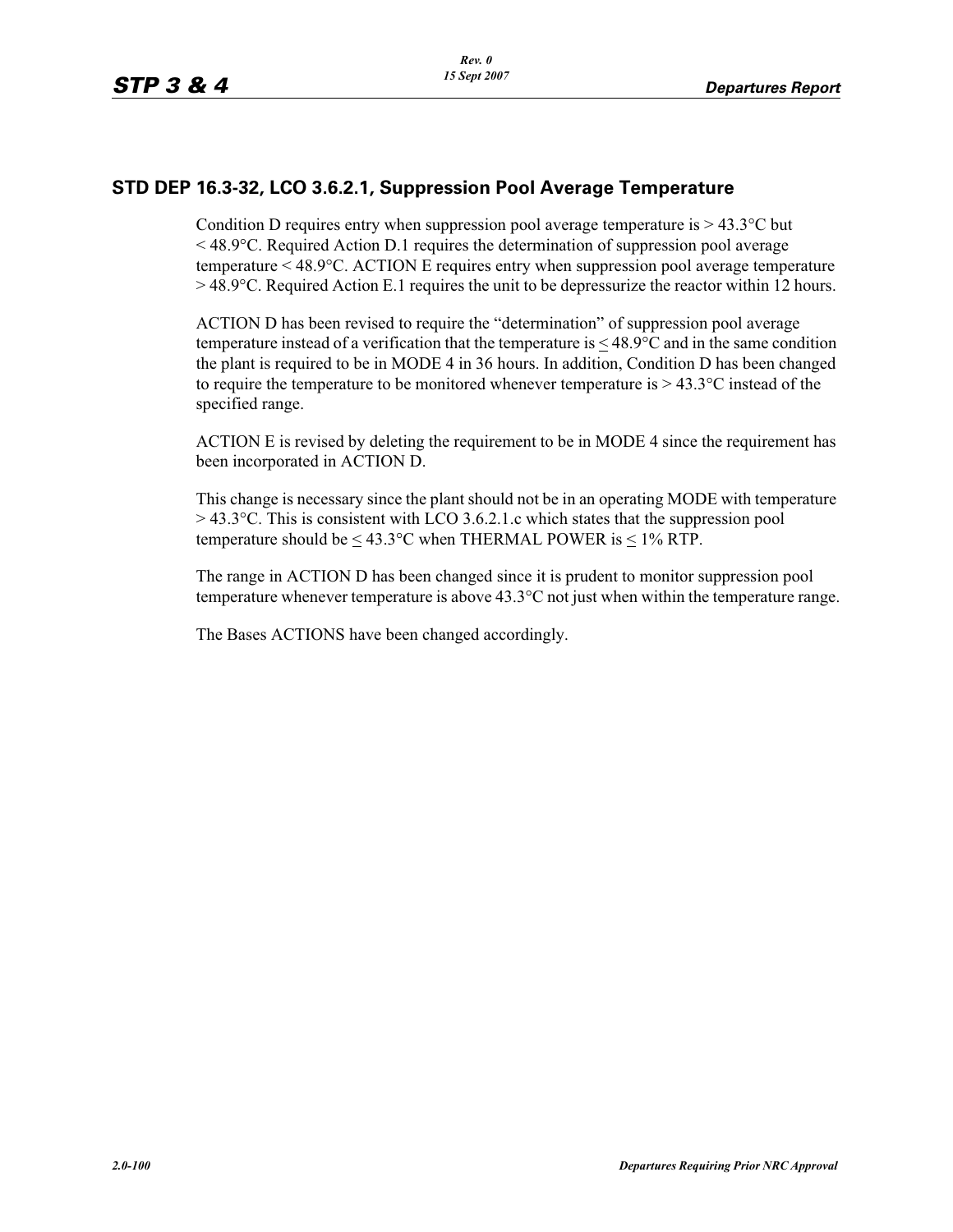## **STD DEP 16.3-33, LCO 3.6.2.1, Suppression Pool Average Temperature**

The Bases LCO 3.6.2.1 parts a and b states that suppression pool temperature requirements when THERMAL POWER is < 1%. The LCO states that these limits apply when THERMAL POWER is > 1%RTP. The signs in the Bases have been modified consistent with the requirements in the LCO.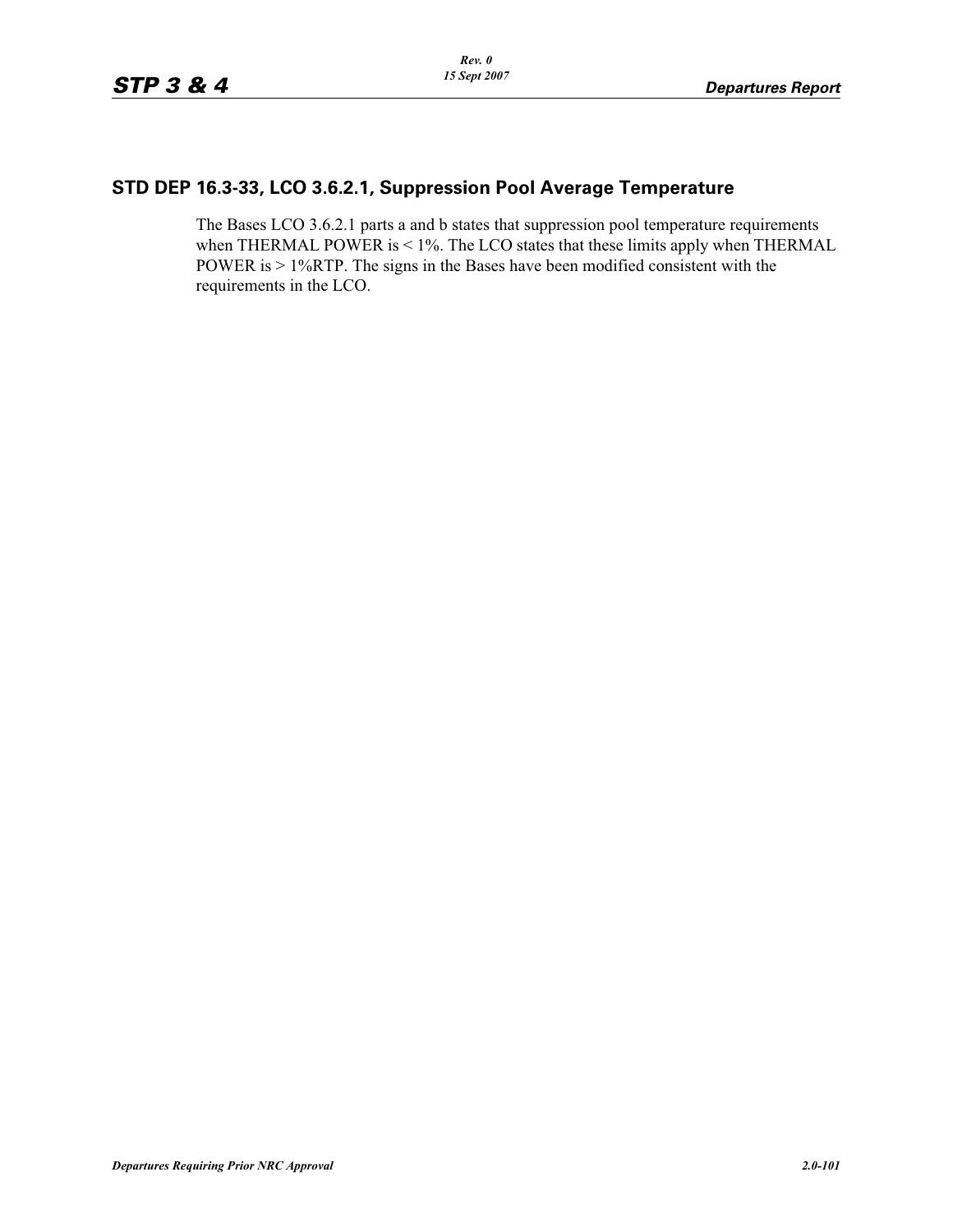### **STD DEP 16.3-34, LCO 3.6.1.6, Wetwell-to-Drywell Vacuum Breakers**

The LCO Bases states "All eight of the vacuum breakers must be OPERABLE for opening. All wetwell-to-drywell vacuum breakers, however, are required to be closed (except during testing or when the vacuum breakers are performing the intended design function)."

Each vacuum breaker is verified closed (except when being tested in accordance with SR 3.6.1.6.2 or when performing its intended function) to ensure that this potential large bypass leakage path is not present.

The allowance in the Bases that the wetwell-to-drywell vacuum breakers may be opened during testing has been deleted since it is not stated in the LCO or SRs. This is acceptable since there are no requirements to perform actuation tests during the operating cycle.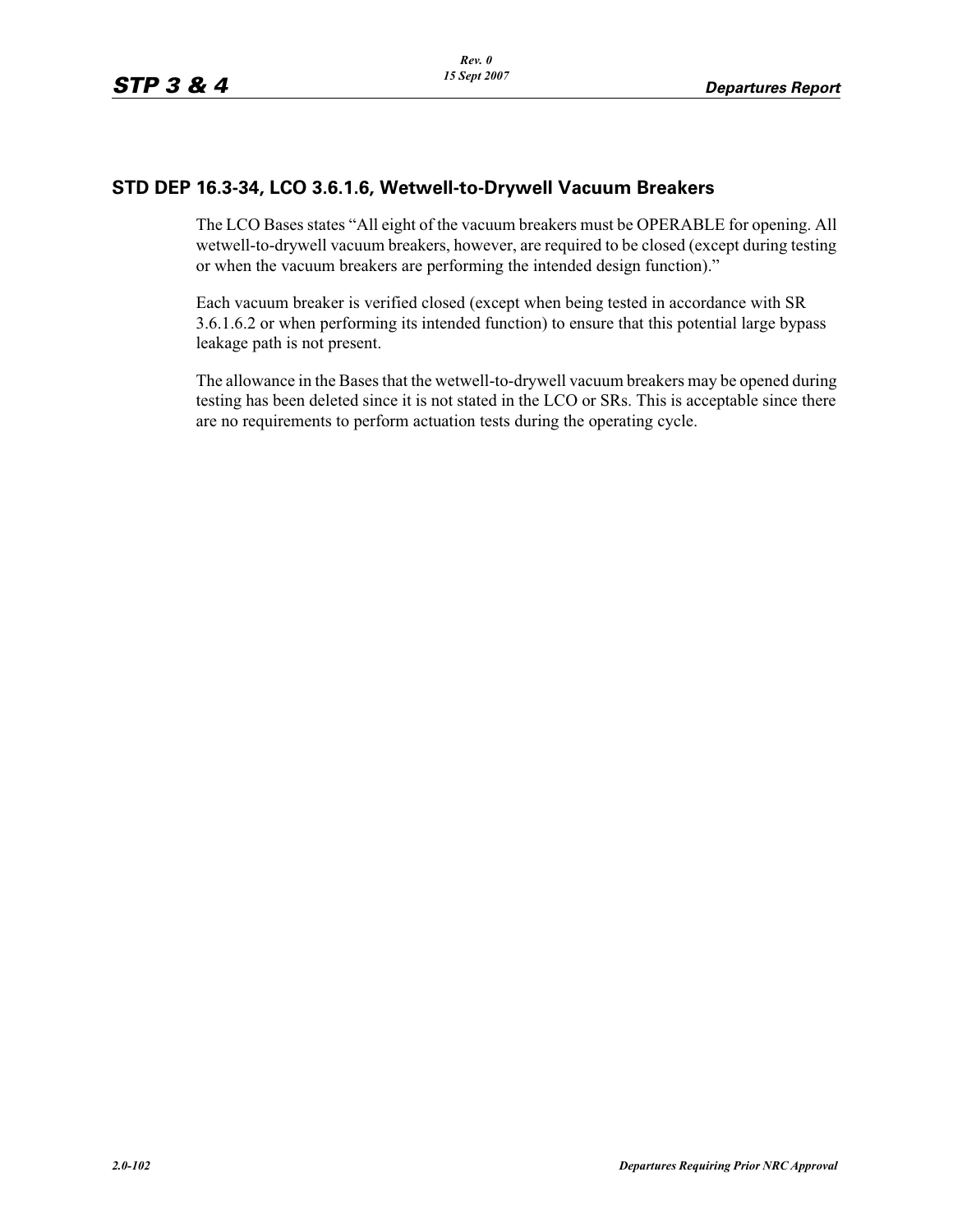#### **STD DEP 16.3-35, LCO 3.9.6, Reactor Pressure Vessel (RPV) Water Level**

The Background bases states that "Sufficient iodine activity would be retained to limit offsite does from the accident to < 25% of 10 CFR 100 limits, as provided by the guidance of Reference 3." The limit has been changed to "< 25% of 10 CFR 100 limits." This limit is consistent with Reference 3, NUREG-0800, Section 15.7.4.

The Applicable Safety Analysis states "A minimum water level of 7.0 m allows a decontamination factor of 100 (Ref. 4) to be used in the accident analysis for iodine. This relates to the assumption that 99% of the total iodine released from the pellet to cladding gap of all the dropped fuel assembly rods is retained by the refueling cavity water." Reference 4 is "NUREG-0831, Supplement 6, Section 16.4.2." This reference has been deleted and Reference 4 in the above statement has been changed to Reference 1 (Regulatory Guide 1.25, March 23, 1972). Regulatory Guide 1.25 is the appropriate reference for the decontamination factor. In addition, the word "dropped" has been changed to "damaged." This is consistent with the analysis (DCD Section 15.7).

The Applicable Safety Analyses section states, "With a minimum water level of 7.0 m and a minimum decay time of 24 hours prior to fuel handling, the analysis and test programs demonstrate that the iodine release due to a postulated fuel handling accident is adequately captured by the water, and that offsite does are maintained within allowable limits (Ref. 5)." Reference 5 has been renumbered as Ref. 4.

The Applicability states "Requirements for fuel handling accidents in the spent fuel storage pool are covered by LCO 3.7.6, "Fuel Pool Water Level." The Specification number has been changed from 3.7.6 to 3.7.8. Specification 3.7.8 is the appropriate number.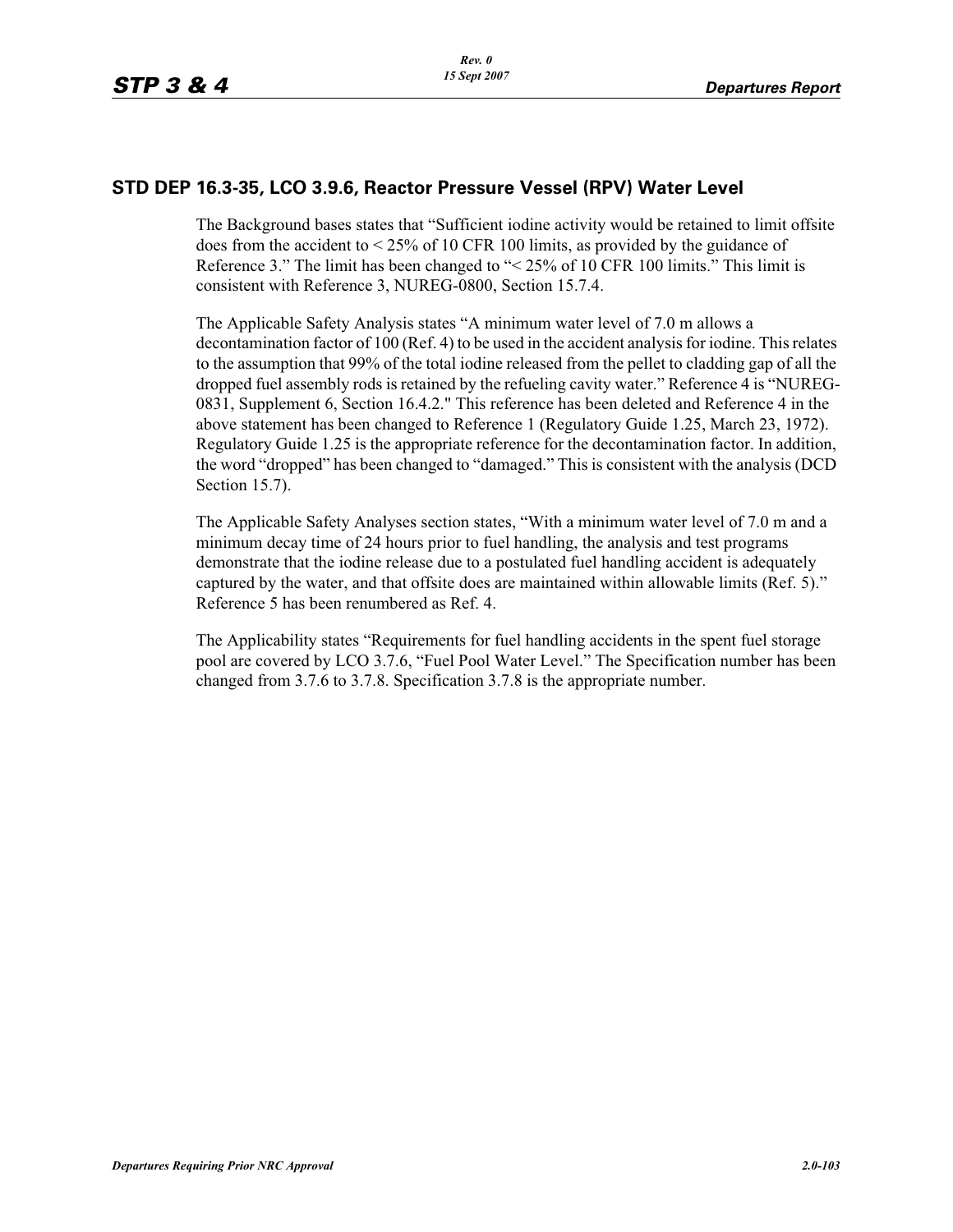### **STD DEP 16.3-36, LCO 3.6.2.3, Residual Heat Removal (RHR) Suppression Pool Cooling**

The Bases Background discussion states, "S/RV leakage, and high pressure core injection and Reactor Core Isolation Cooling System testing increase suppression pool temperature more slowly." The ABWR design does not include a "high pressure core injection system" therefore it has been deleted from the Background discussion.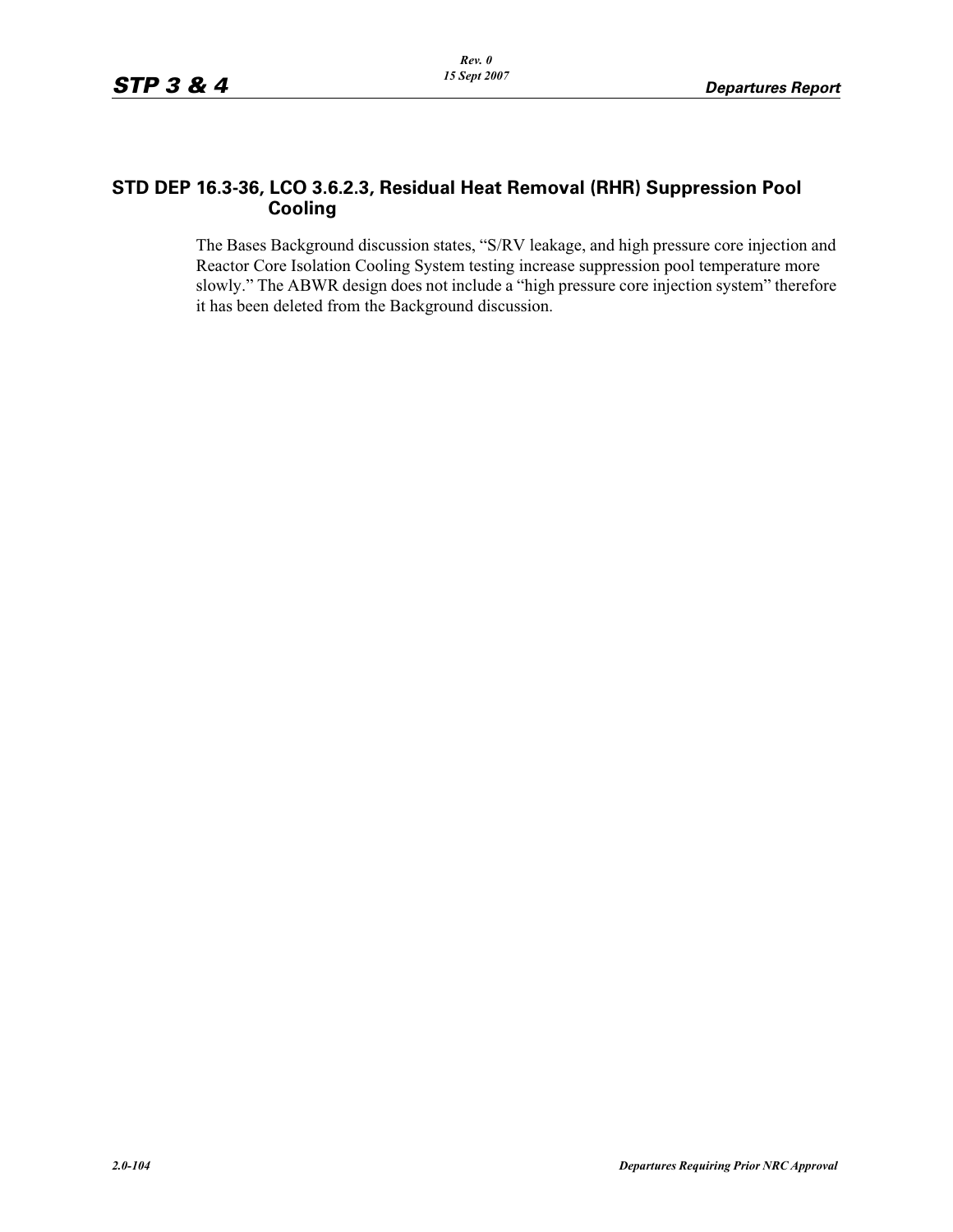## **STD DEP 16.3-37, LCO 3.6.2.3, Residual Heat Removal (RHR) Suppression Pool Cooling**

The Bases Reference 2 is the "ASME Boiler and Pressure Vessel Code, Section XI." This Reference is not used in the discussion and it has been deleted.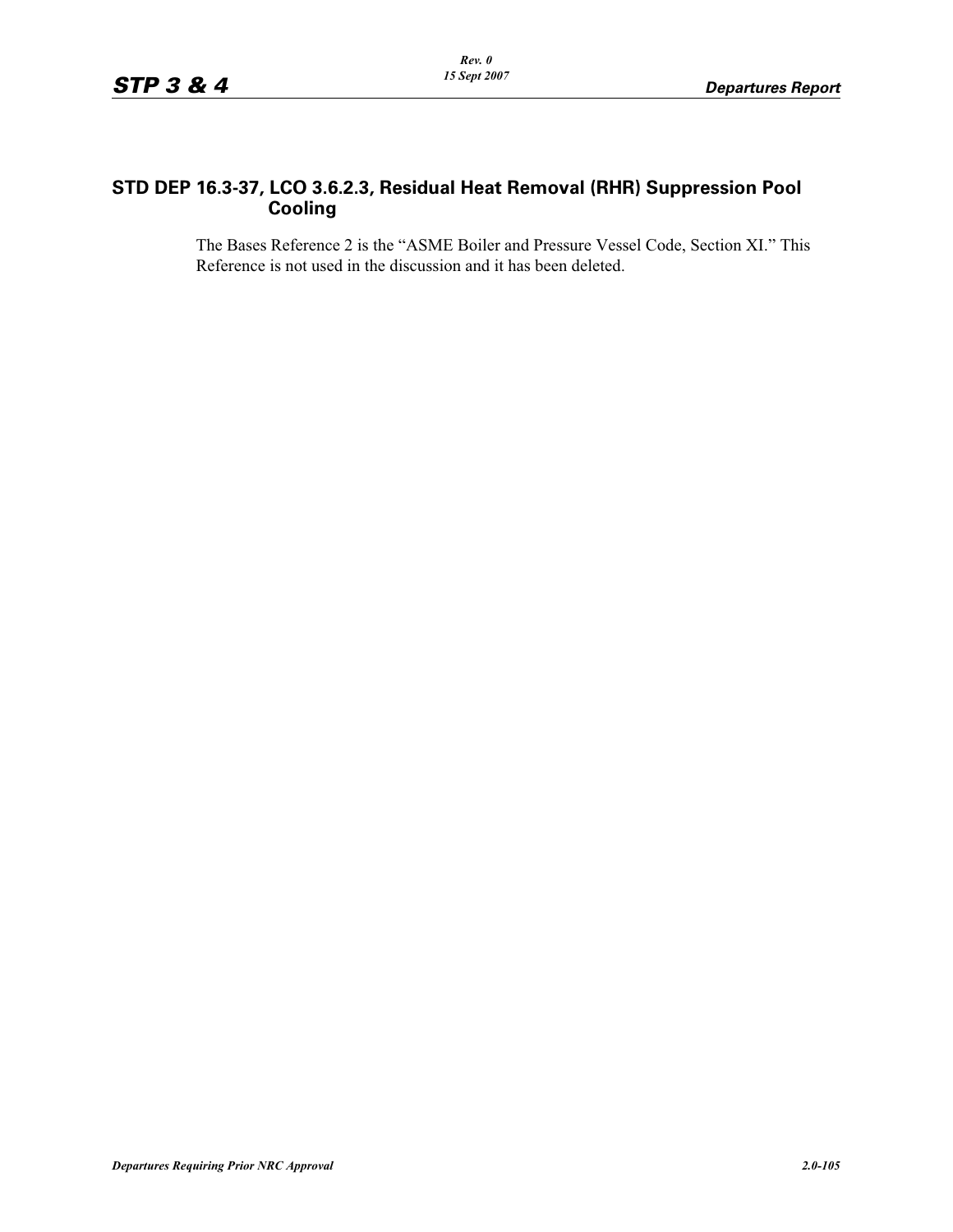### **STD DEP 16.3-40, LCO 3.8. 2, AC Sources-Shutdown**

The Bases LCO specifies the requirements for the requirements for OPERABILITY of the diesel generator. It states, "The Each DG must also be capable of accepting required loads within the assumed loading sequence intervals, and must continue to operate until offsite power can be restored to the ESF buses. These capabilities are required to be met from a variety of initial conditions such as: DG in standby with the engine hot, DG in standby parallel test mode." The last sentence has been change to "These capabilities are required to be met from a variety of initial conditions such as: DG in standby with the engine hot, with the engine at ambient conditions, or DG operating in standby parallel test mode." The change is made to be consistent with the Bases of LCO 3.8.1 and 3.8.11.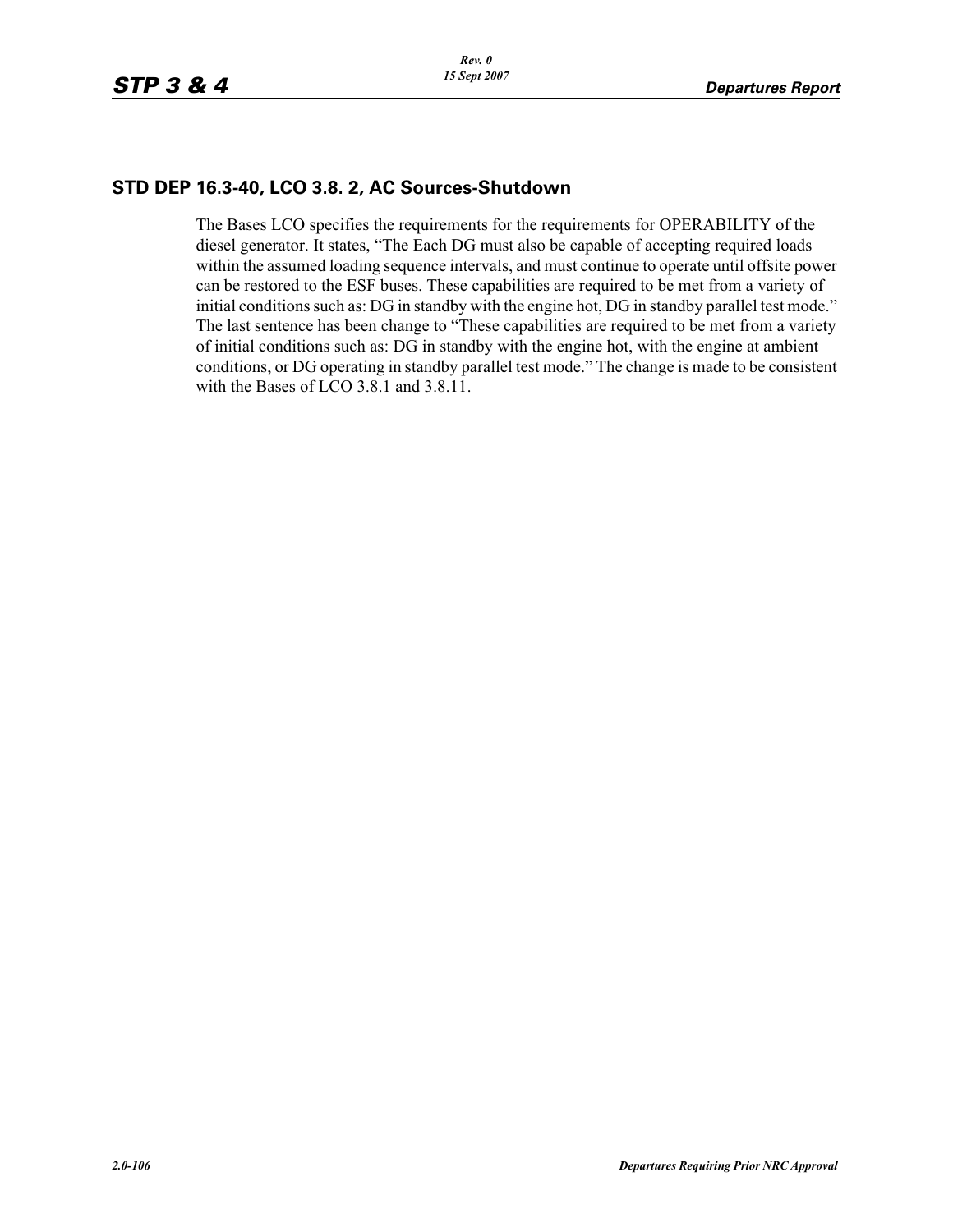#### **STD DEP 16.3-41, LCO 3.8.2, AC Sources-Shutdown**

The Required Action for Condition A includes a Note that states, "Enter applicable Condition and Required Actions of LCO 3.8.10, with one required division de-energized as a result of Condition B." Condition B has been changed to Condition A since it is the intent of the Note as indicated in the associated Bases discussion. This change is a typographical misstatement in NOTE for CONDITION A in the REQUIRED ACTION section. The note erroneously requires entry into applicable Condition and Required Actions of LCO 3.8.10 with one required division de-energized as a result of Condition B. The entry should be as a result of Condition A.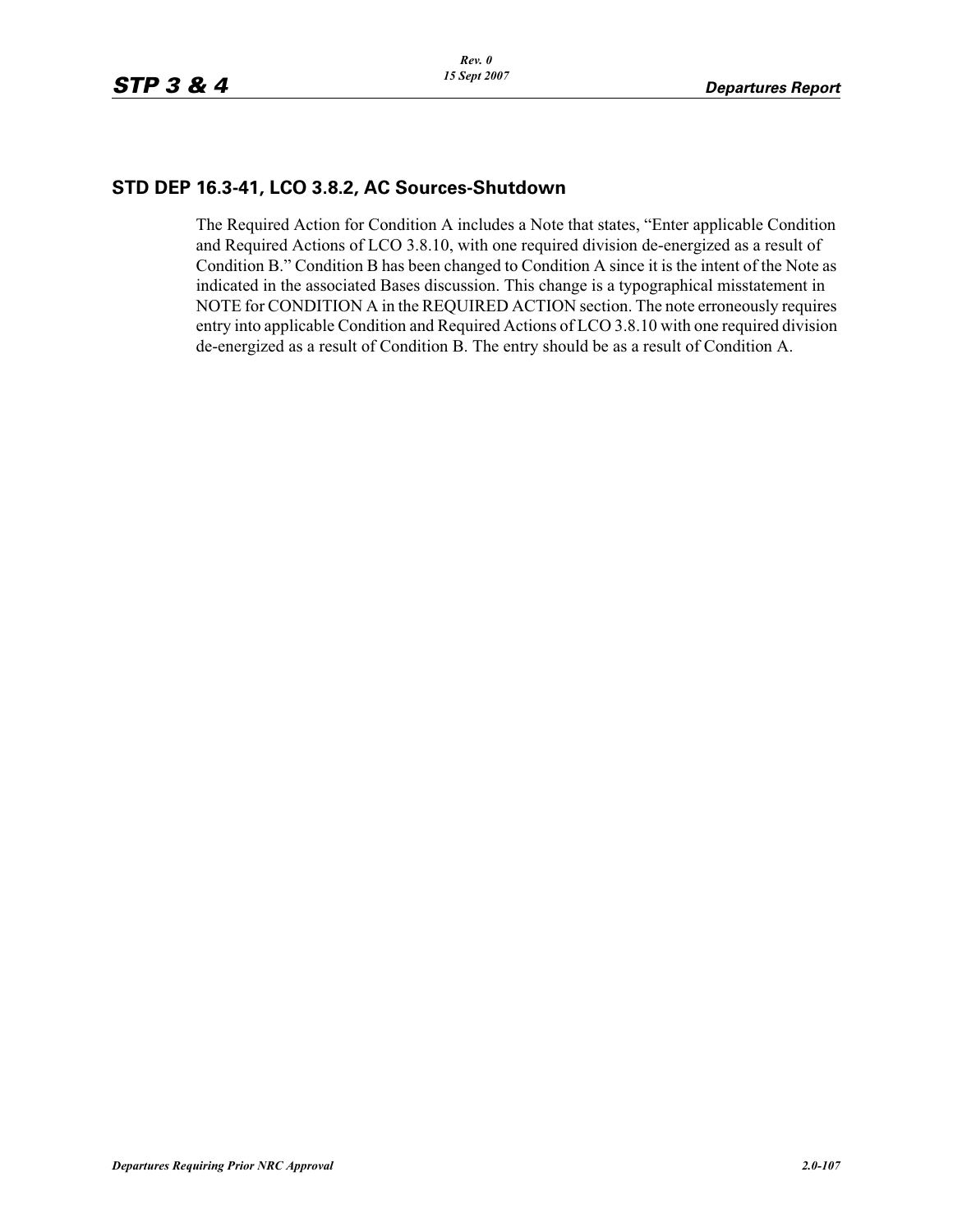### **STD DEP 16.3-42, LCO 3.8.4, DC Sources - Operating**

The Bases of Required Action D.1 and D.2 states that "If all inoperable DC electrical power subsystems cannot be restored to OPERABLE status within the associated Completion Times for Required Action A.1, B.2, and C.1 or C.2, the unit must be brought to a MODE in which the LCO does not apply." This sentence has been changed to "If any Required Action and associated Completion Time is not met, the unit must be brought to a MODE in which the LCO does not apply." This change is made to be consistent with the Required Action.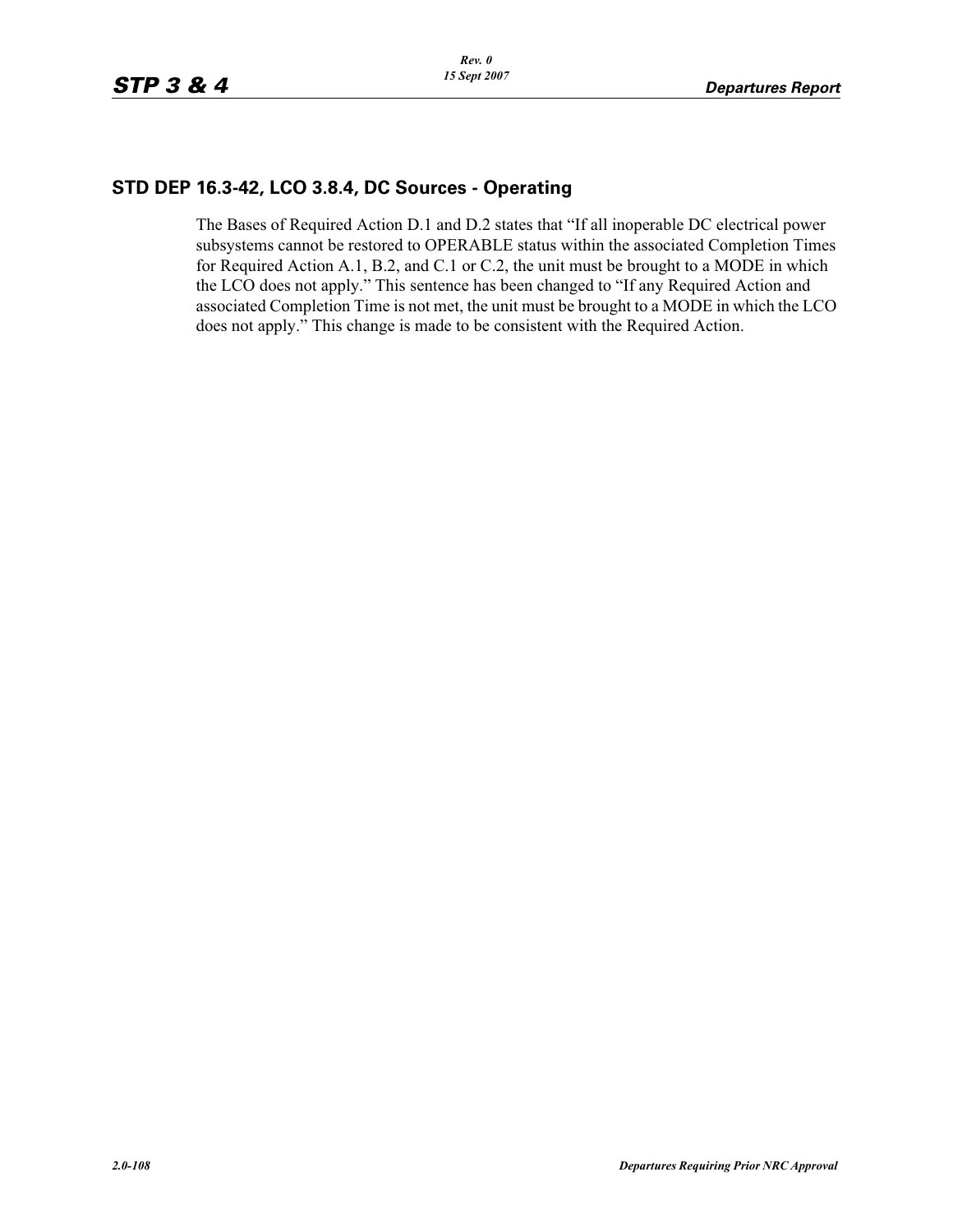# **STD DEP 16.3-43, LCO 3.6.1.1, Primary Containment**

The Bases Background states "The primary containment air lock is OPERABLE, except as provided in LCO 3.6.1.2, "Primary Containment Air Locks." The ABWR Containment has two airlocks. Therefore, "air lock is" is changed to "air locks are." This change is made to be consistent with other LCOs and the containment design.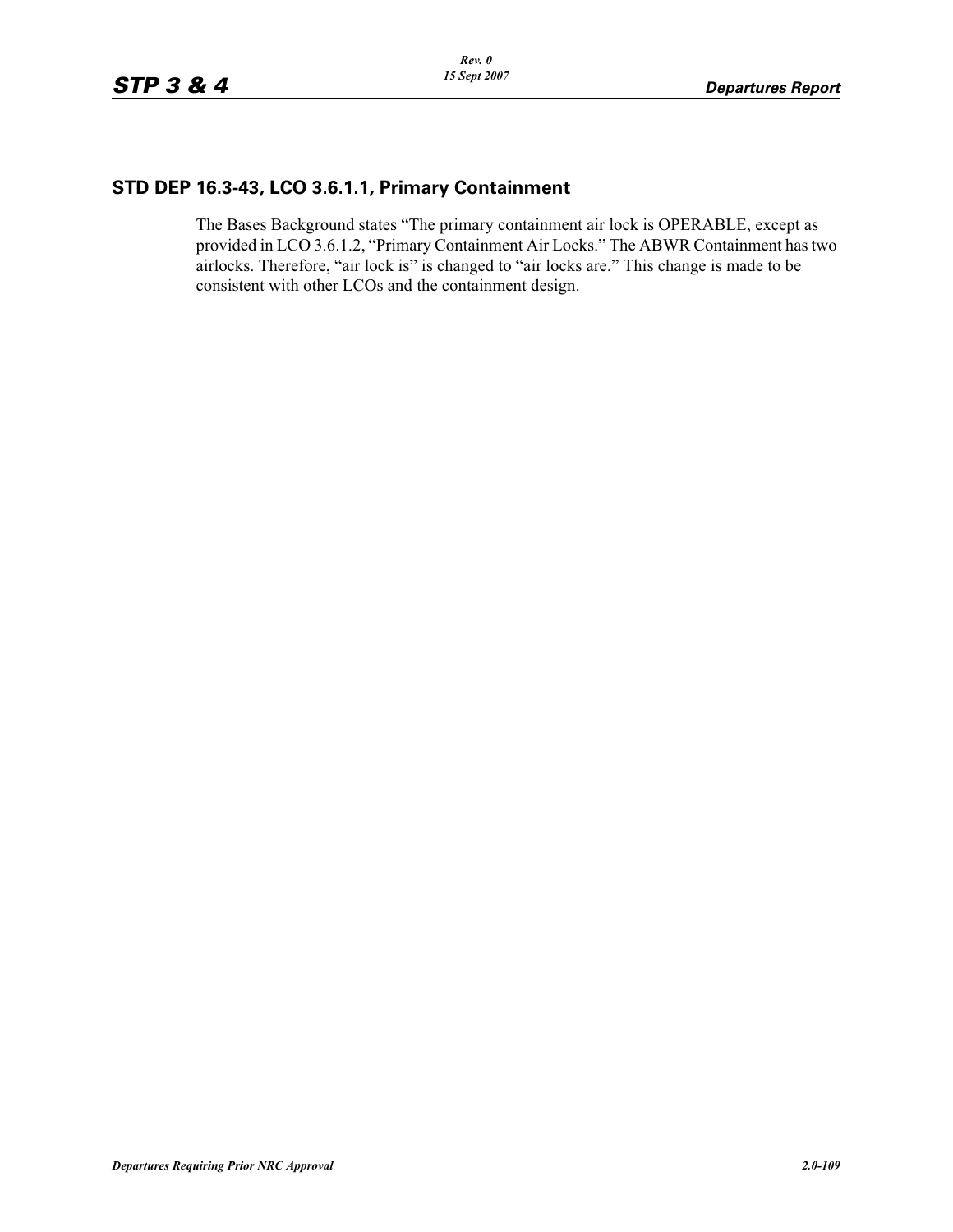## **STD DEP 16.3-44, LCO 3.6.1.1, Primary Containment**

The Bases states, "Maintaining the primary containment OPERABLE requires compliance with the visual examinations and leakage rate test requirements of 10 CFR 50, Appendix J (Ref. 3), as modified by approved exemptions. Failure to meet air lock leakage testing (SR 3.6.1.2.1), [resilient seal primary containment purge valve leakage testing (SR 3.6.1.3.7),] or main steam isolation valve leakage (SR 3.6.1.3.13), or hydrostatically tested valve leakage (SR 3.6.1.3.12) does not necessarily result in a failure of this SR. The impact of the failure to meet these SRs must be evaluated against the Type A, B, and C acceptance criteria of 10 CFR 50, Appendix J."

The main steam isolation valve leakage SR has been eliminated from this list since the containment analyses assumes a specific leakage limit for La and a specific leakage limit for main steam isolation valve leakage. Therefore, main steam line leakage is excluded from the  $L_a$ term.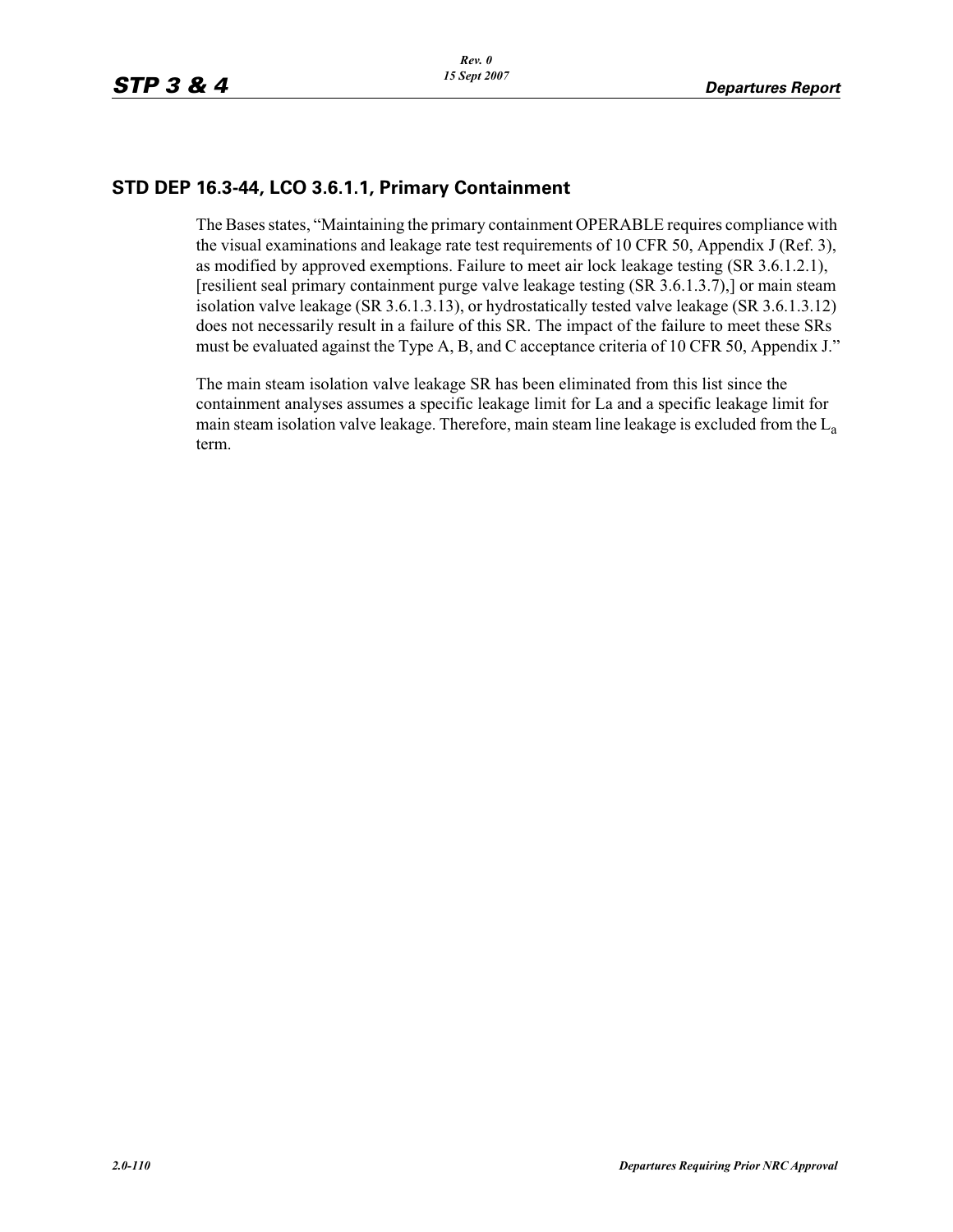### **STD DEP 16.3-45, LCO 3.6.1.1, Primary Containment**

The Background Section states "This Specification ensures that the performance of the primary containment, in the event of a DBA, meets the assumptions used in the safety analyses of References 1 and 2."

Reference 1 is Tier 2 Section 6.2 "Containment Systems" and Reference 2 is Tier 2 Section 15.1. "Decrease in Reactor Coolant Temperatures." Section 15.1 is not the appropriate reference and it has been deleted and replaced with DCD Tier 2, Section 15.6 "Decrease in Reactor Coolant Inventory."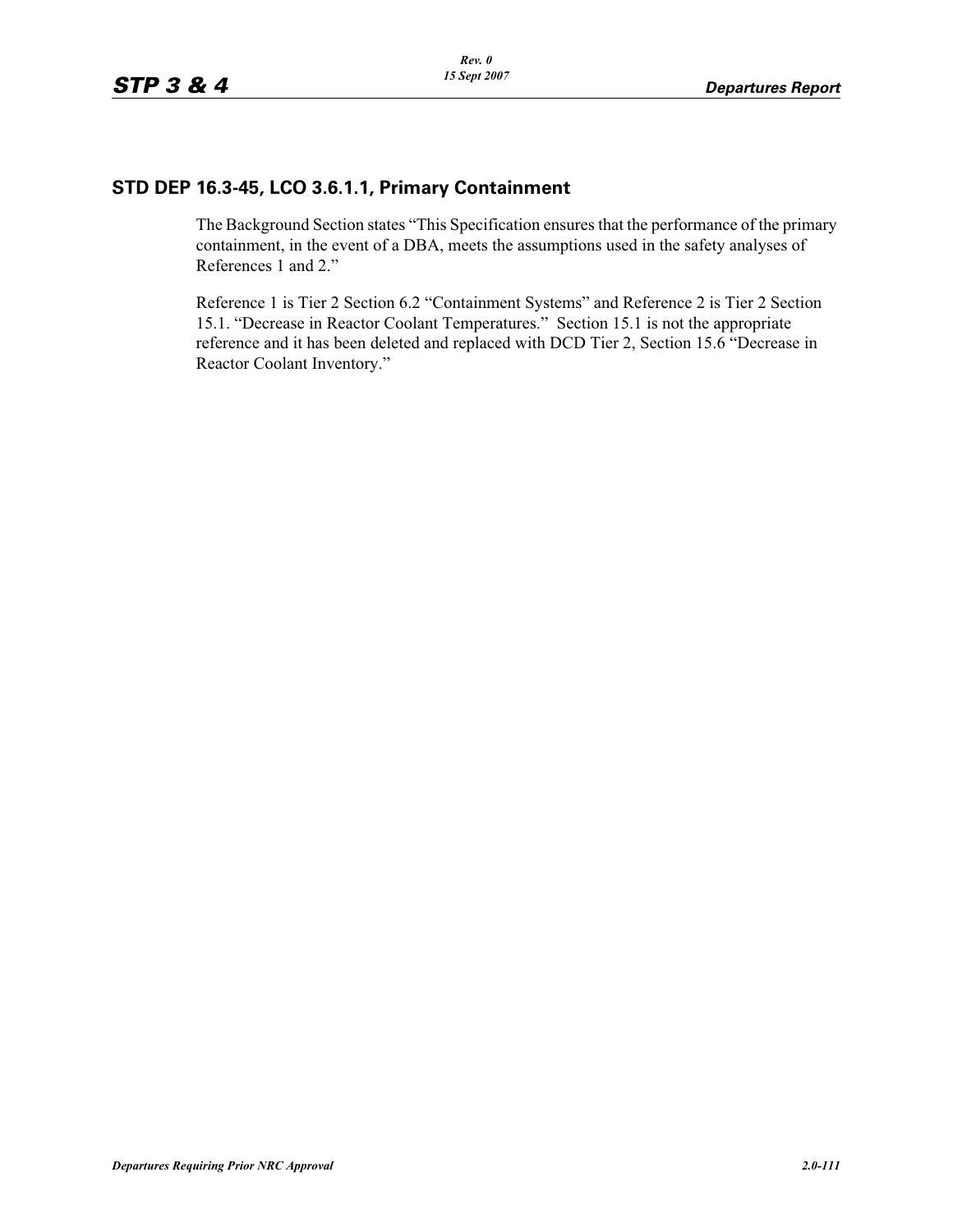#### **STD DEP 16.3-46, LCO 3.7.2, RCW, RSW, and UHS Applicability**

The Applicability of 3.7.2 is in MODE 5 except with the reactor cavity to dryer/separator storage pool gate removed and water level  $> 7.0$  m over the top of the reactor pressure vessel flange. The Applicability of LCO 3.7.3 is MODE 5 with the reactor cavity to dryer/separator storage pool gate removed and water level  $> 7.0$  m over the top of the reactor pressure vessel flange. The Applicability requirements of these Specifications should match the Applicability of Specifications 3.9.7 and 3.9.8. The applicability of Specification 3.9.7 is MODE 5 with irradiated fuel in the reactor pressure vessel (RPV) and with the water level  $>$  7.0 m above the top of the RPV flange while the Applicability of LCO 3.9.8 is MODE 5 with irradiated fuel in the reactor pressure vessel (RPV) and with the water level < 7.0 m above the top of the RPV flange. The Applicability of Specifications 3.7.2 and 3.7.3 has been changed to be consistent with the Applicability of 3.9.8 while the Applicability of 3.7.3 has been changed to be consistent with the Applicability of 3.9.7. The Bases Background, Applicable Safety Analyses, LCO, and Applicability have been corrected.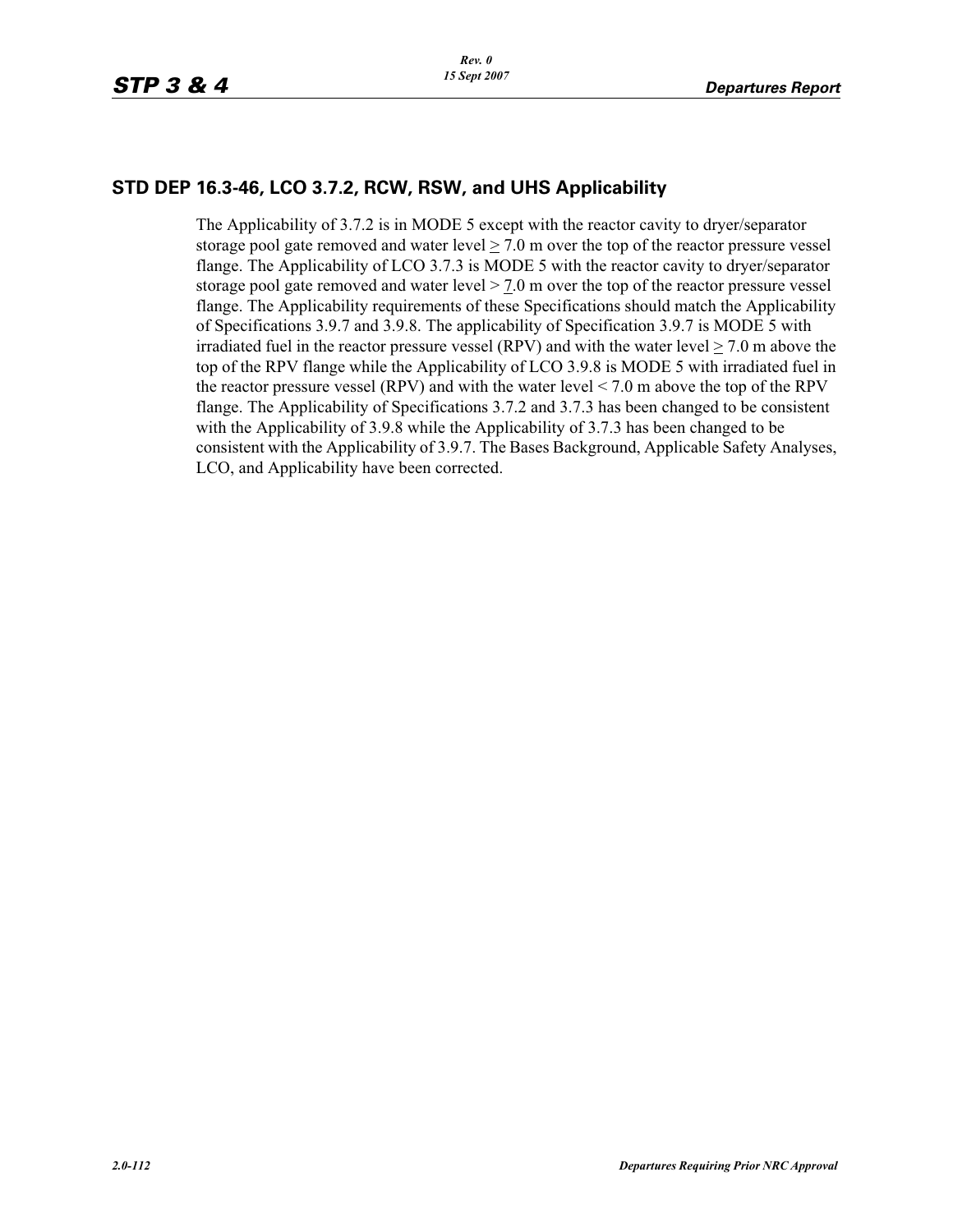### **STD DEP 16.3-47, LCO 3.7.4, Control Room Habitability Area (CRHA)-Emergency Filtration (EF) System**

SR 3.7.4.4 requires verification that each EF division can maintain a positive pressure of > 3.2 mm water gauge relative to the atmosphere during the isolation mode of operation at a flow rate of < 360 m<sup>3</sup>/h. The flow rate of 360 m<sup>3</sup>/h has been changed to 3400 m<sup>3</sup>/h to be consistent with Tier 1 Table 2.15.5a Item 5.b. A similar change is made to the associated Bases of SR 3.7.4.4.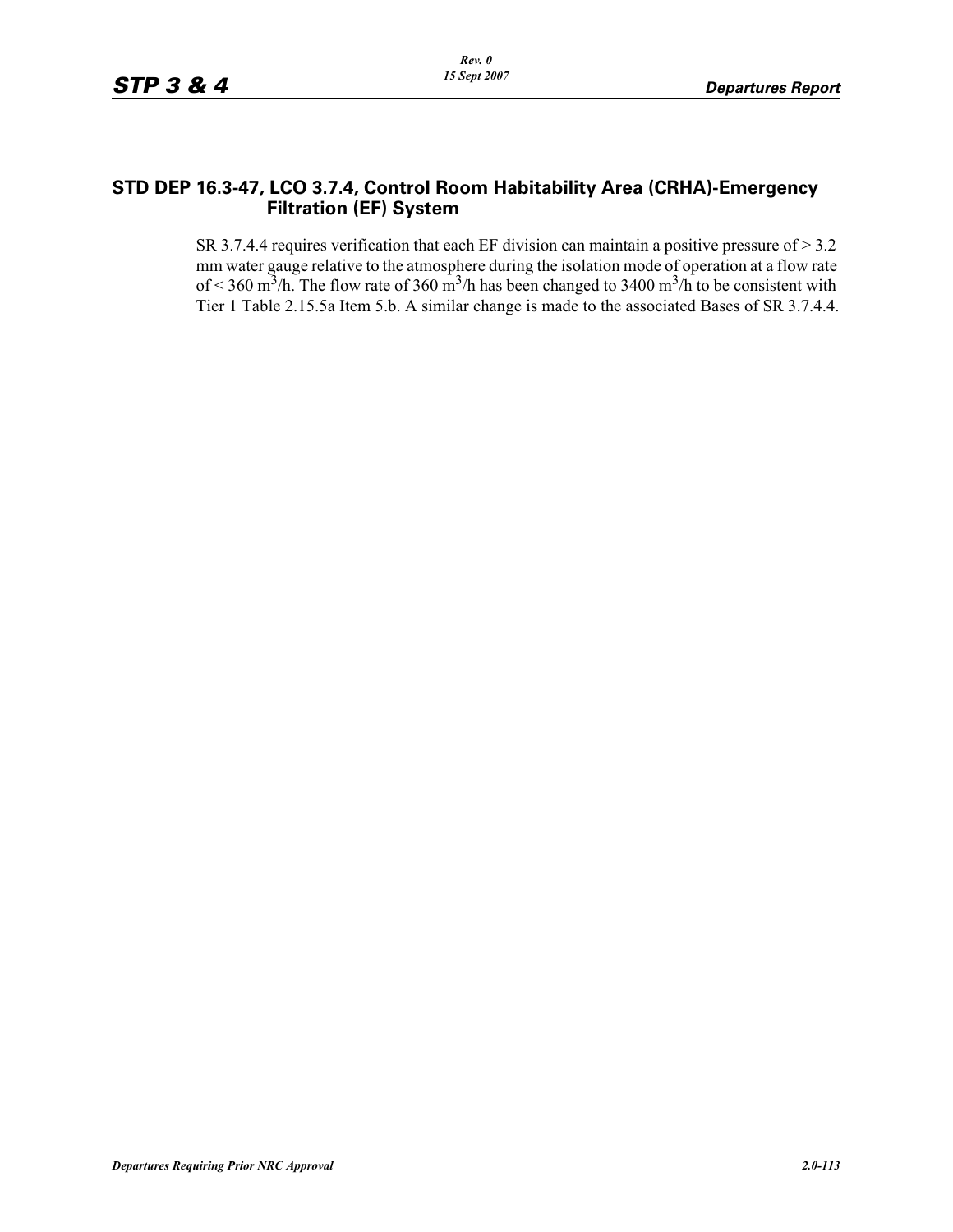### **STD DEP 16.3-48, LCO 3.7.4, Control Room Habitability Area (CRHA)-Emergency Filtration (EF) System**

The Bases Background states, "Each division consists of an electric heater, a prefilter, a high efficiency particulate air (HEPA) filter, an activated charcoal adsorber section, a second HEPA filter, two 100% capacity fans, and the associated ductwork and dampers." The Bases has been revised to indicate that the CRHA System includes two 100% capacity fans. Therefore the Bases has been modified to reflect the actual design.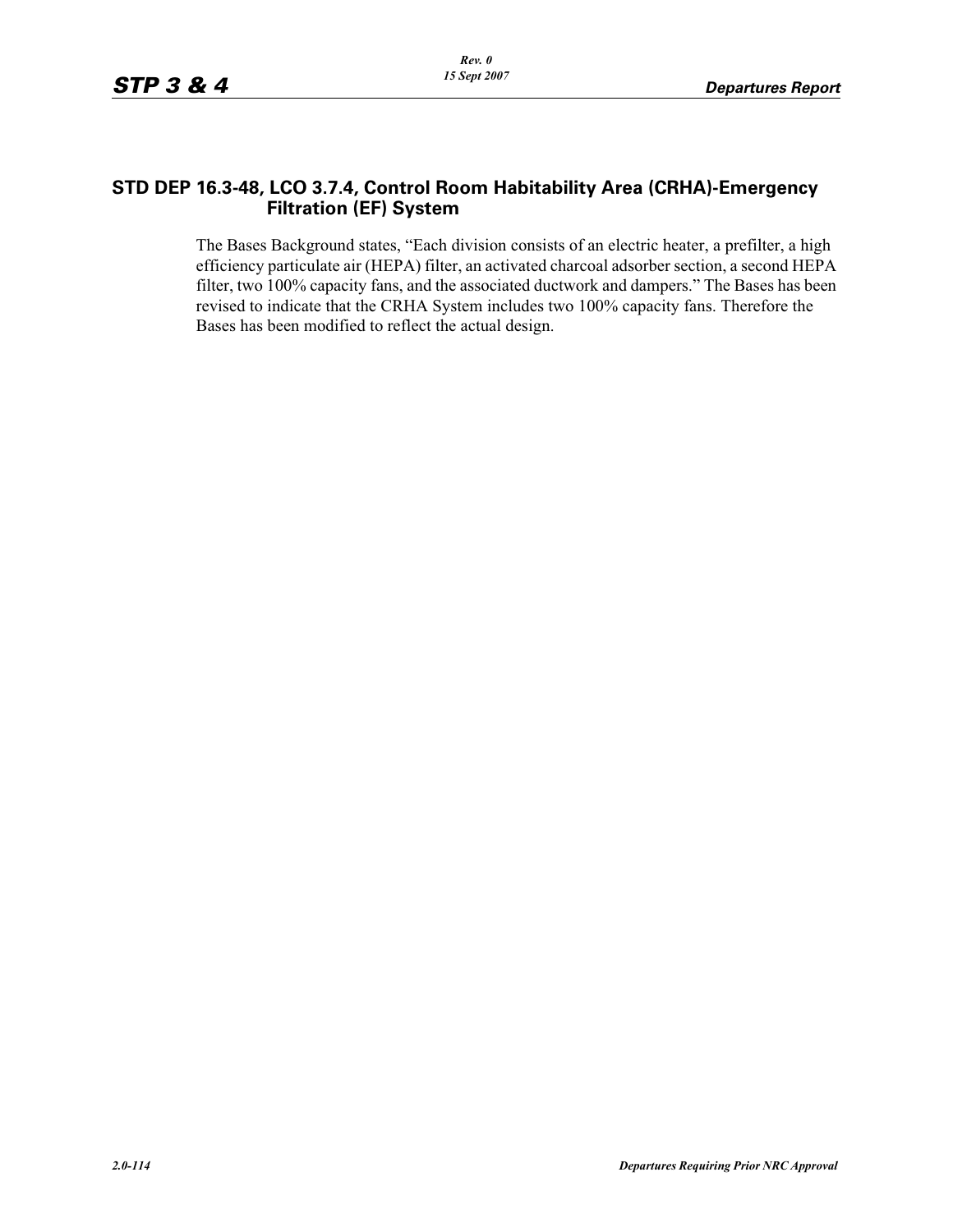### **STD DEP 16.3-49, LCO 3.8.1, AC-Sources-Operating**

Note (b) of Table 3.8.1-1, Diesel Generator Test Schedule states that maintaining the tablespecified DG test interval "until seven failure-free starts from standby conditions and load and run tests have been performed" is consistent with Regulatory Position [ ] of Regulatory Guide 1.9, Revision 3. The referenced Regulatory Guide has no Regulatory Position that specifies the seven consecutive failure-free starts credited to the Regulatory Position. The mention of the seven consecutive failure-free starts does appear in Generic Letter 84-15, "Example Technical Specifications" regarding DG testing. DG testing is not effected by this reference change. The change only deletes the statement that the test interval is consistent with the Regulatory Position in R.G. 1.9.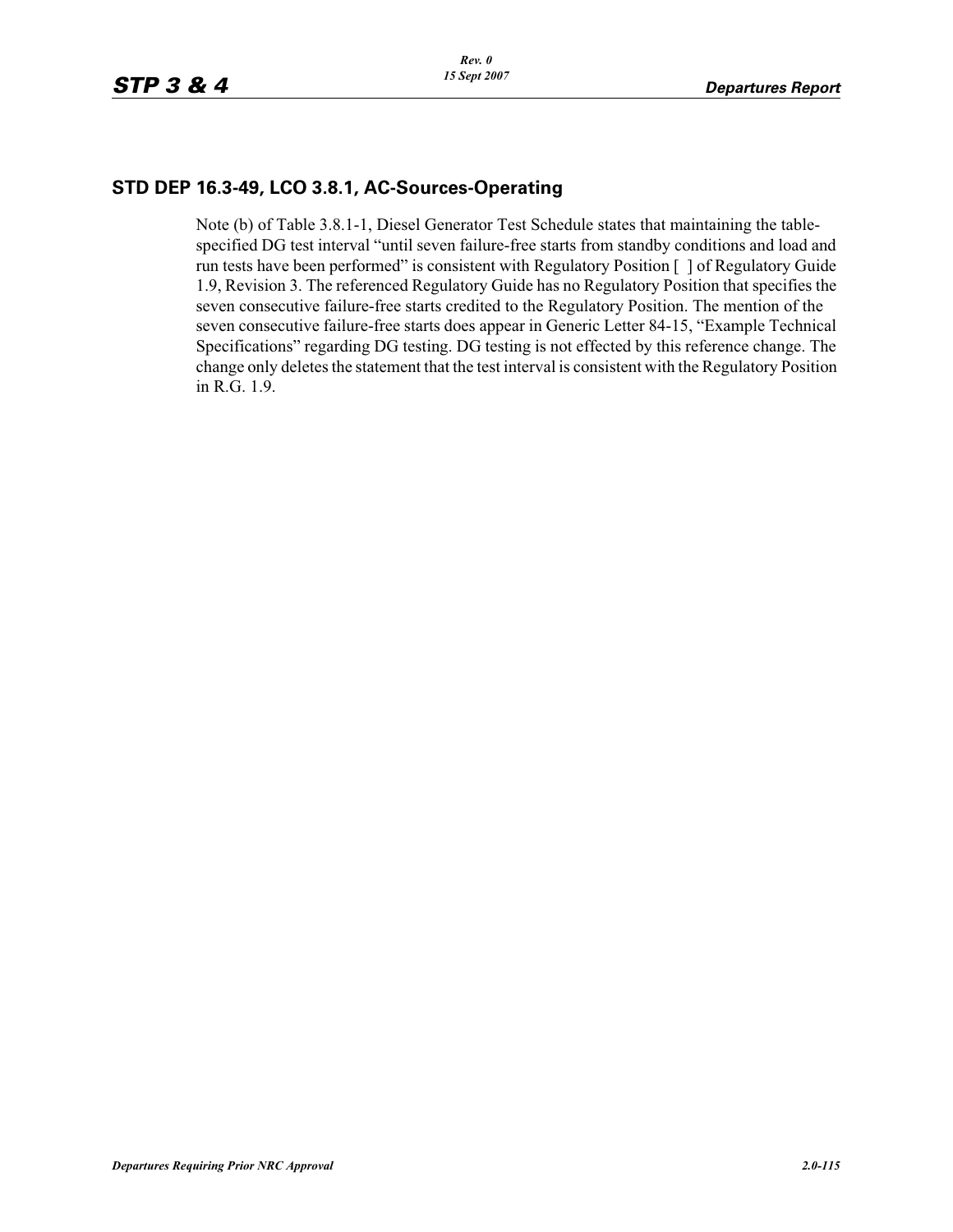# **STD DEP 16.3-50, LCO 3.3.1.4, ESF Actuation Instrumentation**

The Applicable Modes or Other Specified Conditions for Table 3.3.1.4-1, Function 14.a and 14.b, is changed to include MODE 1. This is consistent with the Applicable Modes or Other Specified Conditions for Table 3.3.1.1-1, Function 3.b (i.e., MODE 1 also).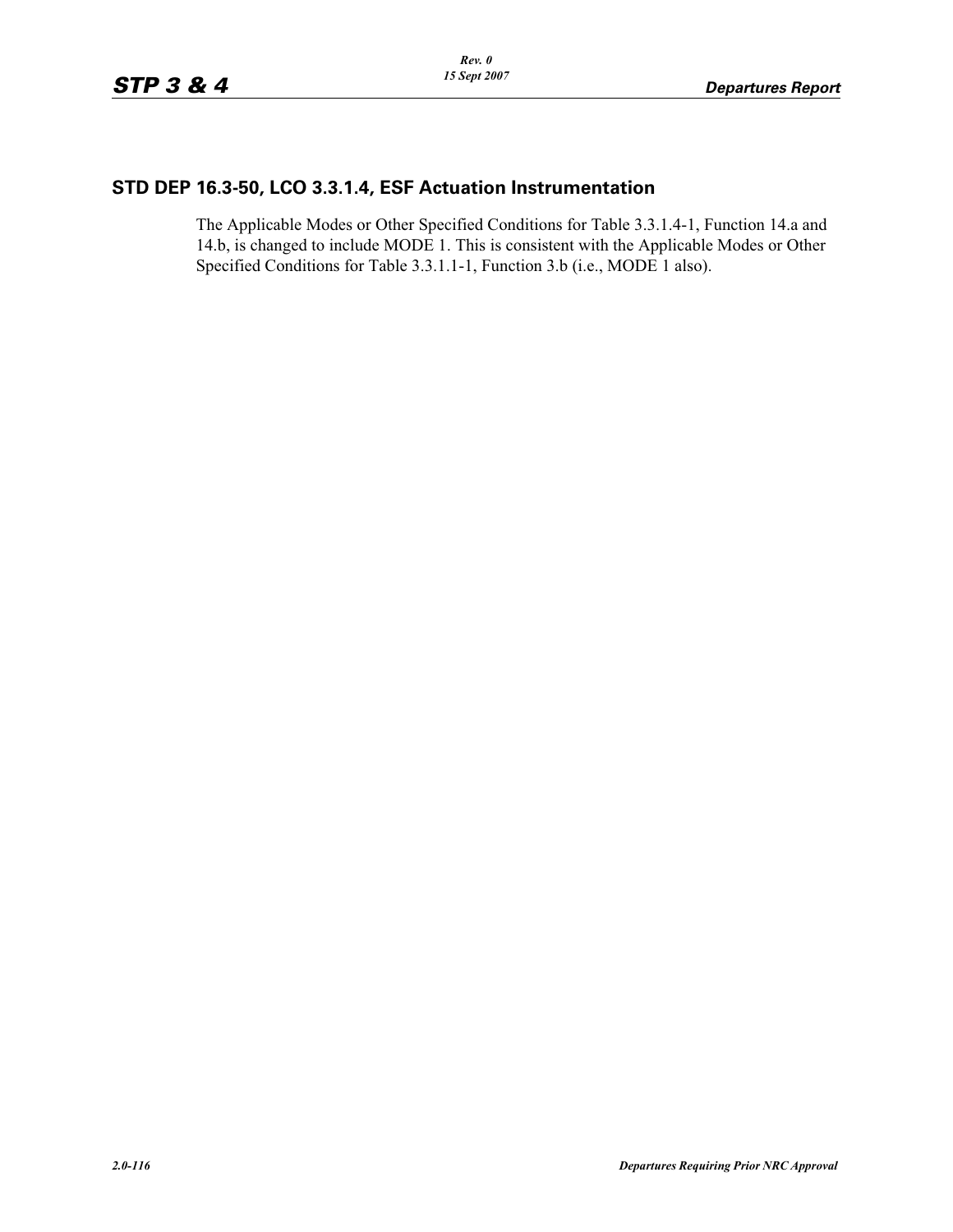## **STD DEP 16.3-51, LCO 3.8.2, AC-Sources-Operating**

The Bases Background states "Each DG has an air start system with adequate capacity for five successive start attempts on the DG without recharging the air start receiver(s)." The actual design will include two redundant DG air start subsystems, each with adequate capacity for five successive start attempts on the DG without recharging the air start receiver(s). The Bases Background, LCO and ACTION E has been modified to reflect this clarification.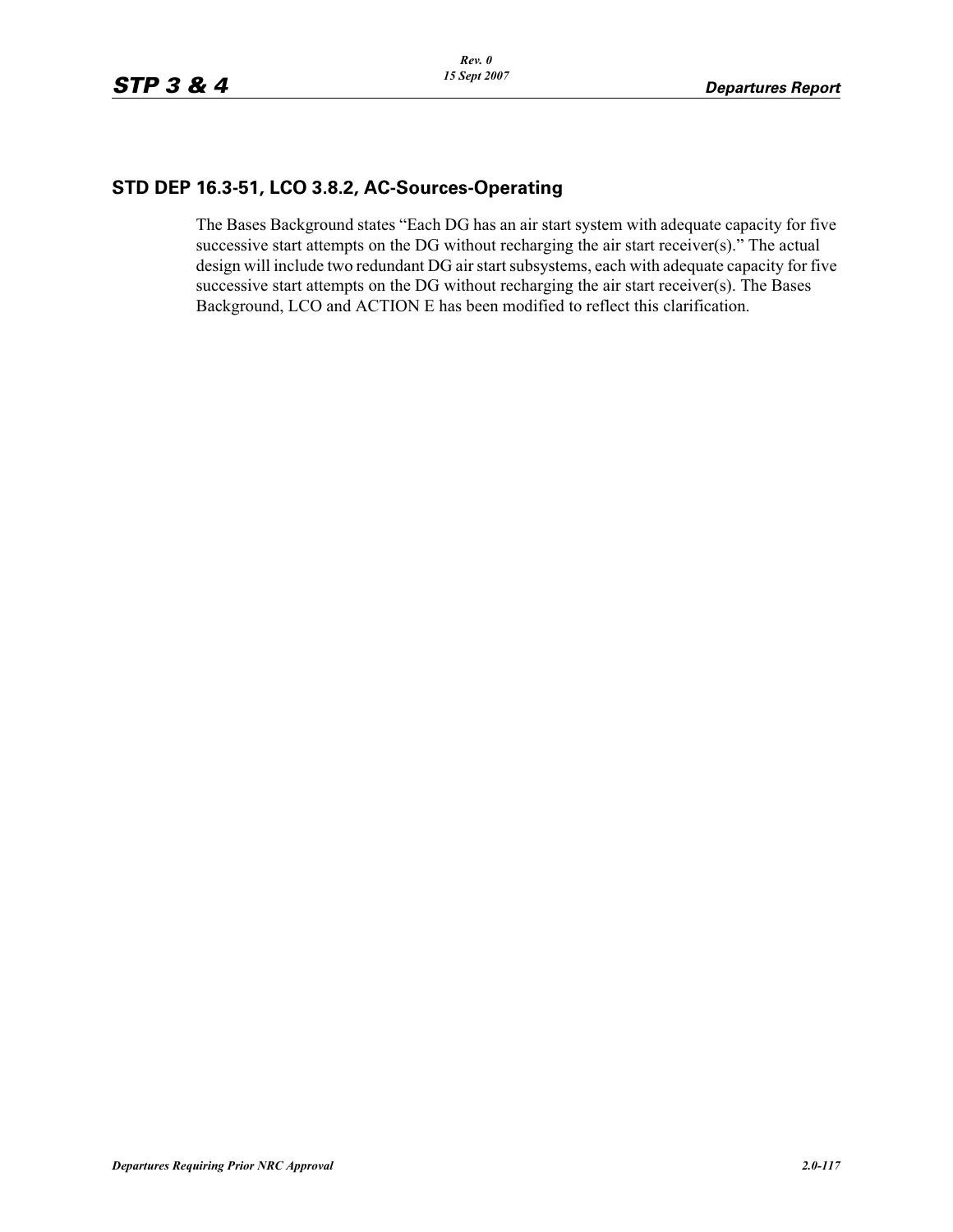### **STD DEP 16.3-52, LCO 3.8.8, Inverters - Shutdown**

The Applicable Safety Analyses states, "The inverters are designed to provide the required capacity, capability, redundancy, and reliability to ensure the availability of necessary power to the Reactor Protection System (RPS) and Emergency Core Cooling Systems (ECCS) instrumentation and controls so that the fuel, Reactor Coolant System, and containment design limits are not exceeded."

The statement is revised to indicate that the inverters supply the Class 1E CVCF loads. This change is consistent with the description in the Applicable Safety Analyses of LCO 3.8.7, Inverters-Operating.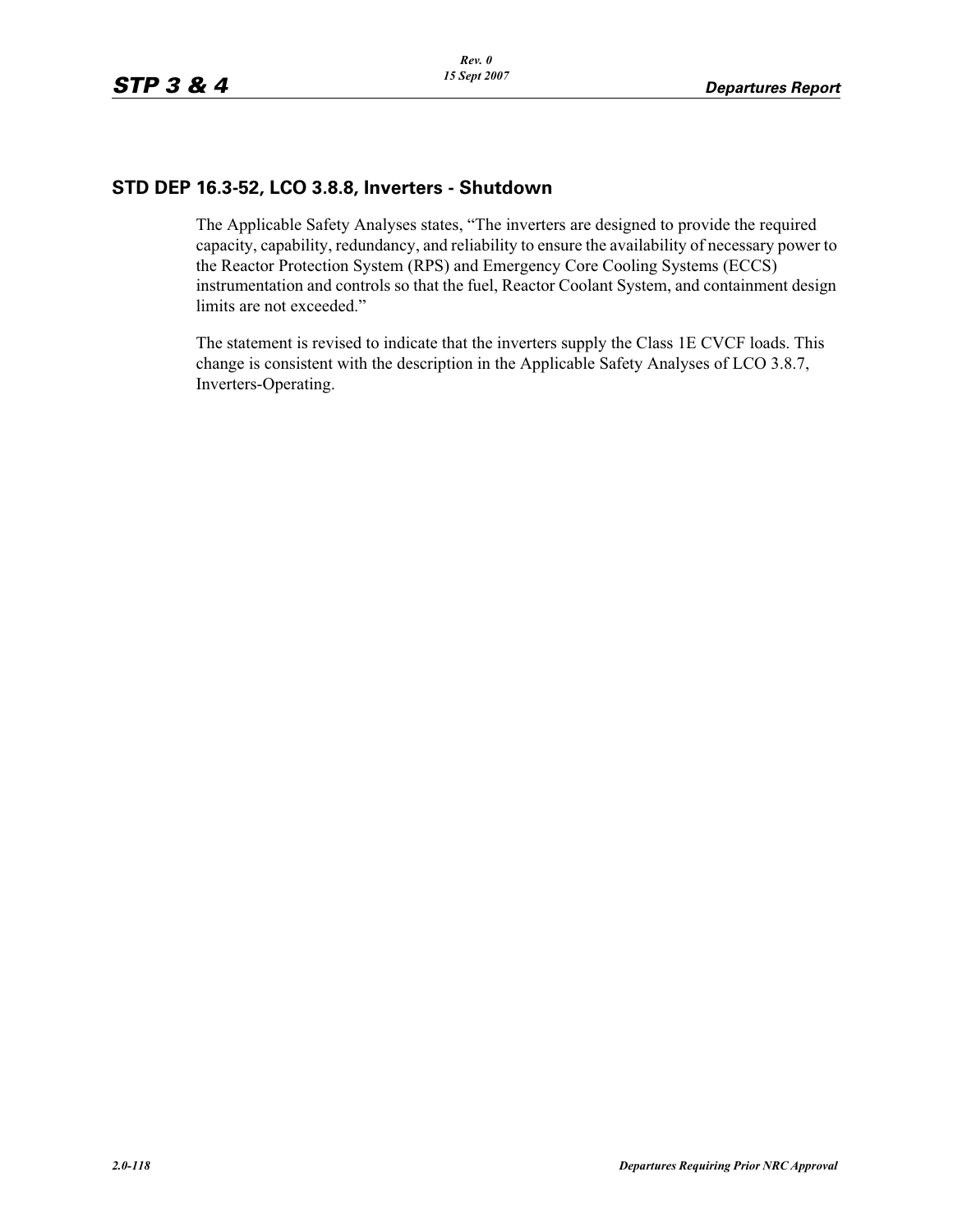### **STD DEP 16.3-53, LCO 3.3.1.1, SSLC Sensor Instrumentation**

In SR 3.3.1.1.14, ISOLATION SYSTEM RESPONSE TIME acceptance criteria, are moved from Reference 10 to REFERENCE 9 and in the REFERENCE Section, Reference 9 is "Technical Requirements Manual" and REFERENCE 10 is not used. The changes are to universally locate all RESPONSE TIME acceptance criteria in the Technical Requirements Manual. SR 3.3.1.12 specifies Reference 9 as the location for Response Time Tests. Reference 9 changed to Technical Requirements Manual.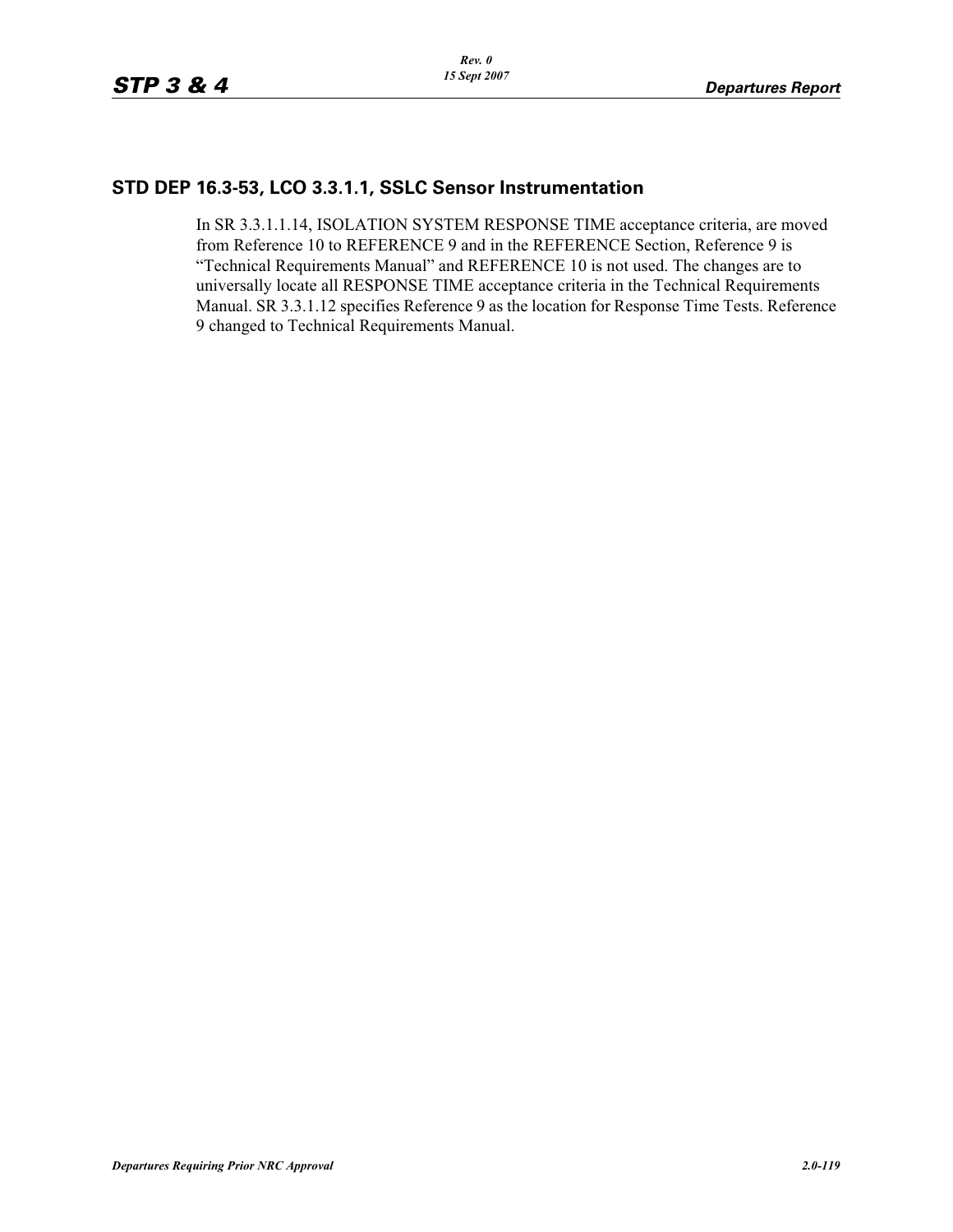### **STD DEP 16.3-54, LCO 3.3.1.2, Reactor Protection System (RPS) and Main Steam Isolation Valve (MSIV) Actuation**

The phrase, "Response time test acceptance criteria are included in Reference 4." is added to SR 3.3.1.2.6 and SR 3.3.1.2.7. "Technical Requirements Manual" is added to the REFERENCES section Item 4.

These additions, regarding response time acceptance criteria, provide one location for all response time criteria.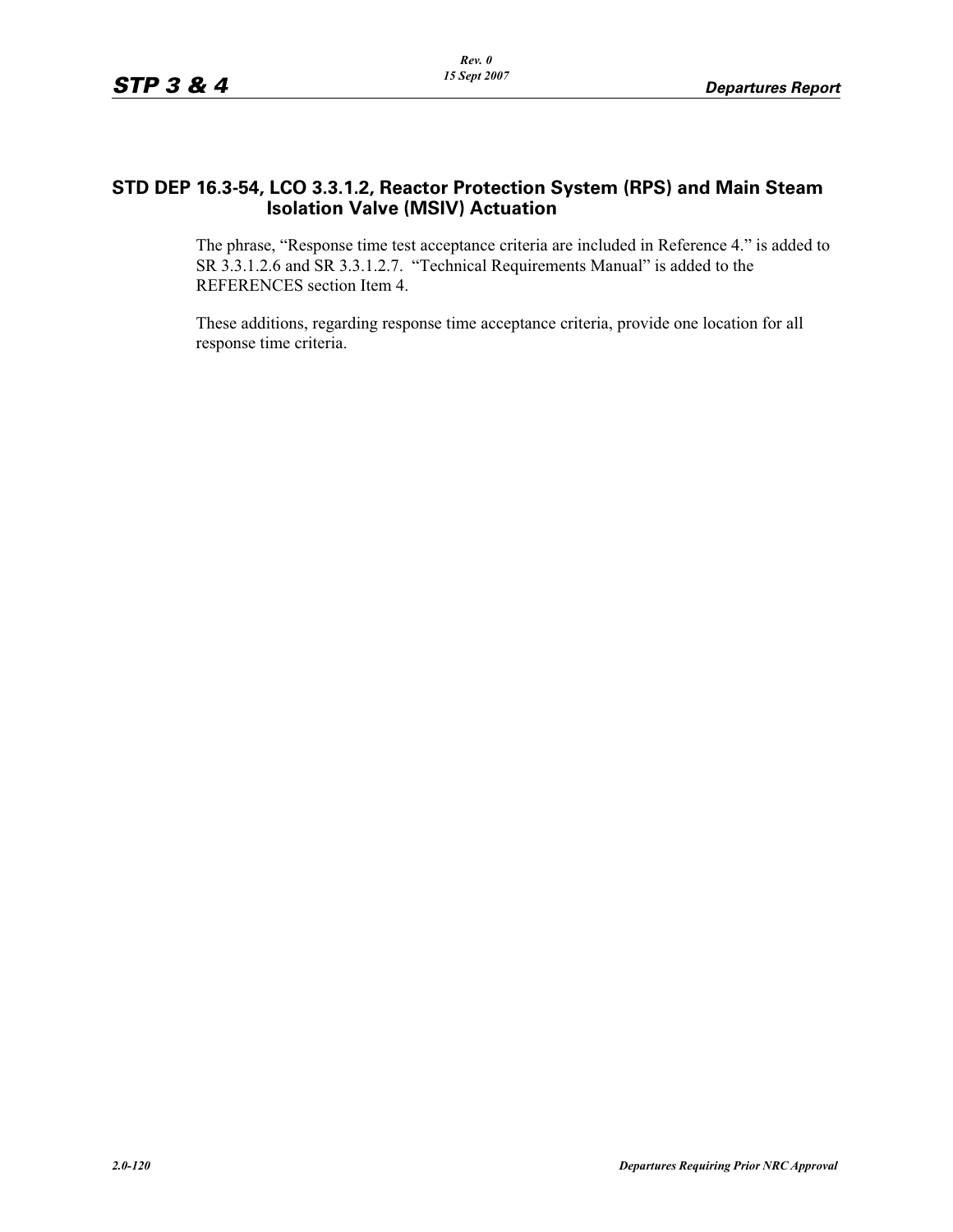### **STD DEP 16.3-55, LCO 3.3.4.1, Anticipated Transient Without Scram (ATWS) and End-of-Cycle Recirculation Pump Trip (EOC-RPT) Instrumentation**

The Surveillance Requirement discussion has been changed to revise the time of EOC- RPT System Response Time to RPT System Response Time. The title and definition is being revised since ATWS and EOC response times are credited in the transient and accident analyses.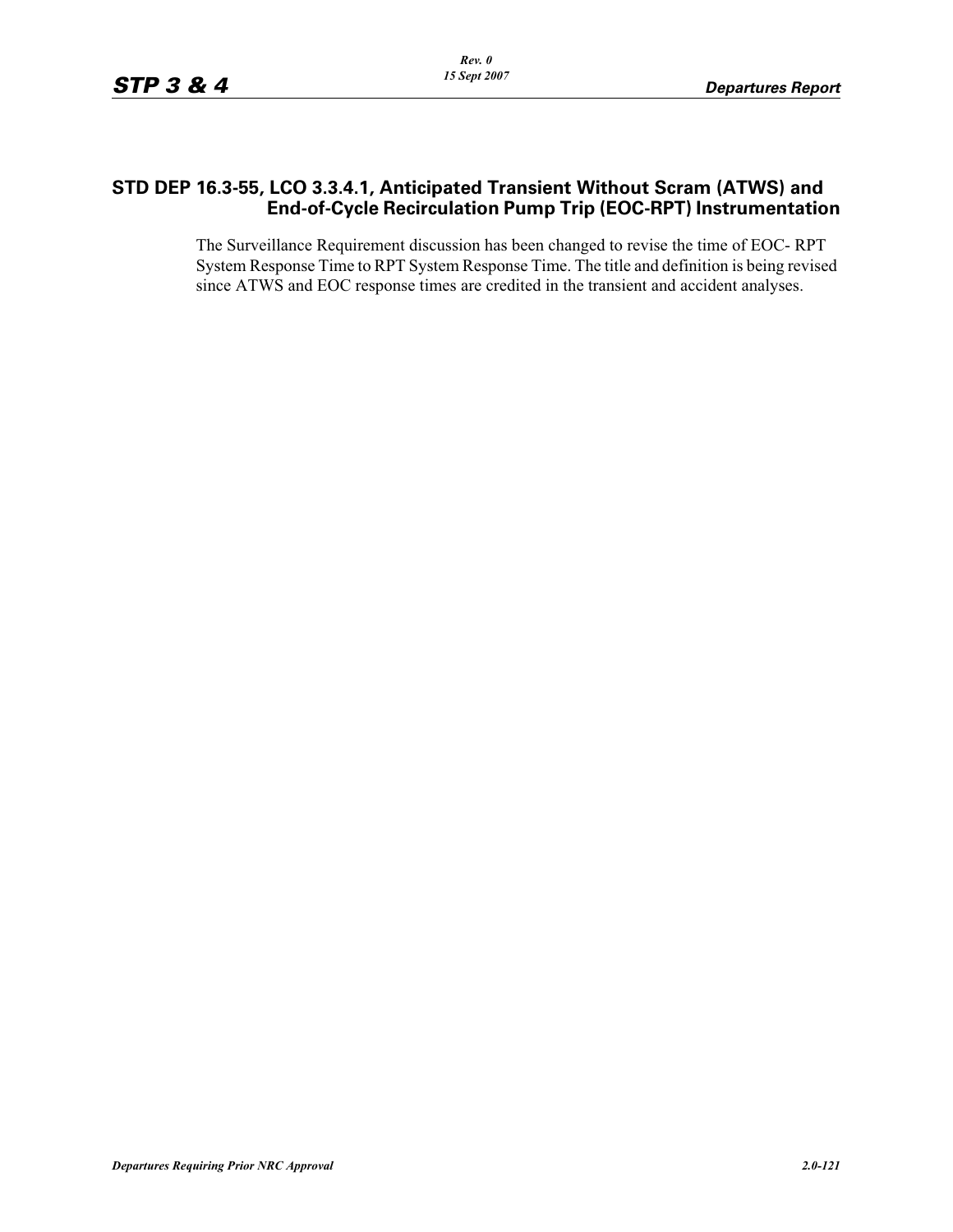### **STD DEP 16.3-56, LCO 3.3.4.1, Anticipated Transient Without Scram (ATWS) and End-of-Cycle Recirculation Pump Trip (EOC-RPT) Instrumentation**

Reference 5 of the LCO 3.3.4.1 Bases has been changed to "Technical Requirements Manual."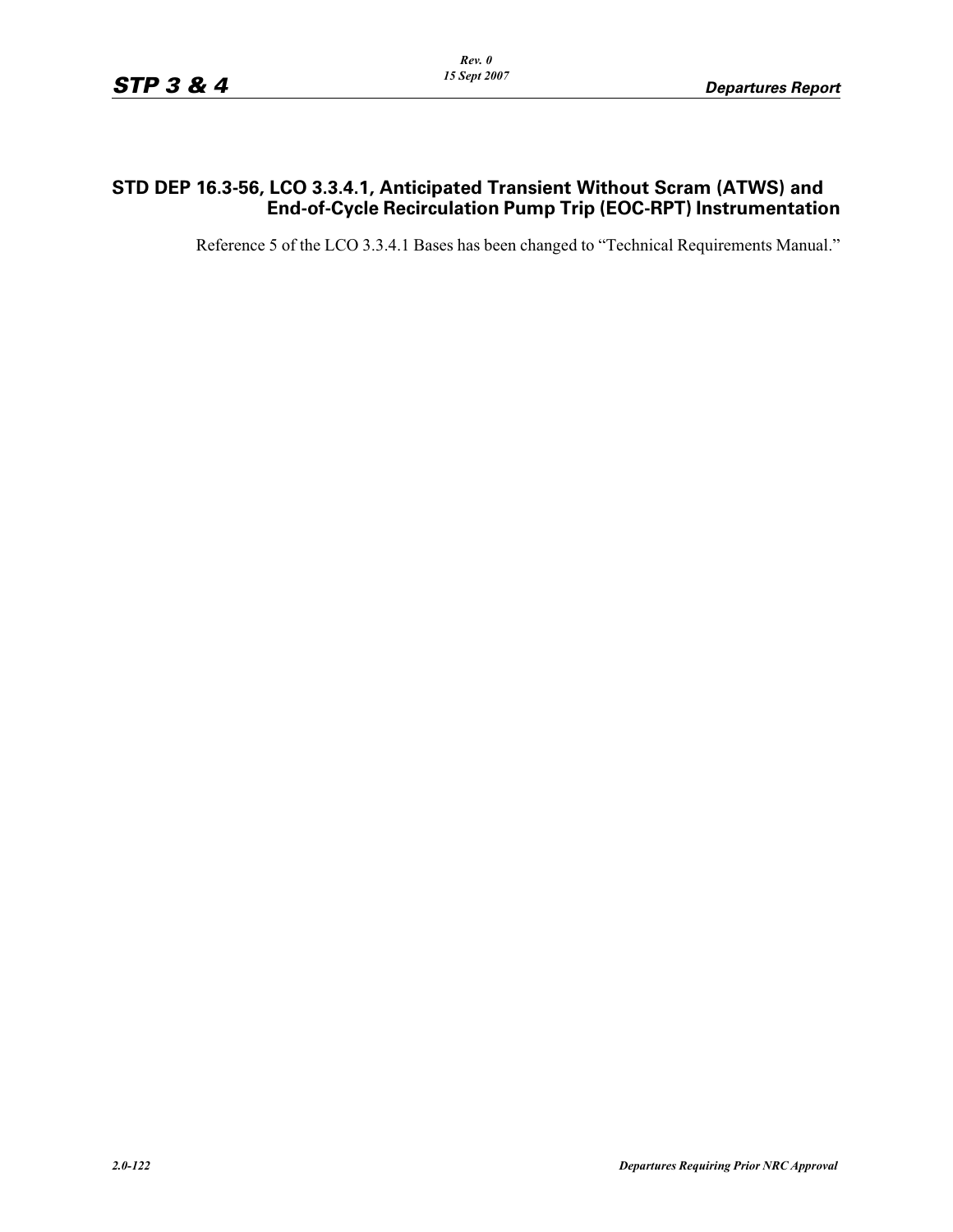### **STD DEP 16.3-57, LCO 3.3.1.2, Reactor Protection System (RPS) and Main Steam Isolation Valve (MSIV) Actuation**

The Bases discussion for Required Action I.1 and I.2 is changed to remove the statement, "Note that the automatic actuation logic becomes 1/3 in this condition so there is an increased vulnerability to spurious trips" because it is incorrect. The automatic actuation logic is unaffected by placing the affected division in trip per Action I.1.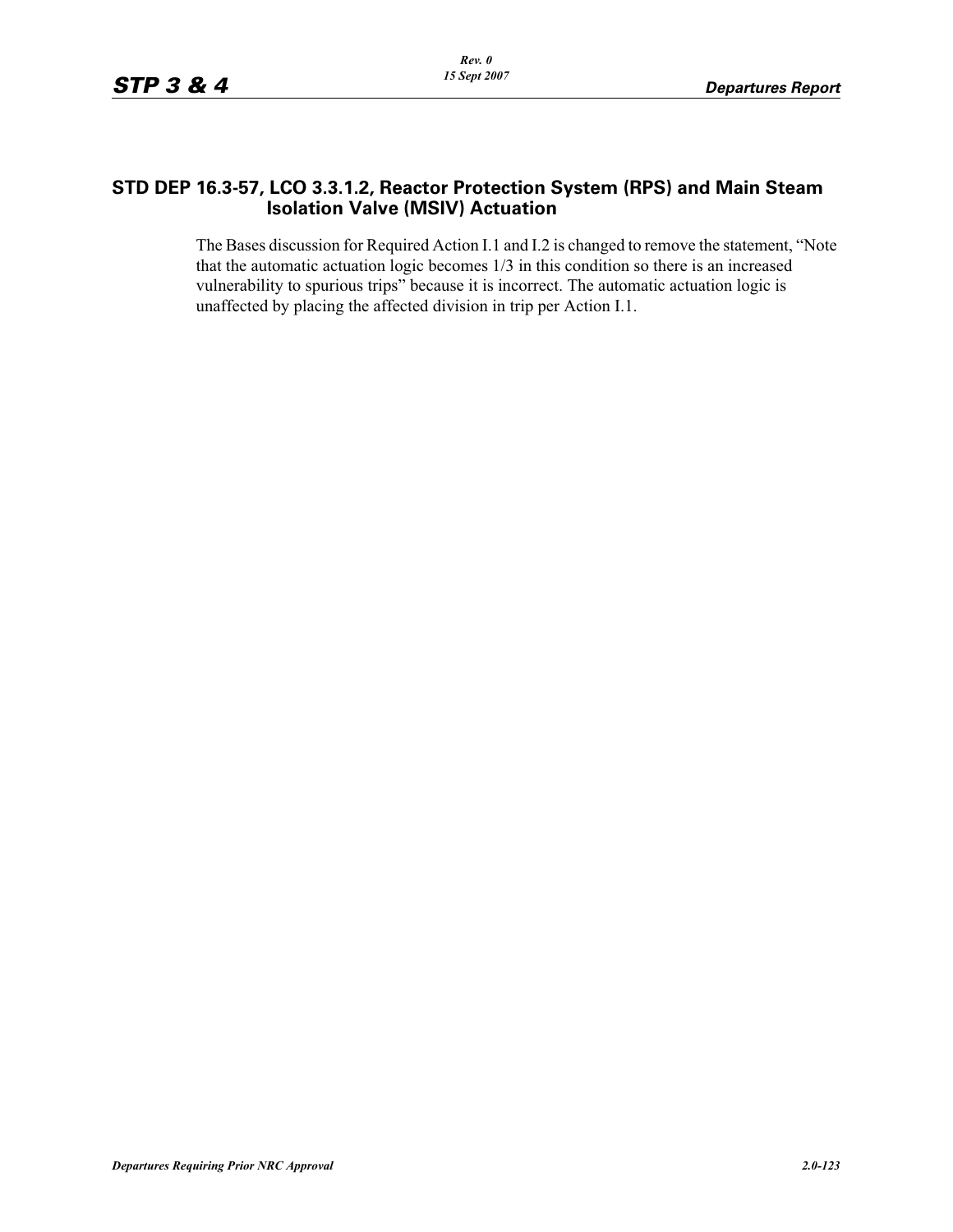# **STD DEP 16.3-58, LCO 3.8.6, Battery Cell Parameters**

Condition A requires entry when "One or more batteries with one or more battery cell parameters not within limits." Condition A has been change to require entry when "One or more batteries with one or more battery cell parameters not within Table 3.8.6-1 Category A or B limits."

Table 3.8.6-1 includes Category A, B, and C limits. Condition B, in part, requires entry when "One or more batteries with one or more battery cell parameters not within Category C limits." The change which adds "Table 3.8.6-1 Category A or B" to CONDITION A is a clarification that the limits within which the battery cell parameters must be maintained.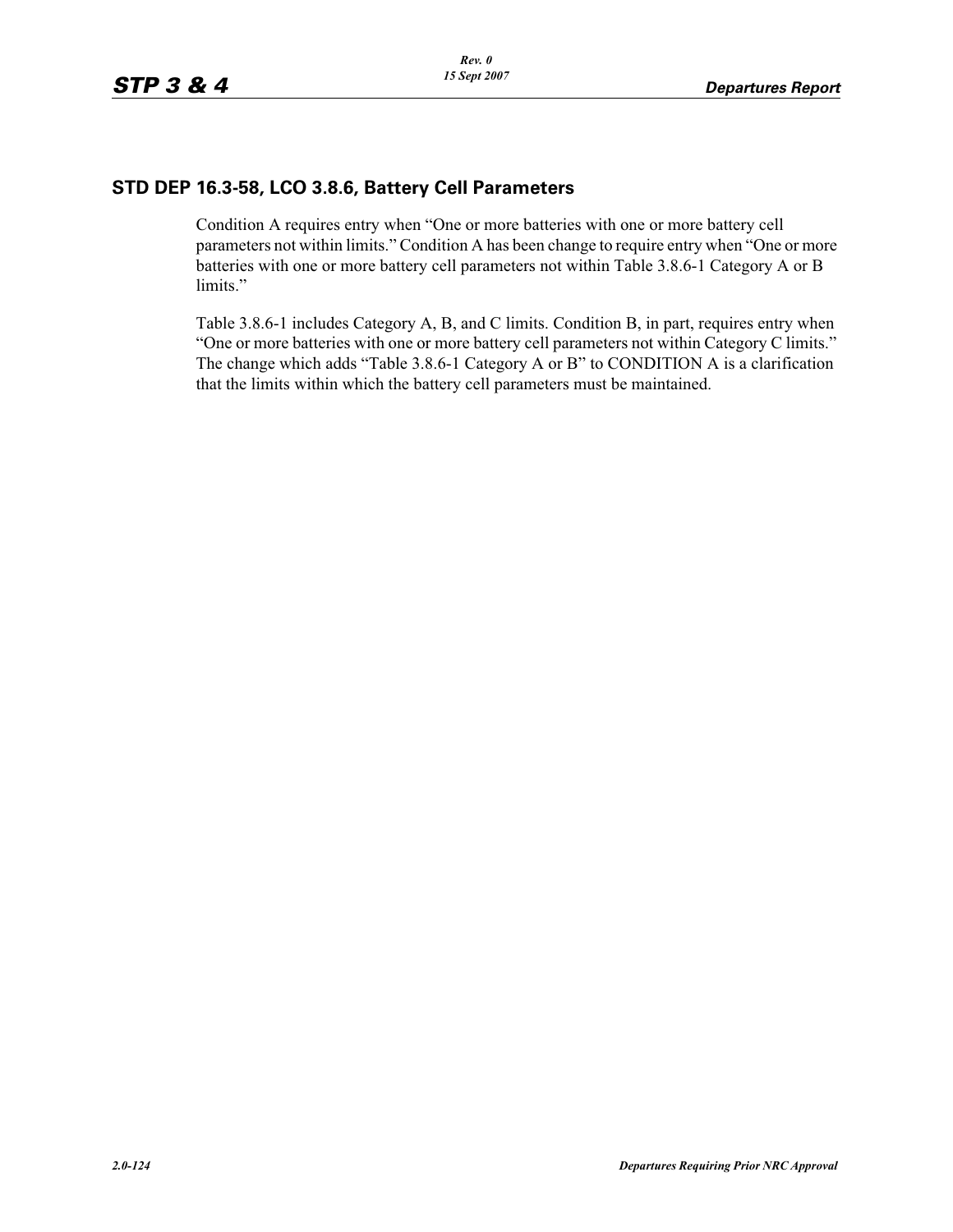## **STD DEP 16.3-59, LCO 3.3.6.2, Remote Shutdown System**

Function 13 of Table 3.3.6.2-1 is the "RPV Narrow Shutdown Range Water Level." It has been changed to "RPV Shutdown Range Water Level." This change is consistent with DCD Section 7.4.1.4.4. Similar changes have been made to the Bases.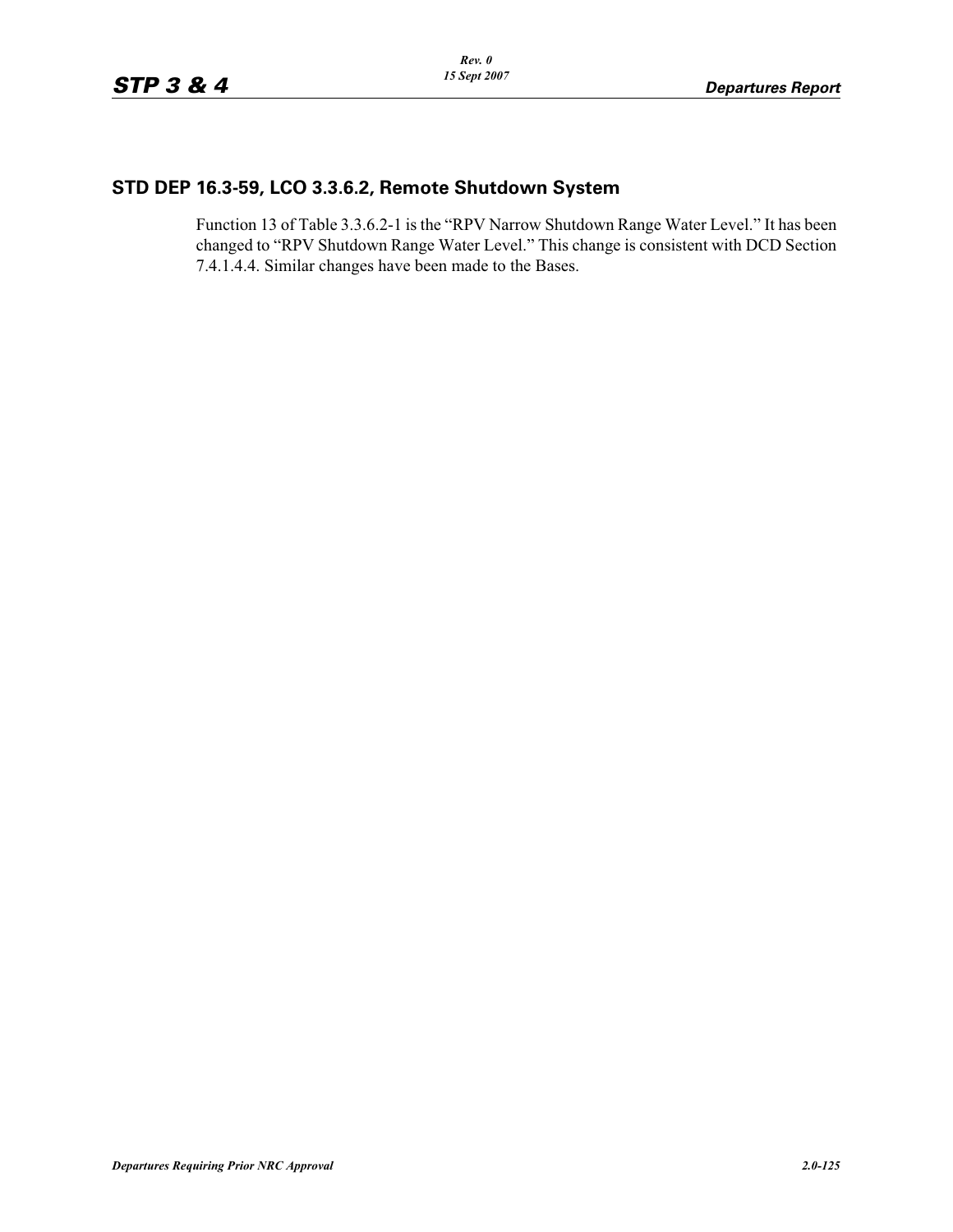# **STD DEP 16.3-60, LCO 3.3.6.2, Remote Shutdown System**

RSW Strainer Differential Pressure Instrumentation has been added to the list of Remote Shutdown System parameters monitored as Function 17 consistent with DCD Figure 7.4-2.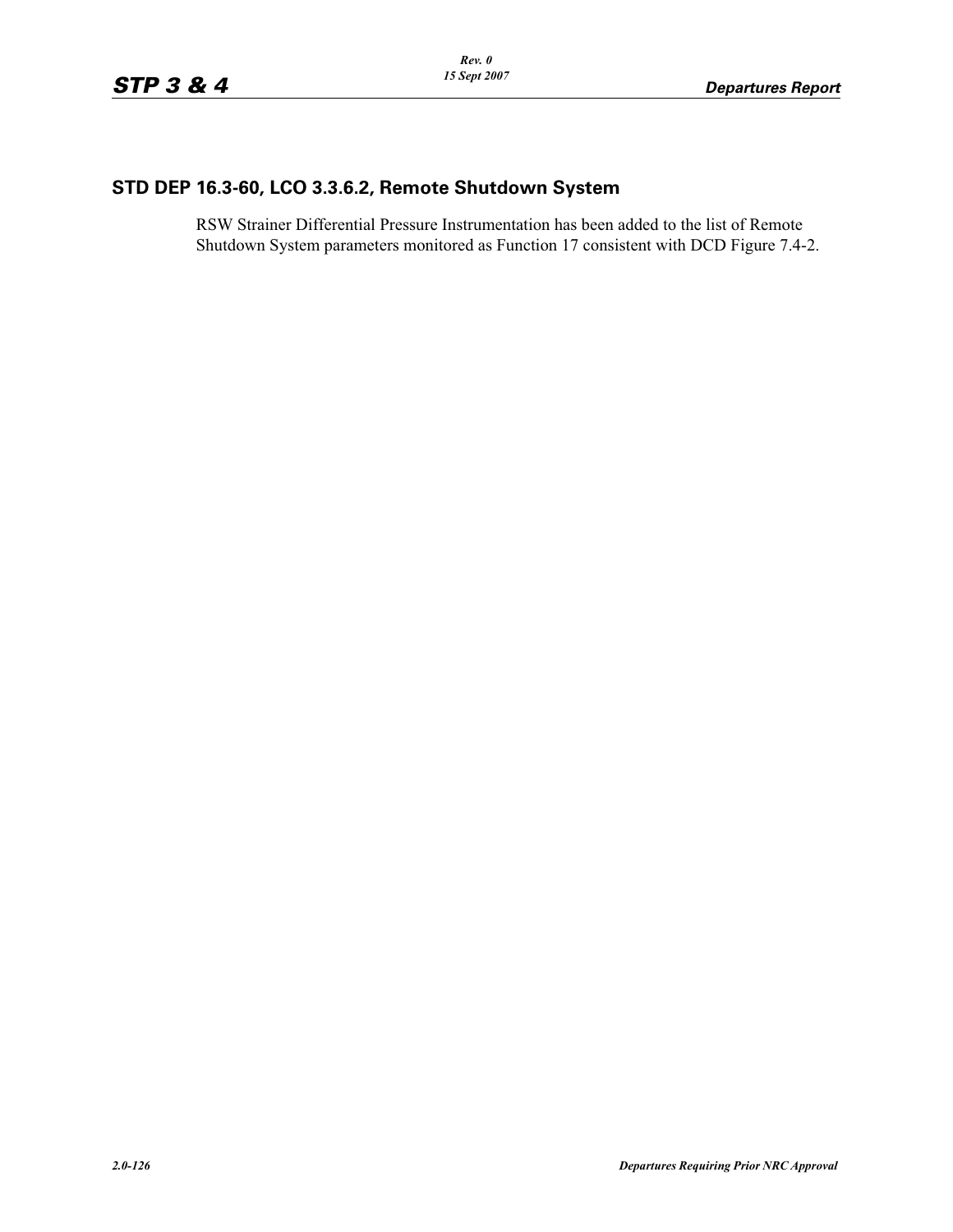### **STD DEP 16.3-61, LCO 3.3.7.1, CRHA EF System Instrumentation**

Table 3.3.7.1-1 includes two Footnotes that are not referenced in the Table. Footnotes (a) and (b) to Table 3.3.7.1-1 have been deleted. The Footnotes are associated with the Applicability of the instrumentation. Since the Applicability of the instrumentation is covered in the Applicability statement the Footnotes are not needed.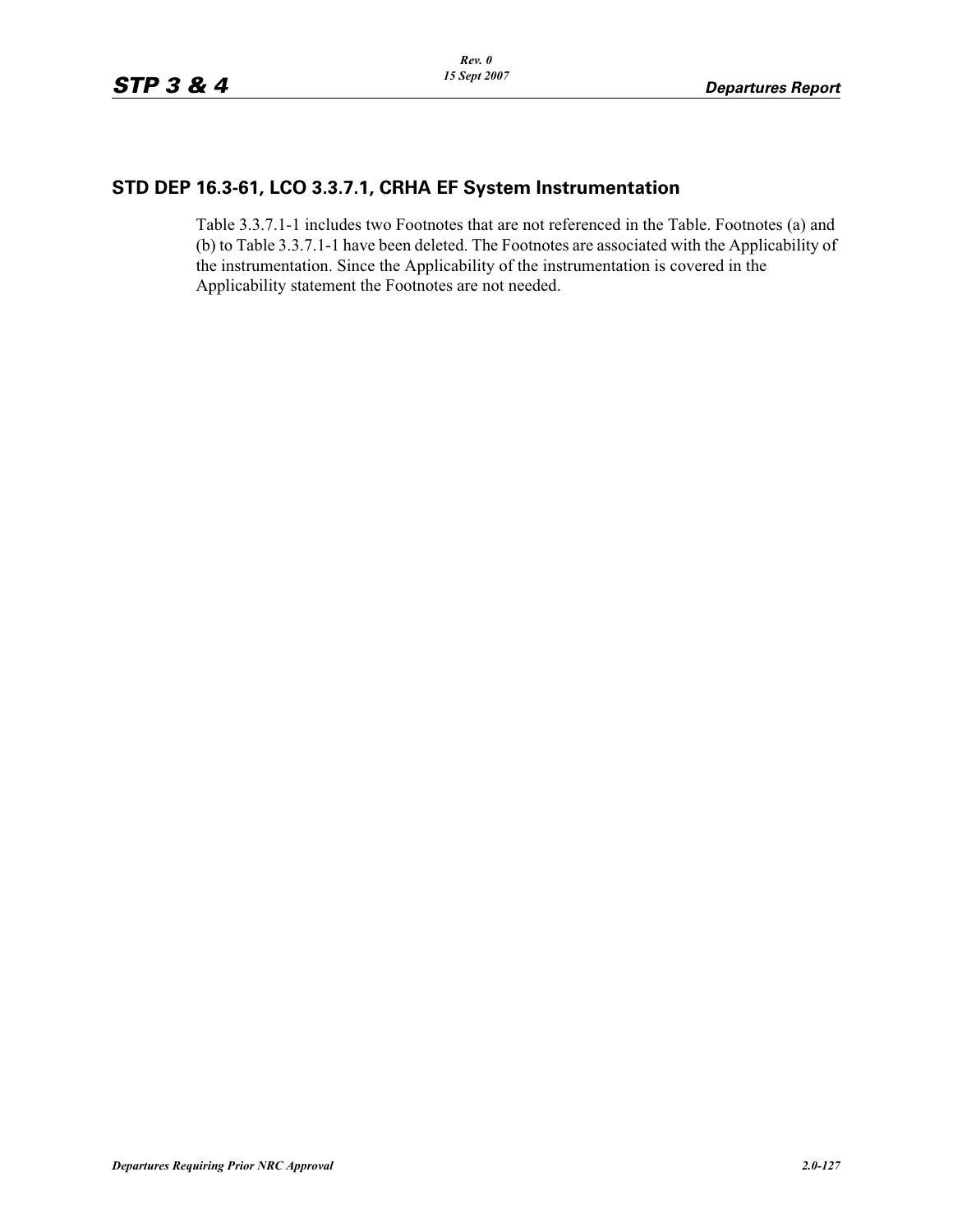# **STD DEP 16.3-62, LCO 3.3.8.2, Electric Power Monitoring**

ACTION C requires entry when "Required Action and associated Completion Time of Condition A or B is not met in MODE 1, 2, or 3."

The associated Bases only refers to Condition B. Therefore, Condition A has been added to the Bases description.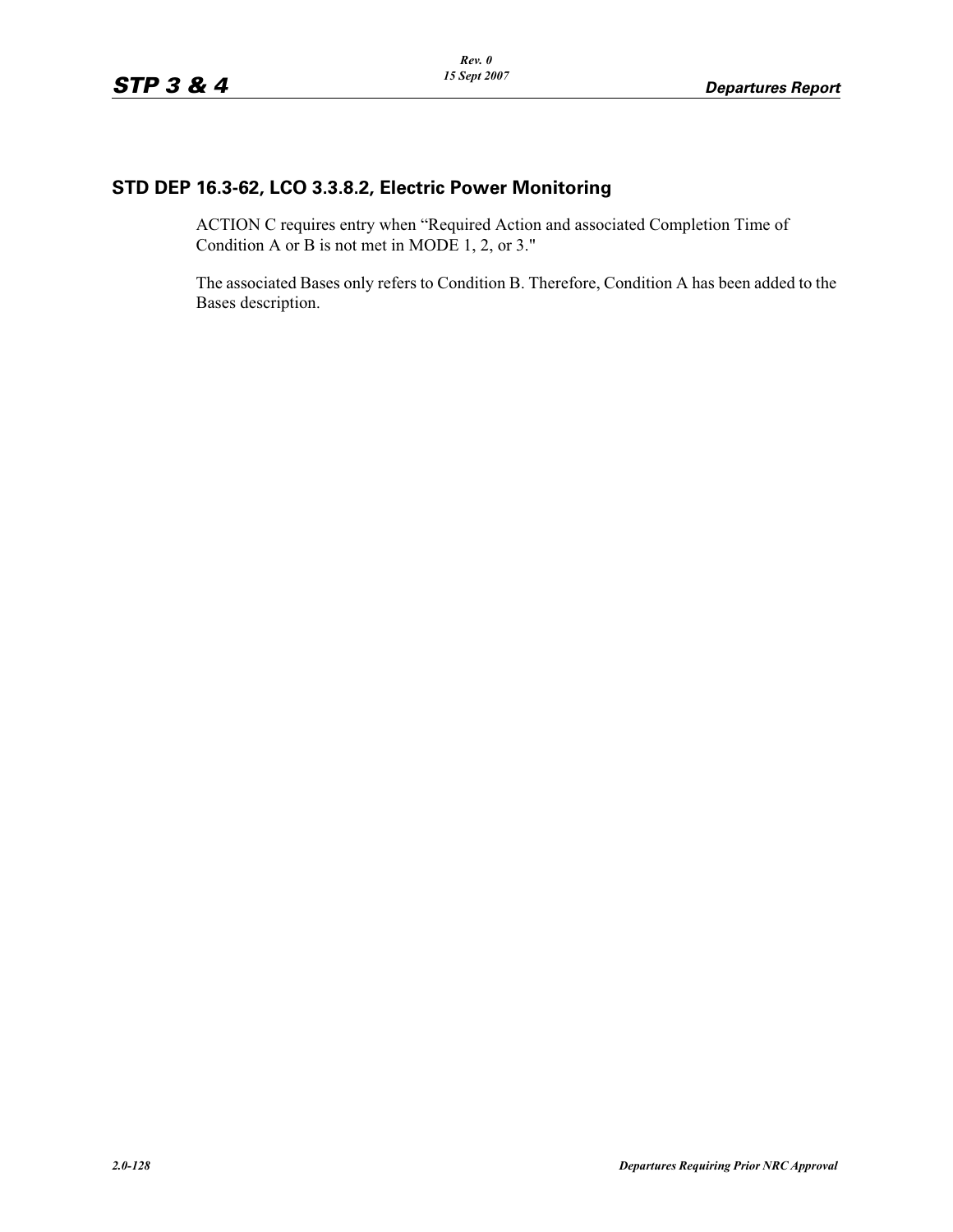### **STD DEP 16.3-63, LCO 3.3.8.2, Reactor Coolant Temperature Monitoring-Shutdown**

The Bases Background states, "The temperature monitoring instrumentation will provide temperature indication and trends to the operator in the main control room during RHR decay heat removal operation. One temperature monitoring for each RHR channel is available to monitor reactor coolant temperature at the inlet to the RHR heat exchanger." The word "transmitter" has been added after monitoring to be consistent with the terminology being used.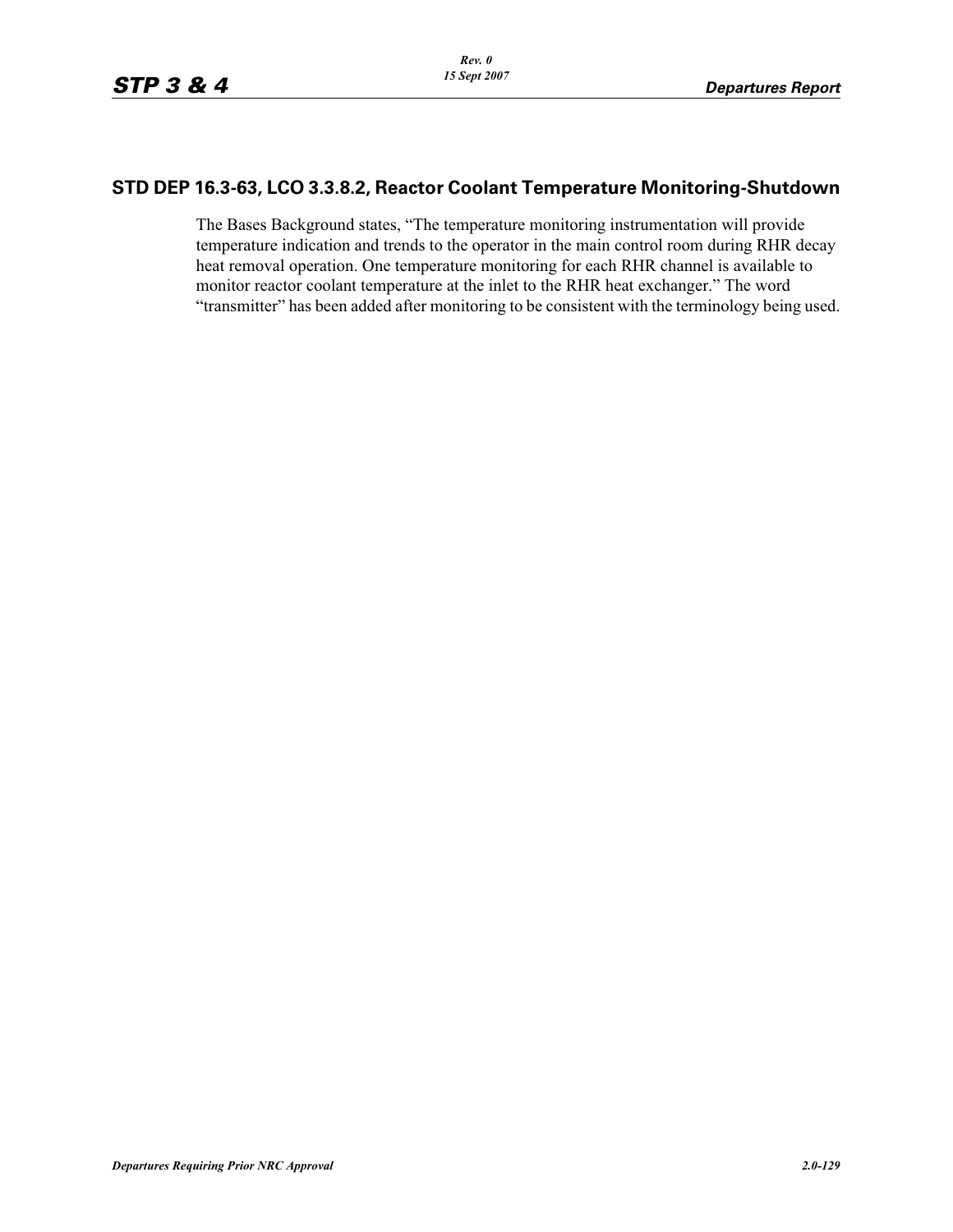### **STD DEP 16.3-64, LCO 3.3.5.1, Control Rod Block Instrumentation**

Required Action B.2 states, "Verify RCIS blocks control rod movement by attempting to withdraw one rod or one gang or rods." The sentence is changed to "Verify RCIS blocks control rod movement by attempting to withdraw one rod or one gang of rods." Changes typographical misstatement in Required Action B.2 from "or" to "of" in referring to the withdrawal of one gang "of" control rods.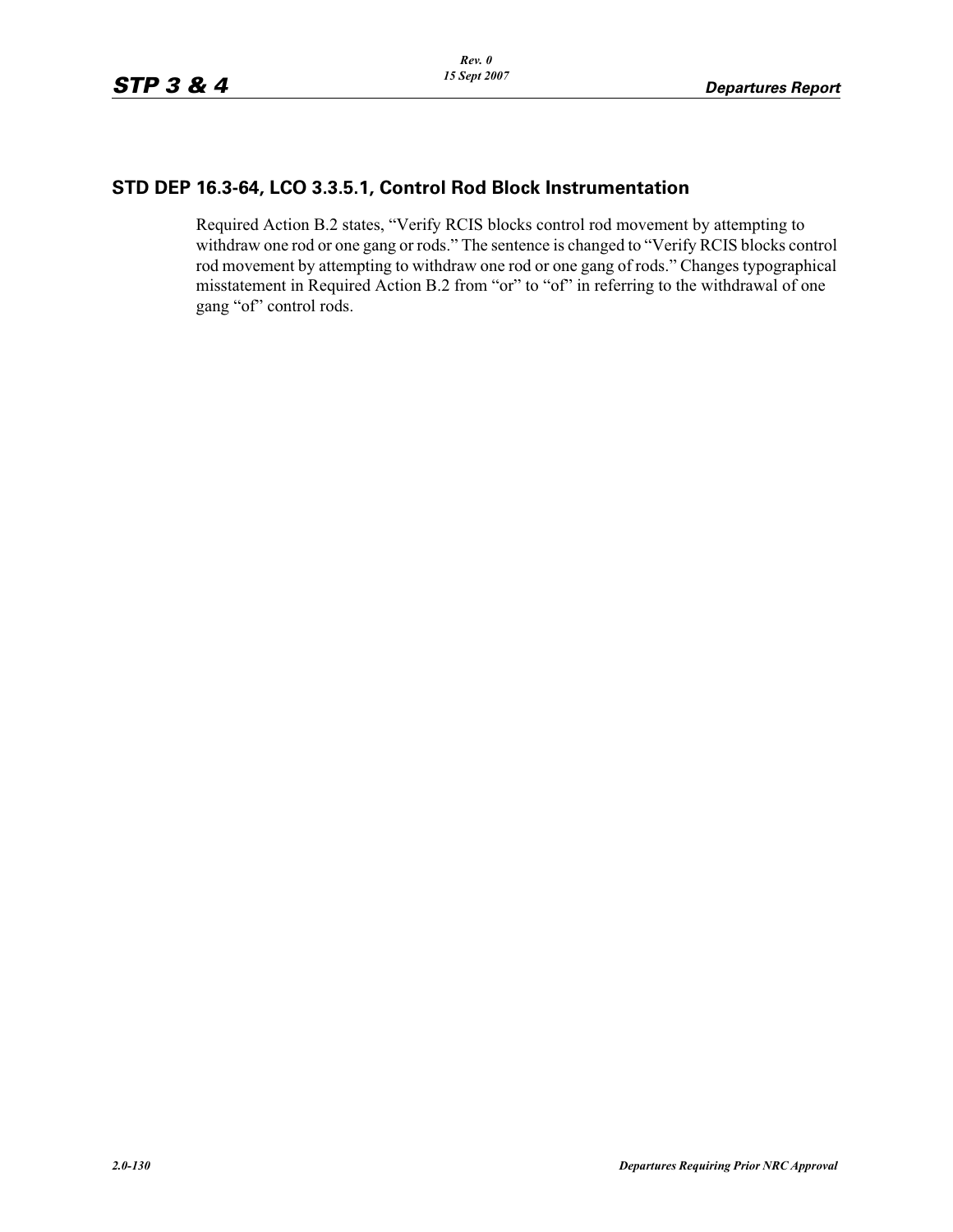### **STD DEP 16.3-65, LCO 3.3.5.1, Control Rod Block Instrumentation**

Changes typographical misstatement in the NOTE for SR 3.3.5.1.1 wherein the CHANNEL FUNTIONAL TEST is not required to be performed until 1 hour after THERMAL POWER is >30% RTP. The 30% value, rather than the 10% value, in the NOTE is in agreement with TS Table 3.3.5.1-1, note (a) for the RCIS Automated Thermal Limit Monitor function.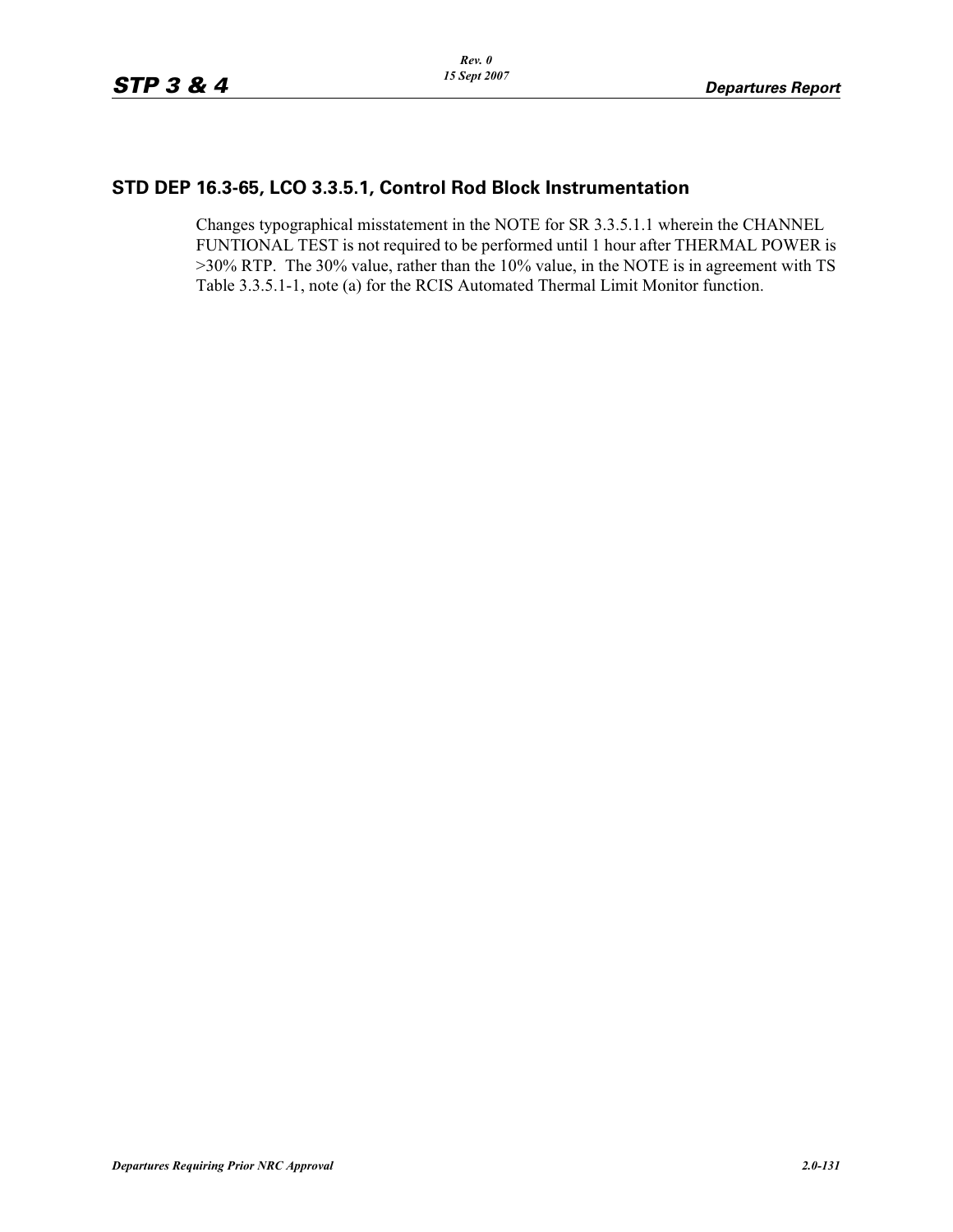### **STD DEP 16.3-66, LCO 3.3.5.1, Control Rod Block Instrumentation**

Changed the number of reactor mode switch position channels required to be OPERABLE when the reactor mode switch is in the shutdown position from three to four channels. This change is in agreement with TS Table 3.3.5.1-1, Function 2, Reactor Mode Switch - Shutdown Position requirements for required channels.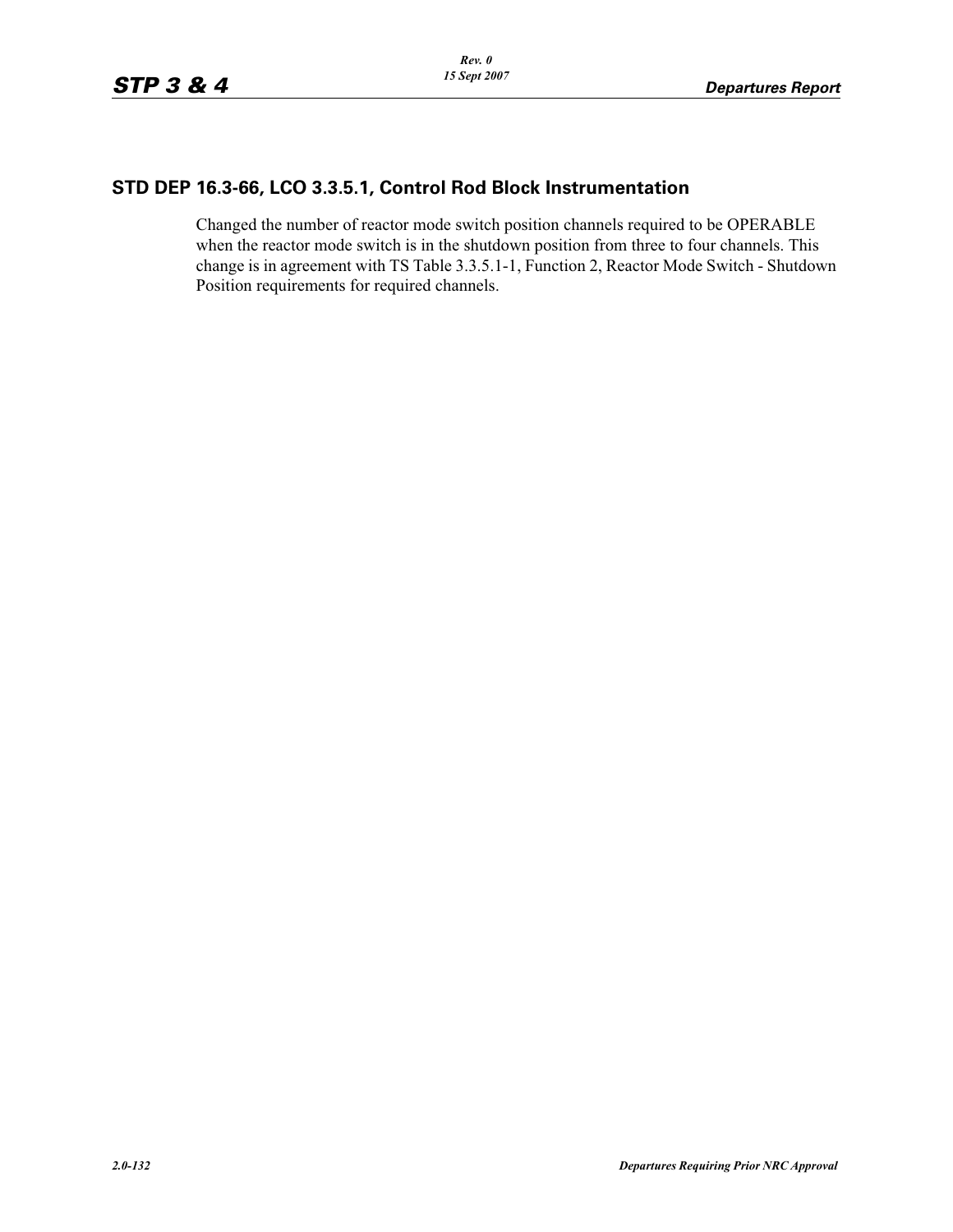### **STD DEP 16.3-67, LCO 3.3.5.1, Control Rod Block Instrumentation**

Changes typographical misstatement in ACTION E.1 and E.2 by removing the word "in" in the phrase, "If there are failures 'in' of the Reactor Mode Switch - Shutdown Position Function the plant must be placed in a condition where the LCO does not apply." Also, corrects the grammatical misstatement in the next sentence where, "…and initiating 'to fully inserting' of all…" should be changed to read, "…and initiating full insertion of all…".

These changes do not change the meaning or intent of these statements.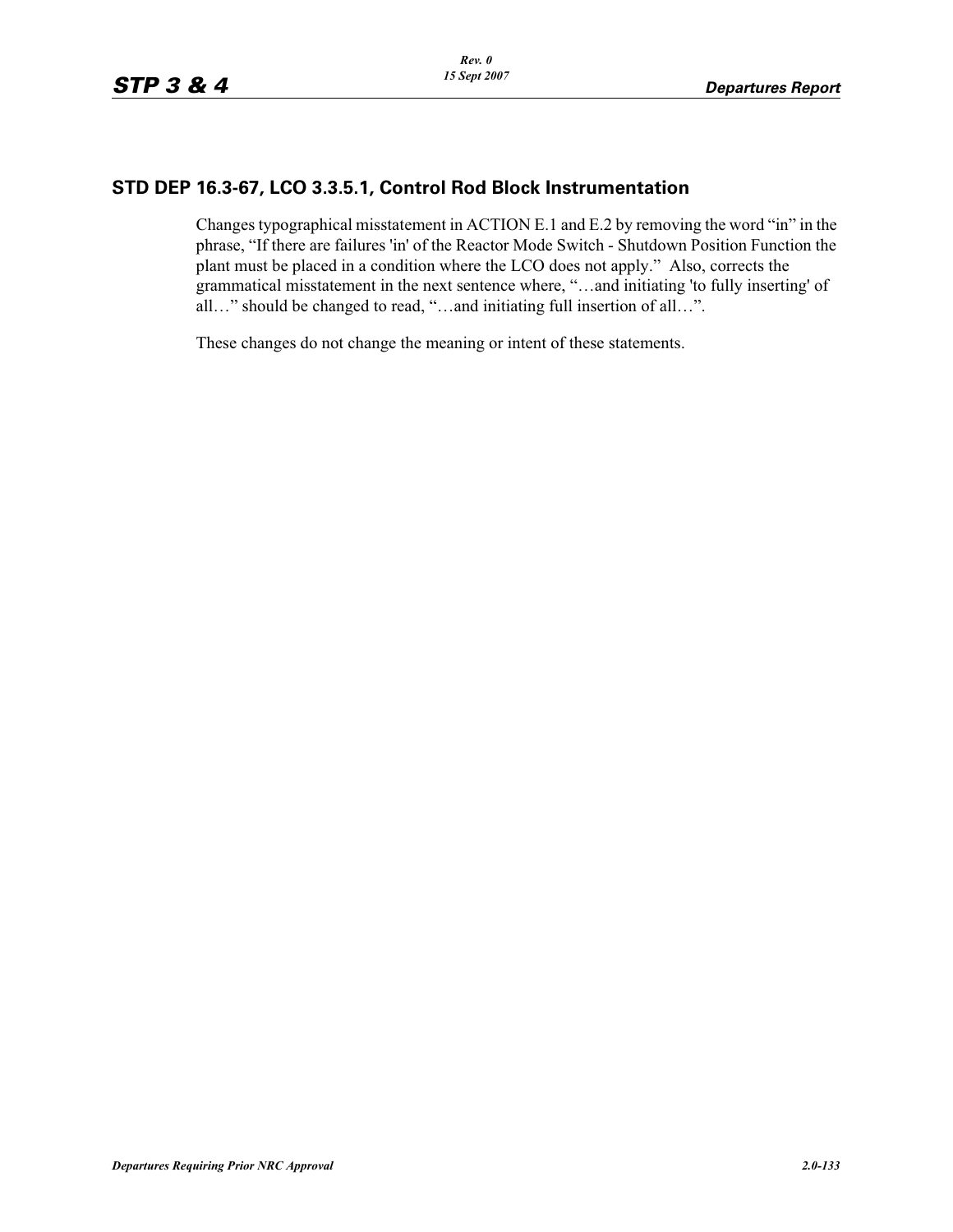# **STD DEP 16.3-68, LCO 3.1.3, Control Rod OPERABILITY**

The Bases description of Required Actions A.1, A.2, and A.3 states, "If the motor is working and the rod is actually stuck, the traveling nut will back down from the bottom of the drive and a rod separation alarm and rod block will result (see LCO 3.3.5.1)." Reference to Specification 3.3.5.1 has been deleted. The rod separation alarm and rod block are not included in LCO 3.3.5.1, Control Rod Block Instrumentation. However, LCO 3.3.5.1 does include other Control Rod Block Functions.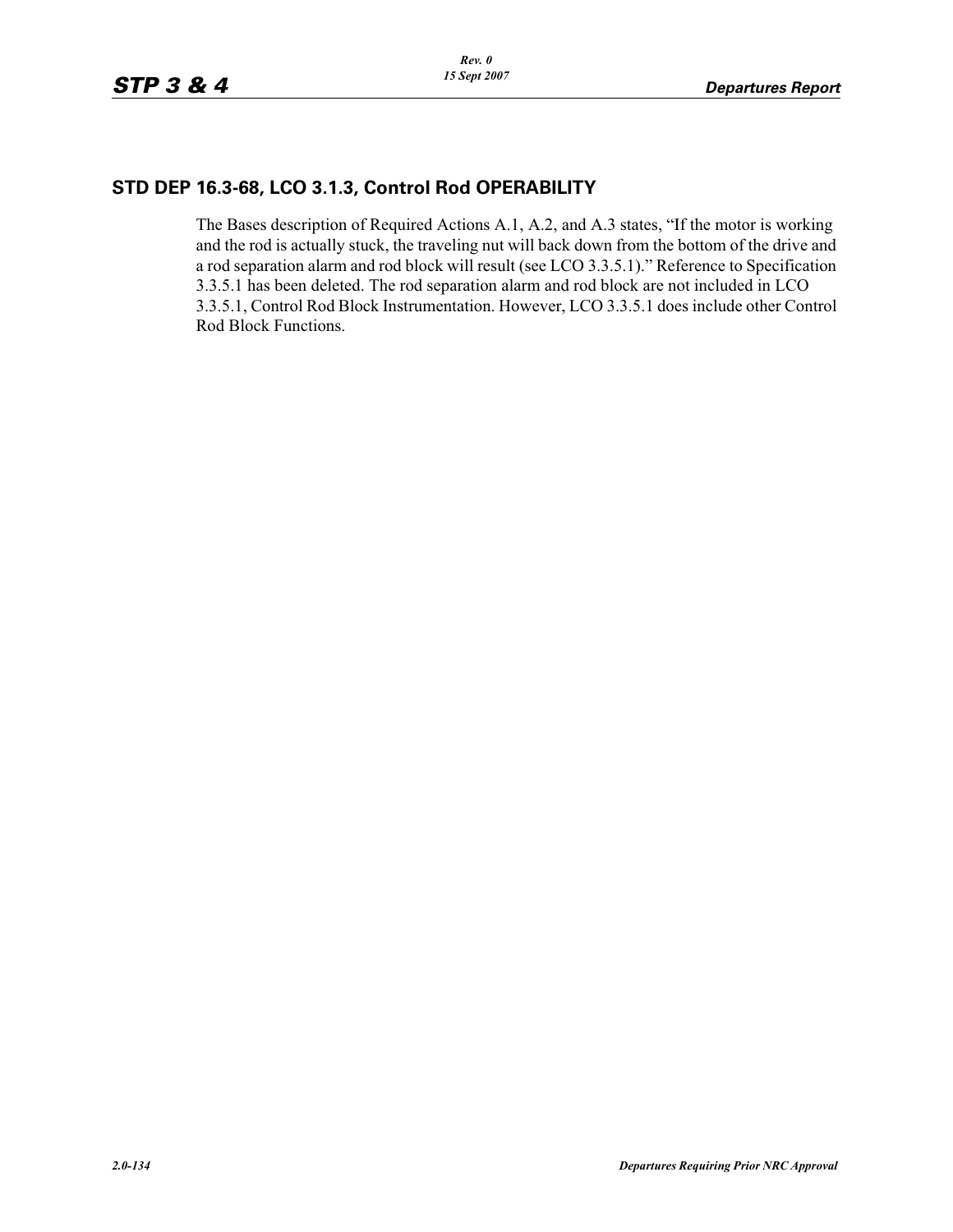# **STD DEP 16.3-69, LCO 3.6.1.2, Primary Containment Air Locks**

Required Action B.2 states, "Lock an OPERABLE door closed in the affected air lock(s). The ABWR Containment has two airlocks. Therefore, "air lock()" is changed to "air lock(s)."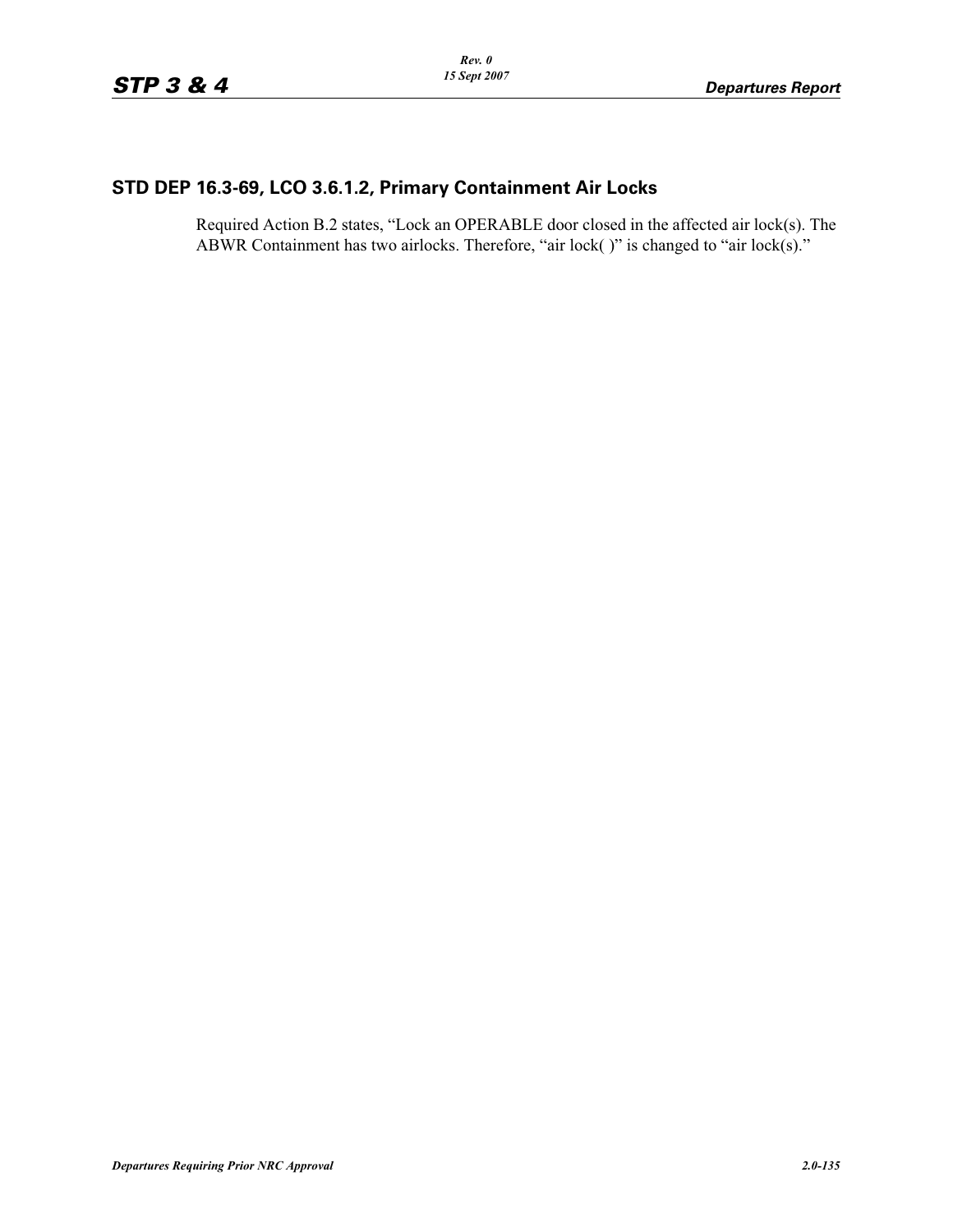### **STD DEP 16.3-70, LCO 3.6.1.2, Primary Containment Air Locks**

The Bases Background discussion states, "SR 3.6.1.1.1 leakage rate requirements conform with 10 CFR 50, Appendix J (Ref. 2), as modified by approved exemptions." Specification 3.6.1.2 is associated with primary containment air locks. Therefore, the appropriate SR to be utilized in the discussion is SR 3.6.1.2.1 not SR 3.6.1.1.1.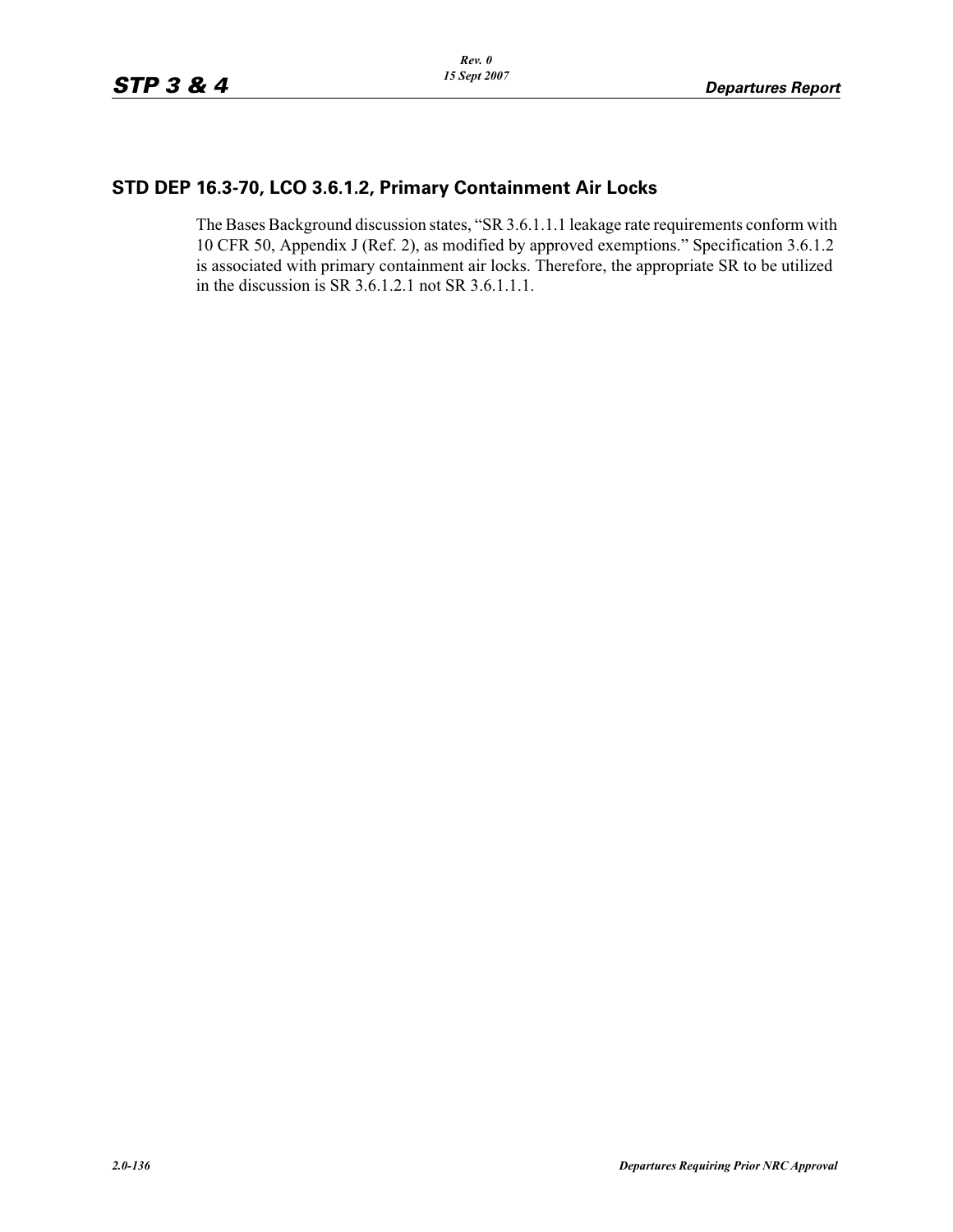## **STD DEP 16.3-71, LCO 3.6.1.3, Primary Containment Isolation Valves (PCIVs)**

LCO 3.6.1.3 includes two Surveillance concerning the status of the containment purge valves. SR 3.6.1.3.1 requires the primary containment purge valves to be "closed and sealed." SR 3.6.1.3.2 requires the same valves to be "closed" however a Note allows the valves to be opened when the valves are being used for inerting, de-inerting, pressure control, ALARA, or air quality considerations for personnel entry, or Surveillances that require the valves to be open.

Utilizing the Note in SR 3.6.1.3.2 would always be a failure to meet SR 3.6.1.3.1. The ABWR utilizes an inerted containment and therefore, SR 3.6.1.3.2 is the appropriate SR for the design.

This change results in a number of changes:

- -SR 3.6.1.3.1 is deleted and subsequent SRs have been renumbered;
- - 3.6.1.3 ACTION D has been replaced with a new Condition to cover Purge valve leakage rate, main steam isolation valve leakage, or hydrostatically tested line leakage not within limit. The Completion Time for the Condition has been bracketed until some operating experience is reviewed to determine whether the Completion Times are appropriate;
- Conditions A, B, F, G, and H have been revised to cover changes to Condition D.
- - The Actions Note 1 has been modified to allow purge valve penetrations to be unisolated intermittently under administrative controls;
- - Changes have been made to the Bases descriptions in the LCO, Applicability, ACTIONS, and Surveillances.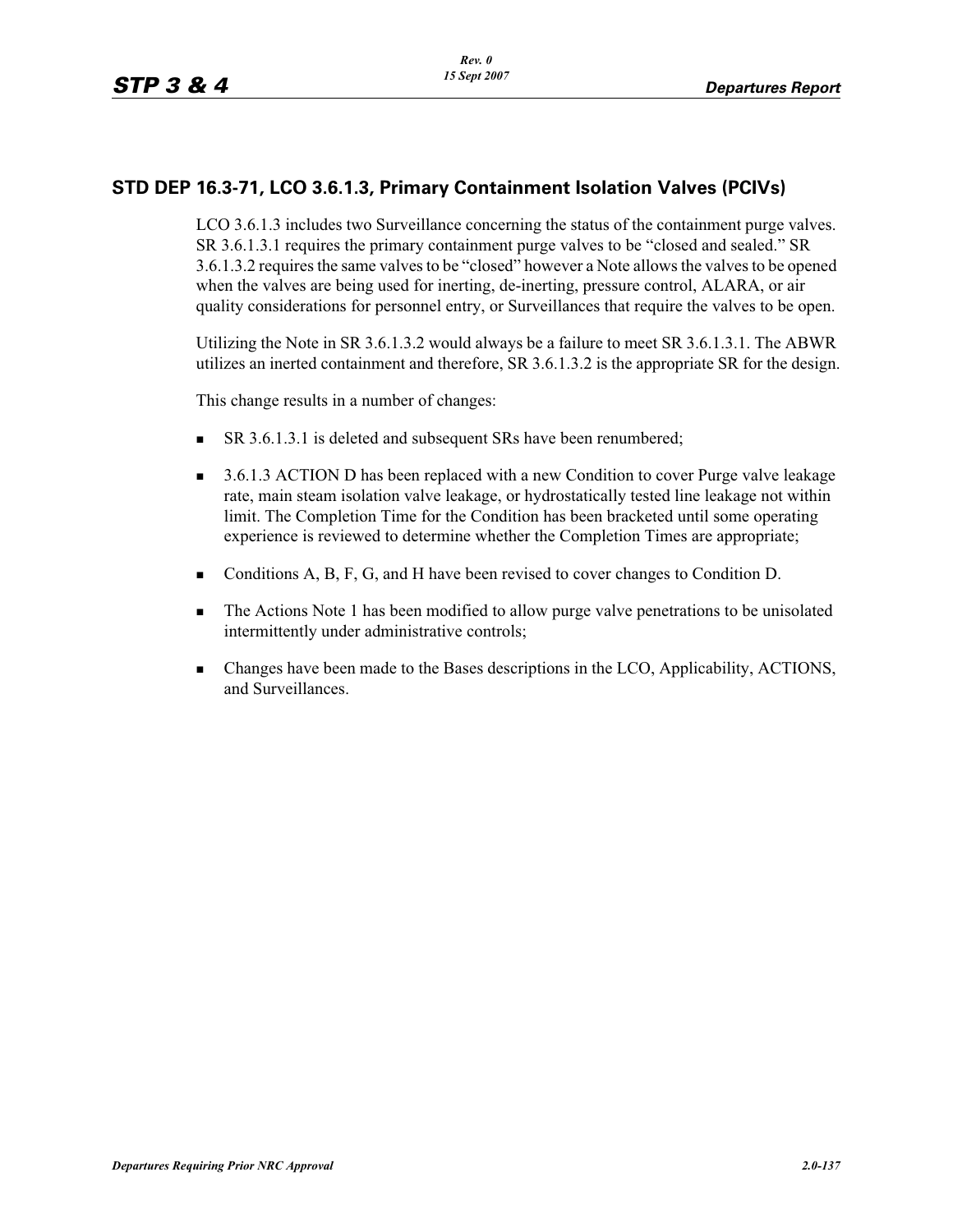### **STD DEP 16.3-72, LCO 3.6.1.3, Primary Containment Isolation Valves (PCIVs)**

ABWR DCD SR 3.6.1.3.13 specifies leakage rate limits for the main steam isolation valves. This SR contains a Note that states the results shall be evaluated against acceptance criteria of SR 3.6.1.1 in accordance with 10 CFR 50, Appendix J, as modified by approved exemptions. This Note has been deleted since the Containment Radiological Analysis takes into account MSIV leakage in addition to La. Also, this is acceptable if main steam line leakage is not within limit ACTION D must be entered and only a short time is allowed to restore leakage before a shutdown action is entered. The corresponding changes are also made to the Bases of 3.6.1.1 and the Bases of SR 3.6.1.3.2.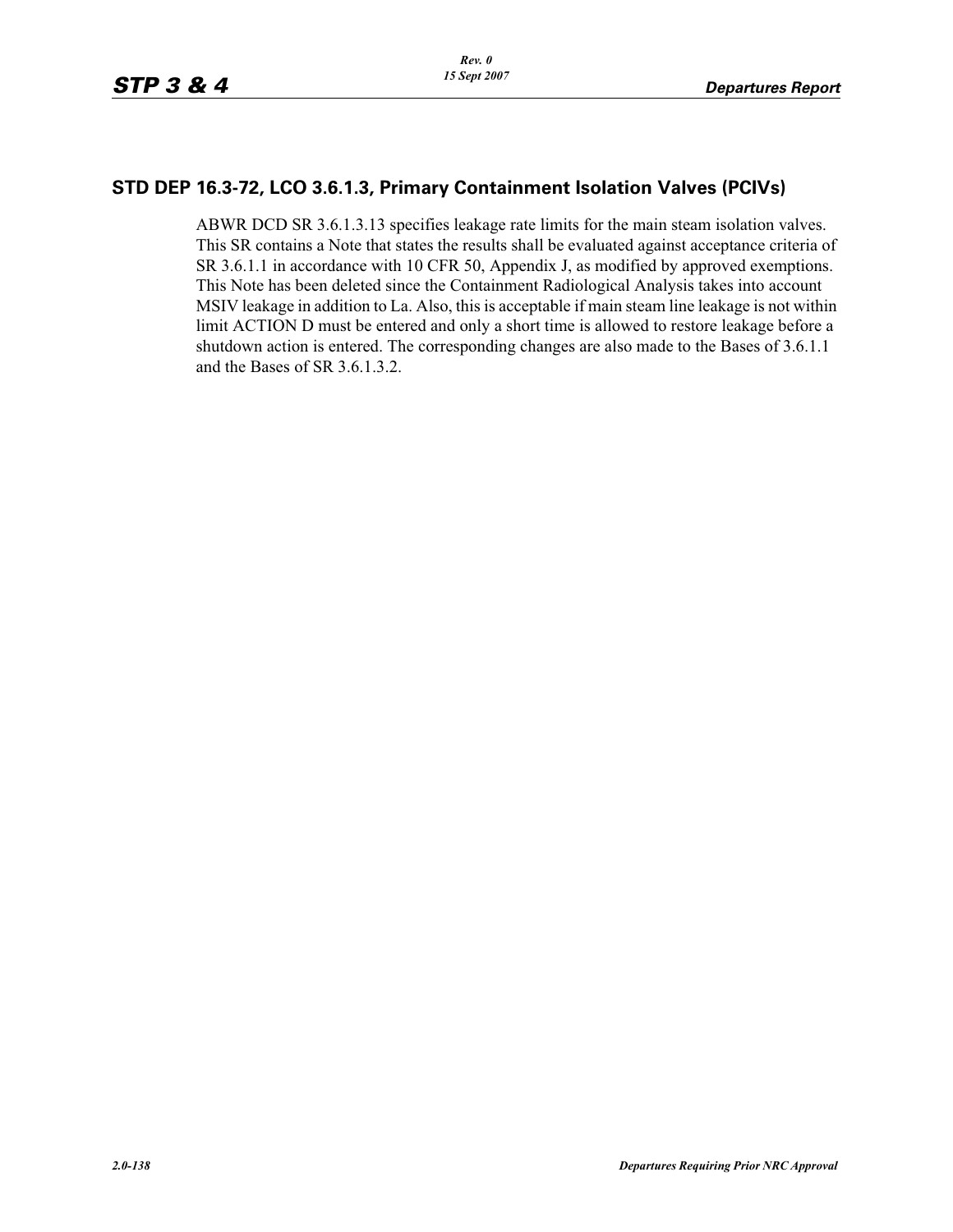### **STD DEP 16.3-73, LCO 3.6.1.3, Primary Containment Isolation Valves (PCIVs)**

The Background states, "Two additional redundant excess flow isolating dampers are provided on the vent line upstream of the Standby Gas Treatment (SGT) System filter trains. These isolation dampers, together with the PCIVs, will prevent high pressure from reaching the SGT System filter trains in the unlikely event of a loss of coolant accident (LOCA) during venting. Closure of the excess flow isolation dampers will not prevent the SGT System from performing its design function (that is, to maintain a negative pressure in the secondary containment). To ensure that a vent path is available, a 50 mm bypass line is provided around the dampers."

The statement has been corrected to reflect the DCD Tier 2 Figure 6.2-39, for the Atmosphere Control System. It now reads, "The PCIVs will close before fuel failure and prevent high pressure from reaching the SBT system filter trains in the unlikely event of a loss of coolant accident during venting."

The Applicable Safety Analyses specifies assumptions used for the purge valves in the analyses. The changes to the description provide the appropriate assumptions for the analyses. The Applicable Safety Analyses also discusses the assumptions used for closure times in the radiological analyses. This statement has been deleted since the analysis assumes a leakage of La from the start of the accident.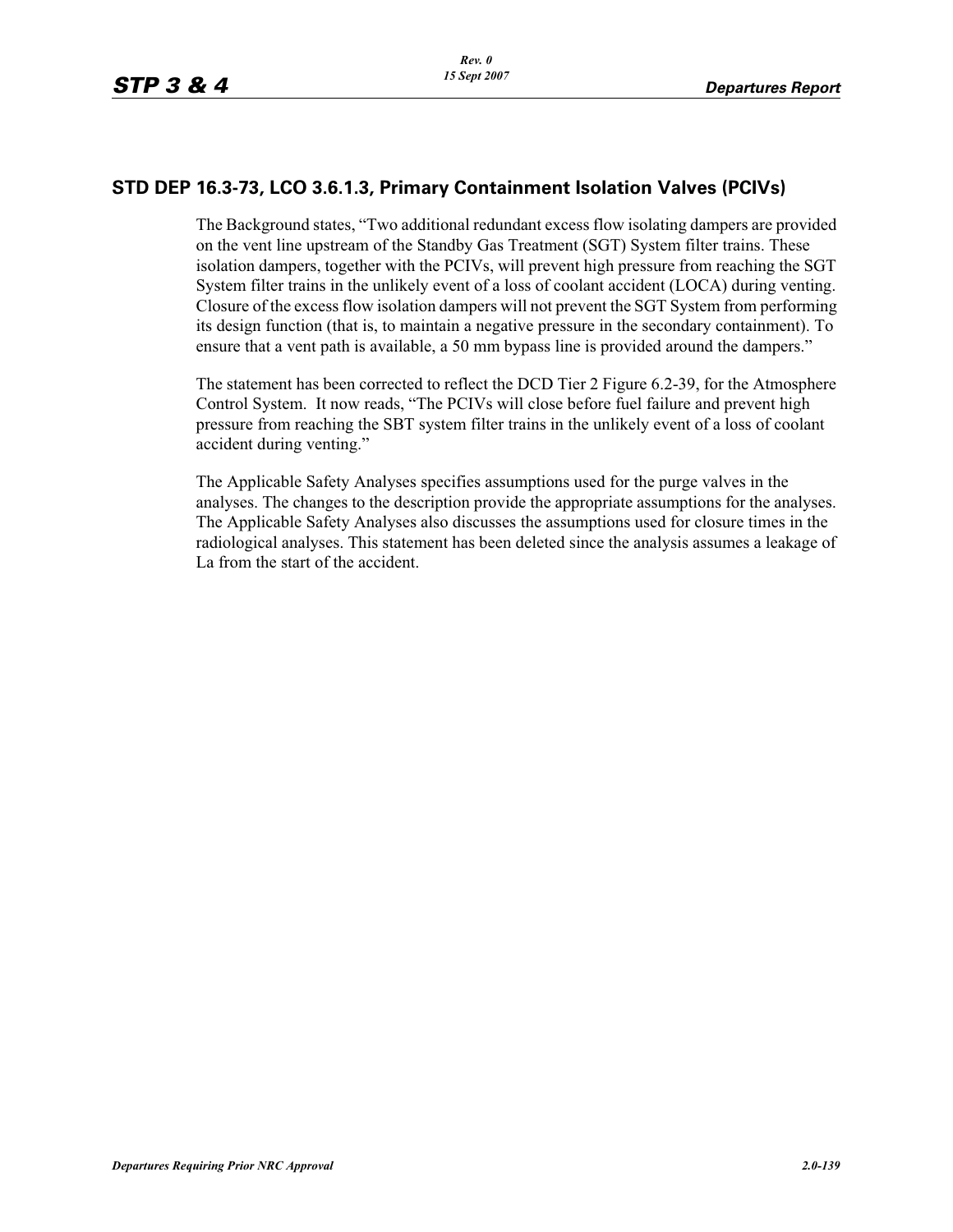### **STD DEP 16.3-74, LCO 3.6.1.3, Primary Containment Isolation Valves (PCIVs)**

The SRs applicable in the Specification cover purge valves and MSIVs. These valves are secondary containment bypass penetrations. There are no other SRs associated with secondary containment bypass penetrations. The Bases states, "Purge valves with resilient seals, secondary bypass valves, MSIVs, and hydrostatically tested valves must meet additional leakage rate requirements." The secondary bypass valves have been deleted from the phrase since there are no additional requirements for secondary bypass valve leakage.

Required Action A.2 Completion Time states that the verification of the isolation of the affected part must be verified "Once per 31 days for isolation devices outside primary containment, drywell, and steam tunnel. The Bases description in the Bases did not reflect the "drywell and steam tunnel." Therefore the words have been added to the Required Action discussion.

ABWR DCD SR 3.6.1.3.9 (STP SR 3.6.1.3.8) states that the "LOGIC SYSTEM FUNCTIONAL TEST in SR 3.3.6.3.6" overlaps this SR to provide complete testing of the safety function." This statement has been changed to "The testing in LCO 3.3.1.1 and LCO 3.3.1.4 overlaps this SR to provide complete testing of the safety function." This change is appropriate since SR 3.3.6.3.6 does not exist.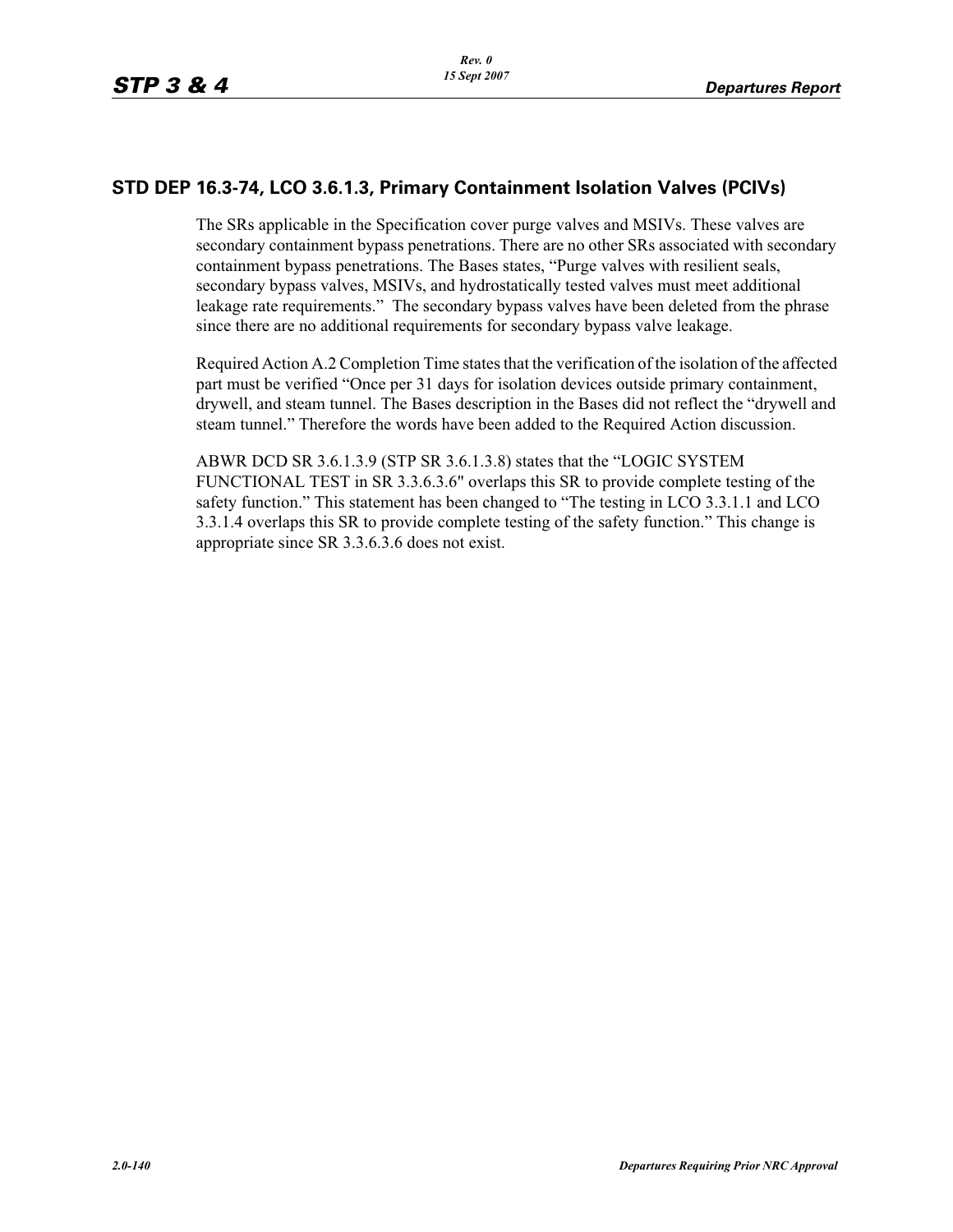### **STD DEP 16.3-75, LCO 3.7.6, Main Condenser Offgas**

The Background section states "The radioactivity of the remaining gaseous mixture (i.e., the offgas recombiner effluent) is monitored downstream of the moisture separator prior to entering the holdup line." The description has been changed to "The radioactivity of the remaining gaseous mixture (i.e., the offgas recombiner effluent) is monitored downstream of the moisture separator prior to entering the charcoal adsorber vault." This change is made since there is no hold-up line in the description of the offgas system in DCD Section 11.3.4 or identified in Offgas System Figure 11.3-2.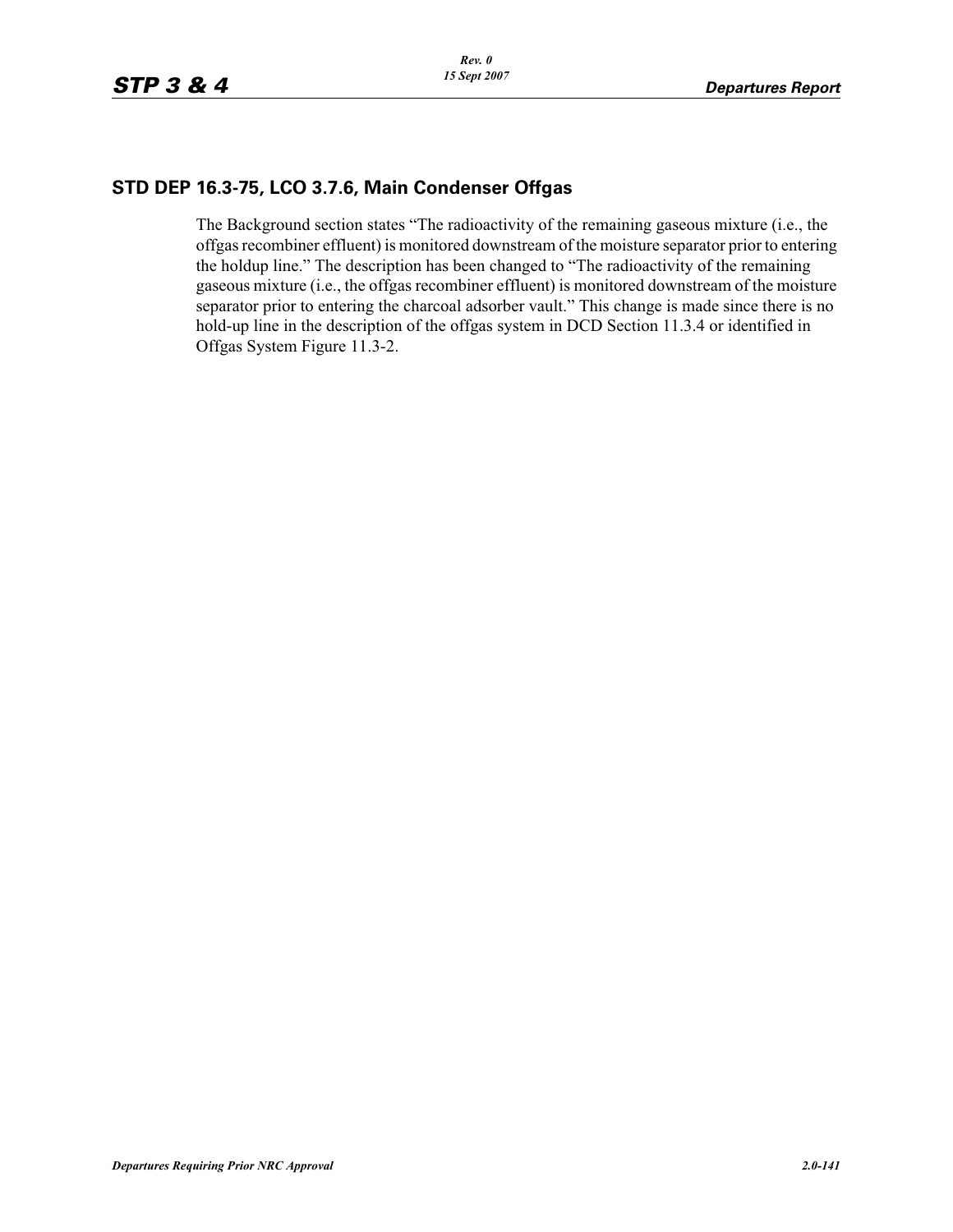### **STD DEP 16.3-76, LCO 3.7.5, Control Room Habitability Area (CRHA) - Air Conditioning (AC) System**

SR 3.7.5.2 requires the performance of an actual or simulated initiation test. The Bases does not include the associated discussion. The Bases has been modified accordingly.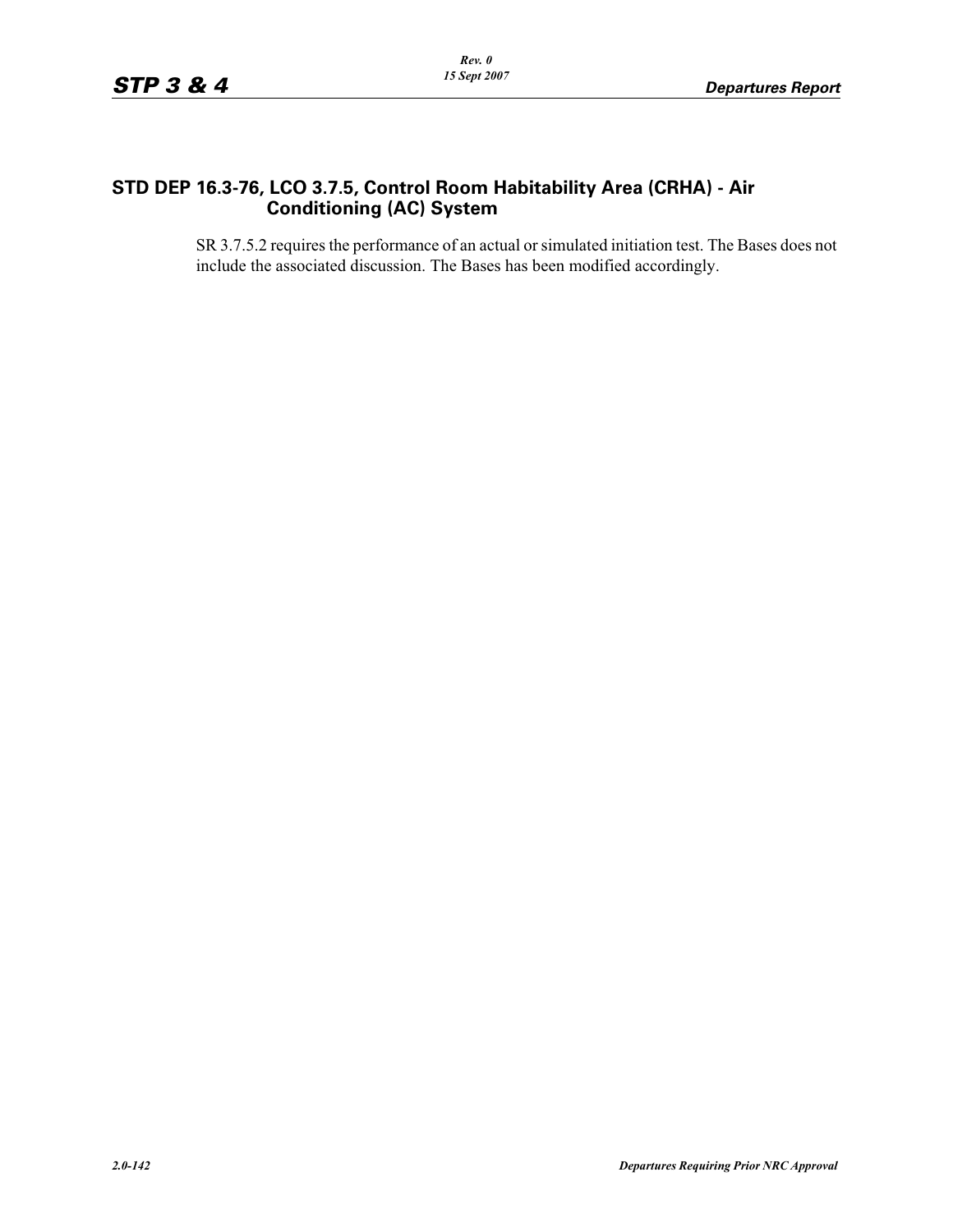## **STD DEP 16.3-77, LCO 3.3.6.1, Post Accident Monitoring (PAM) Instrumentation**

The description of the Suppression Pool level instrumentation for Post Accident Monitoring in the technical specification bases has been changed to match the DCD ABWR certified design description.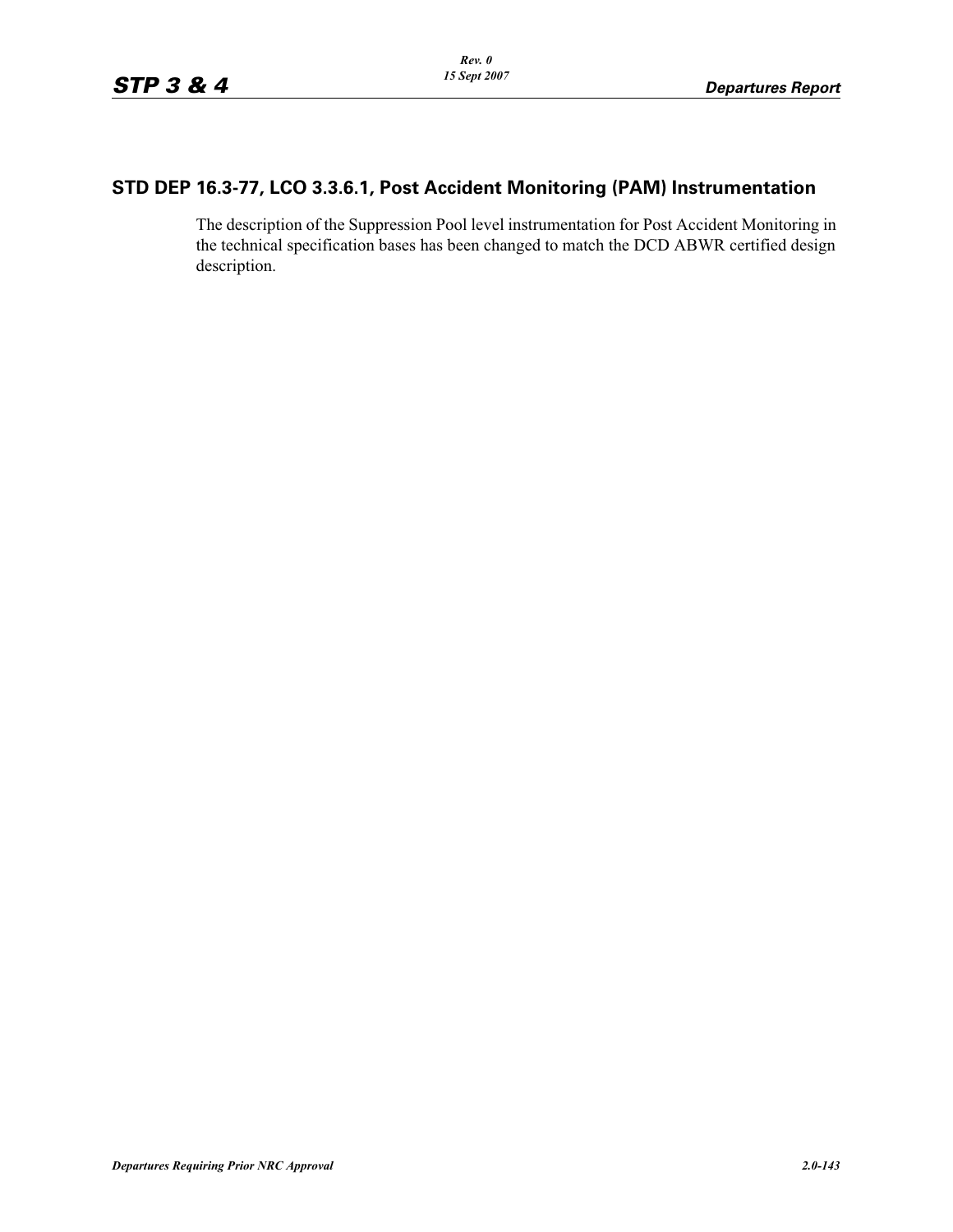# **STD DEP 16.3-80, LCO 3.8.1, AC-Sources-Operating**

The Bases Header for Required Actions D.1 and D.2 is not correctly located. The header was properly located to separate the Required Actions discussion for Required Actions C.4, C.5, and C.6 and Required Action D.1 and D.2.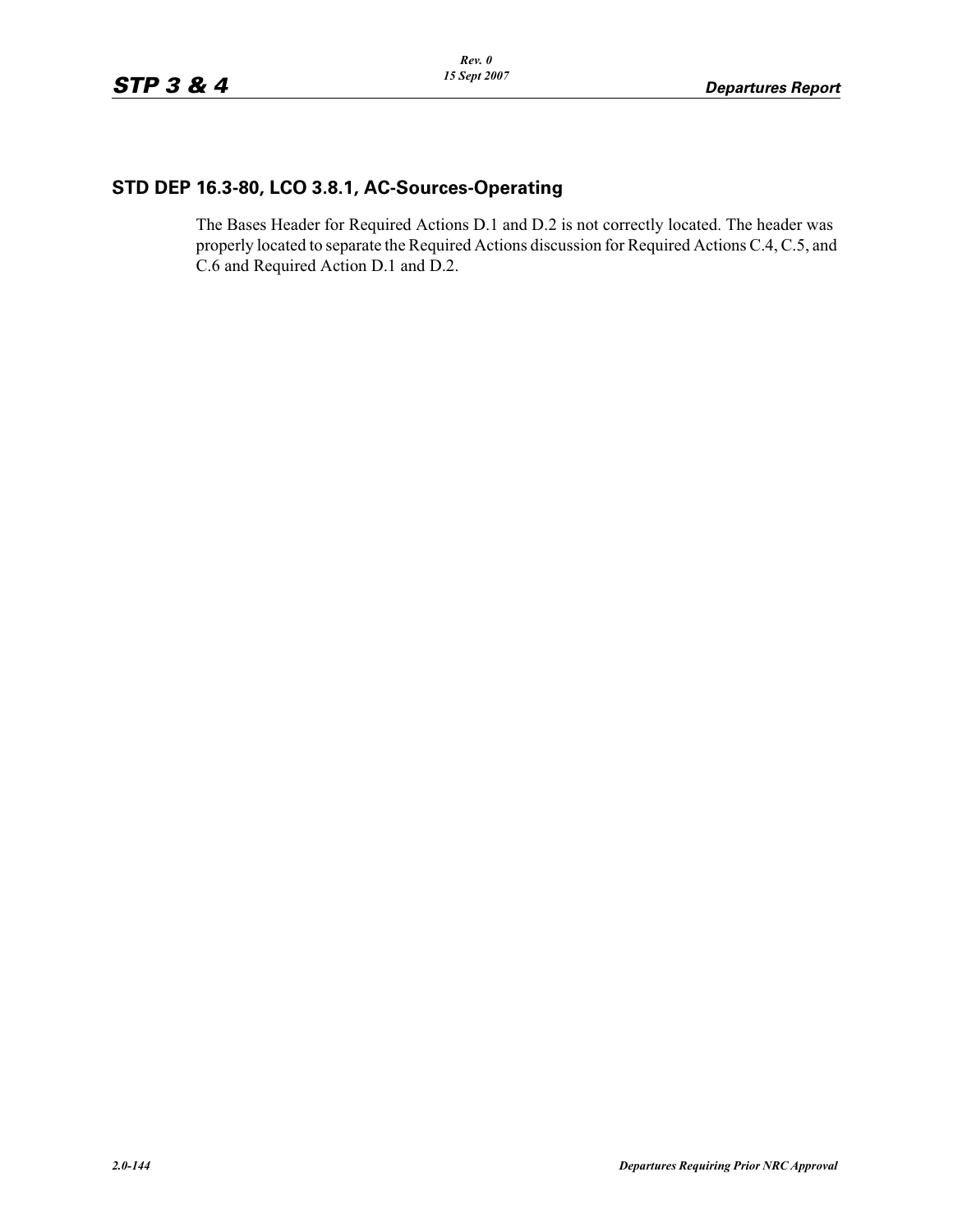#### **STD DEP 16.3-81, LCO 3.3.1.2, Reactor Protection System (RPS) and Main Steam Isolation Valve (MSIV) Actuation**

The Applicable Modes or Other Specified Conditions for SRNM and APRM LOGIC CHANNELS (Function 1a) has been added as footnote (b) to Table 3.3.1.2-1. The footnote appropriately requires the SRNM and APRM LOGIC CHANNELS to be OPERABLE when the associated Function in LCO 3.3.1.1 is required to be OPERABLE. The bases discussion in the APPLICABLE SAFETY ANALYSIS, LCO, and APPLICABILITY has also changed based upon the change to the specification.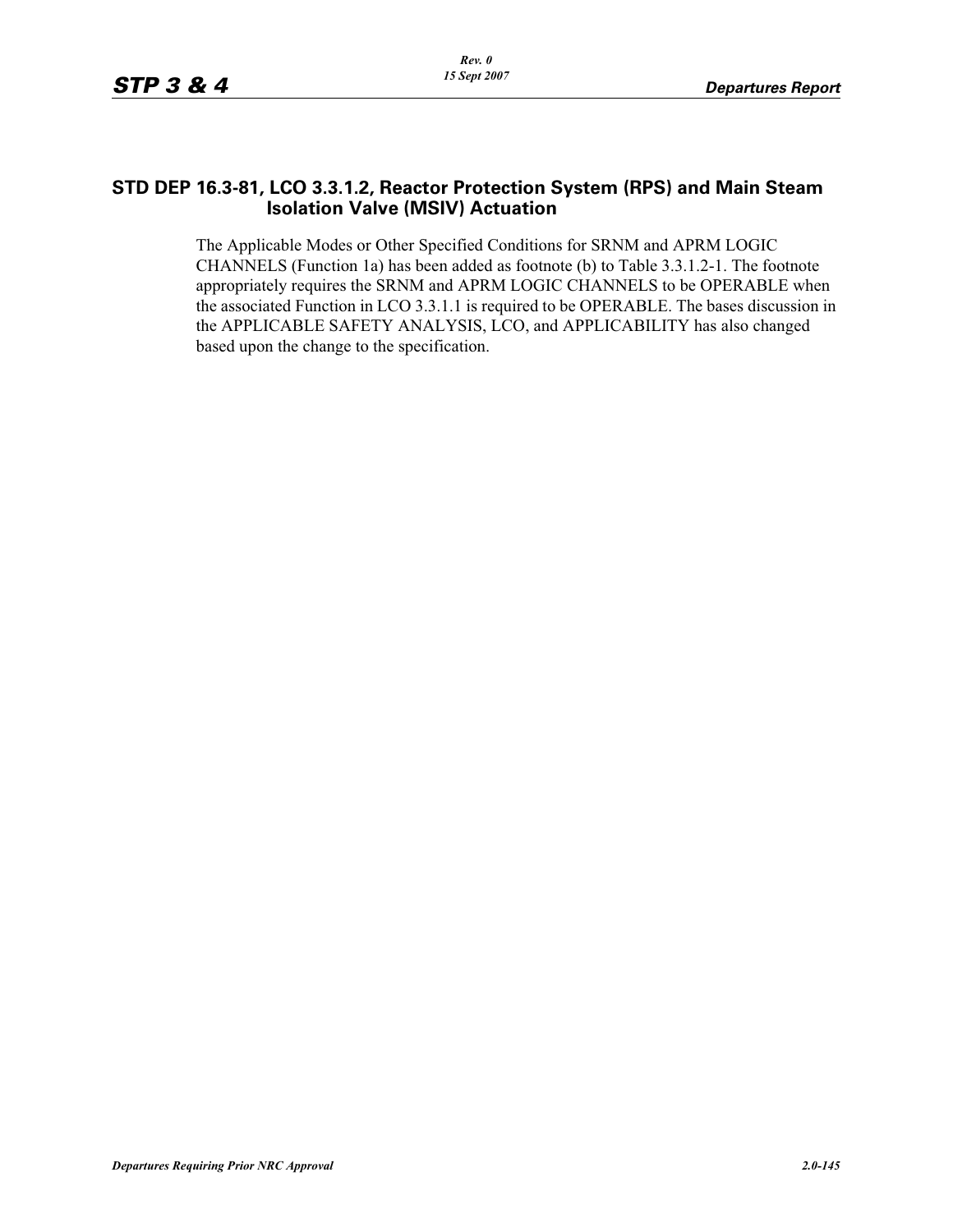### **STD DEP 16.3-82, LCO 3.3.1.2, Reactor Protection System (RPS) and Main Steam Isolation Valve (MSIV) Actuation**

The bases discussion for Required Action B.1, B.2, and B.3 and Required Action F.1 and F.2 is changed to specify that the two inoperable channels are "for the same Function."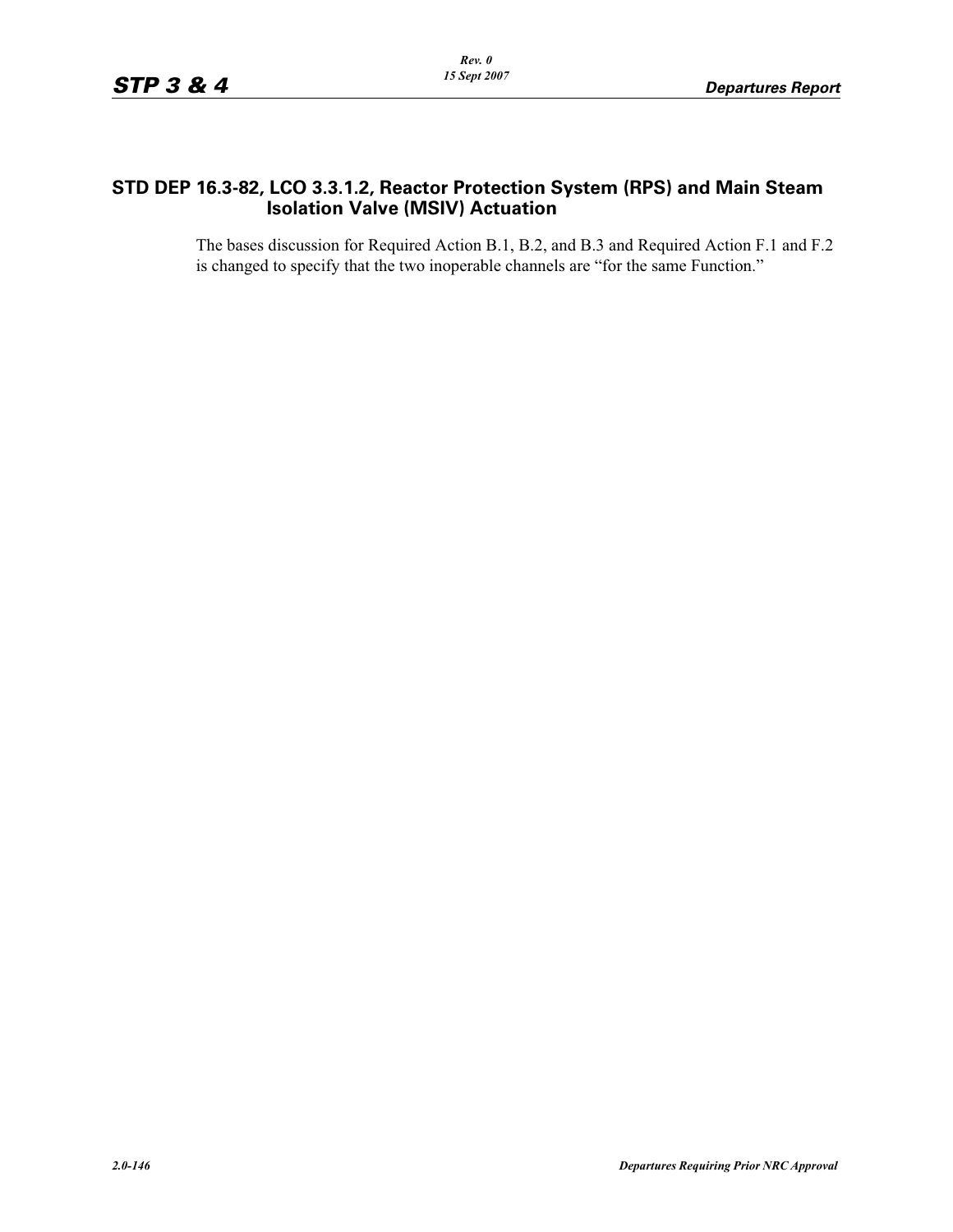#### **STD DEP 16.3-83, LCO 3.3.1.3, Standby Liquid Control (SLC) and Feedwater Runback (FWRB) Actuation**

The bases discussion of the Manual ATWS-ARI/SLCS Initiation logic has been changed to describe the actual plant design. This Manual ATWS-ARI/SLCS discussion is illustrated in DCD Figures 15E-1a and 15E-1b. The Manual ATWS-ARI/SLCS Initiation originates at the Manual ATWS A and Manual ATWS B pushbuttons shown on DCD Figure 15E-1a. Each pushbutton represents a manual initiation channel with input from both switches required to satisfy the manual actuation logic.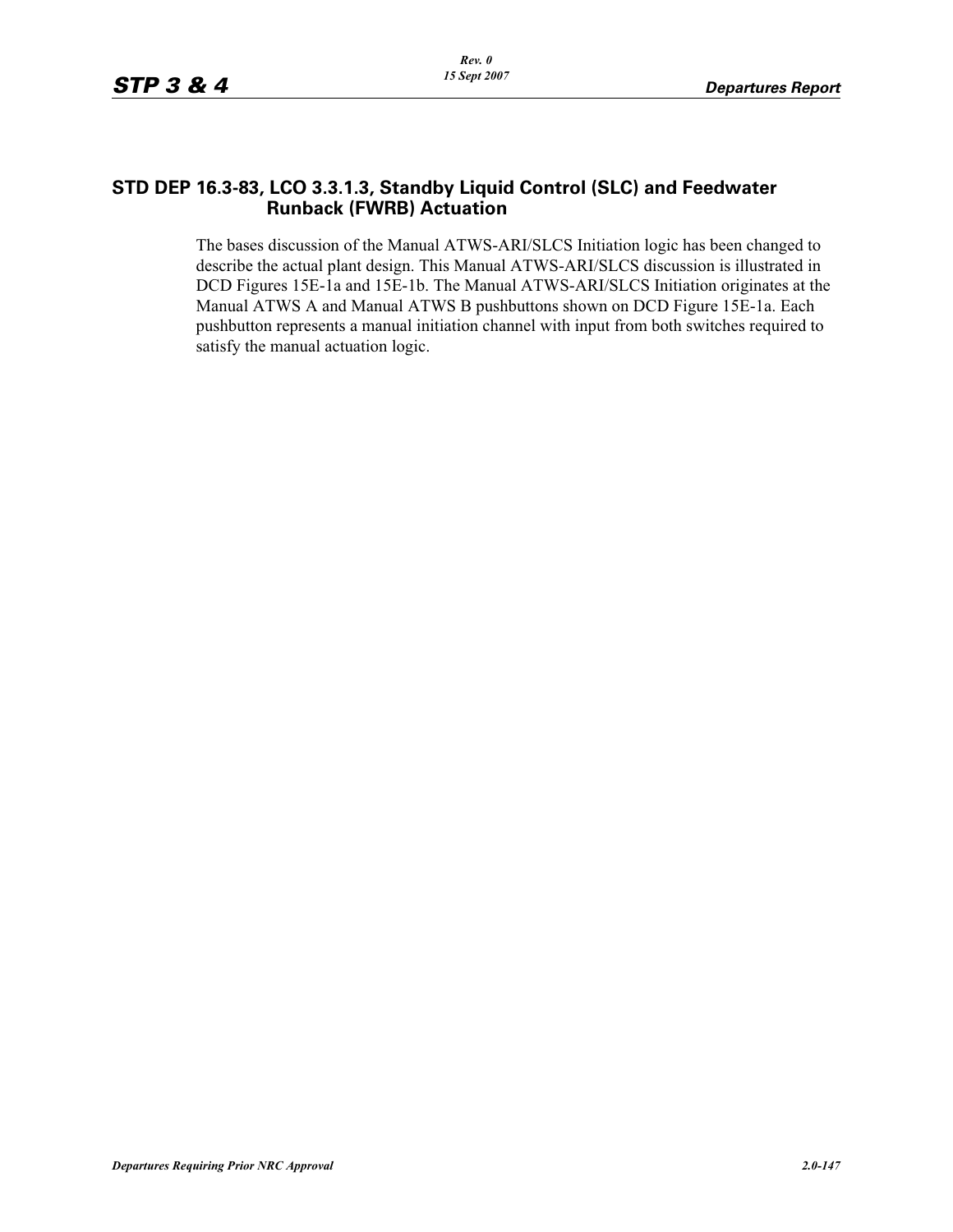#### **STD DEP 16.3-84, LCO 3.3.1.1, SSLC Sensor Instrumentation**

The Applicable Conditions for Function 3c, Reactor Vessel Steam Dome Pressure - High, and Function 7c, SLCS and FWRB Initiation, in Table 3.3.1.1-1, are changed from Condition G to Condition H. The Applicable Modes or Other Specified Conditions for Functions 3c and 7c are MODE 1 and MODE 2, and the change to Condition H ensures that the Applicable Modes or Other Specified Conditions for these Functions are exited in the event that Condition E is entered. That is, per Condition E, if the Required Action and associated Completion Time of Condition A, B, C, or D are not met, the appropriate Required Action in Table 3.3.1.1-1 for the Function is H (i.e., Be in Mode 3).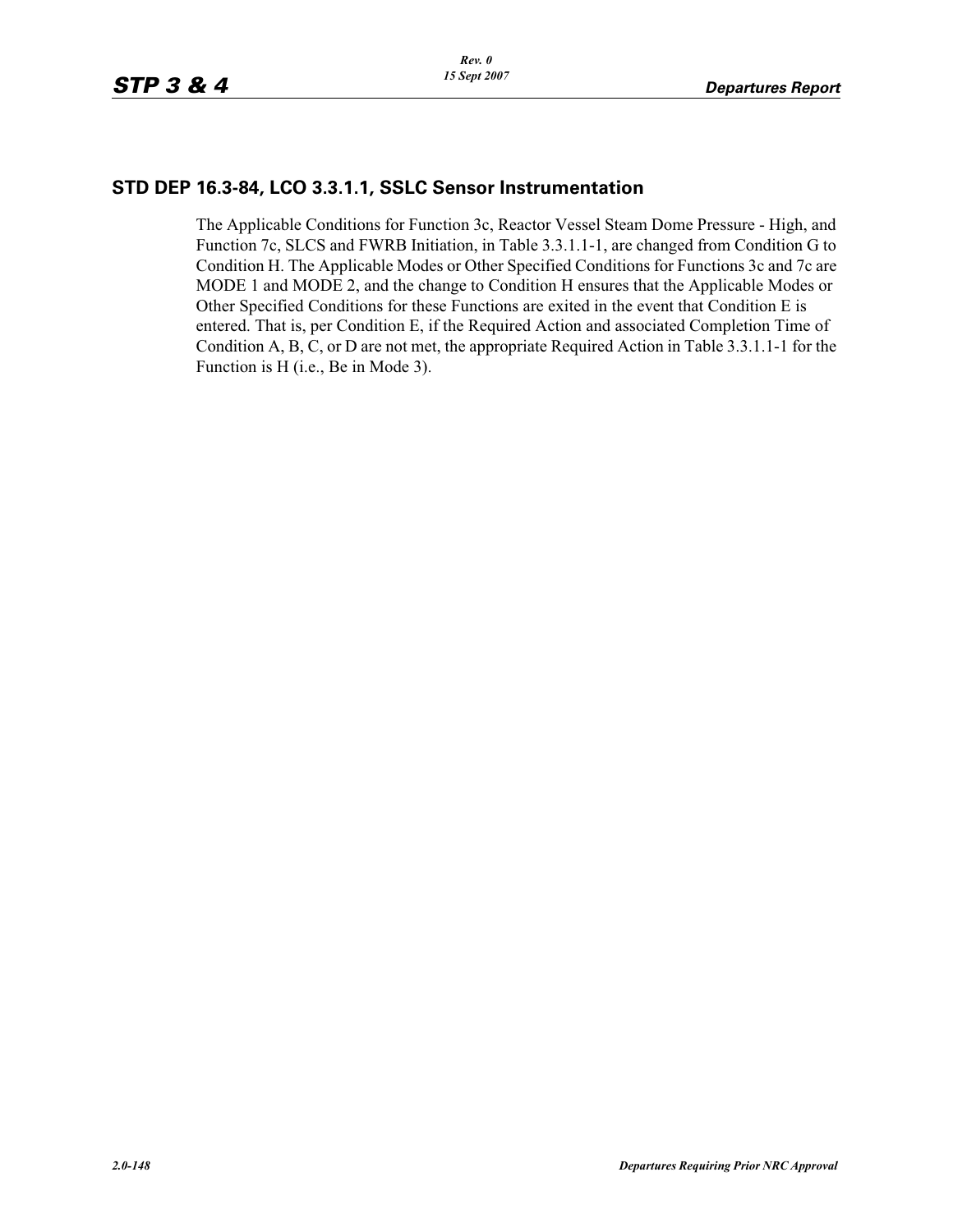### **STD DEP 16.3-85, LCO 3.3.1.1, SSLC Sensor Instrumentation**

The Bases discussion for the Automatic Depressurization System (ADS) is changed to correct the ADS accumulators' capacity to operate the safety relief valves with no external source of nitrogen.

The text change, supported by DCD Sections 7.3.1.1.1.2(3)(paragraph 2) and 5.2.2.4.1, states that the ADS accumulators have sufficient capacity to operate the safety relief one time at drywell design pressure or five times at normal drywell pressure with no external source of nitrogen.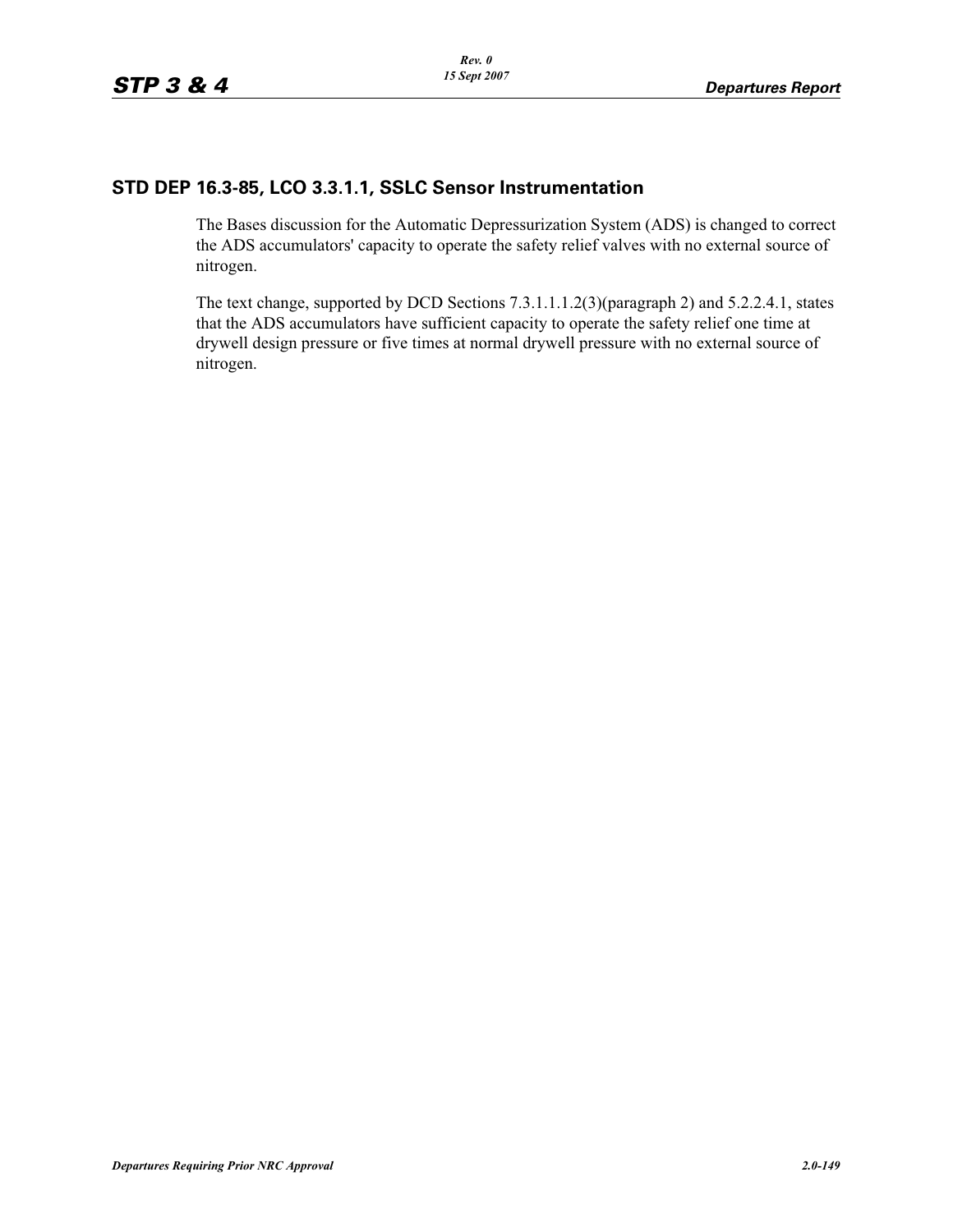# **STD DEP 16.3-86, LCO 3.3.1.4, ESF Actuation Instrumentation**

The text of SR 3.3.1.4.7 is changed to apply the surveillance to both the manual initiation and manual inhibit channels for ADS. Table 3.3.1.4-1, Functions 4.c and 4.f both reference this surveillance requirement. Footnote (d) Table 3.3.1.4-1 is also changed to reflect both manual initiation and manual inhibit channel Functions.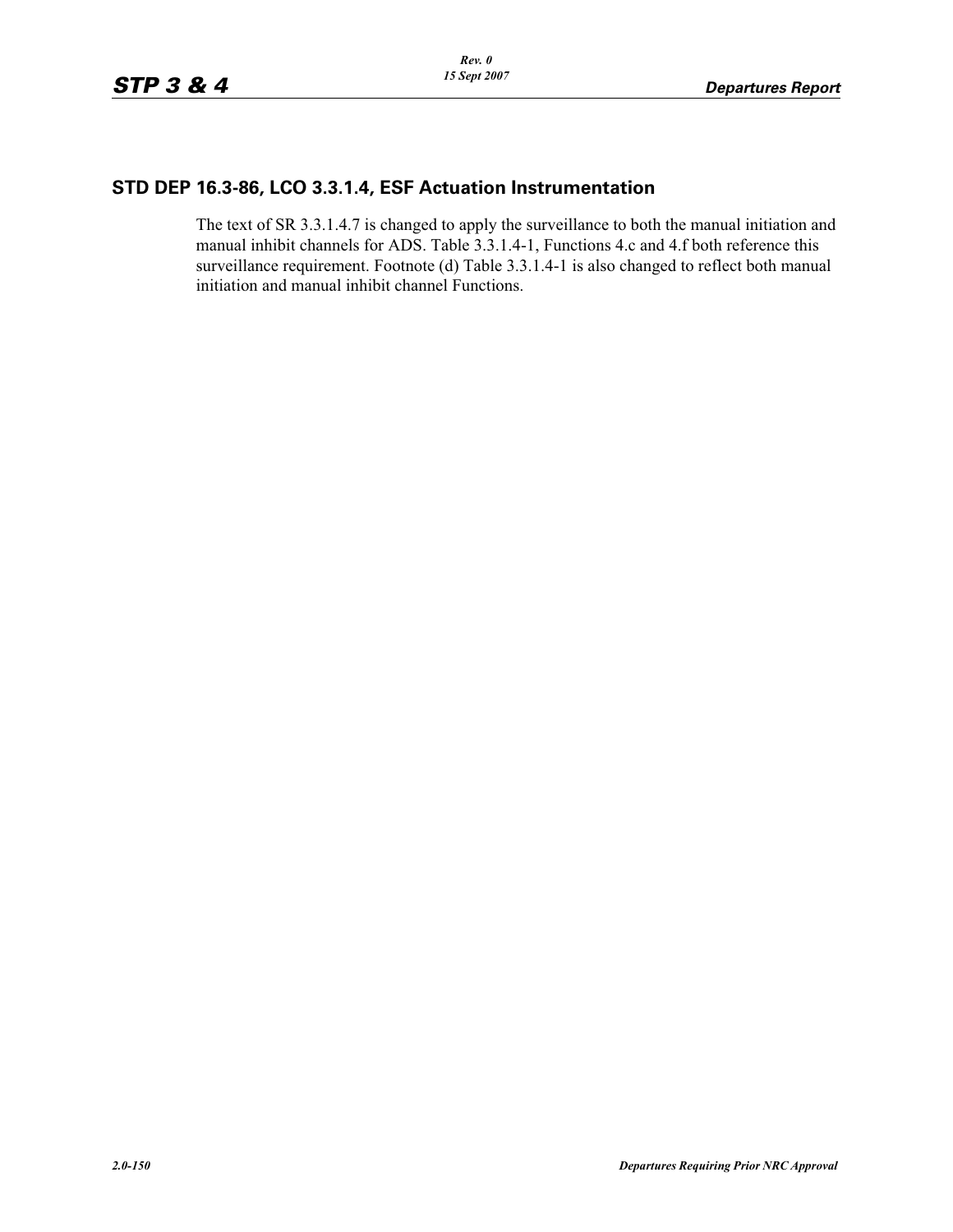### **STD DEP 16.3-87, LCO 3.3.1.4, ESF Actuation Instrumentation**

The Bases discussion for Required Action G.1 is changed to correct the Conditions, that if not met within the specified Completion Times, result in entry into Condition and performance of Required Action G.1. The text change will make the Specification and its Bases agree. The correct Conditions, B, C, D, E, or F, are specified in TS Bases 3.3.1.4 Condition G.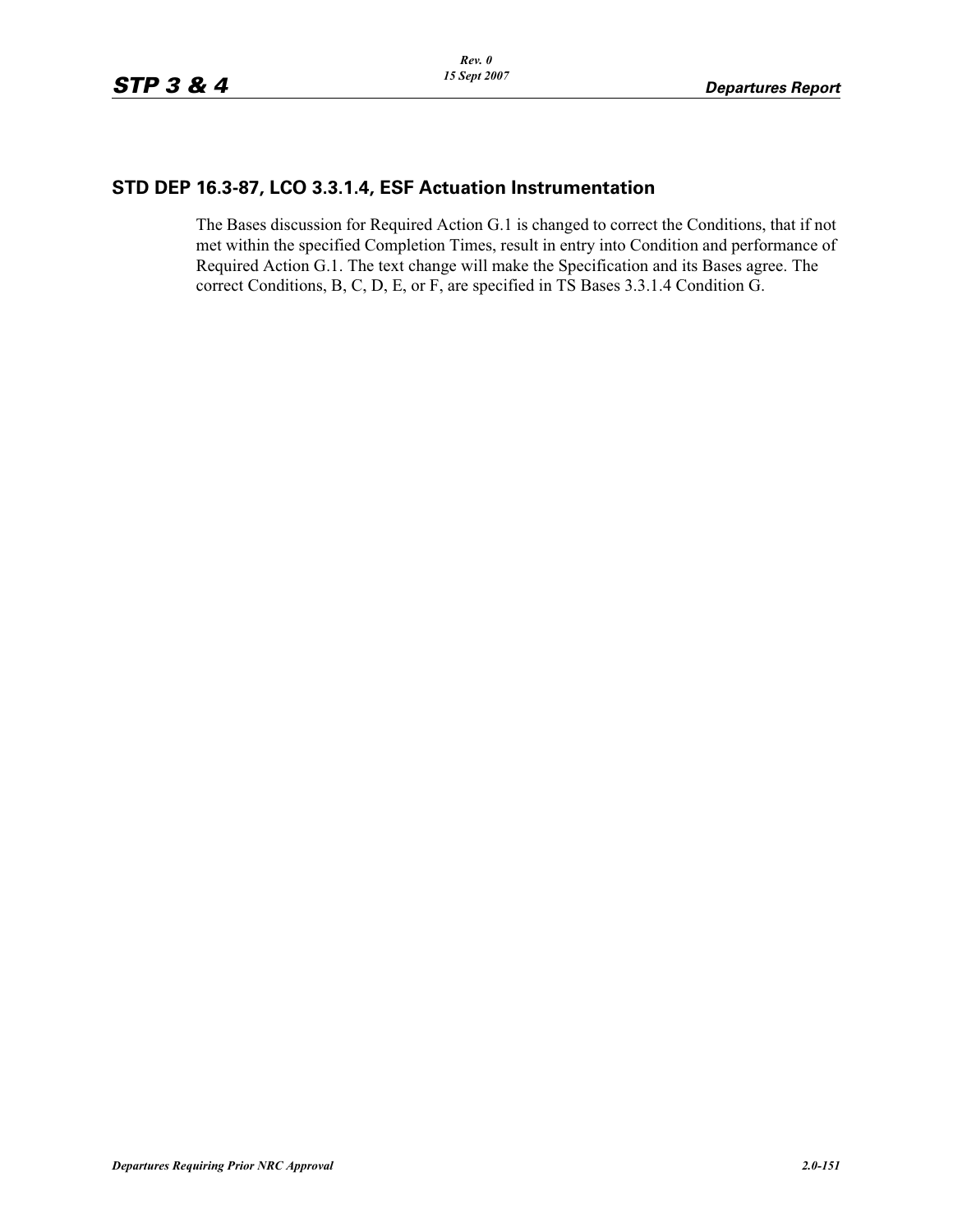# **STD DEP 16.3-88, LCO 3.3.1.4, ESF Actuation Instrumentation**

Change REFERENCE 5 to "Technical Requirements Manual". Response time testing acceptance criteria are universally to be shown in this manual and not in DCD 1.1.3.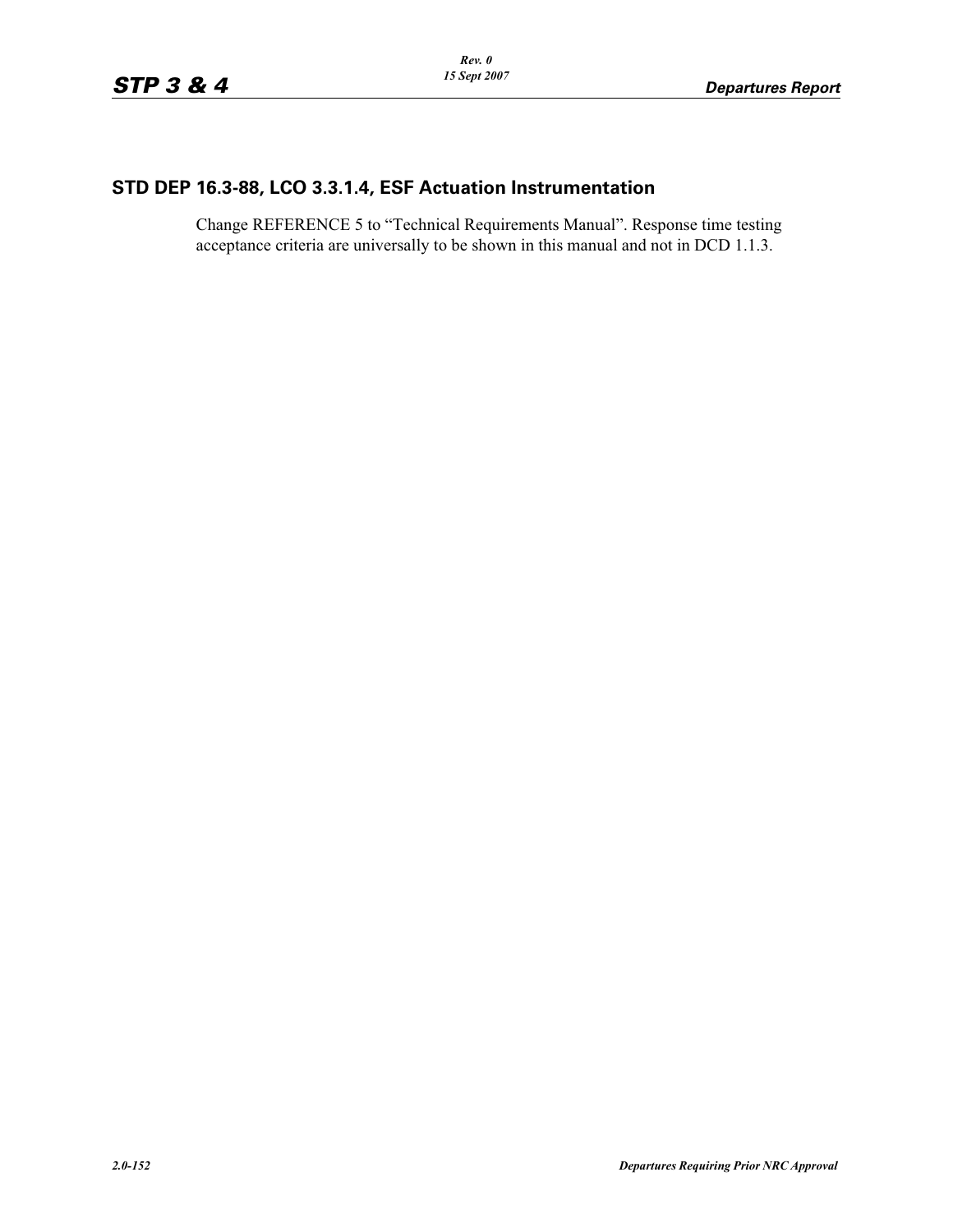#### **STD DEP 16.3-89, LCO 3.1.2, Reactivity Anomalies**

Reference to the rod drop accident has been deleted from the Applicable Safety Analyses of TS Bases 3.1.2, Reactivity Anomalies. The event is not postulated to occur for the ABWR. This is consistent in the discussion in the ABWR DCD Section 15.4.10.3.1. This Section states, in part, there is no basis for the control rod drop event to occur.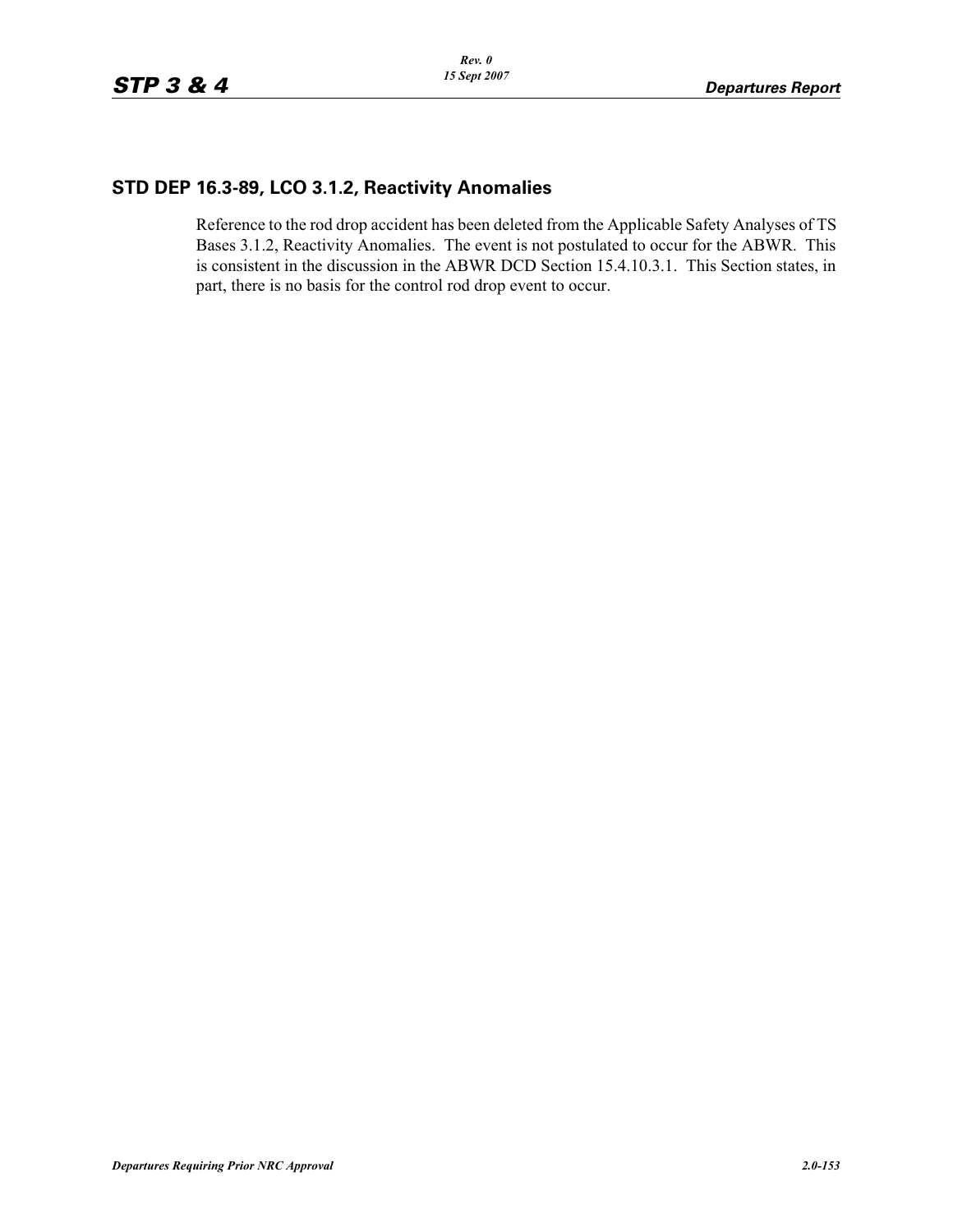# **STD-DEP 16.3-90, LCO 3.1.3, Control Rod OPERABILITY**

The Applicable Safety Analyses states that the analytical methods and assumptions used in the evaluations involving control rods are presented in References 2, 3, 4, and 5. Reference 5 is the rod ejection accident. In accordance with Reference 5 the event is not postulated to occur, therefore it has been deleted.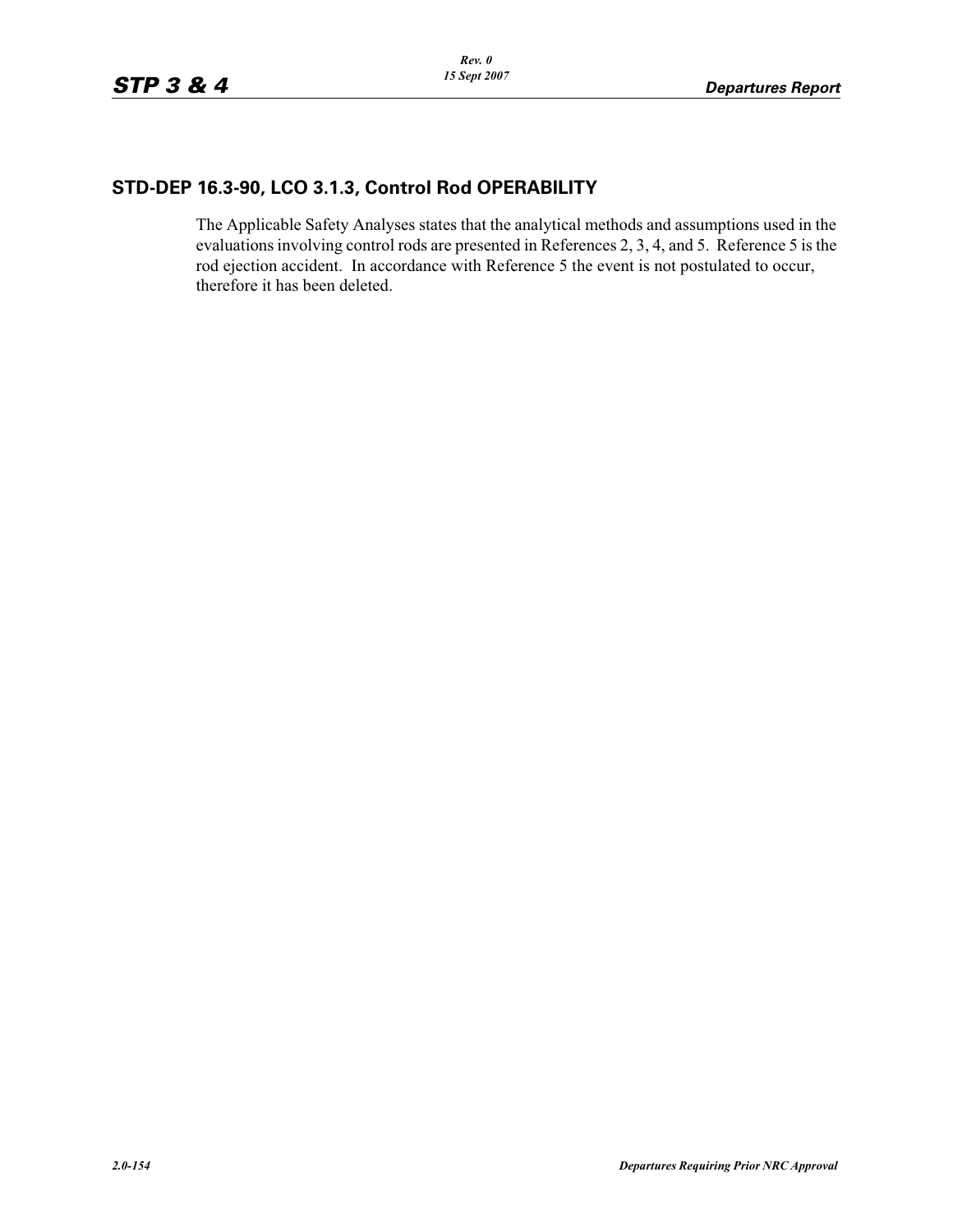# **STD DEP 16.3-91, LCO 3.3.1.1, SSLC Sensor Instrumentation**

The incorrect title of Function 33, "Control Building Basement Equipment Cubicle", in the Bases discussion is changed to its correct title, "RCW/RSW Heat Exchanger Room Water Level - High".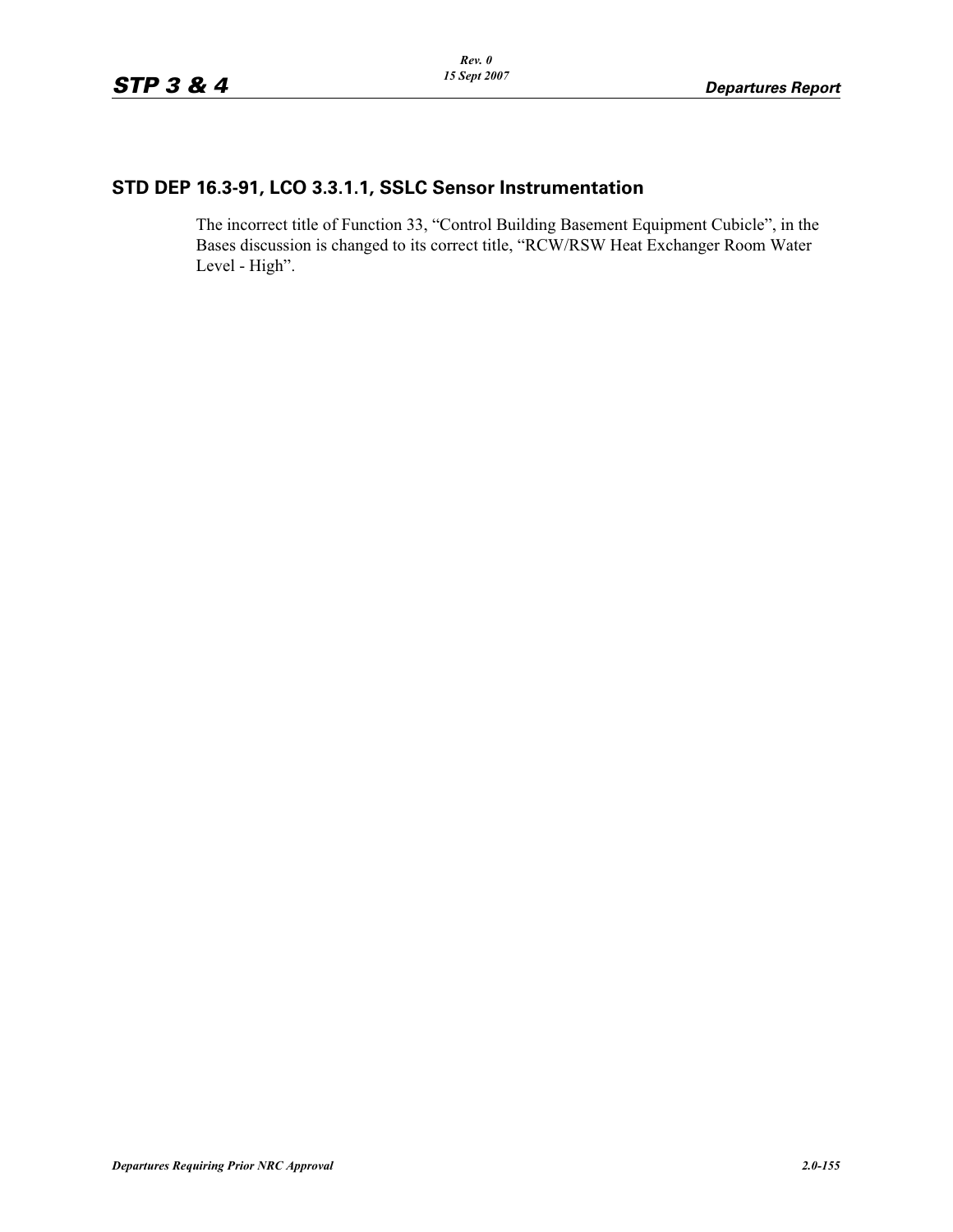## **STD DEP 16.3-92, LCO 3.3.1.1, SSLC Sensor Instrumentation**

The Bases discussion for Required Actions P.1, P.2, R.1, and R.2 is changed to include other conditions (e.g., not placed in trip, not isolated) that also result in entering the specified actions.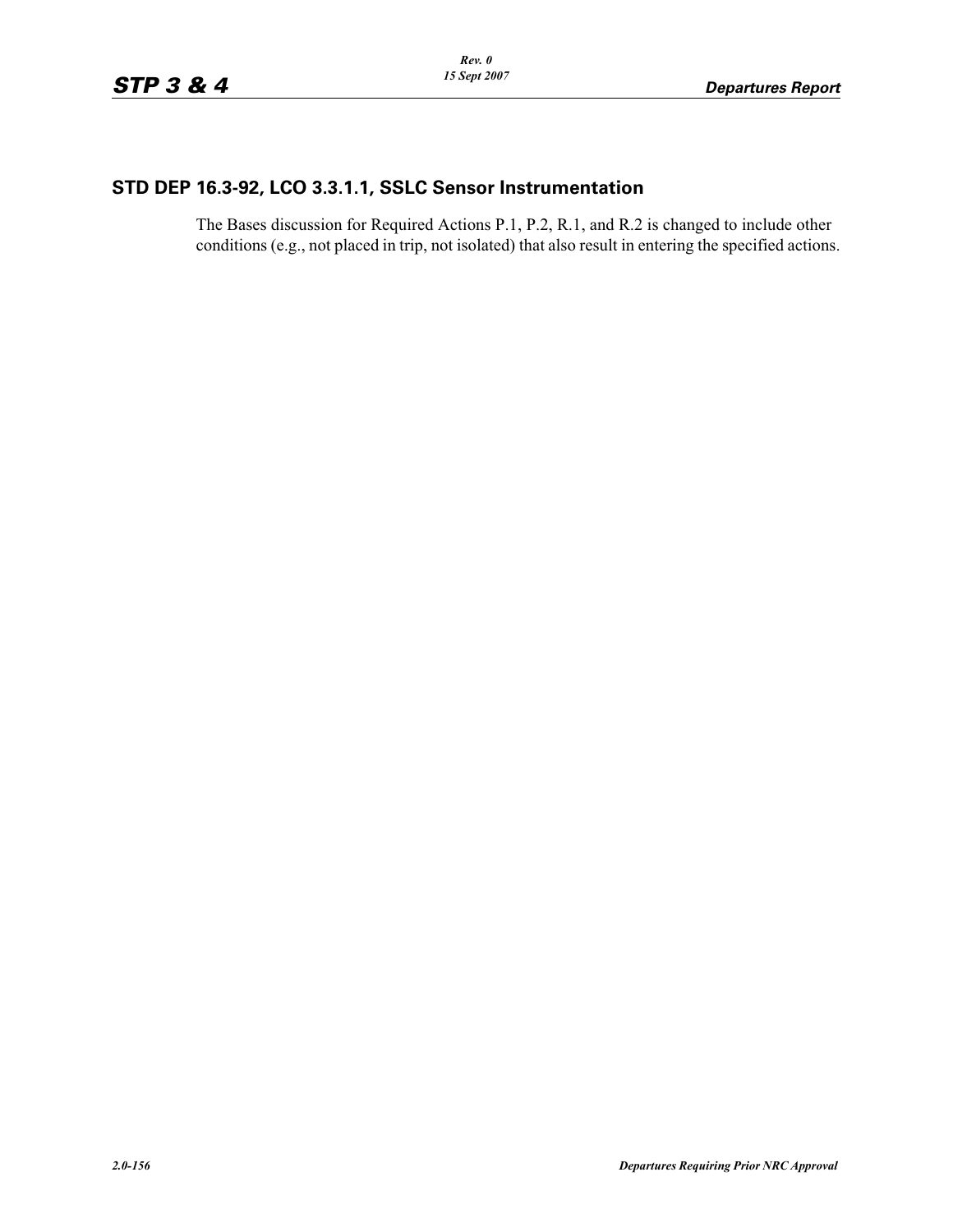## **STD DEP 16.3-93, LCO 3.3.1.1, SSLC Sensor Instrumentation**

A typographical misstatement in the Bases discussion for SR 3.3.1.1.10 and 3.3.1.1.11 is changed to correct the specified SR number. Changed SR 3.2.1.1.10 to read SR 3.3.1.1.10.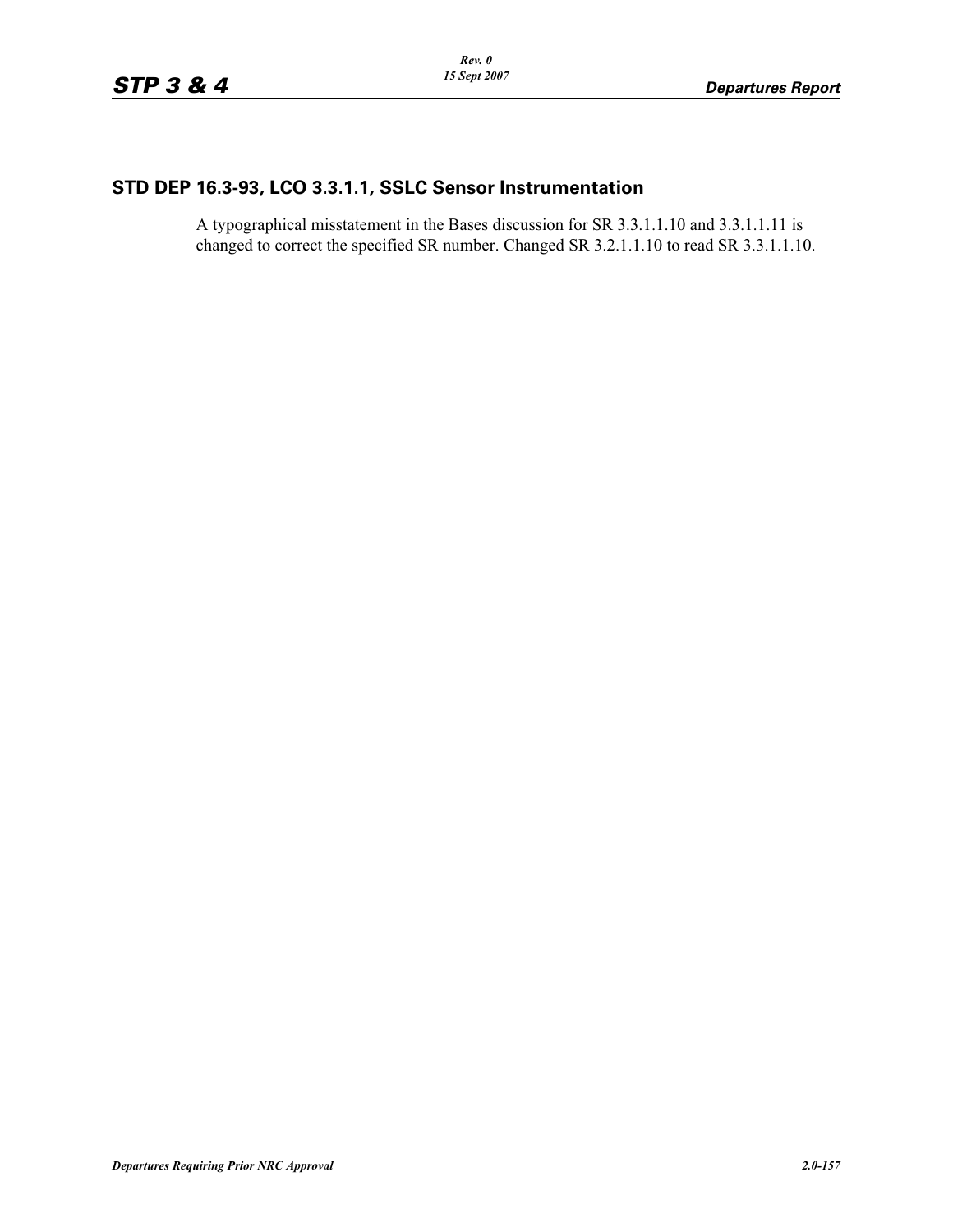### **STD DEP 16.3-94, LCO 3.3.1.4, ESF Actuation Instrumentation**

The Applicable Modes or Other Specified Conditions for Function 13c, CUW Isolation and SLC Initiation, in Table 3.3.1.4-1 is changed from MODE 1, MODE 2, and MODE 3, to only MODE 1 and MODE 2, since these are the MODES where the reactor can be critical, and these MODES are consistent with the Applicability for the SLC system. Events involving control rods are presented in References 2, 3, 4, and 5. Reference 5 is the rod ejection accident. In accordance with Reference 5 the event is not postulated to occur, therefore it has been deleted.